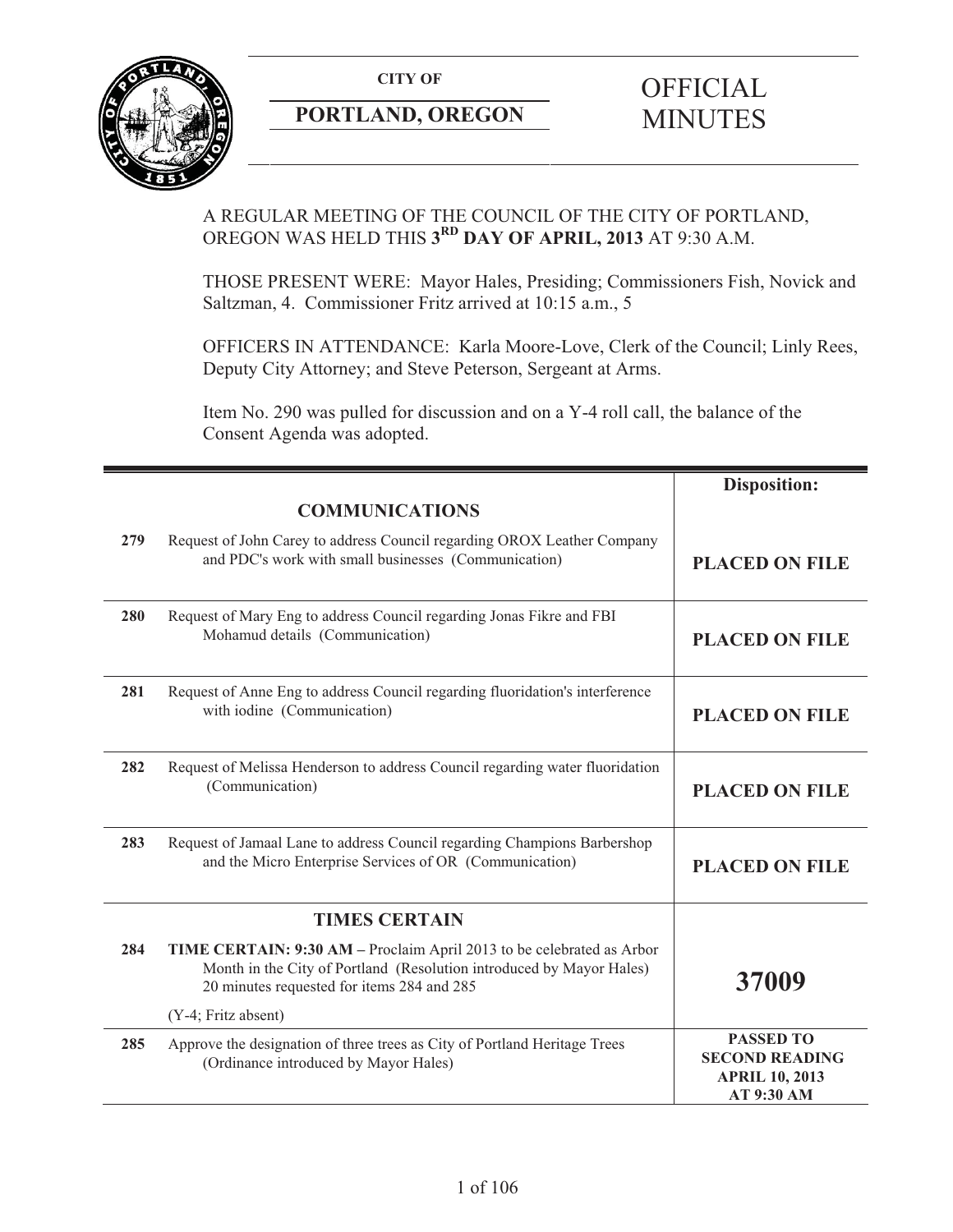|        | <b>CONSENT AGENDA - NO DISCUSSION</b>                                                                                                                                                                                |                  |
|--------|----------------------------------------------------------------------------------------------------------------------------------------------------------------------------------------------------------------------|------------------|
|        | <b>Mayor Charlie Hales</b>                                                                                                                                                                                           |                  |
| 286    | Reappoint Doug Henne and Gary Holcomb to the Business License Appeals<br>Board (Report)<br>(Y-4; Fritz absent)                                                                                                       | <b>CONFIRMED</b> |
| 287    | Reappoint Kyle Busse, Allan Lazo, Damon Isiah Turner, Ashley Horne, and<br>Deyalo Bennette to the Human Rights Commission for terms to expire<br>November 30, 2015 (Report)<br>(Y-4; Fritz absent)                   | <b>CONFIRMED</b> |
|        | <b>Bureau of Emergency Communications</b>                                                                                                                                                                            |                  |
| $*288$ | Extend contract with Online Business Systems for one year and increase the<br>not-to-exceed value by \$250,000 for 24x7 support to the Enterprise<br>Service Bus (Ordinance; amend Contract No. 41158)               | 185952           |
|        | (Y-4; Fritz absent)                                                                                                                                                                                                  |                  |
|        | <b>Bureau of Environmental Services</b>                                                                                                                                                                              |                  |
| 289    | Authorize a contract for the construction of the SW Capitol Hwy and SW<br>Vincent Place Sewer Replacement Project No. E10300 at an estimated<br>cost of \$983,800 (Second Reading Agenda 255)                        | 185953           |
|        | (Y-4; Fritz absent)                                                                                                                                                                                                  |                  |
|        | <b>Bureau of Transportation</b>                                                                                                                                                                                      |                  |
| $*290$ | Amend Intergovernmental Agreement with TriMet for support services related<br>to the Portland Streetcar Loop Project (Ordinance; amend Contract No.<br>3001134)                                                      | 185959           |
|        | $(Y-5)$                                                                                                                                                                                                              |                  |
|        | <b>Office of Management and Finance</b>                                                                                                                                                                              |                  |
| $*291$ | Amend right-of-way agreement granted to Cricket Communications, Inc. to<br>clarify remittance date for annual payment (Ordinance; amend Ordinance<br>No. 185788)                                                     | 185954           |
|        | (Y-4; Fritz absent)                                                                                                                                                                                                  |                  |
| $*292$ | Amend right-of-way agreement granted to New Cingular Wireless PCS, LLC<br>to clarify remittance dates for annual payments (Ordinance; amend<br>Ordinance No. 185789)                                                 | 185955           |
|        | (Y-4; Fritz absent)                                                                                                                                                                                                  |                  |
| $*293$ | Amend right-of-way agreement granted to T-Mobile West Corporation, Inc. to<br>clarify remittance dates for annual payments (Ordinance; amend<br>Ordinance No. 185790)                                                | 185956           |
|        | (Y-4; Fritz absent)                                                                                                                                                                                                  |                  |
|        | <b>Water Bureau</b>                                                                                                                                                                                                  |                  |
| 294    | Authorize a Collection Agreement with U.S. Forest Service to contribute to the<br>removal of the Sandy River Delta Dam as part of the Bull Run Water<br>Supply Habitat Conservation Plan (Second Reading Agenda 269) | 185957           |
|        | (Y-4; Fritz absent)                                                                                                                                                                                                  |                  |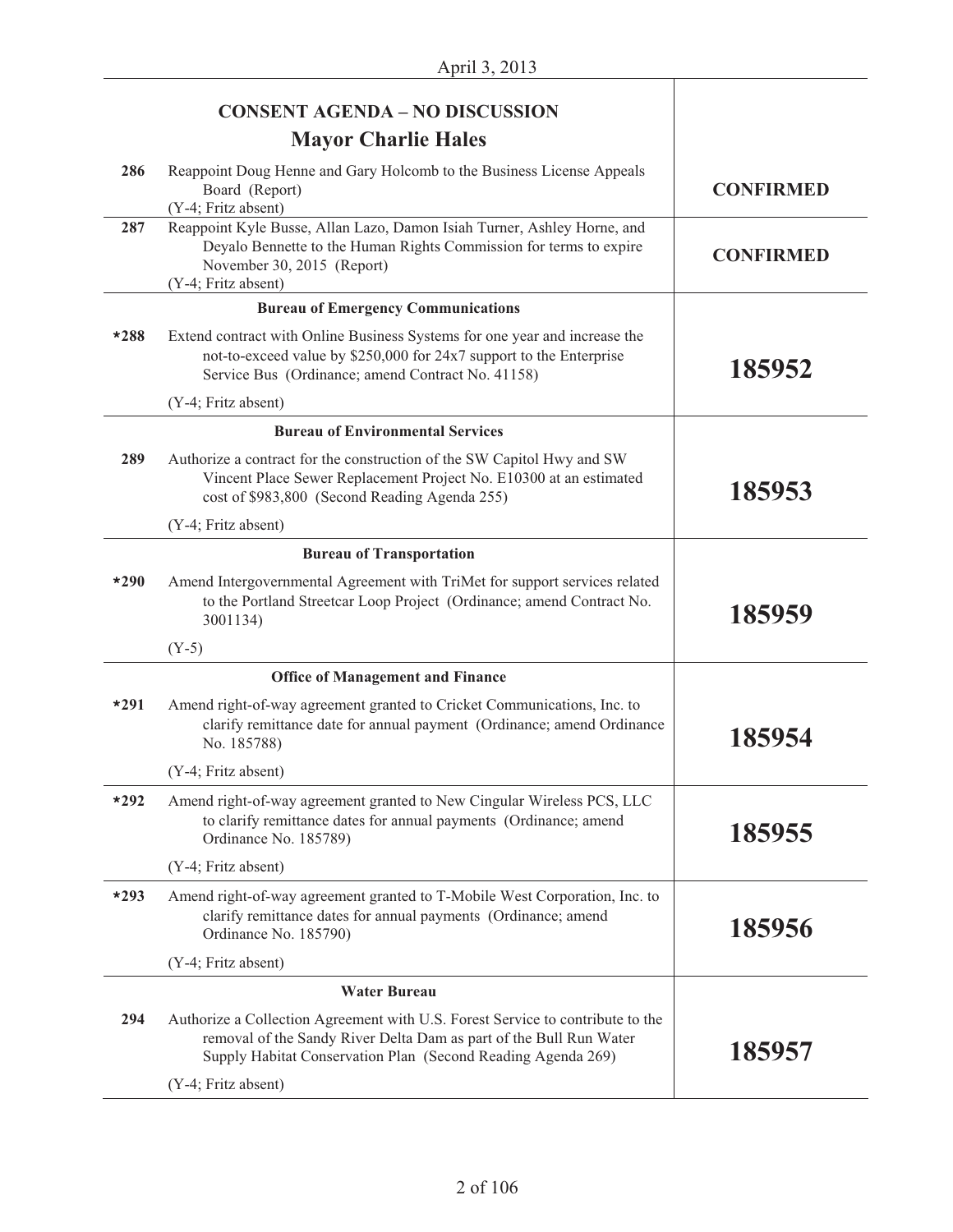| April 3, 2013 |                                                                                                                                                                                                                                                                                      |                             |
|---------------|--------------------------------------------------------------------------------------------------------------------------------------------------------------------------------------------------------------------------------------------------------------------------------------|-----------------------------|
| 295           | Authorize Intergovernmental Agreement with the Oregon Department of<br>Geology and Mineral Industries to conduct a landslide study of the Bull<br>Run watershed (Second Reading Agenda 270)                                                                                          | 185958                      |
|               | (Y-4; Fritz absent)                                                                                                                                                                                                                                                                  |                             |
|               | <b>REGULAR AGENDA</b>                                                                                                                                                                                                                                                                |                             |
|               | <b>Mayor Charlie Hales</b>                                                                                                                                                                                                                                                           |                             |
| 296           | Amend the Arts Education and Access Income Tax code to add a definition for<br>income-earning resident and include in the definition that a resident must<br>have income of at least \$1,000 to be considered income earning (Second<br>Reading Agenda 253; amend Code Chapter 5.73) | 185960<br><b>AS AMENDED</b> |
|               | $(Y-5)$                                                                                                                                                                                                                                                                              |                             |
|               | <b>Bureau of Police</b>                                                                                                                                                                                                                                                              |                             |
| $*297$        | Authorize an Intergovernmental Agreement with the State of Oregon,<br>Department of State Police to provide access to the Automated Biometric<br>Identification System (Ordinance)                                                                                                   | 185961                      |
|               | $(Y-5)$                                                                                                                                                                                                                                                                              |                             |
|               | <b>Bureau of Transportation</b>                                                                                                                                                                                                                                                      |                             |
| 298           | Create a local improvement district to construct street, sidewalk and<br>stormwater improvements in the NE 52nd Ave and Alberta St Local<br>Improvement District (Second Reading Agenda 274; C-10045)                                                                                | 185962                      |
|               | $(Y-5)$                                                                                                                                                                                                                                                                              |                             |

At 10:38 a.m., Council recessed.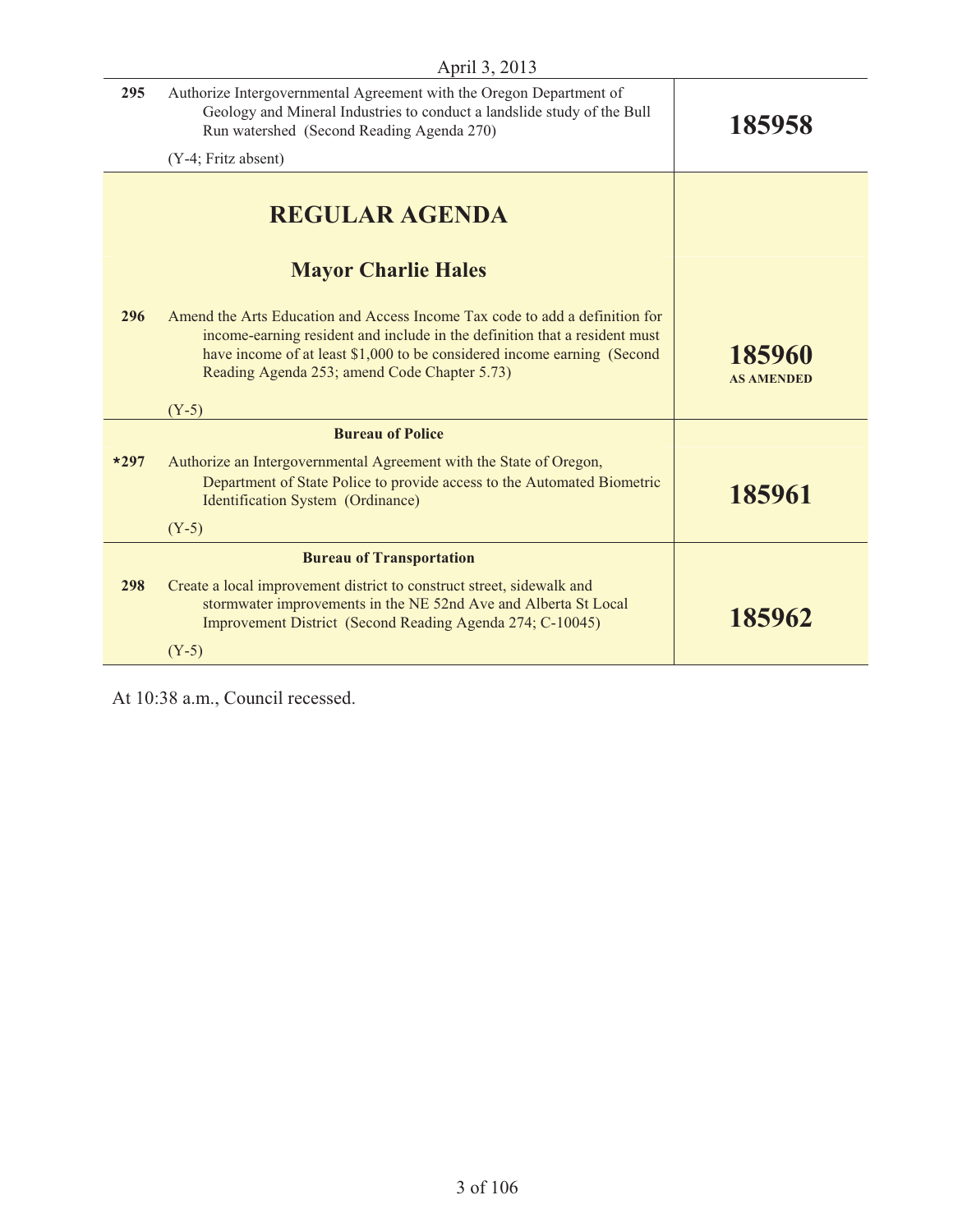# A RECESSED MEETING OF THE COUNCIL OF THE CITY OF PORTLAND, OREGON WAS HELD THIS **3RD DAY OF APRIL, 2013** AT 2:00 P.M.

 THOSE PRESENT WERE: Mayor Hales, Presiding; Commissioners Fish, Fritz, Novick and Saltzman, 5.

 OFFICERS IN ATTENDANCE: Karla Moore-Love, Clerk of the Council; Roland Iparraguirre, Deputy City Attorney; and Mike Cohen, Sergeant at Arms.

|     |                                                                                                                                                                                                             | <b>Disposition</b> |
|-----|-------------------------------------------------------------------------------------------------------------------------------------------------------------------------------------------------------------|--------------------|
| 299 | TIME CERTAIN: 2:00 PM – Accept Report on the Neighborhood Prosperity<br>Initiative (Report introduced by Mayor Hales) 1 hour requested<br>Motion to accept the report: Moved by Fish and seconded by Fritz. | <b>ACCEPTED</b>    |
|     | $(Y-5)$                                                                                                                                                                                                     |                    |

At 3:12 p.m., Council recessed.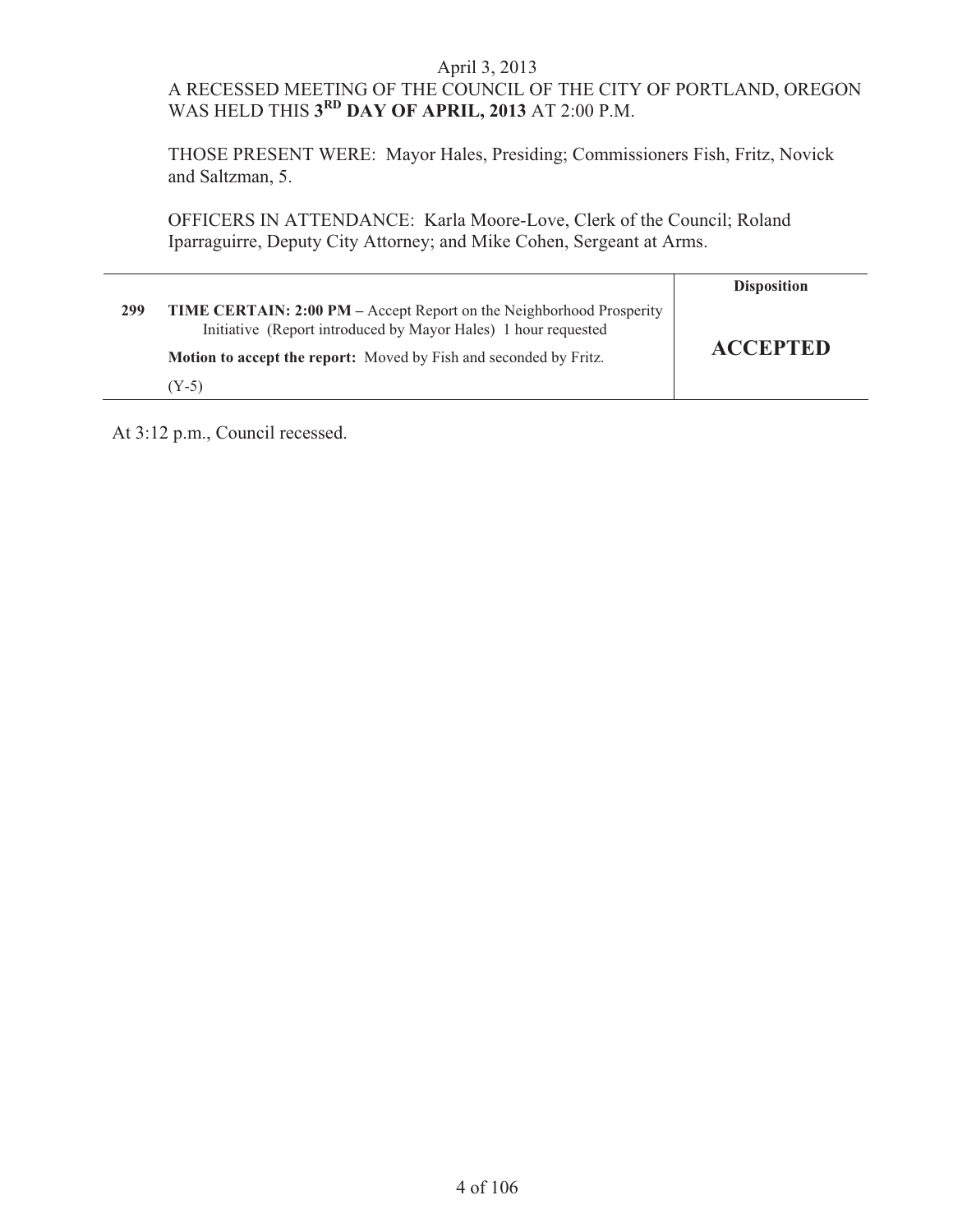## April 4, 2013

# A RECESSED MEETING OF THE COUNCIL OF THE CITY OF PORTLAND, OREGON WAS HELD THIS **4TH DAY OF APRIL, 2013** AT 2:00 P.M.

THOSE PRESENT WERE: Mayor Hales, Presiding; Commissioners Fish, Fritz, Novick and Saltzman, 5. Commissioner Saltzman left at 7:15 p.m.

OFFICERS IN ATTENDANCE: Karla Moore-Love, Clerk of the Council; Kathryn Beaumont, Chief Deputy City Attorney; and Wayne Dykes, Sergeant at Arms.

The meeting recessed at 3:55 p.m. and reconvened at 4:02 p.m.

|     |                                                                                                                                                                                                                                                                 | <b>Disposition</b>                                                                      |
|-----|-----------------------------------------------------------------------------------------------------------------------------------------------------------------------------------------------------------------------------------------------------------------|-----------------------------------------------------------------------------------------|
| 300 | <b>TIME CERTAIN: 2:00 PM</b> – Amend Title 33, Planning and Zoning, to<br>require parking for multi-dwelling buildings in some situations where<br>parking currently is not required (Ordinance introduced by Mayor Hales;<br>amend Title 33) 3 hours requested |                                                                                         |
|     | #1 Motion to require parking for multi-dwelling development using a<br>tiered approach: Moved by Fish and seconded by Fritz. (Y-4;<br>N-1 Saltzman)                                                                                                             |                                                                                         |
|     | #2 Motion to require parking for multi-dwelling development within 1,500<br>feet of light rail stations using the tiered approach: Moved by Fritz<br>and seconded by Fish. (Y-4; N-1 Saltzman)                                                                  |                                                                                         |
|     | #3 Motion to cap the amount of required parking that may be reduced<br>using exceptions at 50%: Moved by Fritz and seconded by Fish. (Y-4;<br>N-1 Saltzman)                                                                                                     | <b>PASSED TO</b><br><b>SECOND READING</b><br><b>AS AMENDED</b><br><b>APRIL 10, 2013</b> |
|     | #4A Motion to delete the language that allows parking within 500 feet:<br>Moved by Fritz and seconded by Fish. (Y-4; N-1 Saltzman)                                                                                                                              |                                                                                         |
|     | #4B Motion to allow joint use parking: withdrawn                                                                                                                                                                                                                | AT 2:00 PM<br><b>TIME CERTAIN</b>                                                       |
|     | #4C Motion to continue discussion on joint use as part of the<br><b>Comprehensive Plan:</b> Moved by Fritz and seconded by Fish. (Y-5)                                                                                                                          |                                                                                         |
|     | #5A Amend purpose statement language to include adequate supply of<br>parking for those with disabilities and address curb cuts: Moved by<br>Fritz and seconded by Fish. (Y-4; Saltzman absent)                                                                 |                                                                                         |
|     | #5B Motion to accept item 5 as amended: Moved by Hales. (Y-4; Saltzman<br>absent)                                                                                                                                                                               |                                                                                         |
|     | #6 Motion to clarify that main entrance requirement apply only to non-<br>residential ground floor uses: Moved by Fritz and seconded by Fish.<br>$(Y-5)$                                                                                                        |                                                                                         |
|     |                                                                                                                                                                                                                                                                 |                                                                                         |

At 7:31 p.m., Council adjourned.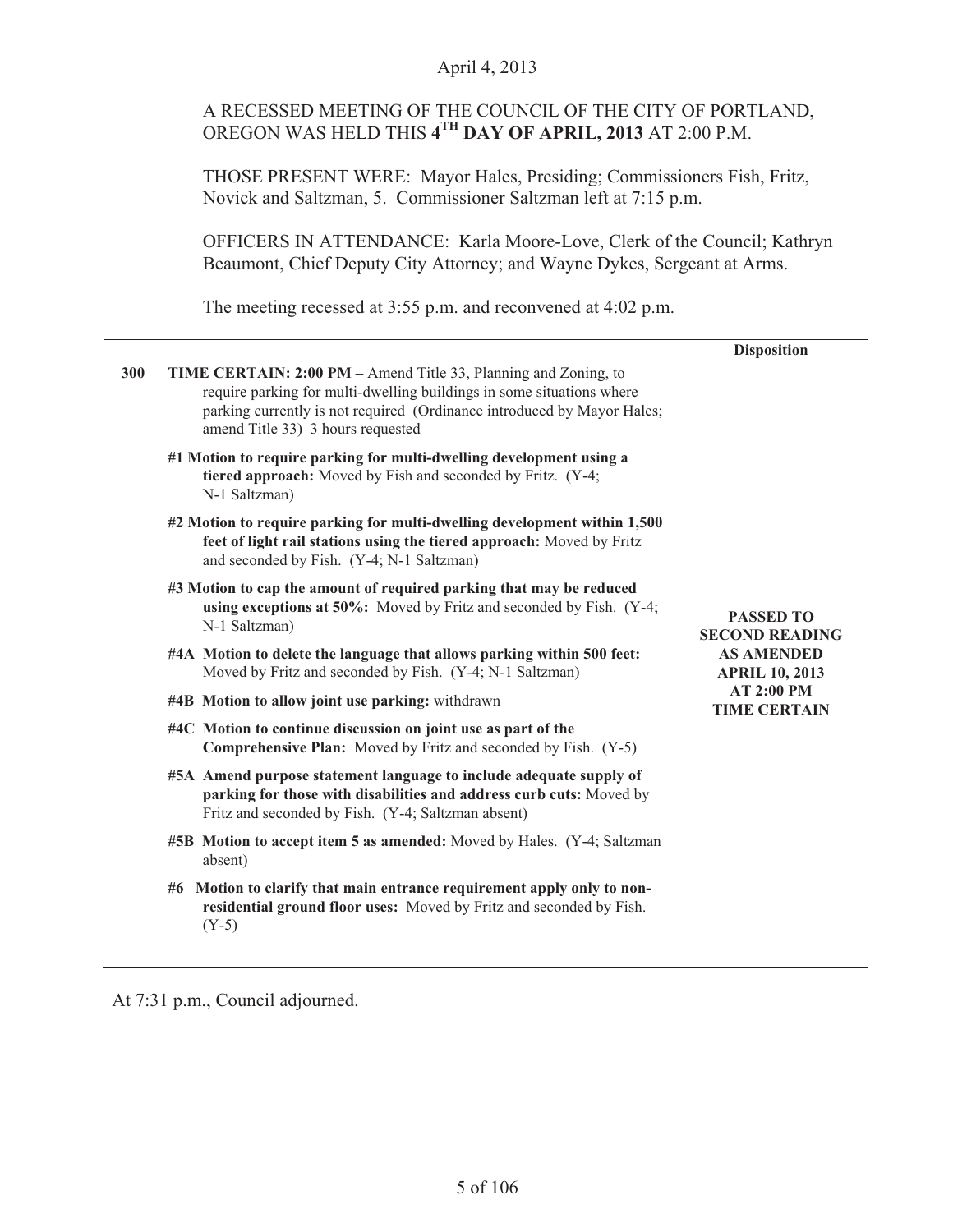# **LAVONNE GRIFFIN-VALADE**

Auditor of the City of Portland

Call

By Karla Moore-Love Clerk of the Council

For a discussion of agenda items, please consult the following Closed Caption File.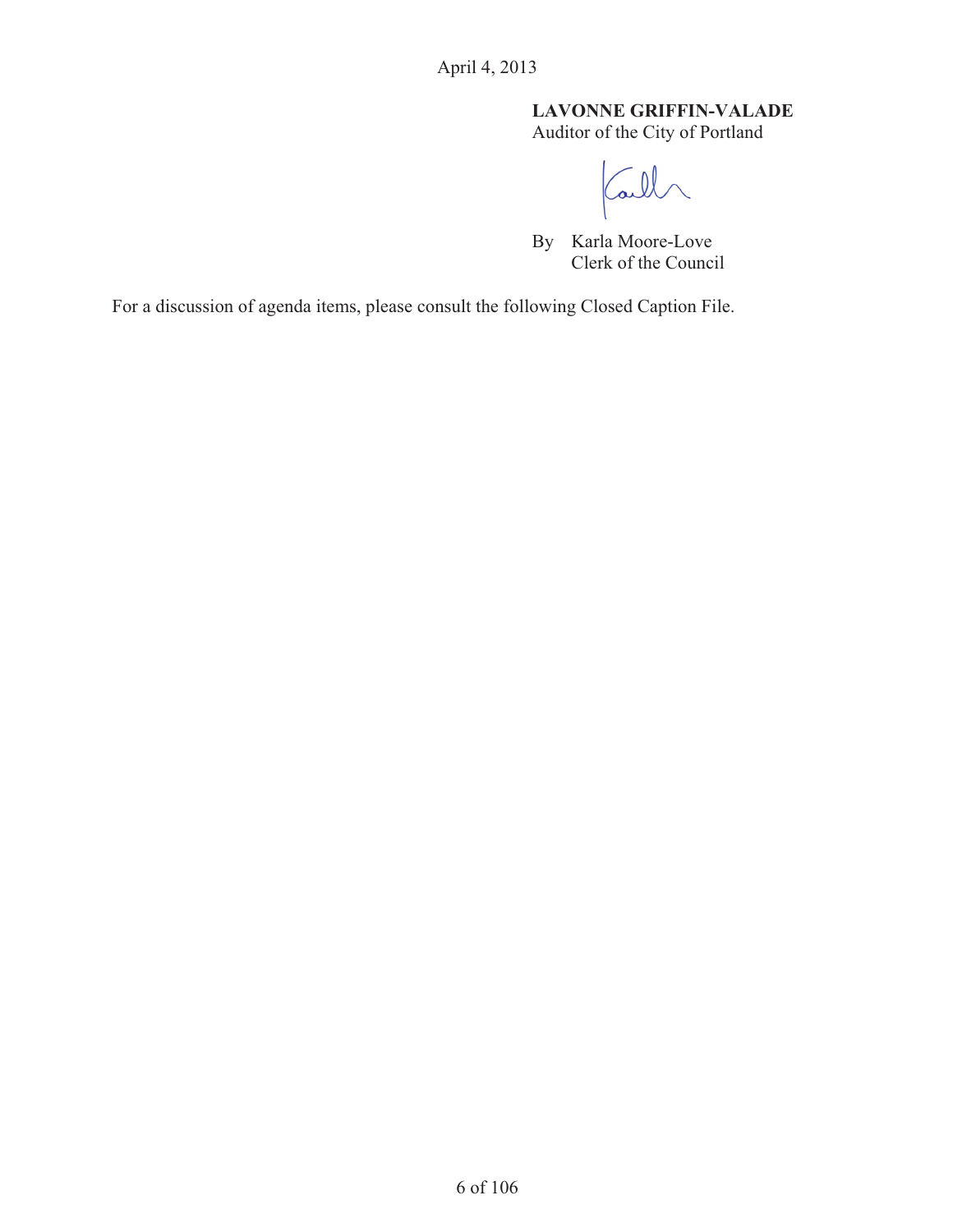# April 3, 2013 **Closed Caption File of Portland City Council Meeting**

This file was produced through the closed captioning process for the televised City Council broadcast and should not be considered a verbatim transcript. Key: **\*\*\*\*\*** means unidentified speaker.

# **APRIL 3, 2013 9:30 AM**

# **[Roll taken]**

#### **Item 279.**

**Hales:** Good morning, mr. Carey. Welcome.

**John Carey:** I always have an enjoyable time with my name, especially during the elections here a few years ago. So.

**Hales:** Just have to put your name in the record and you have three minutes so welcome. **Carey:** Thank you very much. I am john carey. Ands mentioned, I am with orox leather company. I am the chief financial officer for that company. Orox leather is a small business that makes and sells quality handmade leather goods in the city of Portland. Our products include sandals, handbags, purses, wallets, Backpacks, belts, and other accessories. These products fit well with the lifestyles of Portland residents and visitors. Which is an important reason that we are locate right here in the city. Orox leather employs four people who live in north Portland, and we buy services from three people who live in various areas of Portland, and then we buy raw materials from five companies. Which are located in Portland. Each of these people and companies pay income taxes, and property taxes, business license fees, and I would like to point out that by providing employment to our workers, we give them a chance to own homes, to raise kids, and to make a contribution to the community. Orox leather strives to carry out sustainable practice in all of its business practices. And all our operations. So, after recently completing an mba in sustainable business at marylhurst, university, I work with my partners at orox to integrate sustainability into our material sourcing, our production practices, and other areas without compromising our company's bottom line. For example, we use recycle scrap rubber for the soles of our sandals, and we use recycled bicycle tubes for some of our products. Both of which would otherwise end up in landfill facilities. If we did not put them to productive use. We think our practices in this area very consistent with the city of Portland's planning and Sustainability goals. Orox leather has grown up in Portland from household operation which sold at the Portland saturday market to accompany with its own retail store in old town chinatown. We also have internet sales and we sell on wholesale markets in several states and internationally. I wish to acknowledge the Portland development commission, who has been instrumental in helping us both locate the building that would service well for our combined production facility and retail store, and to provide a very much needed matching grant and architectural design assistance for our storefront improvements. Without pdc's support, I doubt that we would have our own retail store and the improved production floor that we have today. And without the retail space and larger production capability, I doubt that our business would be, would be on its growth path with projections for hiring more employees in the not too distant future. I would like to wrap up my comments today by saying that I fully understand that the city is faced with budget deficits. And I understand. However, orox leather company, the athletic and outdoor industry in the city of Portland need the Portland development commission to remain active in economic development. The net result is more jobs. More revenues. And greater livability for the great city of Portland. I want to thank you for your support.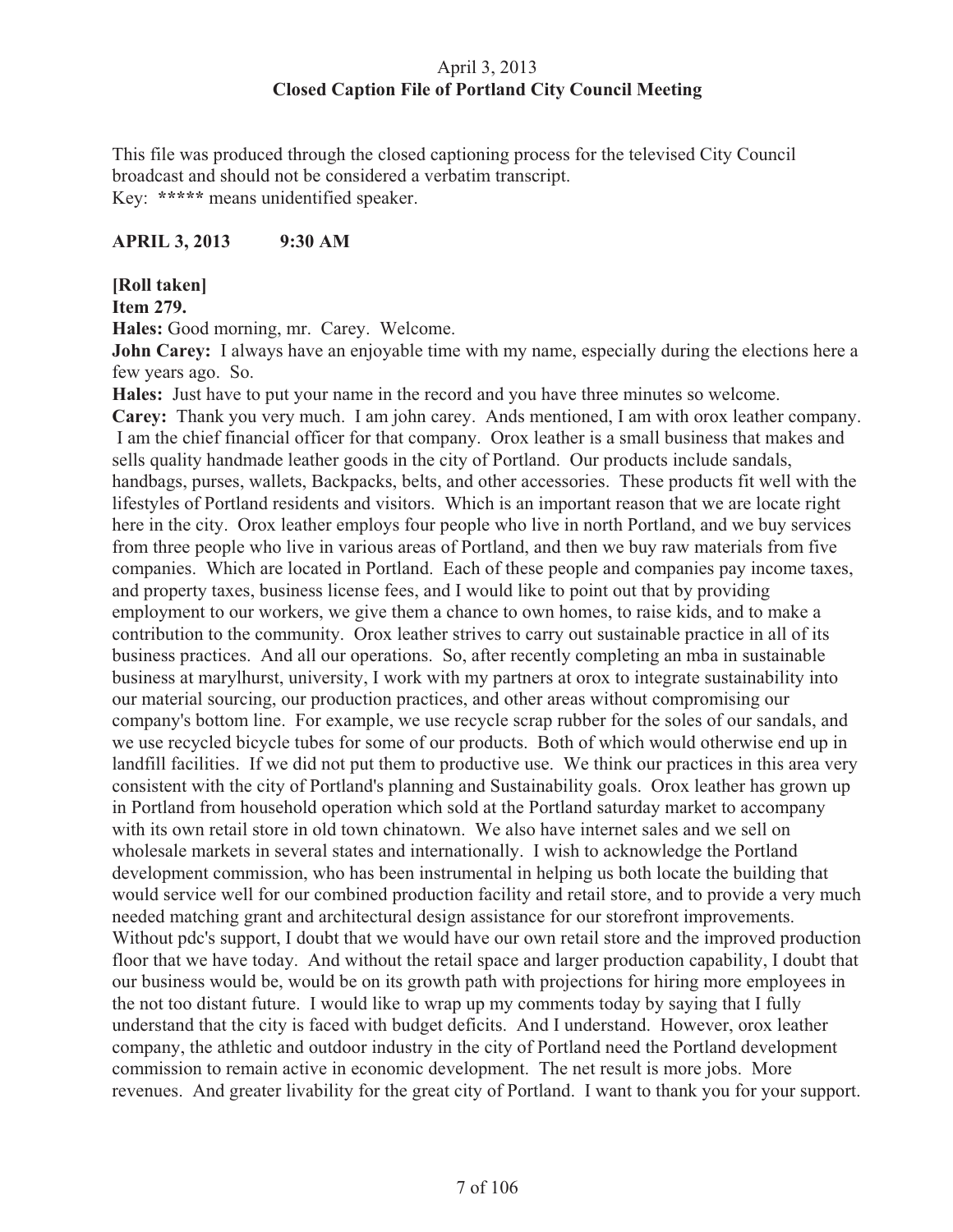**Hales:** Thanks very much for coming. We don't often hear from small business people because it's hard to get away so we appreciate you taking time to give us this case study of how it's working for you.

**Carey:** You are most welcome. It's a priority for us.

**Item 280.**

**Hales:** Good morning.

**Mary Eng:** Good morning, council, I would like to introduce attorney tom nelson for jonas fikre. **Thomas Nelson:** Thank you, I bring greetings today from mr. Fikre.

**Hales:** You are taking mary's time, is that --

**Eng:** I would like you to enjoy some of his testimony regarding jonas fikre. I could summarize. **Hales:** Three minutes, please.

**Nelson:** Thank you. I am thomas nelson, an attorney, live in zigzag, Oregon. I am bringing greetings today from jonas fikre, an american citizen, resident Portland. And he is not in Portland because he cannot come back to Portland. I would like to tell bit about his, his ordeal. And why I think it's important. He's, basically, right now stateless. He was born in aratria, before it was a country so he's not a citizen that state. He has no rights as an aratrian has no rights of a citizen anywhere in the world except the united states where he's a naturalized citizen. His ordeal, he's a 30-year-old man and, and in april of, of 2010, he was in sudan trying to set up a business. And he was asked to come to the American embassy and told that it was for his own safety because there was some, some problems involving security there, and he went to the embassy, and instead of being met by embassy personnel, he was met by two Portland fbi agents who told him that as a matter of fact, they wanted to talk to him, and he said well, I want an attorney in that case, at that point, mr. Fikre was, was being represented by brandon mayfield, whom you may have heard. They told him, you cannot have an attorney because your attorney is in the united states. And here you are in sudan, and we have to talk to you. So, they talked to him, and he, understanding his request for a attorney, engaged in a discussion for several hours. During which time they asked about what are you doing in Portland, what's going on? All about Portland, what's going on at the mosque, who do you know there. That kind of thing. Towards the end they said we want you to work for us for pay. For substantial pay. As an informant. Will you do that, and he said I don't think so. I'm really not interested in that. They said well, let's meet tomorrow and talk about it some more, and he said let's meet tomorrow, he agreed. He left. After that, he was picked up, he left sudan, and a year and a half later he was picked up by the ua secret police and held for 106 days, torture, same Questions, what's going on in Portland, what are you doing. And the embassy asked, why are you holding him. The uae said he's not being charged with anything. We just have an investigation. When it was complete, they released him and, and, but then he went to get him a ticket home and they said no, you can not go back to the united states. You are on the no fly list. He had no alternative but to find another country immediately, chose sweden because has a very distant relative there. Went there. He went to sweden and being stateless, he applied for political asylum. I believe that mr. Fikre was tortured at the request of the Portland fbi, in order to see what's going on in Portland. My question, that I want to leave you with, is what do you think about this. What would you do if you were overseas, and your government said you cannot come home. You cannot fly home, and by the way, that also means you cannot take a boat home. What would you do? More importantly, I think it might be a reason for you to inquire further into whether it's a good idea or at least get more facts relating to how the Portland fbi office treats its muslim american citizens. That's all that I have. Thank you.

**Hales:** Thank you and thank you for coming. Appreciate it. **Item 281.** 

**Hales:** Good morning.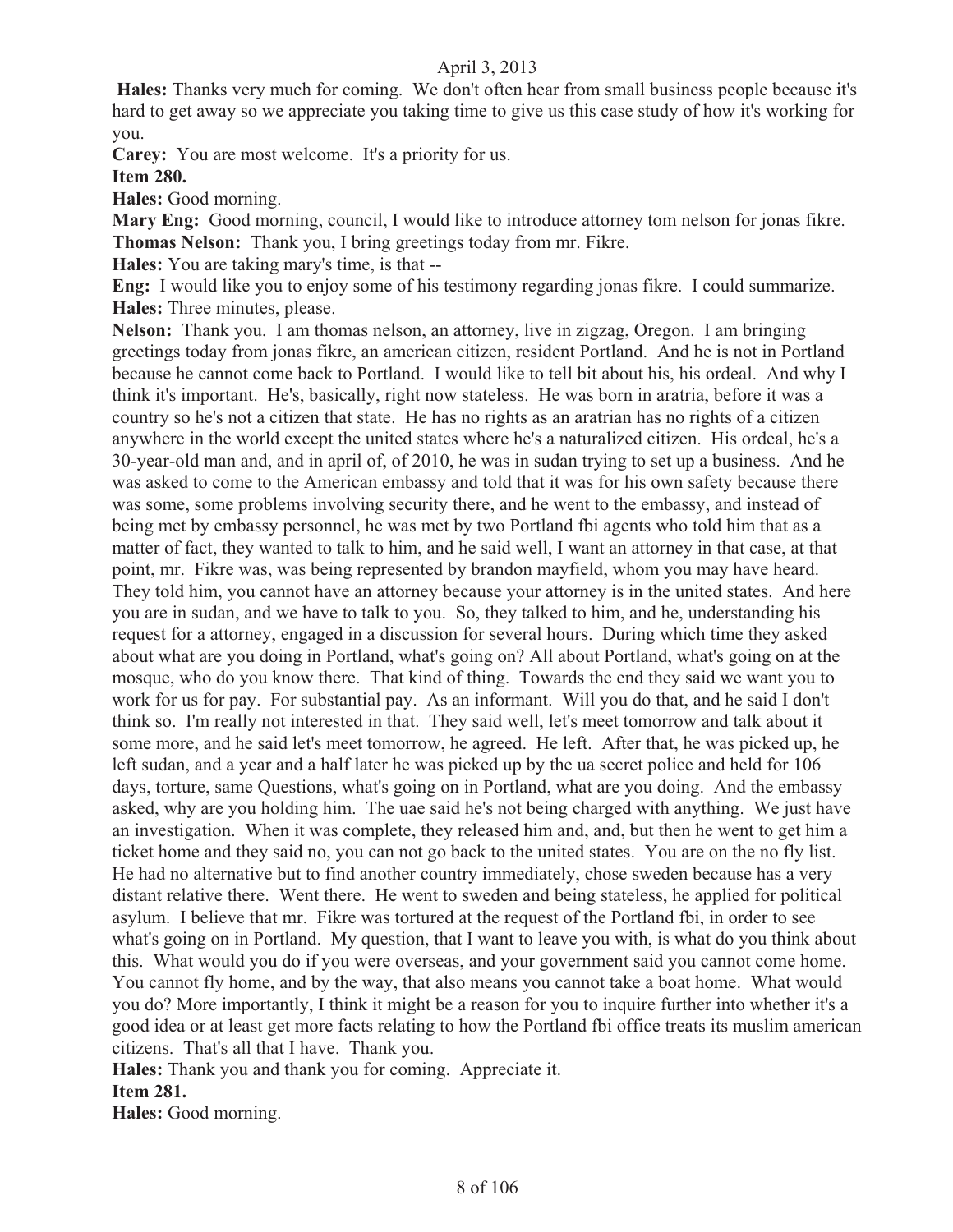**Anne Eng:** Good morning, gentlemen. I am mary's mother, and one of the things that she said -- I am anne eng, and one of the things that she said in one of her previous appearances here, kind of touched off something that has been very dear to my heart. I am a registered nurse and have been practicing for 38 years. As a registered nurse, seven or eight years before that, as a nurse's aid so i've been in the medical world. I worked in many capacities here in Portland, I have worked at the veteran's administration which is where I work in the psychiatric unit with returned veterans. I also have worked in corrections health here downtown here and out at inverness, so I feel like an Oregonian. I was raised in this community and lived in nashville, Tennessee for 30 years, so i, actually, have, have lived in different places. What is dear to my heart is something mary said, something about the use of fluoride. I am not -- I am not here to lambast fluoride, I think it does that itself if you get the information about it, and what it the fact that it causes the, crosses the blood brain barrier and causes dementia in people. I don't think any of us want dementia, but if we are immersed in fluoridated water we might go the way the nation is going with the increase in that. My real point is, is that, that we can combat the effects of the fluoride if we do something else, which is kind of, of -- it's just beginning to be realized that our real deficiency is that we don't have Iodine in our systems. As a nurse, this is very important to me because I see people with fibromyalgia, autism, the whole spectrum of dementia type disorders, every kind of cancer, women, one in seven women will have breast cancer. That's an immense rise as the incidents of, of iodine in our soils and in our diets has decreased in the last 30 years, the incidents of breast cancer has increased. And, and the, the -- there is four gentlemen up there, one of you will have prostate cancer, ok. And may die from it. And, and if you don't die from it, you might wish that you had because it interferes with your personal life, which is very embarrassing for you. I think, you know, it's very nice to talk about, about the effect of fluoride on teeth, but I think that I would rather have bad teeth than cancer. And not that I am advocating bad teeth, I am not but there are ways to administer, if we have to, to administer fluoride we should do it topically through the teeth, we should not be drinking it cart blanche where all of us are subject to, any of the diseases. I have a list of, oh, 15 or 20 diseases right here that are, that are prevalent, and more prevalent because of the decrease in iodine, and it's proven statistically, I have a really interesting book, which is in this fourth printing called, iodine, why you need it and why you cannot live without it by dr. David brownstein, who Is a certified board, a board certified medical doctor, as well as has been interested in the, the effect of, of nutrients on our system. And I think, I think it would be good for you to go on the internet and pull it up and read about it. To protect yourself. Don't want good teeth and cancer. I would rather have, have bad teeth and, and no cancer. Ok. I've been subjected to, to a lot of the effects of, of, of iodine deficiency. My husband has, has had [inaudible] syndrome, is currently suffering from lou gehrig's disease and dementia. These probably could have been prevented if the iodine had been produced in our bodies. I have had multiple cyst this is my body. I just got out of surgery a month ago, having a cyst this big, as big as a golf ball on one of my ovaries. They are caused because the body is straining to be healthy, and in its process can't find the iodine. So when we replace iodine and, iodine and fluoride, among other things, i'm not just pointing my finger at that, but iodine and fluoride are companions. Allies, if you get out your periodic table, you will see it. And they -- if you don't have enough iodine in your system, fluoride will take the place, and essentially, it makes the enzyme system that prevents cancer from effectively working.

**Hales:** Thank you, I appreciate you bringing this to Our attention.

**Eng:** And there is more available online. I would not medicate myself but draw it to your doctor's attention that you can get more iodine without having to eat sushi.

**Hales:** Thanks for coming.

**Item 282.** 

**Hales:** Good morning.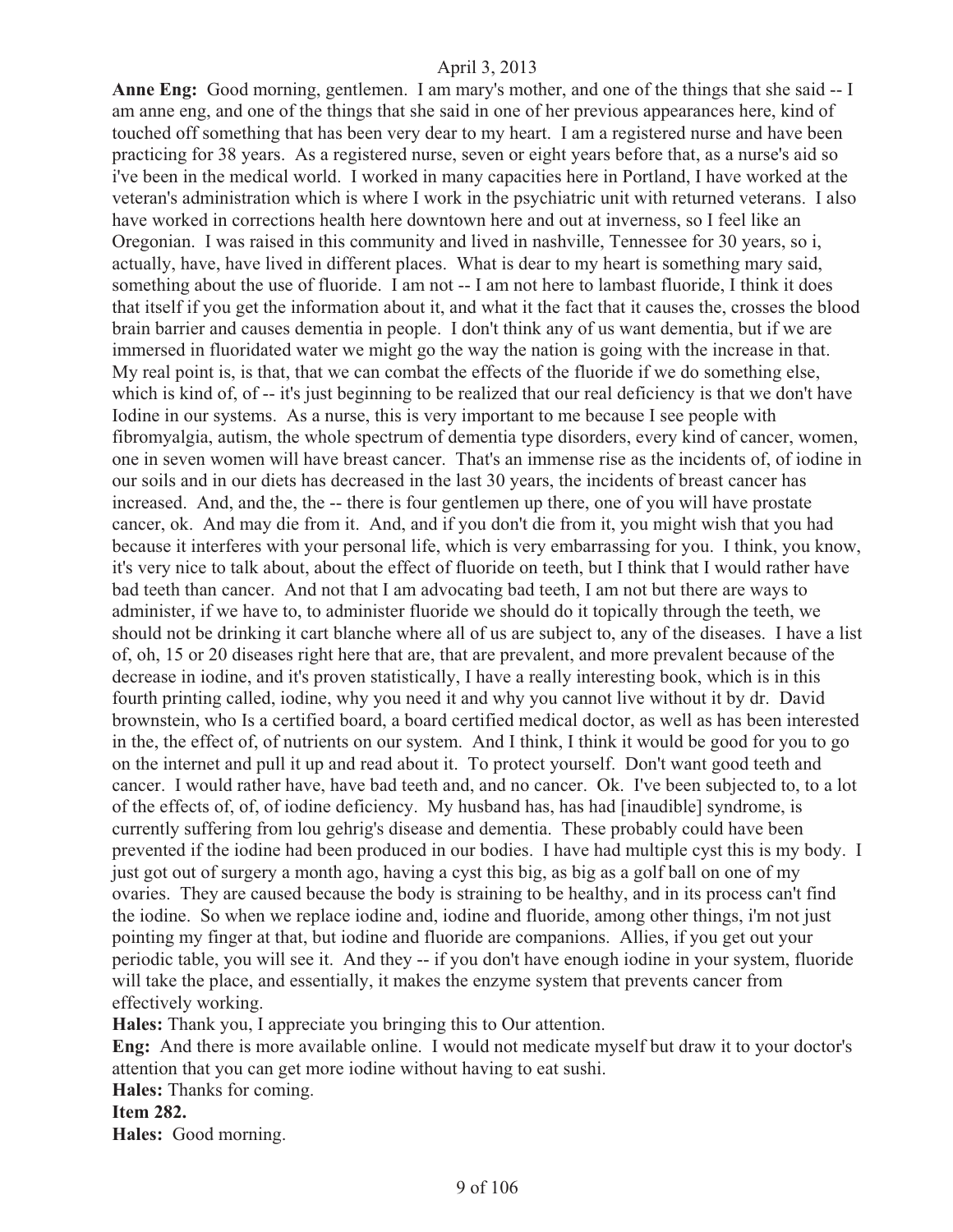**Hales:** Welcome.

**Melissa Henderson:** Good morning. I am here representing the --

**Hales:** Put your flame in the record.

**Henderson:** Sorry, I am melissa henderson, and I am with the native american youth and family center here in Portland, Oregon. And I am here to testify on both our organization, as well as my personal support for fluoride. I am what's known as a health navigator for the native american community. My job is to help the community members enrolled, not enrolled, identify health and dental resources, and then practice using those resources. And while a lot of my job does focus on prevention, you know, establishing a medical home, nutrition, there is some things that are just - you cannot control, you know, the behaviors are a little harder to modify or it's just not within people's means. Our community is disproportionately poor, homeless, unstable, in foster care and treatment, and so, for a lot of them, the routine of going to school to get the fluoride treatments, establishing a dentist is not a reality, and so at naya we see water fluoridation as an effective, preventative solution To keep the dental caries from occurring. The city has been great in helping us establish two head start classrooms for the native community, and our community loves it but a lot of times our kids are getting there, they have extreme deterioration on their teeth, they are going through pain and suffering and parents don't know what to do. And in my day-to-day, say I see ten people in a week, nine are begging for dental care. It's not something that's readily available, and we see fluoride as a really great way that we can, you know, prevent that from happening. It might not help the adults and elders, that are suffering now, but it would help the seventh generation or the next generation that's coming up. And my, in my written testimony I provide information that you have probably already heard. More than 70% of six to eight-year-old native americans of untreated cavities, native preschoolers are five times more likely to have tooth decay than any other racial and ethnic group, and this is not just statistics but what we're seeing. I ask for your support in passing fluoridation for the city. Thank you for your time.

**Hales:** Thanks for coming. Thank you.

#### **Item 283.**

#### **Hales:** Good morning, welcome.

**Jamaal Lane:** Good morning, thank you. Like she said, I am jamaal lane. I am representing champions barbershop. On behalf my affiliation with the microenterprise support Services organization, and I wanted to, you know, to testify to the fact that this organization has been a great help to me and my, my pursuit of expanding my business. My shop is, my first shop is on martin luther king and phalen, and messo is right up the street, so I was informed about this organization and their, you know, ability to help businesses in a lot of ways. So, when I approached messo, you know, they offered me a lot of different opportunities for education as far as business goes. Loan services. Different types of, of software and things like that to help put my business in order. So, after dealing with them for a while, they were able to help me get a loan to expand. So, recently, actually, it's been six months now it's able to open up a second shop in beaverton, Oregon, and it's been going well. And they stayed with me through the process. The loan process, was really good. They helped me step-by-step in getting that together. And all the paperwork and things like that. So, you know, I just want to, if people didn't know about messo, I want to say that it was great experience to work with them. It's a great grassroots type of organization. And being they are right on the, right in the neighborhood that i'm in, it was good to see them, actually, follow through with the things that they say that they offer. Because I ran into a couple of different situations where people say they offer small businesses opportunities, but for some reason or another, those opportunities never come to pass. So, messo has lived up to, to what they say that they are about. And I just, you know, advice anybody, you know, if anybody here is looking for that type of support, to, to look at messo, as a means of support. That's my testimony.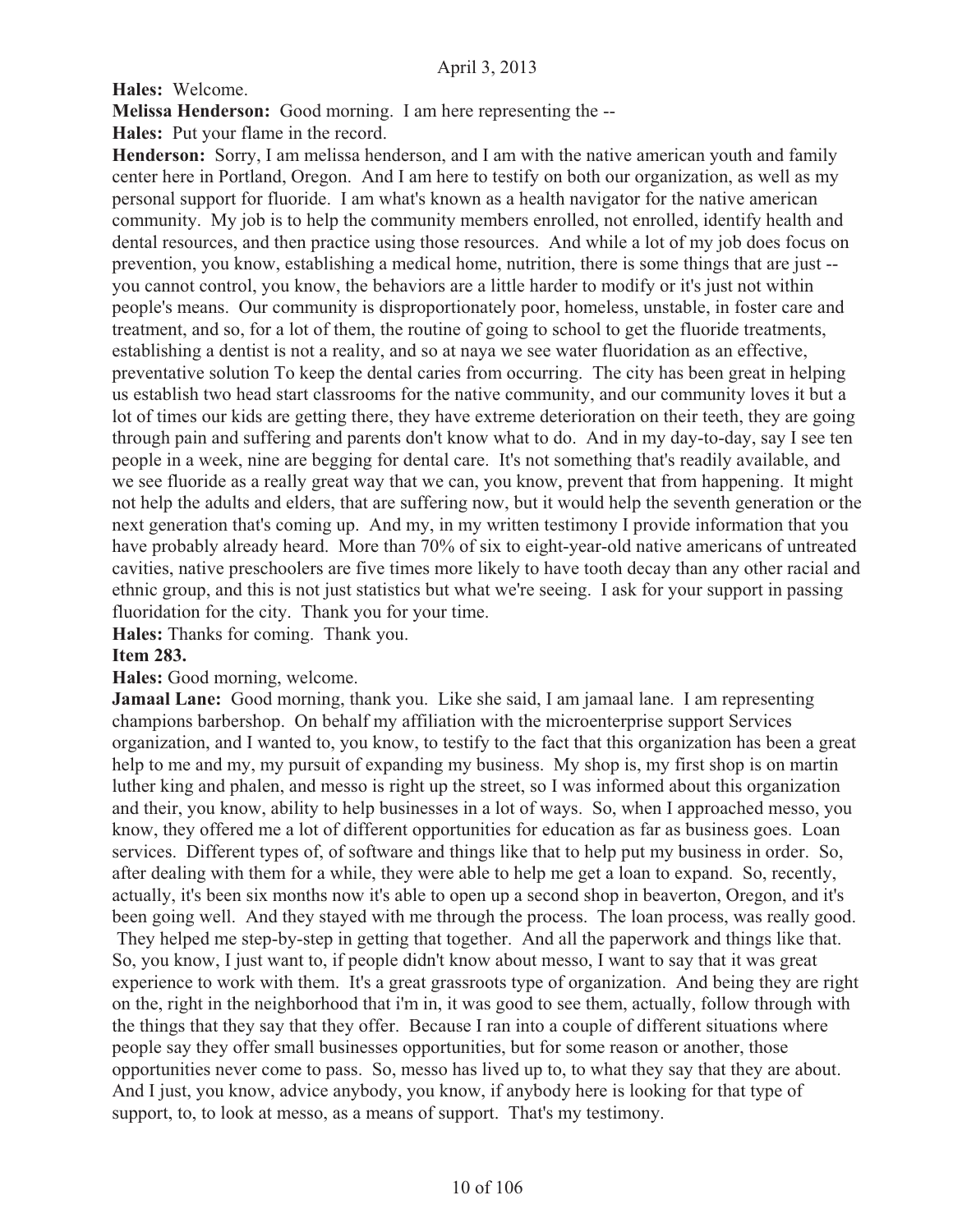**Hales:** Great, thanks for coming. We really depend on small business in Portland so we appreciate hearing about what's working and not working for you and others.

**Lane:** Msso definitely worked for me.

**Hales:** Thanks.

**Hales:** Thank you all. Ok. We have the consent calendar, I believe we have one item that's been pulled from the consent calendar already, which is item 290. Thank you. Anything else to be pulled from the consent calendar? If not, let's take a roll call on consent.

**Fish:** Aye. **Saltzman:** Aye. **Novick:** Aye. **Hales:** Aye. [gavel pounded] **Hales:** Time certain.

**Moore-Love:** Do want me to read both items or just one?

**Hales:** Let's do the two together, please.

#### **Items 284 and 285.**

**Hales:** We have parks bureau staff and commission members Here, I believe, to present on this, this morning. So, welcome, come on up.

**Michael McCluskey:** good morning, mayor. I am michael mccluskey. I am a member of the urban forestry commission. The person whose chairs and I have a set of proposals to lay before you today, they were approved by the commission at its meeting on february 21st. The three candidates for heritage tree designation that we have to propose today are a dawn redwood, pin oak and the european beach. One is on holdings of the hoyt arboretum two are on private property. All of them were nominated by their owners or managers. The consent forms have been signed. And one of these trees is in southwest Portland. One is in northwest Portland. And one is in north Portland. The first tree that we propose be designated is a dawn redwood on southwest braid lane in hoyt arboretum. It's near the end a stub road. It has had some competing trees cleared away, so that it stands by itself in a singular fashion. While trees of this type are not uncommon in our system, actually, four designations were made by it, and all of these trees date from the same time, that is about 1948, this would be the tallest in our system. It is now 103 feet high. Its circumference is one of the larger, at 10.6 feet. It has begun to assume a more mature form and shape, and it's easy to observe from the road. It has already been designated as a state heritage tree. Under their program, it was recognized as being the first of its species to set cones in the united states since the distinction of this species in north america. Hoyt arboretum officials believe that Portland should join the state in recognizing this specimen by adding it to our system. We believe it should be designated because of its size, its type, and its history. As to the history, the seeds were brought over from china in 1947. After having been discovered a few years before. It had been thought to be extinct. It is one of the few species of the aciduous conifers. If you do designate it, we hope that, that hoyt can make it easier for visitors to find it. It's in an obscure location but that can be easily done. Now, I will move to our next candidate, which is a pin oak. It's in the northwest hills at 1611 northwest 32nd avenue. It was nominated by its owner. It's an old tree. Having been planted in the 1903. Some of its branches are brace with cables, having been damaged in various storms. Nonetheless, it is still growing vigorously and has an adequate crown. It's located in the corner of a front yard. It's quite visible from the two adjoining streets. Which intersect at that property. At the present time, we have only one other pin oak in our system. It's in southeast Portland. This specimen that we're proposing here exceeds its dimensions in two respect. It's taller. 115 feet of height and contrasts only 60 feet for the other one, and in terms of its circumference. 12.4 inches in contrast to 11.5. All who looked at it agree that it was most impressive, and deserves to be in our system because of its age, size, and type. We felt that we can use more suitable specimens of this species in our system. The third tree we propose designating is the european beach, which is located at 4073 north gantenwine street. This tree is in the front yard of this property. It's easily observed. While we have ten of this type of tree in our system, this specimen has a crown spread that exceeds that of all the trees of this type now in our system. Its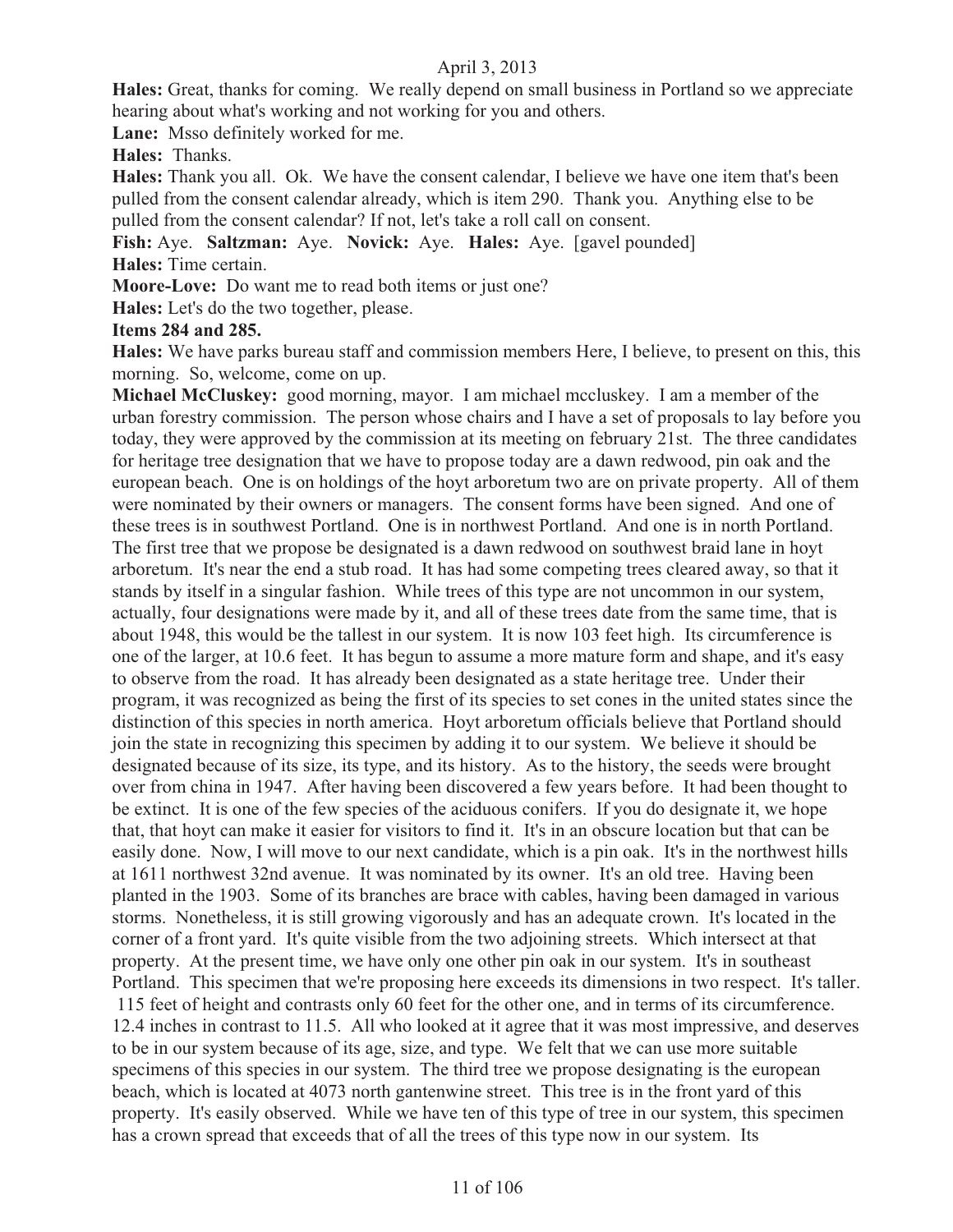circumference is also in the middle of the range of the trees of this type in our system. We felt it merits the designation because of its size. It is also a tree that is admirable for various reasons. Its beauty. And the psychological services it provides, it is an impressive specimens, and those are our proposals, and we invite your consideration.

**Saltzman:** Could you give us nickel description of what the heritage tree is?

**McCluskey:** We certainly welcome nominations. You may wonder why we bring new Lead, trees to your attention when we have some. Just because they have not been nominated up until that point. Or we have not discovered them. Your ordinance declared these are trees of special importance to the city of Portland by virtue of their attributes, size, age, type, historical association, or their horticultural type. And indeed, we have one of the most robust systems in the country and, and I think more sophisticated system recognizing the attributes that make it of special importance. **Saltzman:** So if people have outstanding trees that they want to nominate, they can contact the urban forestry commission?

**McCluskey:** Absolutely. And there are forms online and, and we go out a number of times a year and look at them, and the arborists investigate them, and there are thoroughly scrutinized. **Saltzman:** Thank you for your outstanding work.

Fish: I have a question, you have given us a reported with all the trees in it and other information. If someone in the public wants to know what are our heritage trees and where to find them, I understand they can go on the website, as well?

**McCluskey:** Yes, everything is online, and, and it's very impressive there, but some of us are just delighted to finally have another hard copy version, which is new and improved. My colleague here, the staff botanical specialist, took the lead in preparing this. So, i'm glad that, that you are recognized.

**Fish:** Terrific work, I assume if you go to the Portland website, there is a tab where you can get all the tree designations? Thanks for your good work. Thank you.

**Hales:** Thank you. Thanks very much. Other commission members or staff that want to mention anything on these two items? Is there anyone signed up to testify?

**Moore-Love:** Yes, we have two people.

**Hales:** Welcome.

**Hales:** I think mr. Carey may have been signed up for the other item. Welcome, mr. Birch. **Brian Birch:** Good morning. I am brian birch. I am on the urban forestry commission education and outreach committee. And following up with what michael said, I want to make sure the council is aware of the trezier map on the opposite side of the arbor day festival, actually, arbor month festival, as probably know, Portland often celebrates arbor day. Has for the last 36 years, and beyond. Has been arbor week for many years, and this year, we're doing a first arbor month. I wanted to particularly compliment the city staff in the assistance that they continue to give and have always given volunteers like myself and others on the urban forestry commission, without city staff, offering the kind of support in that they do, we would not be effective in our volunteering. The tree stuart coalition, one of the major outputs of the urban forestry commission is very active. We had many, many graduates, I think, around 30 graduates this last year in 2013, and it's those people who create the core group who encourage other volunteers and encourage people to take the lead in projects just like this. Turning arbor day into arbor month, and giving Portland a reason to celebrate trees 30 days every single day of april. I appreciate your consideration when it comes to budget time in remembering how city staff is a valuable asset to volunteers like myself. Thank you. **Hales:** Thank you. Anyone else? Before we take a roll call let me read the resolution because it has some great material in it and helps highlight what we are about here, whereas school children in the united states began celebrating arbor day in 1882, and Oregon recognizes arbor week as the first full week in april. And whereas national arbor day has been observed on the last friday of april since 1970, and it's estimated more in an 18 million trees will be planted on this one day, and where,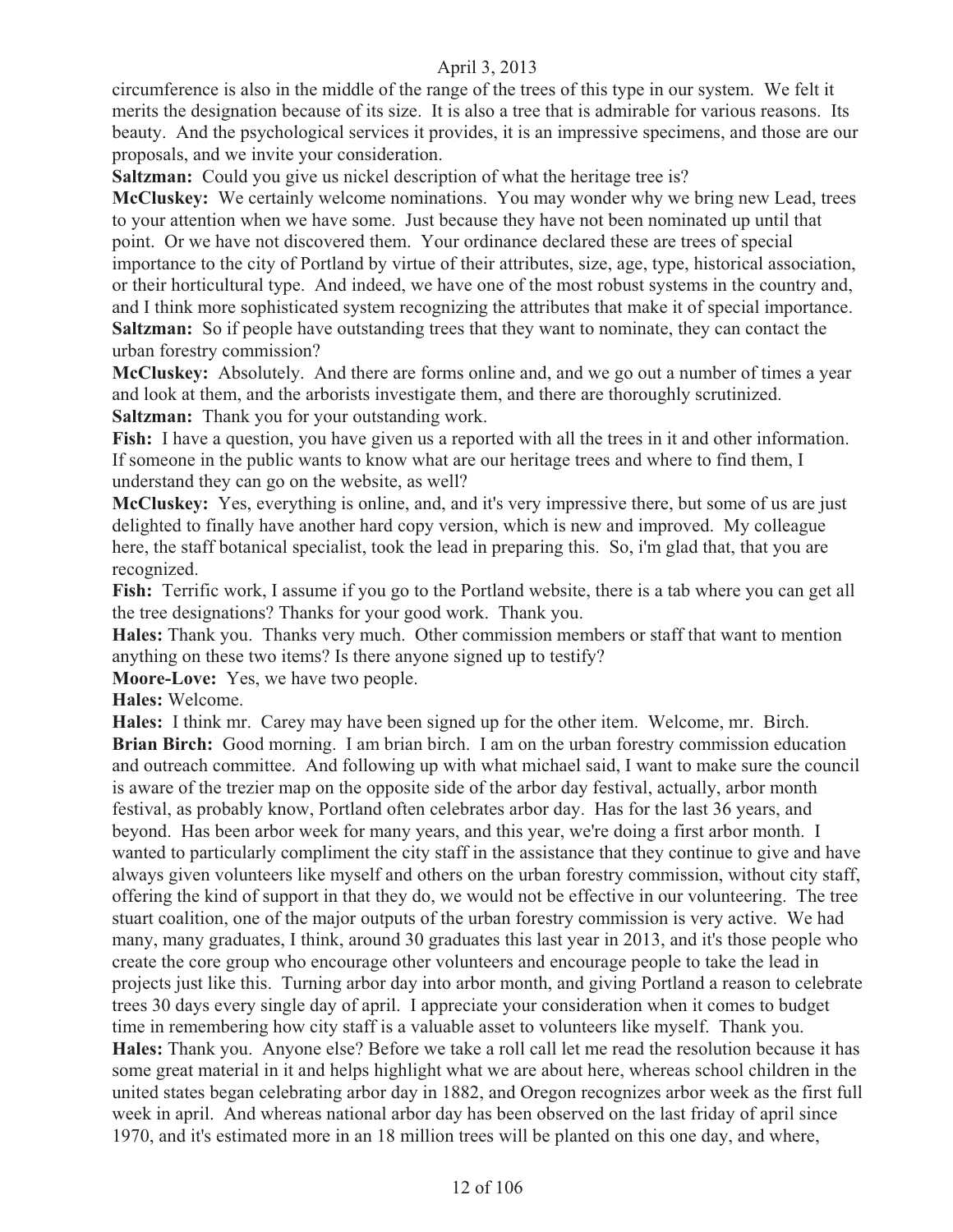whereas for the 36th year, Portland has been recognized by the national arbor day foundation with a tree city usa award, and whereas a study by american forests released in 2013, named Portland as one of the ten best cities for urban forests. And whereas Portland parks and Recreation recognizes the connection between urban forests and a healthy environment and has been recertified as the only salmon safe park system in the country, and whereas friends trees has planted 500,000 trees and native plants since being founded in 1989, and now in partnership with the Portland timbers major league soccer team, celebrates each scored goal by planting a tree. And whereas the Portland farmers' market has been bringing the best of the country to the heart of the city since 1992 and invites everyone to a festival at the psu south park blocks farmers' market on april 20th. And whereas the Portland heritage tree program has honored 300 trees and inviting everyone to celebrate the dedication of the city's first heritage, first heritage tree at hoyt arboretum on april 30th. And whereas the community volunteers staff and partner organizations work year-round to enhance our urban forests by planting, maintaining and advocating for our 240,000 street trees, 1.2 million park trees, and countless private trees. Now, therefore be it resolved that i, charlie hales, mayor of the city of Portland, Oregon proclaim april 2013 to be arbor month in Portland, Oregon. That's our resolution and let's take a roll call and hear comments.

Fish: Mayor, this is one of the happiest forms that we host annually. When we welcome new trees into, into the hall of fame, if you Will. And we also get to look at the, I guess the latin derivative of these trees, which I will challenge michael mccluskey to go by the metasaquia rather than the dawn redwood, but I would hate to have that thrown at me at a spelling bee. There is lots of people to thank. I want to start with michael because he's been our champion for a long time doing this work, and he's a very modest man. He never gets up and reminds us about the distinguished career that he's had in advocacy and groups, and different roles, but we're very honored to have him at the helm. I also, on a page 1 of our, of this brochure, it lists the staff and the tree committee members, and a special thank you to the bureau staff who worked so hard under jen's supervision, and that's angie desolvo, josh darling, autumn montegna, and the other members of the parks team who worked on this, and the, and the urban forestry commissioners and the citizen volunteers, thank you for your great work, and today we welcome the dawn redwood pin oak and european beach to this category, and it's a pleasure to be able to support your good work. Aye.

**Saltzman:** I appreciate the work of the heritage tree committee. I'm a big fan. One time I said something about trees have rights. And was criticized by some conservative talk show radio host for saying that. But, these trees, the ones that we provide, the private owners Step up and say we want this tree protected, and we are willing to, you know, to change our property deed to reflect that, these trees do have rights, and these trees in the city of Portland by virtue of their size, age, and outstanding attributes, really do add to the fabric and enjoy special rights, and they know I am proud to say that once again. And, and thank you for all your work. Keep up the good work. I look forward to our next round of nominations. This is my, my favorite activity. Aye. **Novick:** Well, I hate it rain on everybody's parade but I think it's high time to root out the corruption that's been rotting the heart of this so-called heritage tree process. Sure, the pin oak at 1611 northwest 32nd avenue has friends in high places but I cannot overlook the shady past. Especially when there are worthy trees like the hemlock at 5202 southeast oak, that has been laboring obscurity but a proper Portlander from bark to leaf since 1898. I am appalled, I am outraged, and I congratulate the committee and the commission for their work and look forward to visiting these trees and am pleased to vote aye.

**Hales:** I want to thank the volunteers who work on the forestry commission and the heritage tree committee for their work, and our staff and parks and recreation for being good stewards of the trees. Portland is a national success Story and a great place to live for those of us smart enough to live here in part because we have this amazing diverse, growing urban forest. And this heritage tree program, I think, at least three of us here have had the privilege of going out and tacking up one of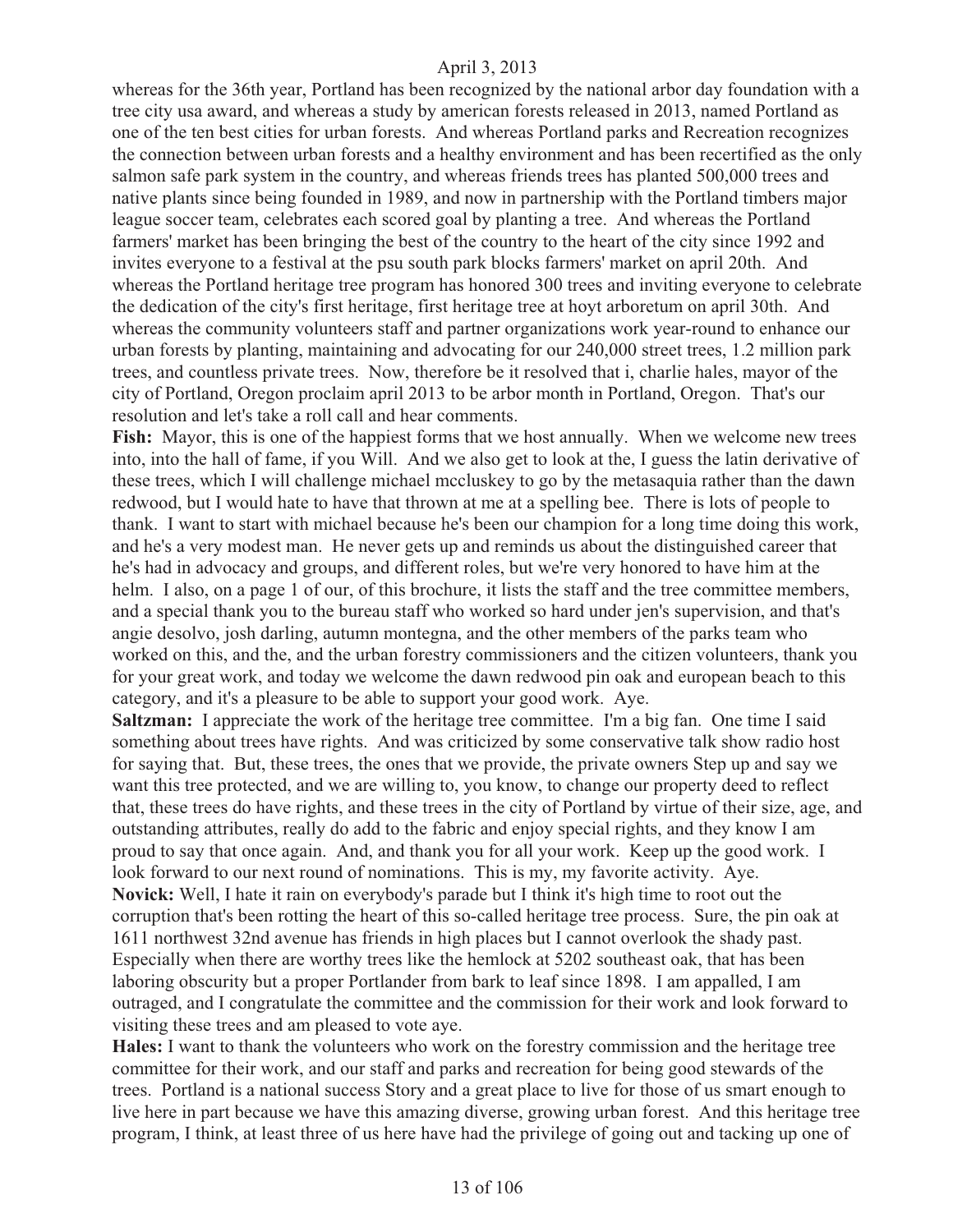those little plaques. I did it with jane glazer many times when she was the clare, and I know commissioner Saltzman and Fish have done so, and I bet commissioner novick will be out there, especially after those comments, maybe at that particular tree doing the same thing but it's an important way that we popularize and explain why this matters, and that we have in environment here that grows this diversity of trees. I want to compliment the team and the bureau on this really, both handsome and user friendly report, both the online version and the paper version. I think it's great we document and teach about what we are doing here. This is a really important part of Portland. I've been very involved in friends of trees, and I go to friends of trees plantings and issue a warning that says that, that plant, trees might be habit forming, and that you might develop the habit of working with your neighbors to do something constructive, and therefore, getting to know them better. And you might develop the habit of believing that you can have something to do with the quality of the environment, and you might, and I would not recommend, getting into a Contest with joe pareski about this, but you might start walking down the street saying, look, an omus americana, but don't try that with him because he'll outlatin us all, and thank you no your service for this cause, very happy to vote in favor of this. Aye. [gavel pounded]

**Hales:** And then on the designation, itself, please, roll call.

**Moore-Love:** The non emergency, sorry.

**Hales:** I'm sorry, non emergency, passes the second reading. Thank you all very much for your work on this effort, and happy arbor month. [applause]

**Item 290.** 

**Hales:** Ok. Now, let's move to the, to the consent item that we pulled from the consent.

**Hales:** I believe that we have staff here to walk us through this. Hi, vicki, come on up.

**Vicki Diede, Bureau of Transportation:** for the record, I am vicki diede with the bureau of transportation, and I am the project manager for Portland streetcar. Excuse me. The item before you today amends the intergovernmental agreement with tri-met for support services that they have provided to the city during the Portland streetcar loop project. As you know, the Portland streetcar loop project is the first streetcar project that has used federal funds, and that's not just locally, that's nationally. And interestingly enough, the federal rules, regulations and the guidelines are still not in place from the federal transit administration. So, what this has allowed the fta to do is to be capricious in their interpretation of the rules and regulations. So, tri-met has been absolutely invaluable partner to the city as we worked through the project by providing support and assistance to make sure that city is in compliance with the fta requirements. What this amendment does is anticipates and estimates the cost for tri-met to complete this work called for in the iga. The main reason there is an increase of \$845,000 in compensation, is that we are adding tri-met's training costs to the iga. All of which are grant eligible, and all that means is that we can seek reimbursement against the project grant and the feds will participate. When streetcar gets operators, vehicle maintenance technicians, maintenance of way technicians, they come to us from trimet pretty much fully trained, about the only thing that we have to do is just familiarize them with our own system. So trimet and the city agreed pretty early on in the project that we would wait until near the end of the project and assess the amount of total project contingency available to us before we committed adding any of the training costs to the iga. So that's where we are today. And that's what this amendment does. The bottom line on it, is that the action can be accomplished within the original budget that council approved on october 28, 2009. I am more than happy to answer questions and I am sure that there are some.

**Hales:** Let me make sure that I understand what your explanation is, and that is to paraphrase it, so this is not a cost overrun. This is not an emergency patch job. This is an accounting transaction that makes sure the federal government pays most of the cost of the training, and we waited to bill that cost until we knew the money was there left over at the end of the project. **Diede:** Absolutely.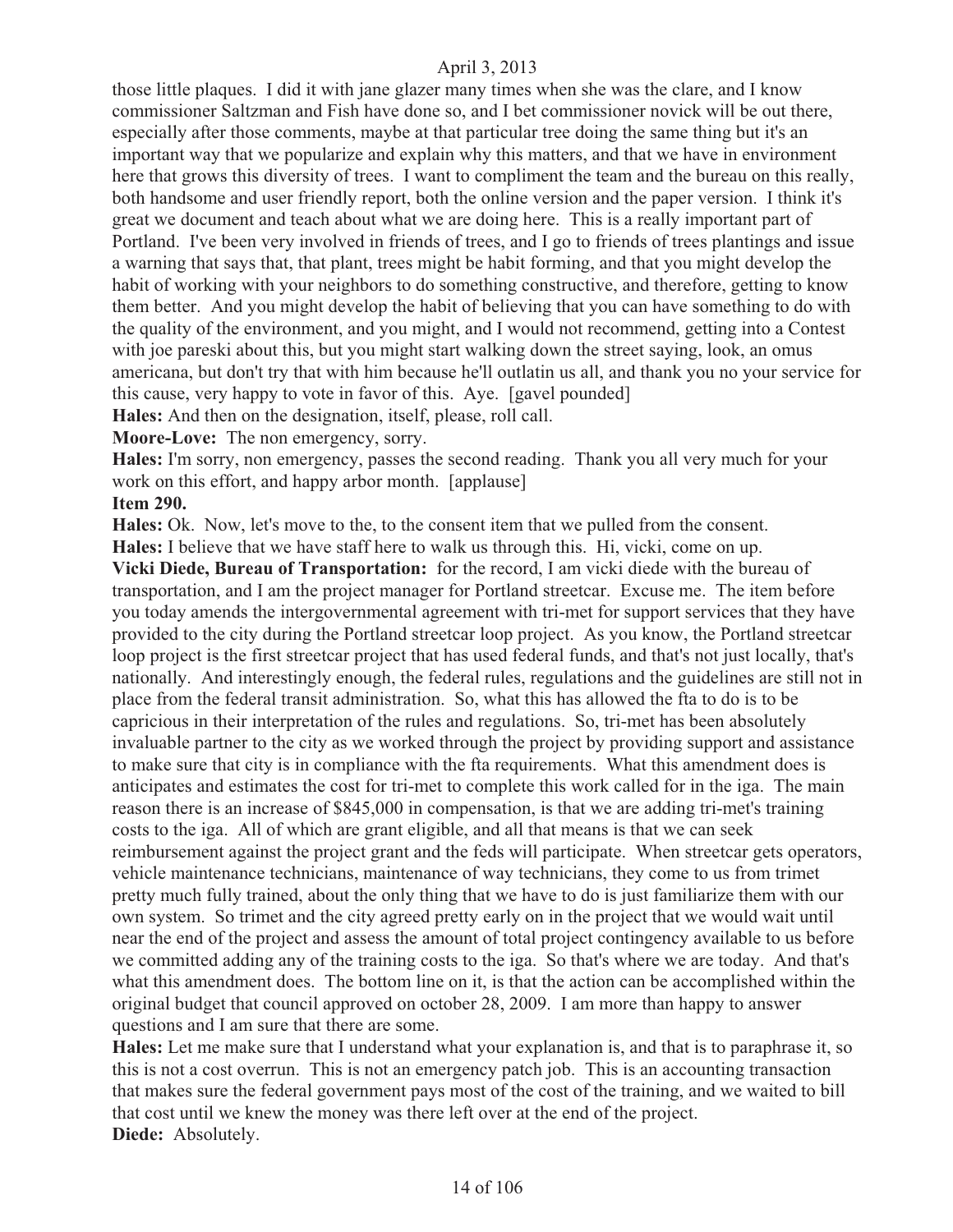**Hales:** Ok. **Diede:** Perfect. **Hales:** Questions?

**Fish:** I appreciate that, and there are many offenders in that role, probably my office, as well, so i'm not singling you out, just would encourage that we do that, and the other thing that I just want to touch on is that this is -- you've been before us quite a bit. In the last six months, and this council, I think, unanimously Supported this project. And I don't sense any backing away of commitment for the success of the streetcar, but, what we have had since we adopted or supported this project, is we have seen significant delays. We have seen questions concerning the quality of the equipment that we have purchased. We have seen issues arise about frequency of service and we have noticed a number of the streetcars are running at let's put it charitably, less than full occupancy, and at some point it raises a question about what is the city's position vis-a-vis any deficiencies that have come up in dealing with third parties like the manufacturer. And others. And do we, are we, in fact, doing everything that we can to preserve our rights to seek full compensation for any damages that we may be eligible for because of things like delays or quality issues?

**Diede:** Yes. There is a section in the contract with Oregon ironworks that talks about, about -- I have forgotten the name of the term.

**Hales:** Liquidated damages?

**Diede:** Yes. Liquidated damages, and we fully intend to use that particular section of the contract to our best advantage. It will give us some leverage as we move towards the end of that contract. And we won't determine until the end of that contract how many of those days were acceptable delays, and how many days were not. Because Oregon ironworks has the right to make the case to us one way or the other. So, we're perfectly aware of that and we will protect and preserve that right.

**Fish:** In addition, the reason I pulled that is I wanted a chance for a public hearing of these issues and make sure all of our questions were answered. I appreciate we got a briefing from p-bot yesterday and answered virtually all the questions that we had, and I thank you no that. And I am also, frankly, encourage by the commitment that we received both from p-bot and the mayor's office that when this project complete there will be a top to bottom review of lessons learned. I have personal experience with doing things new and different, and the fact that we sometimes learn from those experiences, and I think that this one is right for that kind of review, mayor. Because this has had some, frankly, unexpected twists and turns, and I think it would, good for us to have that top to bottom review and report to council at some point in the future.

**Diede:** You bet.

**Hales:** Good.

**Diede:** And I would add that, you know, we really need to separate out the different kinds of contracts. The civil work, in the track construction, performed by stacy witbeck, was totally ontime and totally on-budget, and no surprises. So, it's really been the vehicle that has given us the bigger surprises, in this whole loop project. And I would just remind council and ourselves, as we think about this, to remember that this is new industry for Oregon Ironworks, and we are trying to help them facilitate building that industry within the state to provide good jobs, family wage jobs, so it has not been easy. But, we slug our way through it.

**Fish:** And I don't want to be a monday morning quarterback on this. For example, in the housing area we're now using modular housing more and more, and there is a -- it's an industry in Oregon, and it's currently working out the kinks, so I understand that we do something new and different, there is lessons to be learned. On some level I feel sorry for you because you come to us with these issues, and at some point we hope that it's functioning at the level that was anticipated which is a loop that you can ride the entire loop in less than an hour and snafus about frequency and the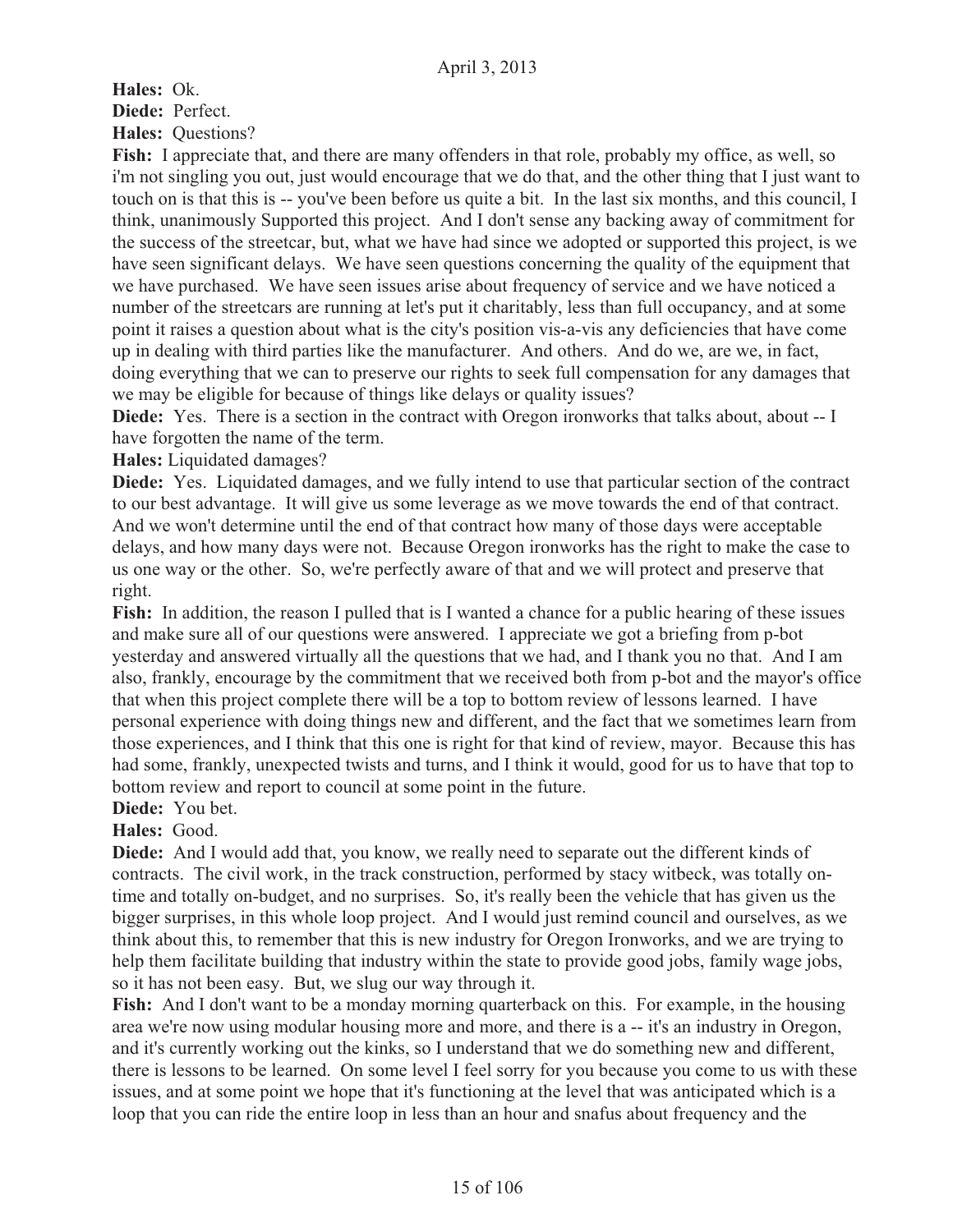performance of the cars and the bridge issues is worked out, and I think we will all celebrate that day.

**Diede:** All of that is on our work plan, all those issues.

**Fish:** Again, I appreciate the briefing we got.

**Diede:** You bet.

**Hales:** Other questions or concerns?

**Saltzman:** I just a question. So, tri-met will train the streetcar operators. And are those operators rotated throughout the tri-met fleet? They are not just dedicated to the streetcar.

**Diede:** They are dedicated to the streetcar. They come to us from tri-met as a trained light rail operator. So, the only thing that we would Have to do is just familiarize them with, you know, our particular cars, etc. And there is sign-up that occurs, because their union represents those employees even while they work for us.

**Saltzman:** So they are dedicated streetcar operators?

**Diede:** Yeah, they can bid, you know, someone else can outbid them or they can bid to go back. **Saltzman:** Ok.

**Hales:** The last I heard, these are the most desired driver positions, so you are talking about the most elite operators at tri-met who are bidding to be on the, the assigned to streetcar?

**Diede:** We have a number of operators who have been there since we started, which was back in 2001.

**Hales:** Other questions? Thank you very much. Is there anyone else signed up on this item? **Moore-Love:** We did not have sign-up sheet.

**Hales:** I'm sorry, all right. Thank you, vicki. Sorry. Anyone else want to testify? Sorry, there was not sign-up sheet at all. All right, there is no one else to testify, let's take the council roll call on the ordinance.

**Fish:** Well, I appreciate the testimony and the briefing that we have this morning, and mayor, when I asked this be pulled I was prepared to vote no, not because I have lost confidence in general with Streetcar, but I had more questions than answers. And since the briefing, we received yesterday, and the clarification this is not about a cost overrun, this, in fact, was anticipated, I feel more comfortable supporting this ordinance. Coupled with the commitment that there will be some lessons learned comprehensive review at the end so we can go back and, and see what we can learn.

 I believe it's important that we're transparent around these things, and these are complicated issues, and I think both in terms of the way that they are packaged and the discussions that we had prior to counselor, are very useful in helping to make sure that all of the mayor's office colleagues understand these issues. And are comfortable with what's before us, I appreciate the time people took, and I vote aye.

# **Saltzman:** Aye. **Novick:** Aye.

**Fritz:** I was late because I was in salem testifying on earned sick leave. I am glad that I was here for this and thank you, commissioner Fish for pulling it, and mayor hales for your explanation, I think it is important people understand what has been done and the fact that things have been done appropriately. Thank you, vicki, for your service. It's also important to remember that it wasn't expected that the east side streetcar would be packed with passengers as soon as it started, that this was a development engine, it's a development tool, and the experience on the west side was, indeed, build it and they will come so we're anticipating that it will stimulate the development on the east side, and that's an important part of this package. Aye.

**Hales:** Well, vicki, thank you. I think vicki might succeed in escaping from city service before we do that final retrospective look at the streetcar project.

**Diede:** I might.

**Hales:** It's a race to see whether her impending retirement comes before that. But, this is a success story, and a history of innovation here in this community, you know. It was just 12 years ago, right,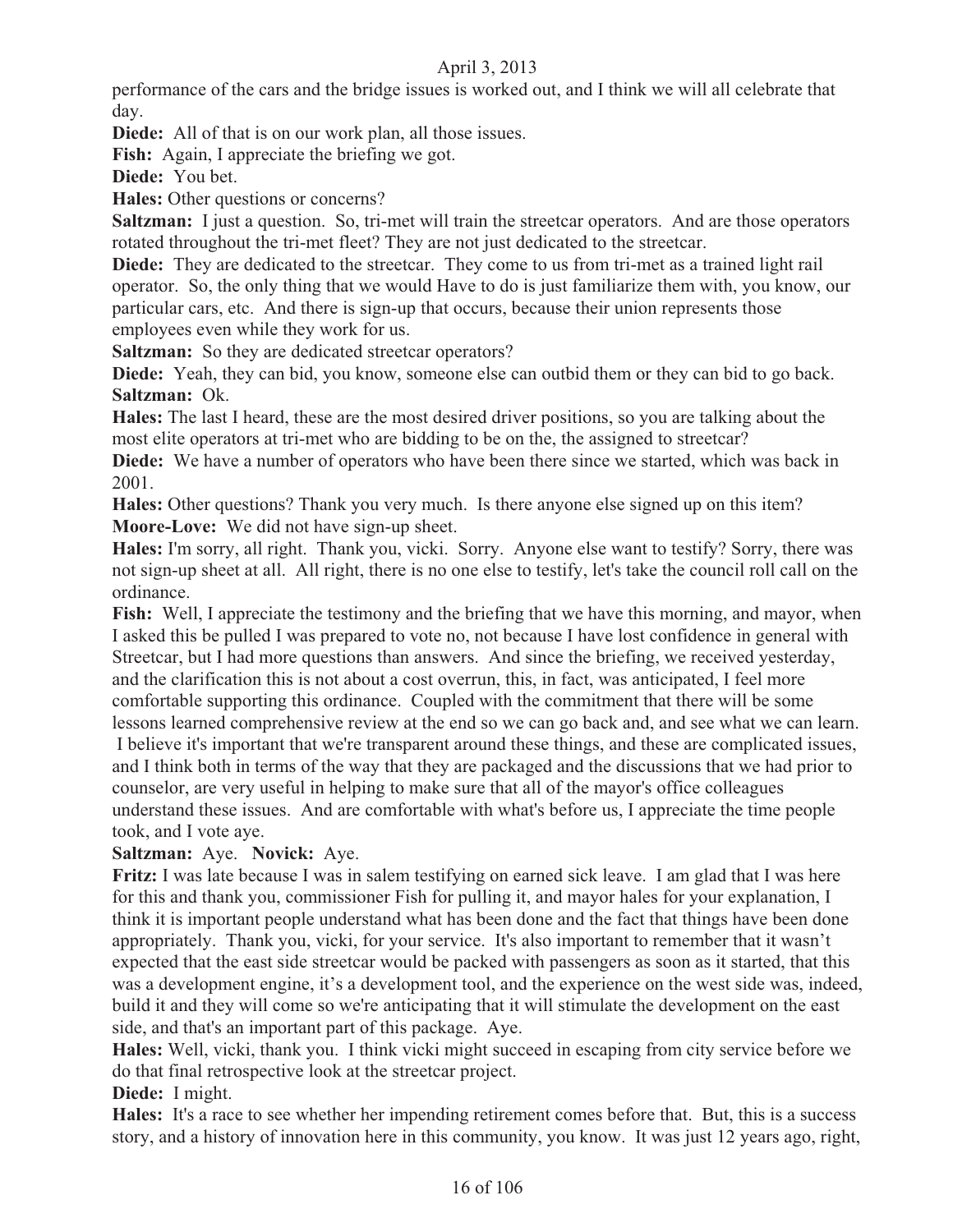that we cut the ribbon on the first piece of the first american streetcar line in 50 years, and this, these are, are the first american built streetcar vehicles. And that's a requirement when take federal money but also a risk as commissioner Fish has noted here, and the reason why we have to be vigilant and do careful oversight even while we're innovating. And I will often quote machiavelli. He had a great quote, which is that there is nothing more difficult to plan or perilous to execute than the creation of a new system because the innovator has all the enmity and opposition of those who will not benefit from the change but only lukewarm support from all those who will benefit. And I think that we see that whenever we build anything new. No one will ride light rail, there was a governor candidate, we may recall, who said that when the east side light rail was completed we should throw away the keys because no one would ride it, and I think the same predictions were made about the streetcar, and once that loop is completed, I don't think that we're going to have a problem with empty vehicles. And I think that they are, we'll have a problem with probably not enough vehicles. At some point, not too far from now. So, just want to appreciate the work that you and the Portland streetcar, inc. Doing, and this council does have a very important oversight and financial management responsibility to make sure that the large amount of public funds we're putting into this project are responsibly spent and that we get our money's worth from whoever we're buying things from. So, we'll continue to exercise that oversight and thanks for all your good work. Aye. [gavel pounded]

# **Item 296.**

**Hales:** Ok, regular agenda. Item no. 296.

**Hales:** Second reading, council roll call.

**Fish:** We had a good and robust discussion about this last week and I had a chance to state the reasons for why I intend to support this and appreciate the good work of the staff at the bureau of revenue for bringing this forward in a timely manner, aye.

#### **Saltzman:** Aye. **Novick:** Aye.

**Fritz:** I'm glad that we have the accompanying resolution that looks -- will take a holistic look At what would be a fair and equitable way to administer this tax. This is a good start. Aye.

**Hales:** Thank you, good work. Aye. [gavel pounded]

**Hales:** Number 297.

#### **Item 297.**

**Hales:** I think we have someone from the police bureau here to explain this item. Good morning. **Hales:** Good morning.

**George Babnick, Portland Police Bureau:** I am george babnick, captain of the Portland police forensic division, and excuse me because i'm recovering from a respiratory infection.

**Chris Wormdahl, Portland Police Bureau:** I am not recovering from respiratory infection. I am chris, the i.d. Technology coordinator for the forensics evidence division.

**Hales:** So explain this rather unusual looking item because this is a continuation of an existing arrangement that we have with the state for sharing information. But important for some public disclosure --

**Babnick:** It does look a little -- I don't want to talk too long. But, it's an iga that would continue a long standing agreement that we have had with the state police, that allows the police bureau for criminal purposes to access the western identification network, which currently has fingerprints and palmprints. It's the data base that we use to, to run the fingerprints through. That we discover at crime scenes, etc. Within the next year, the western notification network plans to add a facial recognition feature that would be populated by mug shots taken from the seven western states who are users of this or Contributors to this system. And I think I will defer to chris now because i'm losing my voice.

**Hales:** Ok, thank you.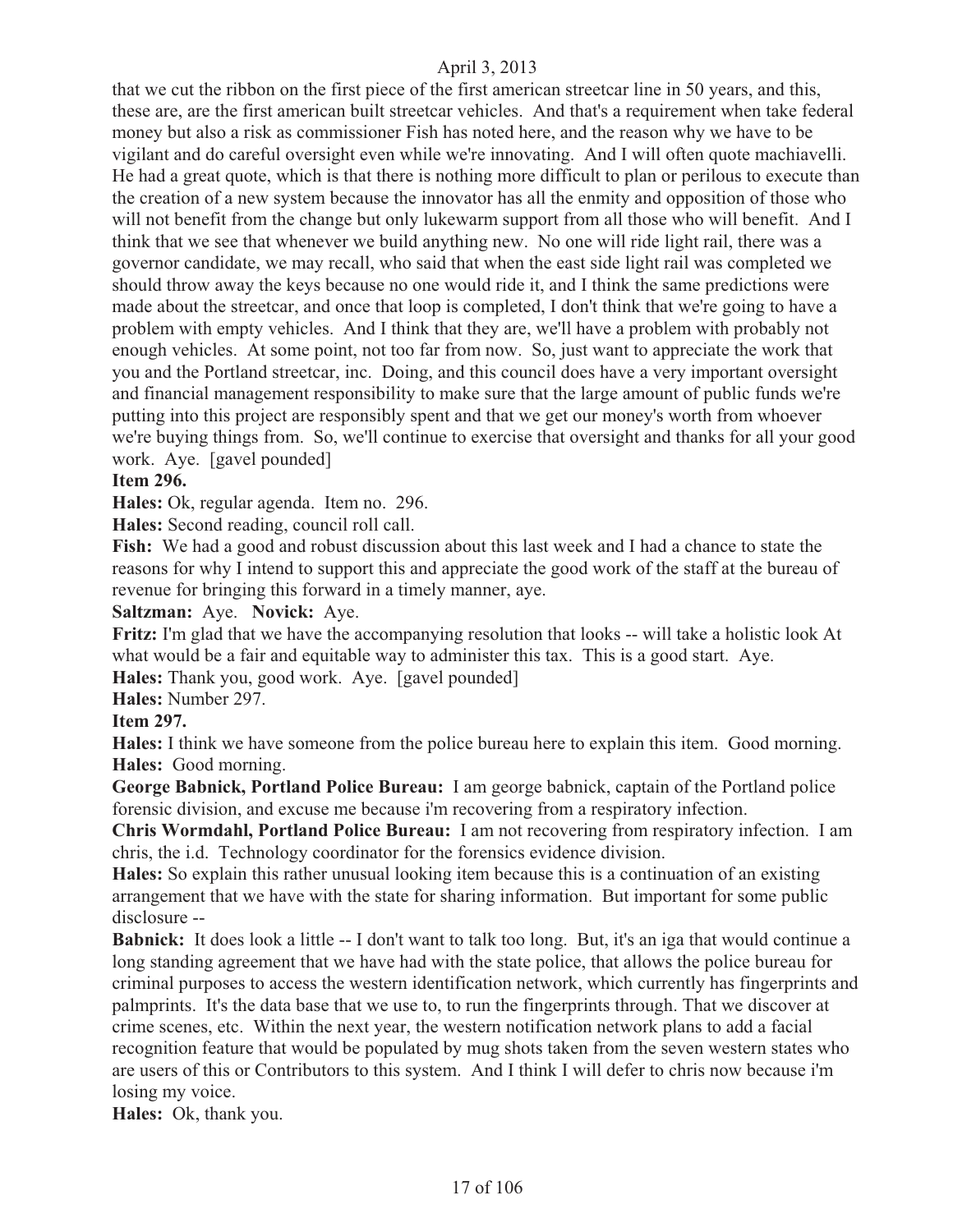Wormdahl: The anticipated addition of the facial recognition is only if county agencies include that with the fingerprint, so a mug shot has to be included with the fingerprint biometric, same thing with the palm prints when that was added six years ago. That finger print, palm print had to be together, they can't be separate pieces. There is an additional piece of a, iris, which is very new technology, is a possibility to be added in, and at this point, there is no states that are known to be using that at this point.

**Hales:** Thank you. Questions? Yes.

Fritz: So the ordinance says that the previous governmental agreement expired in june of 2011, what have we been doing since then?

**Wormdahl:** Continuing on making payments to the state as our previous agreement while this was worked out.

**Fritz:** So we have been using the system without a contract in place.

**Wormdahl:** Correct.

**Fritz:** And is the fee the same as it has been?

**Wormdahl:** Actually, it's reduced. To give a, an abbreviated history of when Portland was one of the original organizations, member organizations, and we paid in as a, as a, the same as the, as a state organization, we reduce down to a local membership in I think 2004, and since then, we have been paying a much more reduced cost. This current structure, I think that we've been paying for the last two years, we had paid off the equipment cost and is now we're just paying for access to the system. So.

**Fritz:** What are the criteria for someone's fingerprints being put into this system?

**Wormdahl:** As an arrested subject, for the database, it is somebody who has been arrested and booked into Multnomah county jail.

**Fritz:** And if they have been found released or not tried or found not guilty, they stay in the system? **Wormdahl:** Yeah. By Oregon statute, the arrest is, is maintained. And their criminal history is maintained as an arrest event. If they go through an expunction, or adult sealed record, then that record is removed from the system, the same as it is from their state criminal history record. **Fritz:** Would the fingerprints still be in the system?

**Wormdahl:** No, removed.

**Fritz:** And how do they, how does a person verify that their fingerprints are not in the system any more?

**Wormdahl:** Well, for, for -- the process is a court ordered process. So, we would receive paperwork indicating that this record is sealed and needs to be removed, we would notice Oregon state police. I have -- i'm not aware of any challenges to, of someone wanting to make sure to verify that it has been removed, so i'm not quite sure how to answer that.

**Fritz:** Well what about somebody arrested but then released or even is found to have been falsely arrested. Do their prints say in the system?

**Wormdahl:** That would be is a -- a court order would have to be issued to us to remove it. **Fritz:** So somebody would have to ask?

**Wormdahl:** Correct. Generally it would come from the courts, the judge if it was determined to be a false arrest say on a warrant. If we are made aware that the warrant is a false arrest, which our current processes, with the identification technicians, we generally catch those front end before the person is even finger printed and those prints are submitted to the state. Because we have on record the finger prints of the warrant of the person that the warrant is for. So, say someone is arrested with a similar name, date of birth, physical features, brought to jail, they will be printed at the booking intake process, prints would come up to our office, and the technician would verify those prints and determine the name maybe the same, the prints don't match, we would do additional work at that work to determine it. But under normal circumstances if somebody were arrested, say there was not a state i.d. Number associated to that warrant, they would be finger printed, those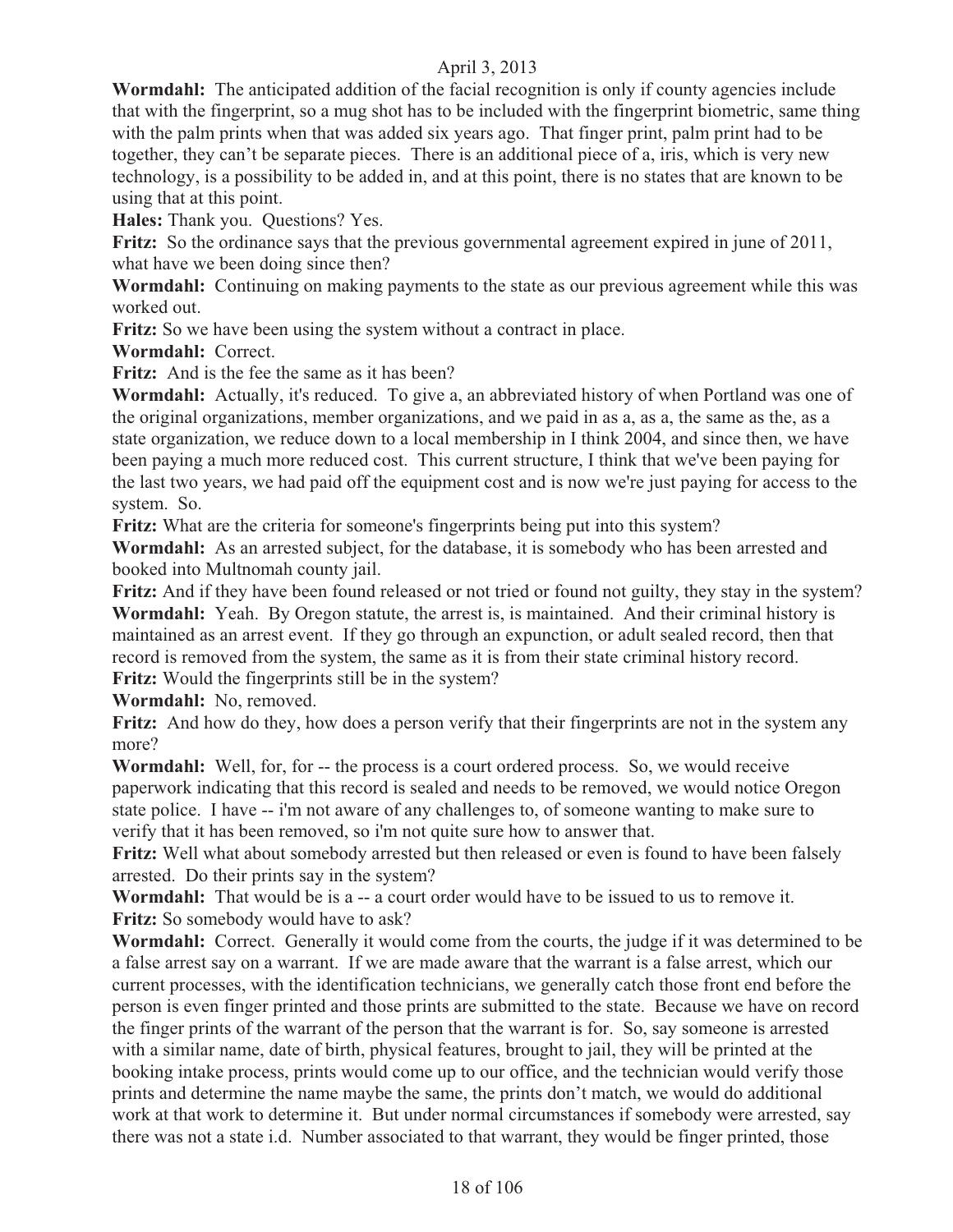prints would be sent to the state, and we would be notified through the court process that these prints need to be removed from the system.

**Fritz:** The fingerprints that our technicians do are not automatically sent to this system unless the person is processed. If they are released from the jail because they are not the right person, would those fingerprints be entered into the system?

**Wormdahl:** Generally speaking, no.

**Wormdahl:** Yeah.

**Fritz:** Thank you.

**Hales:** Other questions. Great. Thank you both. Feel better soon.

**Babnick:** I feel better but just can't talk.

**Hales:** Thank you. Is there anyone signed up to testify on this item?

**Moore-Love:** I did have one.

**Hales:** Ok, please.

**Joe Walsh:** I am joe walsh, and I represent the individuals for justice. Just to follow up a little bit on what commissioner Fritz talked about, it seems to me that we're caught in a catch 22 here. We have people that do protests, and that, actually, are arrested, they are fingerprinted, their picture is taken, and now they are in the system. But when they go to trial, either the charges are dropped, or they are found not guilty. It seems to me to be logical that once that happens, that we seal the records, that this person is considered not guilty or no charges are brought. But they are in the system. So, I don't know if i'm clear on what i'm saying here, but, it has the potential, I think, that we should not have records on people that are either innocent or not guilty. Understand what i'm saying? When I was listening to commissioner Fritz, I just Realized that 30 years ago, I was an intern in california. And we did some research on what happens when you are arrested, what's the process. And, and here we are with the same problem 30 years later. That you have innocent people in the system, and I am also reminded that if you go to community court, one of the things the judge says is if you do the eight hours of, of community service, the records are closed. There is no record of you being in the system. Which isn't true because i've been arrested a number of times.

 And, and after finishing the eight hours of community service, the records are supposed to be sealed but they weren't, so it seems to me, listening to your staff, there is something in the, in the state regulations that bars others from closing these records. Does anybody know that? If, we're not barred by the state, we should do it, that would be my position. If a person is found innocent or not guilty, they should not be part of the system. They should be expunged, automatically, without a court order. So, that's, that's my position on that. Thank you.

**Hales:** Thank you. Anyone else? Further discussion? Roll call on the emergency ordinance. **Fish:** Aye. **Saltzman:** Aye. **Novick:** Aye. **Fritz:** I think these are valid concerns and something that we should continue to look into, aye.

**Hales:** There are important civil liberties concerns that we have whenever we keep records on people, so I am glad that we had that discussion. It's also good that we have this technology working for us when we are trying to apprehend serious criminals about, about ten days ago, edward patten jr. Was gunned down at 2:00 in the afternoon at 60th and killingsworth and the police bureau, as we speak, is seeking his murderer. The fact that this kind of information exists might matter in many other cases and lead to an arrest and a conviction so that's why we keep this information. It's important for all of us involved to remember, that's why we keep this information. Aye. [gavel pounded]

#### **Hales:** Next item.

#### **Item 298**.

**Hales:** Second reading and roll call. **Fish:** Andrew, thanks as always, for your good work, aye. **Saltzman:** Good work, aye.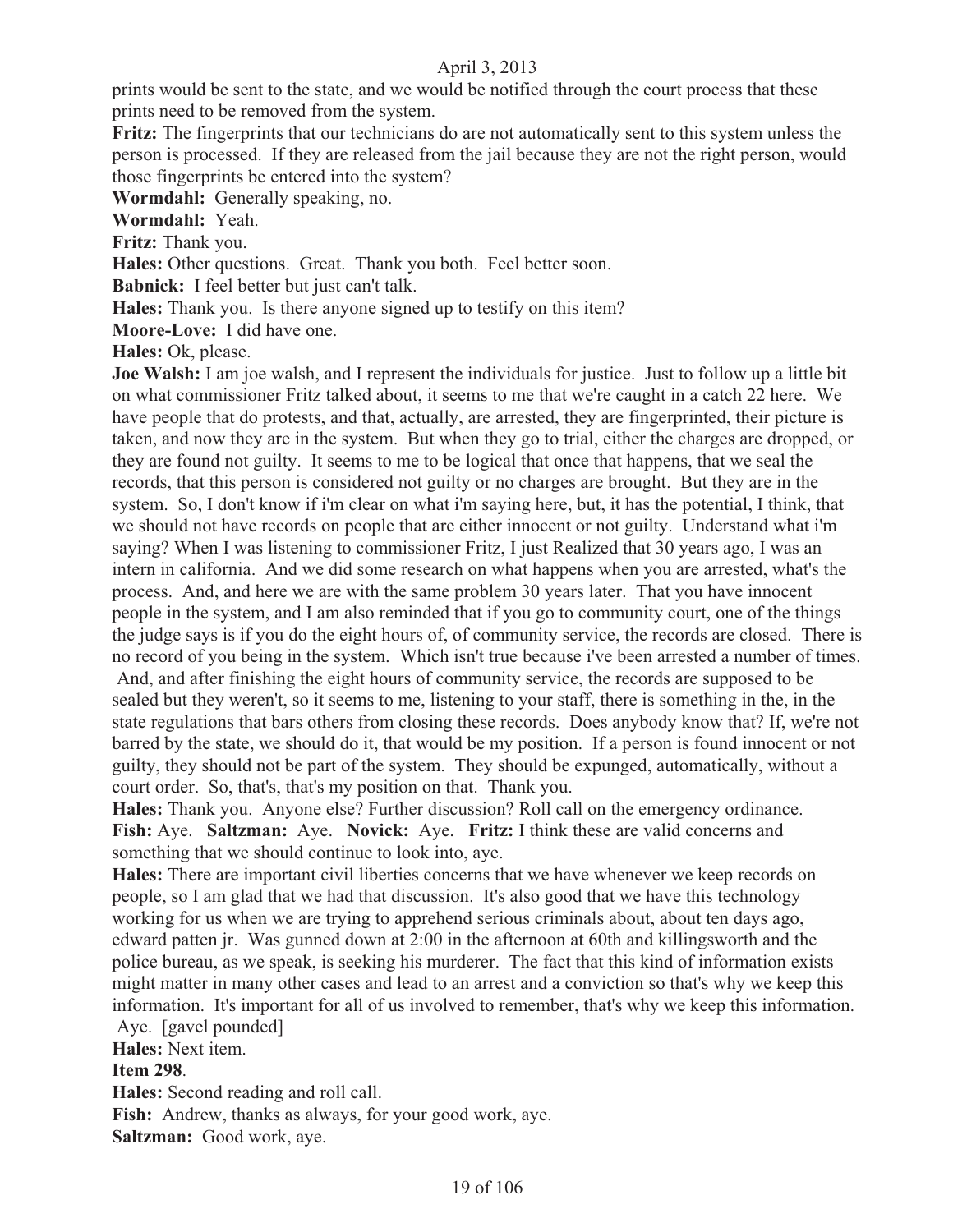**Novick:** Aye. **Fritz:** Thank you, aye. **Hales:** This park and the nice pedestrian and street environment around it are going to be a great new place to gather in Portland. Thank you, andrew. Aye. [gavel pounded] **Hales:** And we are recessed until 2:00 p.m.

Council recessed at 10:38 a.m.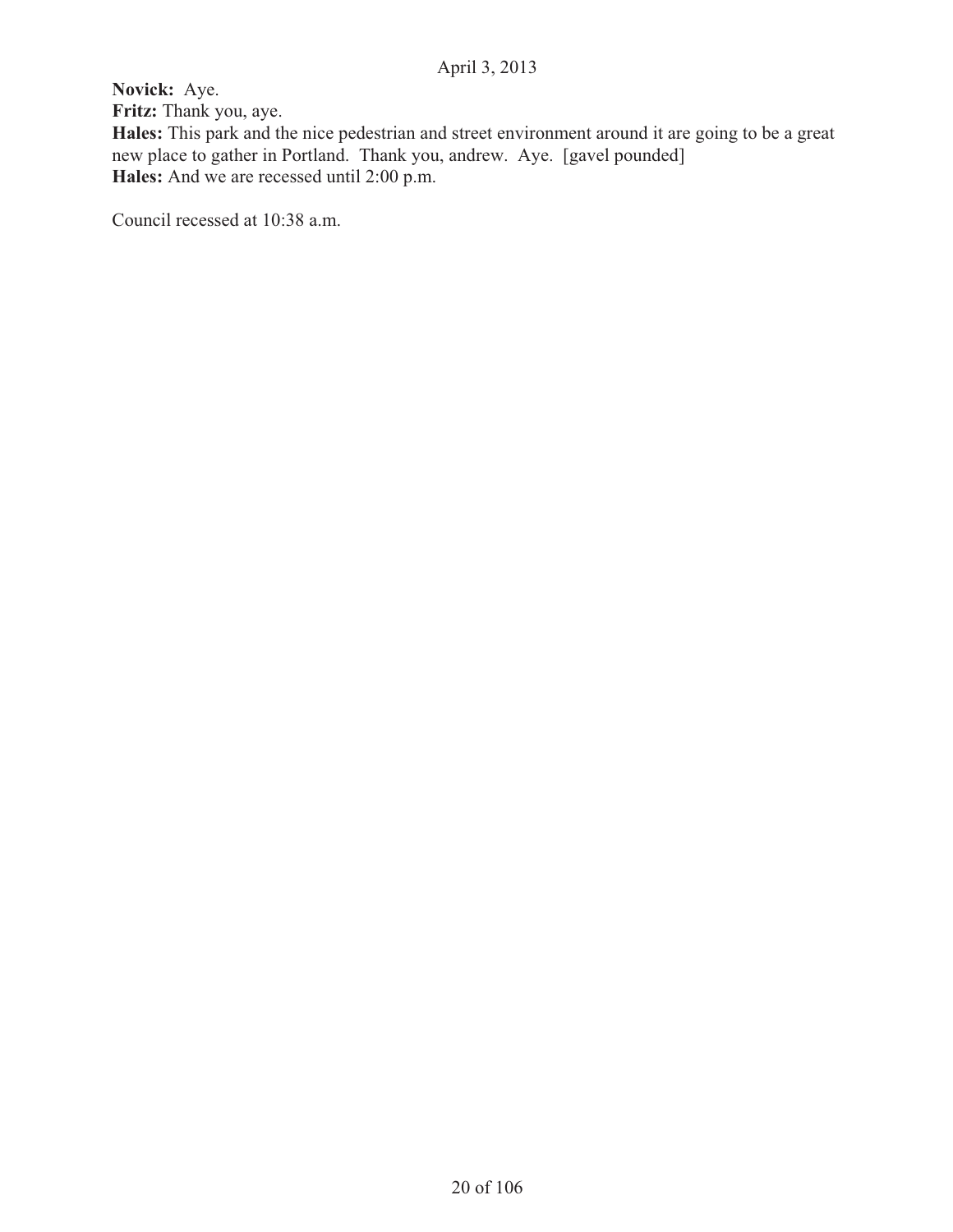# April 3, 2013 **Closed Caption File of Portland City Council Meeting**

This file was produced through the closed captioning process for the televised City Council broadcast and should not be considered a verbatim transcript. Key: **\*\*\*\*\*** means unidentified speaker.

# **APRIL 3, 2012 2:00 PM**

**Hales:** Welcome to the wednesday afternoon session. And would you please call the roll. [roll call]

**Hales:** We have a single item on this afternoon. Would you please read that, Karla. **Item 299.** 

**Hales:** This is obviously an initiative that a lot of people care about. I want to welcome everyone for this discussion this afternoon and start our invited testimony with Multnomah county chair jeff cogan. And I think he is going to be joined by aneshka dickson from the Portland development commission and john jackley from pdc staff. Welcome, mr. Chair, commissioner, and john. **Jeff Cogan, Multnomah County Chair:** Good afternoon, mayor hales, members of the council. I'm jeff cogan, Multnomah county chair. I'm really thrilled to be here. Just testifying in support of this report on the neighborhood prosperity initiative. Neighborhood prosperity initiative is an urban renewal proposal that has come forward, and as you know, Multnomah county is not always enthusiastically testifying in favor urban renewal in the city of Portland. But this is actually a really different kind of urban renewal initiative, and there is many things about it that make it something that I frankly am extraordinarily excited about. From the very get-go, the neighborhood prosperity initiative was developed in very close consultation with Multnomah county, and that was very appreciated, but in its implementation, it is even more profoundly different than many other past urban renewal areas. One thing about it is that, unlike most urban renewal, this is not something that leads to the collection of debt. The money that is spent in the neighborhood prosperity initiative, current-year dollars each year. And that's actually something that, both is good in terms of indebtedness, but also provides a lot of flexibility. Because it can be changed as it goes along. And if it's working really well, can be continued. If not, it could not be. I'm happy to say it has been working really well. Another thing about the neighborhood prosperity initiative that is distinctive, it that it has been focused and targeted on parts of the city that have historically not necessarily been large beneficiaries of urban renewal investments, generally, and from economic development efforts, specifically, and then it's been focused on business areas, business districts, primarily in east Portland, and it's been very targeted. Districts themselves are really small. No larger than they need to be. But large enough to have some coherence. But really, the most profoundly different and important part of the neighborhood prosperity initiative, it that it's both in its conception and implementation, a real partnership between local government and the community. The areas that decide to become part of the neighborhood prosperity initiative, decide to become part of it. It is not something imposed upon them. And the investments need to be matched by the local areas. So really you have a tremendous community buy-in, and that is just really a wonderful model for the city and community more broadly. Multnomah county is happy to be partnering with the city on the neighborhood prosperity initiative. Aside from the general partnership, one of the unique levels of partnership here is that the law that changed the way urban renewal dollars are implemented, provided that in some context dollars go back early to the jurisdictions, and this was triggering that. Despite that, Multnomah county board voted to reinvest \$1 million that would have come back to Multnomah county into the neighborhood prosperity initiative. And it's because it is something that our entire board feels is a great initiative for the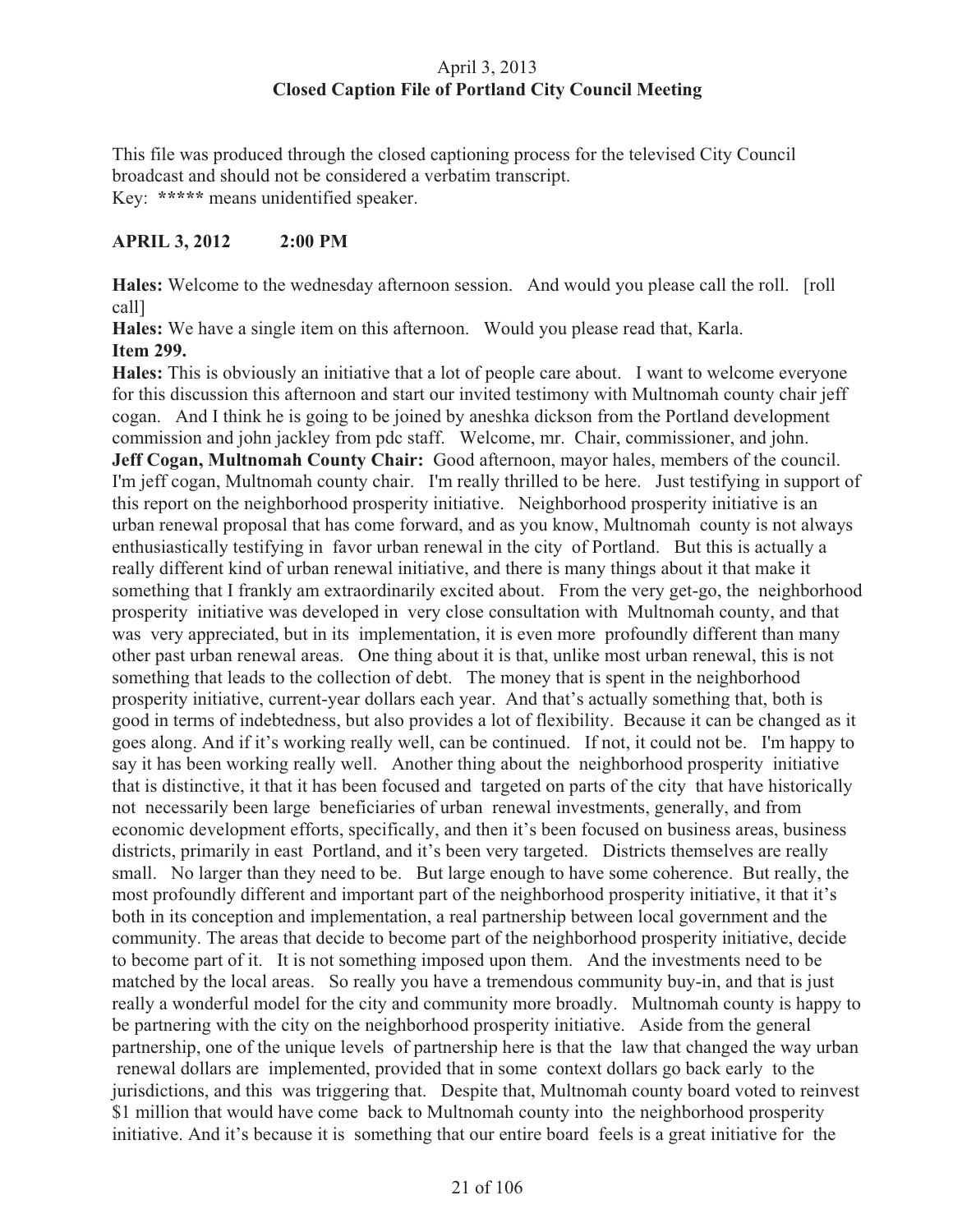city of Portland. So I'm happy to be here today saying we support it. It's been great work. We are hearing a lot from folks who have been involved on the ground today and thank you for your partnership and leadership in this.

**Hales:** Great. Thank you for yours. It is appreciated.

**Aneshka Dickson, PDC Commissioner:** Good afternoon, Mayor Hales and commissioners. Thank you for allowing me to speak. I'm aneshka Dickson, PDC commissioner, also a business owner, vice president of coles construction incorporated, which is a small but growing firm here in the city of Portland. We have been doing business for 16 years. I definitely can relate to the challenges that small businesses face in the city. And I think that this is why this initiative is also so important that we continue to support. I'm extremely happy to have been a pdc commissioner and be part of this project which really is including equity at the forefront. We're inclusive to various communities. I think providing opportunities to various business districts is exactly what is the cornerstone of the mpi districts. I have had the opportunity to tour these sites and visit with people within the community and the excitement from those in the community is so, it is just so contagious. I'm getting thanked when they're the ones that are doing all of the work. I think that is what is the best part about this whole initiative, people are showing their passion and their commitment to their communities, and to their businesses being successful. And that is why i'm so highly supportive of this initiative. My board stands behind it. I thank you for your commitment to it. You will hear from the folks that really matter, which are those that are in the community that are driving these districts every single day and I just thank you for allowing me to have the opportunity to be on this commission and be able to be a part of this great initiative. Thank you.

#### **Hales:** Thank you. John, welcome.

**John Jackley:** Appreciate it. Good afternoon. John jackley, neighborhood division manager at pdc. I have a very brief presentation, some context, backgrounds, structure of the npi districts, some of the challenges, accomplishments and lessons learned. Obviously I will be happy to answer any questions you might have, and then we'll be able to get to the community testimony pretty quickly. The npi initiative is a critical part of the city's economic development strategy, adopted by council in may, 2011. Since the adoption of that strategy, pdc began to working towards this new community led, community driven approach, which involves building local capacity, driving business growth, applying not just to job creation, but a very stringent equity lens. All of our financial and non-financial transactions, programs, and efforts, and then increasing efficiencies, by working better and smarter with city bureaus, community partners and other organizations. This effort takes place in a challenging context. There are equity gaps throughout city of Portland. The state of black Oregon report, the report of communities of color, of Multnomah county, maya's report, making the invisible visible, the data from the hispanic chamber, census data, and all other places, show a common finding, that equity gaps of race, income, geography continue to be profound in Portland. You can see some of the trends in this slide, communities of color disproportionally make lower incomes. Jobs are growing in the west side, while poverty is increasing on the east side. Development can accelerate gentrification pressures, and neighborhoods are being strained by low-income population growth. Over the first year, pdc has focused this work in the neighborhoods with a robust and coordinated set of programs. Now, I realize that this slide violates every principle of powerpoint presentation anyone has ever told you. But we just wanted to put in one place the four major areas that we are working in. And just to show you an example, not just a laundry list, but how each of these areas, with our partners, other bureaus, nonprofits, the community themselves, private organizations invested in the npi's, to show you how we're leveraging and making more than just the sum total of its part. In Lents for example, our business development team on any given day is working up and down the street, talking to businesses, assessing them, finding out what they need. We provide storefront and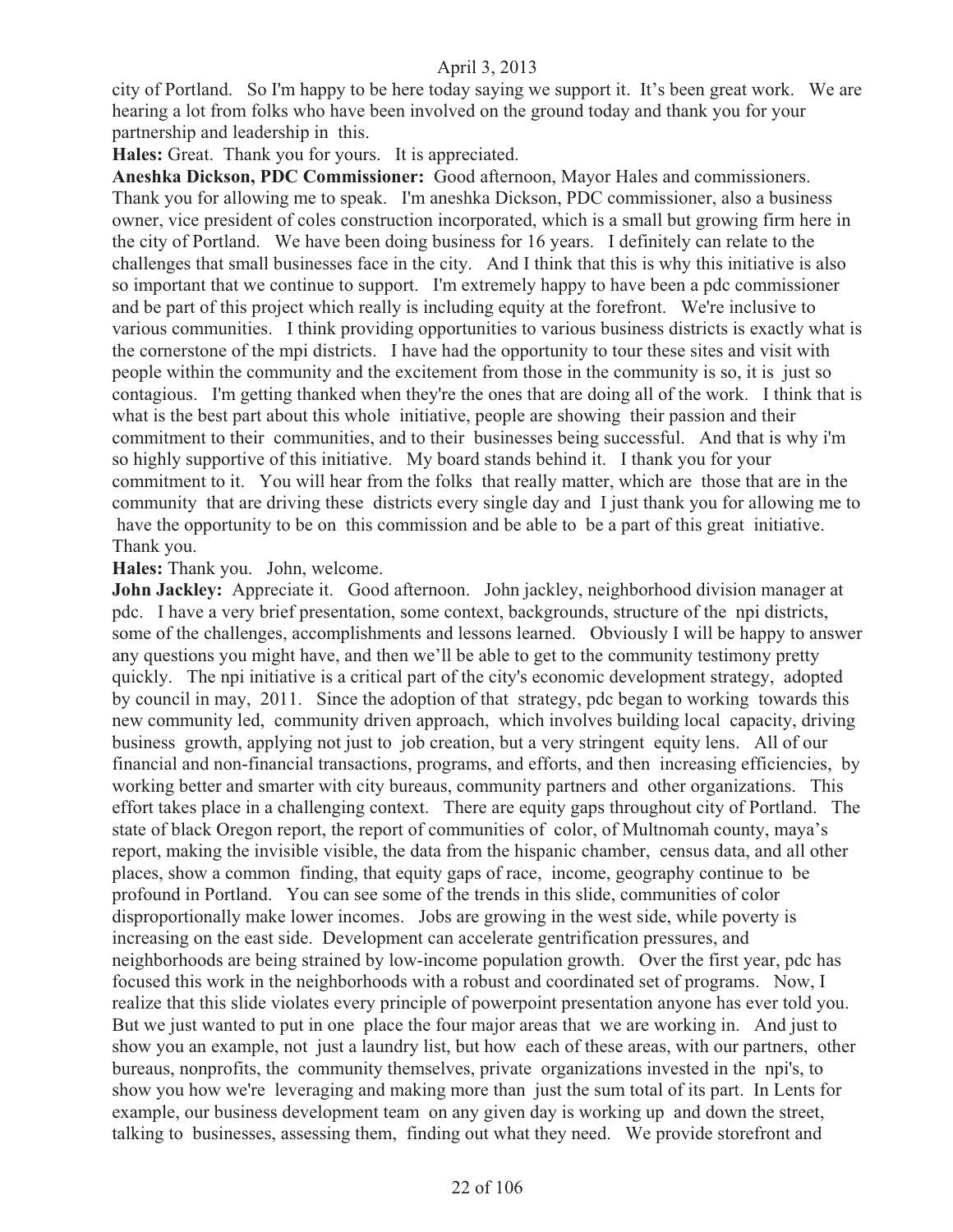development opportunity grants. Small and micro-businesses are working with technical service providers. We are also making extensive infrastructure investments in Lents. \$2.6 million for street scape on foster Woodstock, which is Lents towncenter. \$700,000 Lents entryway project. We're helping to fund the 50th to 82nd street project as well. When you look at this, I won't read everything, but I wanted to be able to show that we have four main areas. It is very focused, and there is a number of specific outcomes, deliverables and metrix under each area. I would be happy to answer any questions you all might have about it. These are the six districts themselves. This initiative, as chair cogan said was announced in the fall of 2011 by him and mayor adams. Districts were invited to participate. And in april of 2012, city council voted officially and formally to create the six small districts. We had some selection criteria. Number one, they needed to be outside of the existing ura so we could give resources to places that did not have them. We wanted them in priority neighborhoods which would have lagging commercial investments, higher than a city average poverty rate or lower than the median household income. We're looking for a concentration of minority owned, or minority serving businesses. Concentration of locally owned businesses. Sufficient business community capacity to make these things happen. And then the appropriate commercial zoning and usage permissions. This program, npi is built on the successful main street model. It has on the ground district staff, pdc has a duel role as a grant administrator and partner, and as Chair Cogen said, tax increment revenue is one of our most important tools. Each npi area has a district manager, whose work is overseen by a board of directors steering committee. On the ground, feet on the street staff that are connecting with businesses, looking at vacant properties, tracking job gains and losses, and basically being the full-time staff of the effort in the community. A key component of this program is economic and district revitalization over the course of 10 years, each district is estimated to receive approximately \$1 million in tax increment revenue. The community will identify the projects, the community will make the decisions, and they will be the ones implementing these. They could range from storefront improvements to lighting, street furnishing, street trees, all kinds of things like that. And then support for the npi district on the pdc side is provided staff and we work directly with the district managers and the boards. So, with almost one year under our belts, the program is moving forward and it is on track, it is on budget, and it is meeting or exceeding its metrix. The npi's have hired district managers, opened district offices, have business surveys underway, planning year one projects, actively engaging in branding marketing, that kind of communication, and also raising local funds, building more and more awareness in districts themselves and participating in training we sponsored along with nonprofit association board and others on things like financial management, volunteer, recruitment, all of the things that make successful organizations. They're also finding that each district has a different starting place in terms of either financial capital, human resources, different kinds of economic conditions. So the npi's are tailoring their approach to each aspects of the community. We are also very realistic about opportunities and challenges that this effort is taking on. As we approach the end of the first year of the npi, we learned some important lessons. Number one, need for a tailored approach. Number two, multi-cultural, multi-lingual competency, not just in pdc but in the districts themselves, it's just absolutely essential. It is important that they start small and build capacity together. One challenge, very apparent that we're running into, local fundraising is very challenging. It is time-consuming. The recession is still upon us. Times are hard out there. And it is not come along as fast as we would like. We are working with districts to try to accelerate the pace of that. We are learning, of course, that there is no quick fixes to long-term problems and challenges. But at the same time these districts can and will make great things happen. In terms of expected outcomes and how we measure success for the npi's, we're looking for and they are looking for increased visibility of the business districts, strengthening the existing businesses that are there, filling vacant spaces, growing jobs within.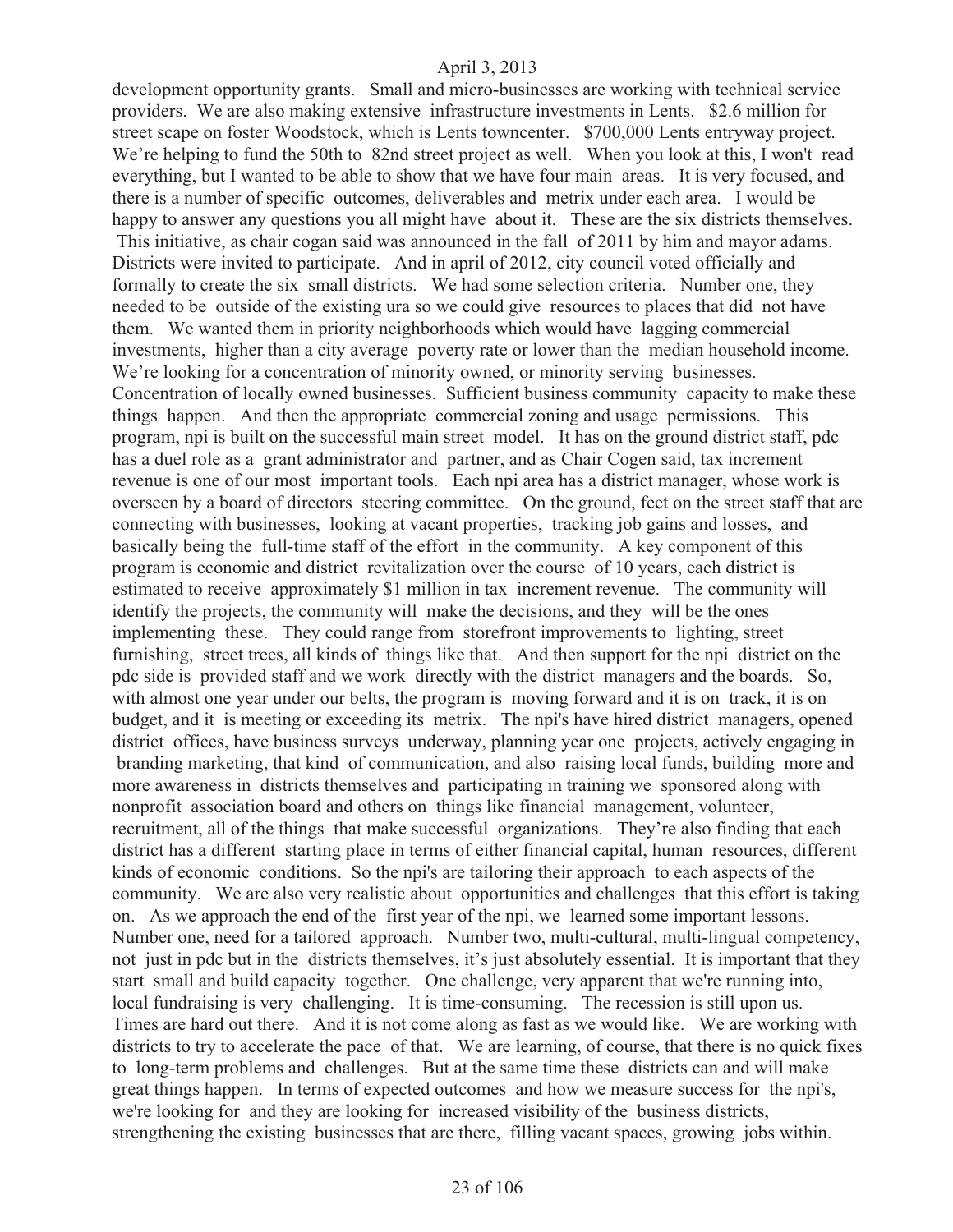The first-year metrix, community participation, we want at least 3,000 volunteer hours per district. We want net business growth, net job growth, and overall stronger business districts than we had a year ago. This concludes the formal presentation on the npis and we wanted to get through it relatively quickly. I would be happy to answer any questions you might have. We would like to give a shout out in closing to our partners, starting with Multnomah county, city of Portland, the northwest area foundation and gary Cunningham who will speak to you later on, is a very large investor in the npi program, chase bank and Bryant stewart have provided critical funding. Vaughn summers and greg cantor at NW Natural have also been very generous in their assistance and we've also received financial support from epap and wells fargo as well. We got couple of other prospects too, we'll see how those go. So that's the end of the formal presentation. We'd be happy to answer any questions or follow your lead.

**Hales:** Questions? Thank you very much. Appreciate your partnership and thank you for being here. Thanks. Great. Now we do have representatives next from the npi districts. So maybe I will call you up three at a time since we've got four chairs. Ray espana, stanley moy, and loretta stites I think are our first three. Welcome. Cully, jade district and park rose, respectively. Welcome, glad you could here. Ray would you like to start?

**Ray Espana:** Yes, thank you. Mayor hales, commissioners, it's always a blessing to be with you. i'm here with friends and colleagues to talk to you and really endorse the effort that is alive and well in the community. And that is related to the neighborhood prosperity initiative. As many of you know, I direct the development at naya, I also serve with the cully boulevard alliance, and that is a steering committee of residents, business owners, service providers in the neighborhood. we have been together developing our organization, our organizational effort. There are, as john mentioned, two npis in cully. The one i'm associated with, I would say, is more the eastern portion of the neighborhood, cully boulevard. You will here from mr. Granger, on 42nd street, he represented the west side. I mention that, because one of the things we are doing between bob and I is trying to be clear that we give you, provide a single voice from cully in our efforts to align and work very closely together. We believe that the npi's has been some of the most progressive policy that I have seen implemented in the relatively near future, as it's been listed, it is community-driven, community led, and I think that I really need to acknowledge the leadership of pdc, the commissioners who have endorsed a very strong and positive issue on equity. It is now time for courage on equity. And that, the leadership piece is essential that we continue. The work that we have done at the cba, in cully, is try to build our capacity. Some of the activities that we have done recently, is that naya, as well as cba, we hosted a grant training program. 25 of staff and other npi representatives were able to receive a week's long training from the grantsmanship center to help build our capacity to work together to develop those skills. For cba that I will be working with directly, we are planning a very specific training program, probably in may. We're trying to finalize a date where we will be instituting what is called a building communities training process, and it is a result of a week-long engagement. The community will receive a prioritized action plan for us to implement and imbed in the community. We are excited about our investment in terms of naya, the administrative portion of the cba. We handle the contract management and work very closely with the steering committee. With that, I want to again appreciate your leadership and your continued investment in the npi.

**Hales:** Thank you. Thank you very much. Loretta, would you like to go next? **Loretta Stites:** Good afternoon, honorable mayor, city council persons, the Portland development commission, and fellow npi participants. My name is loretta stites, I'm the vice chair of the historic parkrose npi. I have the privilege of speaking to you today. I'm excited to announce our new addition to our group. We hired bridget baird as our new district manager, and she and our project sub-committee are very busy and in the process of evaluating our three expert contenders for the up and coming \$10,000 project and that will be announced next tuesday at our meeting at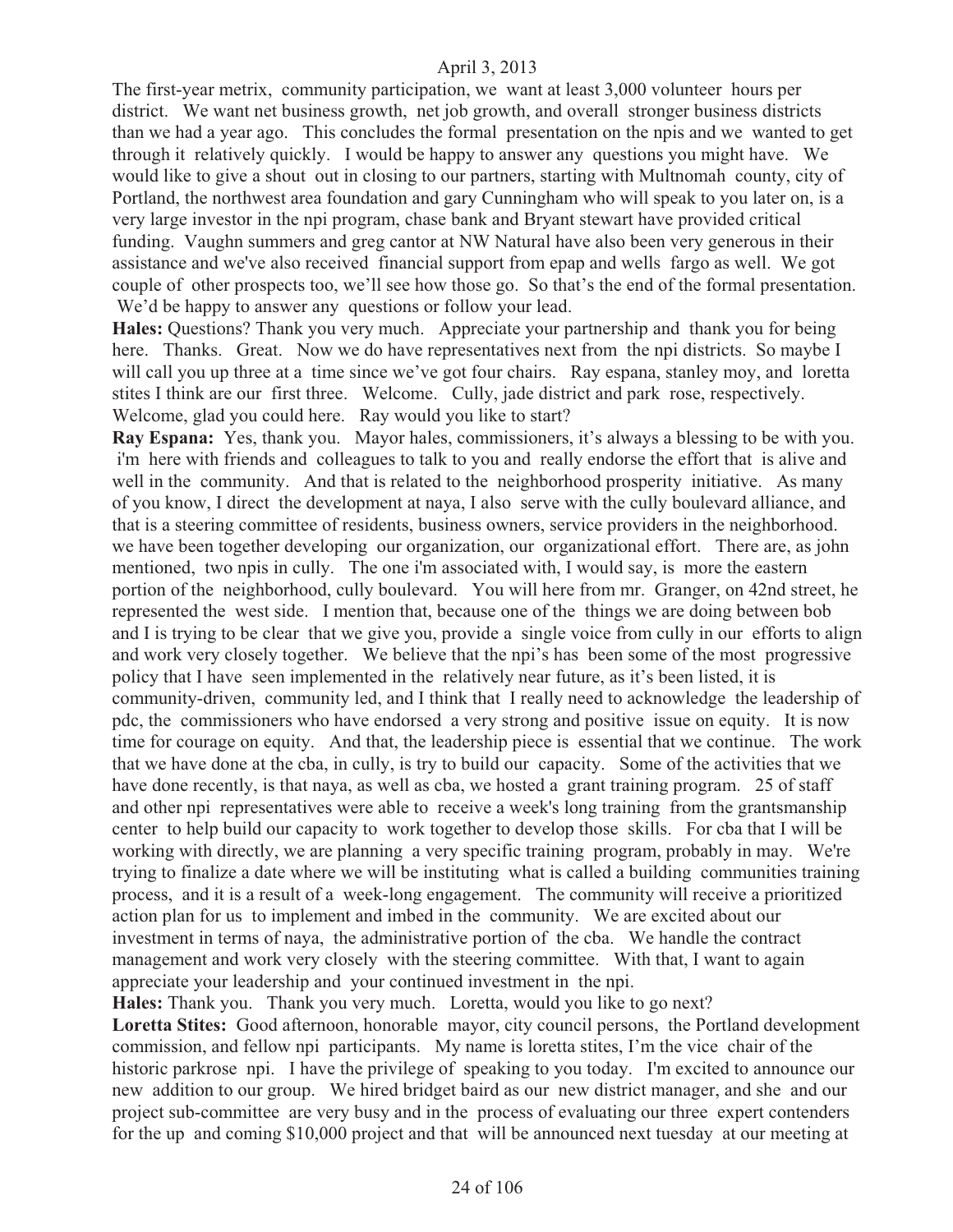which point we will be off and running. That project should be finished by july. We would like to take this opportunity to thank the pdc sincerely. Not only they recognized the individual needs of six districts on the east side, but they provided training, and tools along with a very energetic mentor, ms. Dana decline, to ensure our success. Our heart-felt thanks goes out to dana and lynne knox who has helped participate in helping us procure some very significant grants. Something very exciting has happened on our east side knowing that within the revival in the individual neighborhoods, but a camaraderie between the districts has developed. Making our eastside one big neighborhood. This will only make Portland a more lovable, likeable and livable city for all of us. the Parkrose project is committed to the growth and preservation of historic Parkrose, as well as it's surrounding neighborhoods. We promote economic growth and community building through the engagement of our neighbors. We celebrate and respect our unique diversity, and we are focused on our future while we are remembering our past. We are the true meaning of what it is to be a Portlander. Last but not least, we have special thanks to all our volunteers who have put in many hours of hard work and dedication. And we would like to thank joe rossi, you have inspired your neighborhoods to stand up and take part in the movement that will span way beyond our years. Once again, thank one and all for your involvement. Thank you. **Hales:** Thank you. Stanley, welcome.

**Stanley Moy:** Good afternoon, mayor hales and members of city council. My name is stanley moy, I'm affiliate of apano, and I'm the jade district organizer. The Jade district is a project of the 82nd avenue business association and is dense common area located within 82nd avenue and division street. My family has owned a small chinese bakery, king's bakery, for over 15 years in the jade district. In that time, I have seen the expansion of asian business and other international business in the area. About 80% of the current business owners are immigrants, speaking Chinese, Vietnamese, Korean, Hindu, Varsi and Spanish as their first language. over the last three months, I have connected with over 50 businesses, as well as completing 20 in-depth surveys of business needs. This relationship building is very important in order to connect with immigrant owners, due to the challenge of language and culture. In order to bridge this gap, I have organized events and projects. Accomplishments include holding a public meeting to explore ideas of promotion and capital improvement projects. We hope the projects will promote the district, increase the customer base, benefit area residents. In addition, we are partnered with Portland community college, southeast center, harrison park school to hold a neighborhood clean up and graffiti removal, to improve the safety and appearance of the district. We want to, we want the illegal dumpter's, taggers and drug dealers, to know that someone is concerned about the neighborhood and we that are watching. Creating a working partnership with immigrant business, the city and community organization will take time but it is in with everybody's best interest. We are pleased with the recent coverage of the Jade district in the Portland tribute and the Willamette week. Both articles increase our district's visibility and desirability within the city of Portland. The vision from the Jade district is that we are creating an attractive, vibrant and healthy commerce district and neighborhood. We want to thank you for the city and the county support of the neighborhood prosperity initiative. We look forward to a long and fruitful relationship and thank you for your time.

**Hales:** Great. Thank you. Questions for these three community leaders? Thank you much for what you are doing. Thank you for being here.

**Stites:** Thank you.

**Hales:** Now, our next three, I think, are shamso ahmed ali from division midway alliance, jerome funchess, and bob granger from our 42nd ave. Welcome. Would you like to start? Go ahead. **Shamso Ahmed Ali:** Hello. My name is shamso ali, my family and I currently own a small business located in southeast Portland, taka jalal market. The store is an upscale international grocery store, which includes authentic hard to find ingredients from around the country and the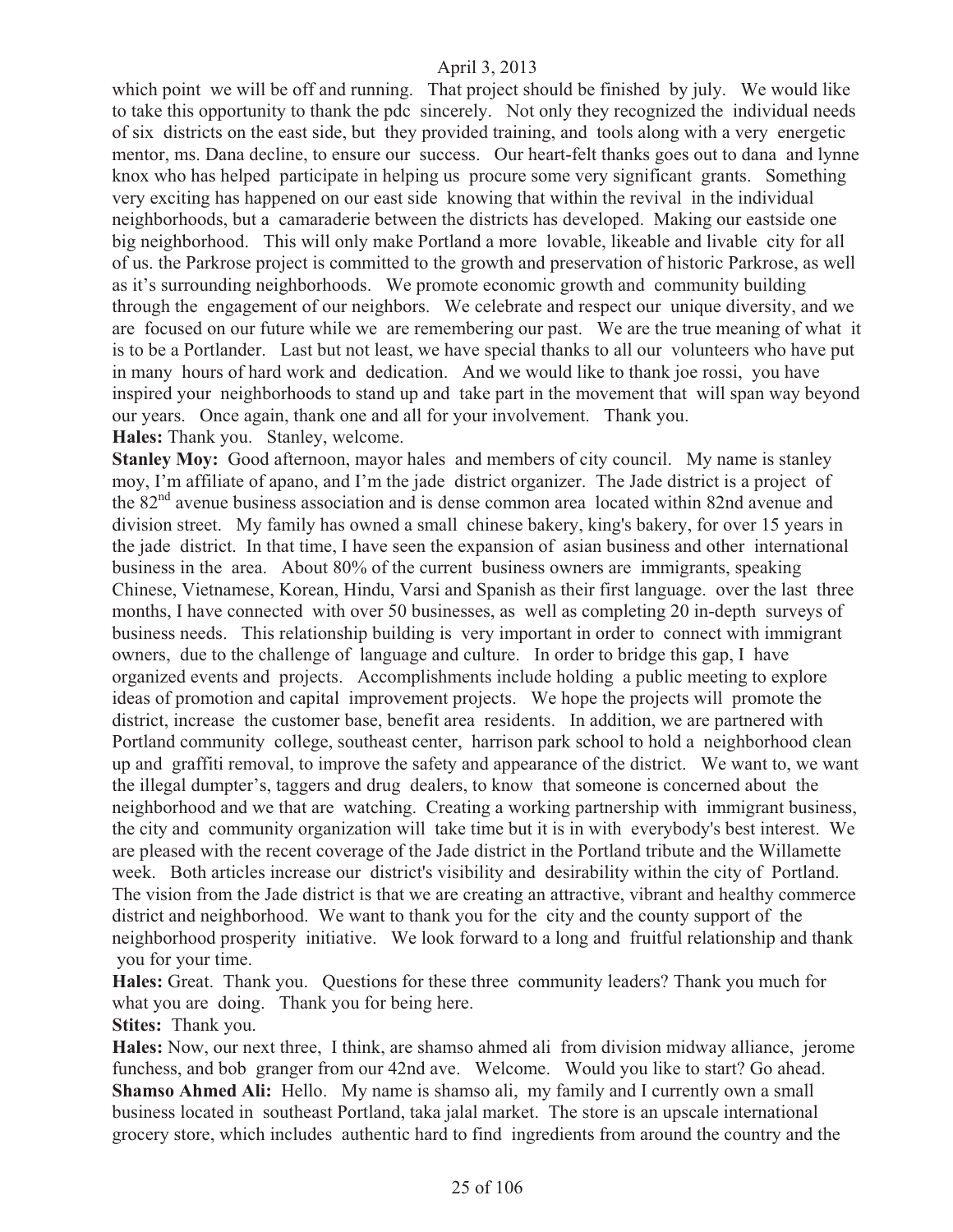world. The mission of taka jalal is to provide southeast Portland, residents and visitors with a combination of quality, authentic, hard to find grocery items with good service and a pleasant atmosphere with warmth of an old world international market. Along with providing our customers with best quality groceries and fresh meat, we value the importance of our community. Unfortunately, since we have been open, we have struggled to find only the right connection to accomplish our business' mission to better the community, but we have found it hard to thrive as business owners in this economy with the little knowledge we have. Being connected to the division midway alliance has not only given us hope to make our business goals a reality, it has given my family and I the opportunity to finally connect with the right business resources to be able to help give back and provide opportunity and growth for Somali students living in southeast Portland by providing them with employment and work experience. Taka jahal market believes that the world youth is of most important to today's time. especially those who come here from war-torn somalia hoping for better things that they are not easily finding in our country. because of the division midway alliance, contacts and helpful information, as well as resources, we believe we can achieve our goals of a better community, for our Somali residents and students. thank you for giving me the time, mayor and commissioners.

**Hales:** Thank you. Thank you for coming.

**Bob Granger:** Mayor Hales and commissioners, my name is bob granger. I'm a Member of the steering committee of our 42nd ave. On February 19th, we held our second annual community open house. Again, we had over 130 people from the neighborhood come and spend a couple of hours with us, talking about their vision for the neighborhood. At this event. We had break-out sessions that were organized by arnot van sisseran, arnot is a community volunteer, professional architect, and he helped to prepare alternative building designs for four different locations along the street. The people had a chance to express their opinions, their preferences, and provide their feedback to us during that meeting. And we, in turn, were able to collect that information and on the following saturday go to the comp plan open house and forward that information as a part of the community input to the comp plan. Suds and duds, is a laundry and dry cleaning business on 42nd. It has been there a long time. It is a very important business in our neighborhood. They have new owners, rosario and her father, vincente, are interested in new equipment and improving the signage of their small business. Since we opened up 42nd ave office on the street, we've had the privilege of having steven green, one of pdc's small business consultants come and spend time with us each week, meeting with businesses and talking with them about their visions and their plans and he has been invaluable with providing assistance to rosario and vincente as they look to improve their small business. In addition to these development activities, we have a community relationships committee. Their focus is to help us connect across all of the diverse members of our neighborhood, and to wrestle with how we can provide local benefit with minimizing the unintended consequences of displacement that can have as development takes place in our neighborhood. Wally Chitsy and david demateo are residents of cully, they have helped us connect with naya other community organizations and explore how our npi program can work together in the neighborhood to look at issues like job training, interface with issues of housing and other community services. These three examples direct, are directly related to chapters one, three, and five in this draft of the Portland comp plan. Okay. They address aspirational goals and policies related to urban design, community involvement, neighborhood centers, economic development, and equity. I believe it is important for all of us to recognize that these goals are already being addressed on our 42nd ave and in the npi and main street districts in our city. And I would invite all of you on behalf of all of the districts to come out and see us. Visit our districts. Talk to the businesses. Talk to the neighbors. Talk to the community organizations, and see how these policies are alive and well in Portland. This is in large part in thanks to all of you. To chair cogan and our partners at Multnomah county, for leaders at pdc, bureau of planning and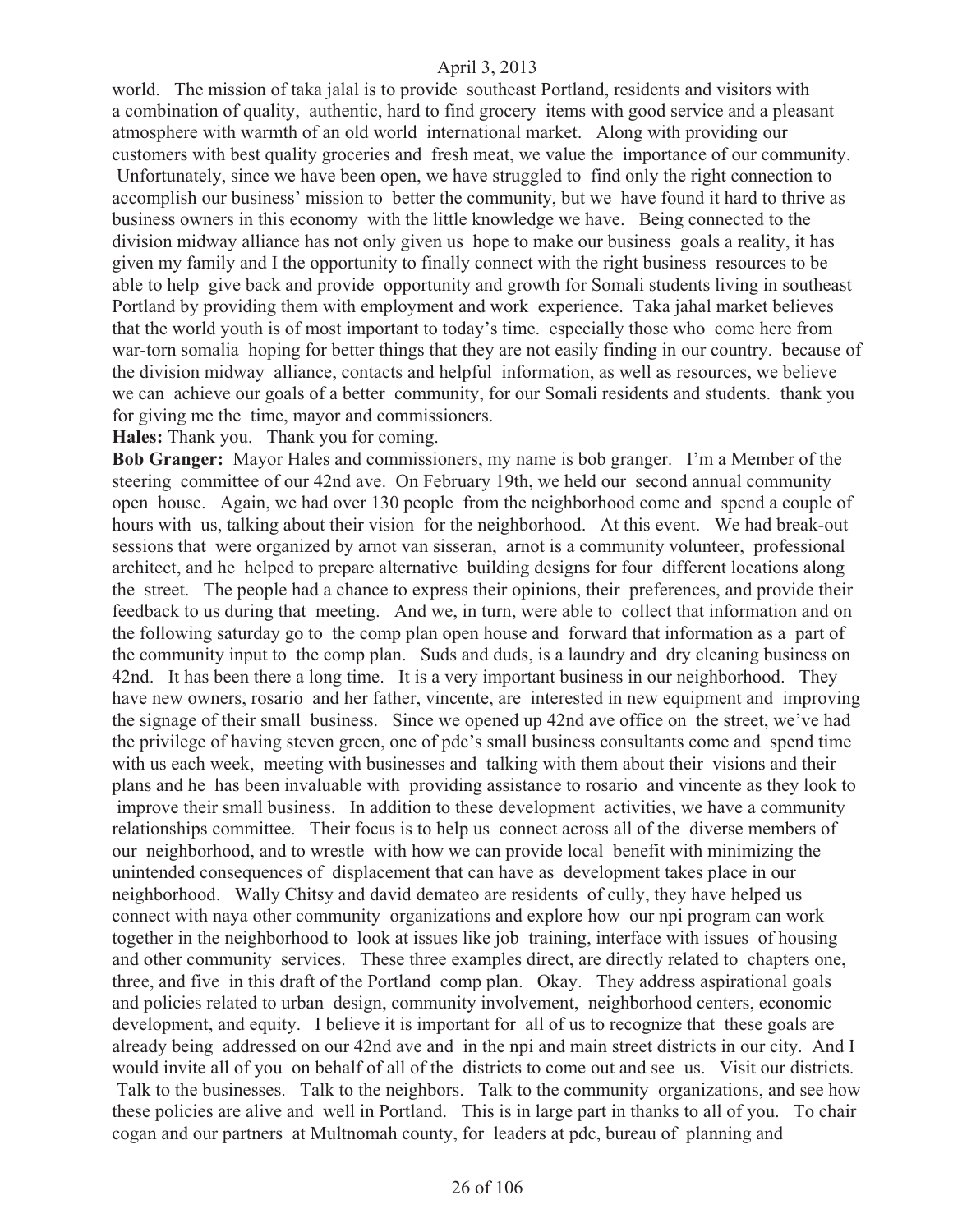sustainability, our regional partners and funders like chase bank. And the deep bench of community partners that are helping us make this happen. Thank you.

**Hales:** Thank you. Jerome, welcome.

**Jerome Funchess:** I want to say thank you for this opportunity to speak to you mayor and commissioners. I want to say thank you, chair cogan, for showing up as well. The last time I had honor to speak with you, we were here asking for you to allow us to, I would say to ratify the npi process. I'm honored to be here today to basically tell you that we're starting that process, and I want to thank you for your support, and helping us initiate that. You have heard a lot about all of the things that are going on. What I would like to focus on, you have a packet in front of you with all of the accomplishments from the rosewood district. Again, my name is Jerome Funchess, I'm on the rosewood board. I would like to focus on one of the programs that we've initiated out there which is a bicycle safety and education. we have an annual bike fair that was started last year, and that has not only allowed us to have bicycle safety and education for a multitude of immigrant youth, and youth with our community, but it is also allowed us to fill a gap where other community services weren't reaching those kids. A lot of these kids are, again, come from families that have economic challenges and a lot of these kids in their minds seem to be forgotten.

 So one of the things that this bicycle fair that we have the opportunity, has allowed the police to come in and do some community policing and interact with children. These children were in the situation, they're not really taught to trust police officers. This is not just giving us an opportunity to put bicycle helmets on kids heads. It gives them some safety and education about bicycling, but it has given us an opportunity to work with pcc and provide some kind of the tools and services that they've given us to help throw these bike fairs, but it's also laying the groundwork to build a community that going to be able to, in the future, give some of these children jobs in the bicycle industry, which is very large in Portland, I believe. Over \$17 million last year was generated just by the bicycle companies and product makers within Portland alone. So, again, being in rosewood and facing some of those economic challenges of jobs in east Portland, we are laying the foundations now to kind of connect our community, not just with better policing, better bicycle safety, but also jobs. I just want to say thank you for that opportunity. And i'm looking forward to making sure that we ford with this and that the npi is going to be a success and I want to thank all of you for giving us that helping hand to move forward and change our community for the better. Thank you.

**Hales:** Thank you. Questions of these leaders? Thank you for what you are doing. Appreciate you being here. Next I want to bring up someone who is one of our key partners for this program, northwest area foundation has been a great partnership with the city. Actually I guess it began in 2004. Almost 10 years now with the joint development and funding of the economic opportunity initiative, system of work force, development projects for very low income residents. They provided three years of seed capital for a new program and each year since have funded some kind of innovation and system improvement for the eoi, and now starting in july, for three years, foundation is again providing seed capital for a new effort to assist struggling Portland businesses and residents. This neighborhood prosperity initiative itself, and so by linking program staff with similarly focused efforts in other cities and states, the northwest area foundation is also providing an important learning community for us here in Portland and what we're doing in neighborhood economic development. We really appreciate this partnership, this long-term commitment and welcome gary cunningham here to speak with us this afternoon.

**Gary Cunningham:** Thank you, mayor hales, commissioners. I am so delighted to be here in Portland. I think I go across the country, I get to see fantastic people in this country doing fantastic things, but every time I come to this city, I see you doing something that is out of the box, innovative, and moving an agenda for your entire population. Sometimes you can't see it from within, but coming here and seeing it the way I do, I can tell you that a process, the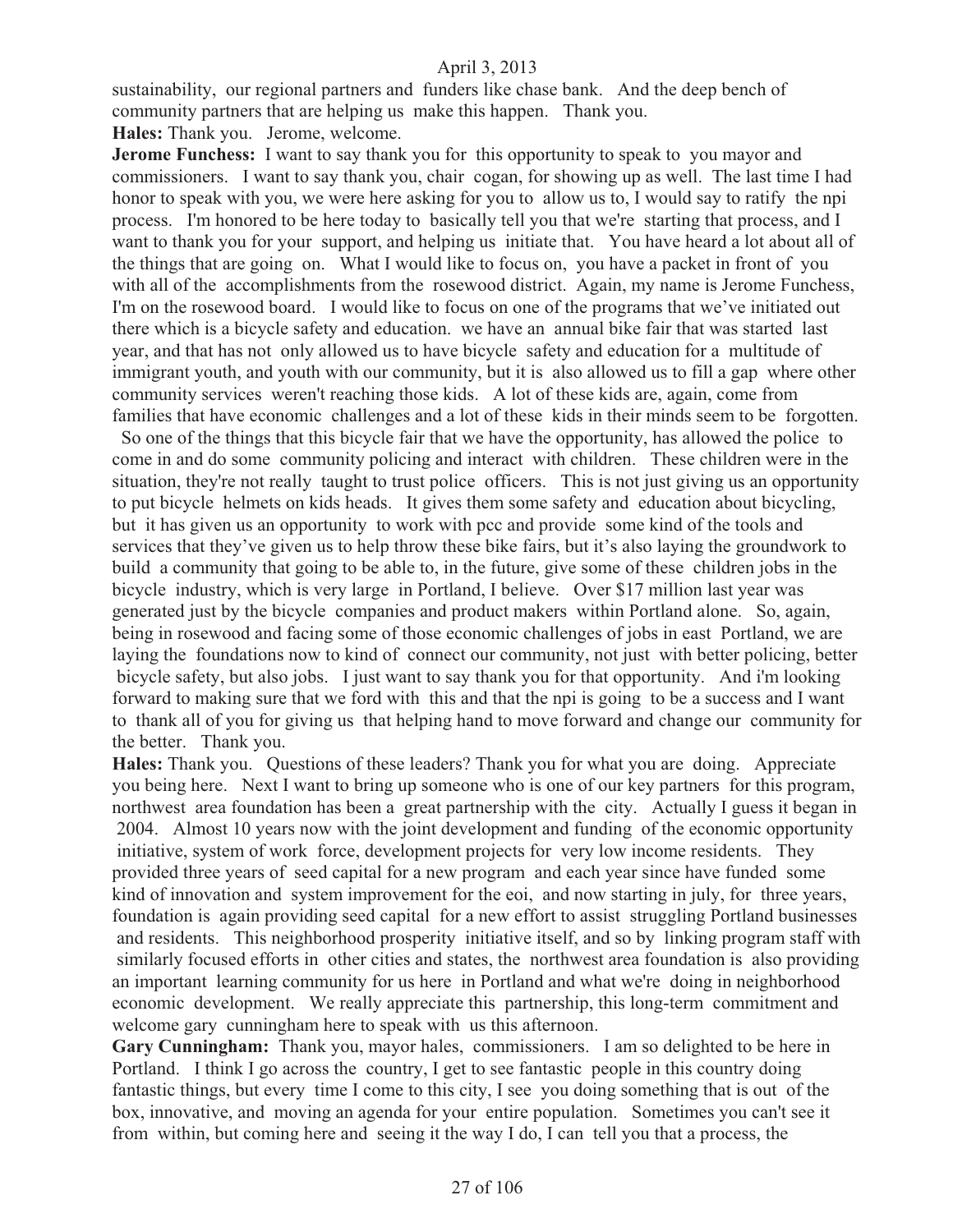programs that you have been able to put in place, are actually putting you in a position to be competitive, not only nationally, but internationally, and this work of deep work in these communities, to really get at the full potential of your citizens to participate in the economic opportunities within this community is building the cornerstone for the city of Portland. I just wanted to say that. Let me introduce one of our Oregon board members who lives here in Portland. Nick Wallride is in the back here. I just wanted to introduce him. We have another board member here in Oregon, bill thorndike, that could not be here today but he wanted to be. I just wanted to say that. I also wanted to say that the northwest area foundation has had a long and deep relationship -- you mentioned some of the relationships that we had with the city of Portland, but we had a long relationship going back to 1934 with the city of Portland, so just to let you know that. What I want to say, you know, the question of why would the northwest area foundation invest with this initiative. Part of it is because you have such a great track record working with us on the economic opportunity initiative, which we replicated in duluth, minnesota, is a replication of your's. We brought people from around our eight-state region here to Portland to see what you have been doing because you are actually been upping not only the incomes, but the asset base of low-income populations, which is a remarkable fete. My hats off to len knox and the Portland development commission for the work, because I know, I have worked in government, I know it is difficult to make that innovation happen. The reason that northwest area foundation is here is because this is a unique, public/private partnership to develop small businesses and economic opportunity within these communities. What we're about is really getting at addressing issues of poverty and building sustainable prosperity throughout our region. This is a great opportunity to do that. And it is at the cutting edge of something that actually has the ability to be replicated around the country and around our region. We are really looking with great anticipation for further results of this. Because clearly we will continue to invest in this as long as there are results for low-income people coming out of it. So, on your end, part of the relationship that we have is -- is that we actually are giving some resources to this project. And our expectation is that on the back end, low-income people will benefit from that. And as this relationship grows and develops, we hope that we can have other relationships with the city of Portland and the nonprofit community here because you are doing something both on the front of equity, access, and opportunity, that doesn't often happen. I just want to say my hats off to you. We certainly will be with you steadfast and we will be a critical partner as well. Because I think some of the best partnerships are those that people give you real feedback as things are going on so that you can grow and develop and we certainly want that feedback as well. So, thank you very much. I know several of you from different meetings, etc., but I just want to tell you, that you are doing something unique. You should be very proud of your staff and the communities that are doing this work. So, thank you very much.

**Hales:** Thanks, gary. Questions, comments?

**Fritz:** Thank you for being here today. I enjoyed the first part of your comments about how great we are. I especially enjoyed we will continue to invest and be critical partners. Thank you very much.

#### **Cunningham:** Thank you.

**Hales:** Thank you so much, gary. We do appreciate your partnership and glad that it has gotten to the point where you can be blunt and plain spoken about ways for us to make improvements and get to the outcomes that we all share. That partnership is now strong enough that any conversation is a good one and we certainly appreciate both your praise and your prodding for us to do better.

#### **Cunningham:** Thank you. Appreciate it.

**Hales:** Thank you. We have other funders here, I believe. I think we have brian stewart from chase. Yes, there he is. Welcome, brian.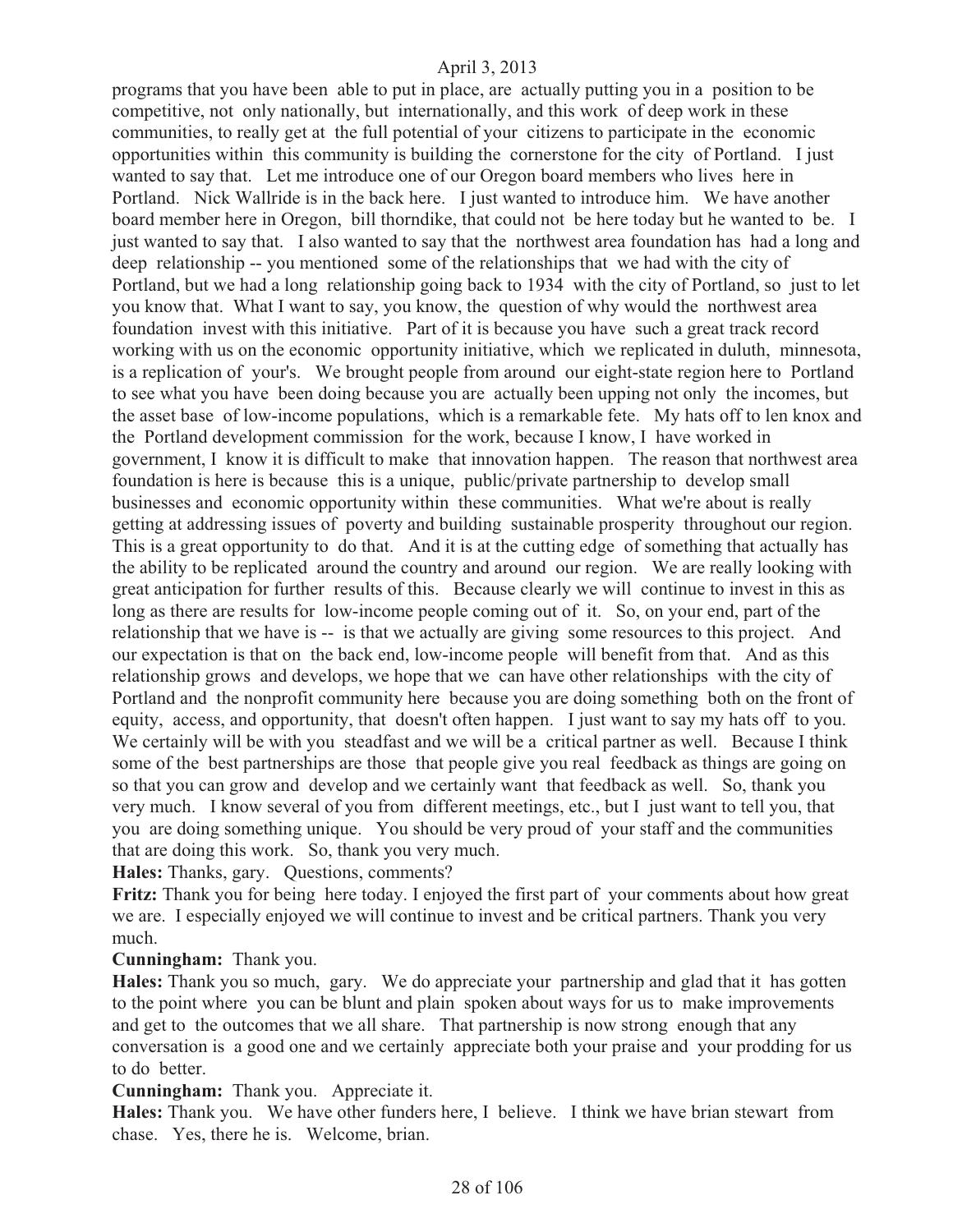**Brian Stewart:** Thank you, mr. Mayor and commissioners of the city of Portland. For the record, my name is brian stewart, community relations officer for j.p. Morgan chase. I have been with the firm and predecessor institutions for twenty five years working within the city of Portland and around the state of Oregon. one of our philanthropic priorities, is to provide cities and regions the tools and resources to strengthen economic development plans that identify employer demand, industry trends, and opportunities for innovation. That priority is one of the main reasons that we became involved in the neighborhood prosperity initiative in early 2012. we are excited to meet with the nonprofit association of Oregon, Portland development commission, to discuss the aspects of that plan. We were able to launch the initiative by convening other funders allowing them to learn more about the plan and respective neighborhood groups. We are were able to provide the first private financial support \$50,000 in the early 2012, and we encouraged other financial investment which would leverage the city's resources. As mentioned earlier, other early investors northwest natural and the east Portland action plan. These investments were followed by a significant investment from the northwest area foundation. We continue to work with businesses and not-for-profit organizations in identified neighborhoods, providing additional resources for the projects. J.p. Morgan chase is proud of our investment strategy that will help build a skilled work force, create jobs through investment in small business, we are excited to be a catalyst of city of Portland's neighborhood prosperity initiative. Thank you.

**Fish:** Brian, you're here to take a bow around this initiative. I want to thank you for another investment you have made that didn't get perhaps as much attention, which is providing some early seed money for mercy corps and their reet idea. It is hard to sort of describe this model, but the gist of it is, it is a way that would allow people to capture the value that will happen in certain areas, that gentrify over the value, property values go up. This model, which is still in the formative stages, would allow low-income people to make investments and capture some of that upside of neighborhoods that turn. And it has been a hard sell in your industry, but I wasn't surprised that you were one of the earliest set of supporters and provide early seed money for mercy corps so thank you for that and all of that you do.

**Stewart:** Thank you, commissioner Fish.

**Hales:** Thank you very much.

**Stewart:** Thank you.

**Hales:** Other partners here. We want to invite four of them up. Jonath colon, roslyn hill, joe mcferrin, heather hoell. Welcome. I think they're all four here. There is roslyn. Welcome, good to see you. Go ahead and go first.

**Jonath Colon:** good afternoon, mayor and fellow city commissioners. My name is jonath colon. I'm one of the business development coordinators at the Hispanic chamber, and I'm one of the partners in this great effort. I think if you had everybody who is involved in here that makes this happen, this whole building would be full. As you can tell from the testimony, this is a great effort with a lot of people with a lot of skill sets with one mission. And that is to support our economic advancement in our communities with our small businesses. I was asked to speak about micro enterprise and small businesses which is the area that we're supporting the efforts here. I would say that it is one of those things that we don't see every day. The transformation that a little bit of effort does in the community. I think that the easiest way to speak to examples of what we're seeing. Now, recently, before school started, we had a single mom with three young ladies who sent her first child to college on a \$32,000 income from her janitorial company. How do we do this? I have no idea. We were able to find the resources to get that done. We had last september I was here, speaking on the same issue, and I will tell you that our organization closed \$912,000 in small business funds for our communities that represent 27 small businesses. Their bank is in the room but I shouldn't say it like this. It is hard to get money right now from the institutions as well as the traditional pot of money that were there for small businesses. We are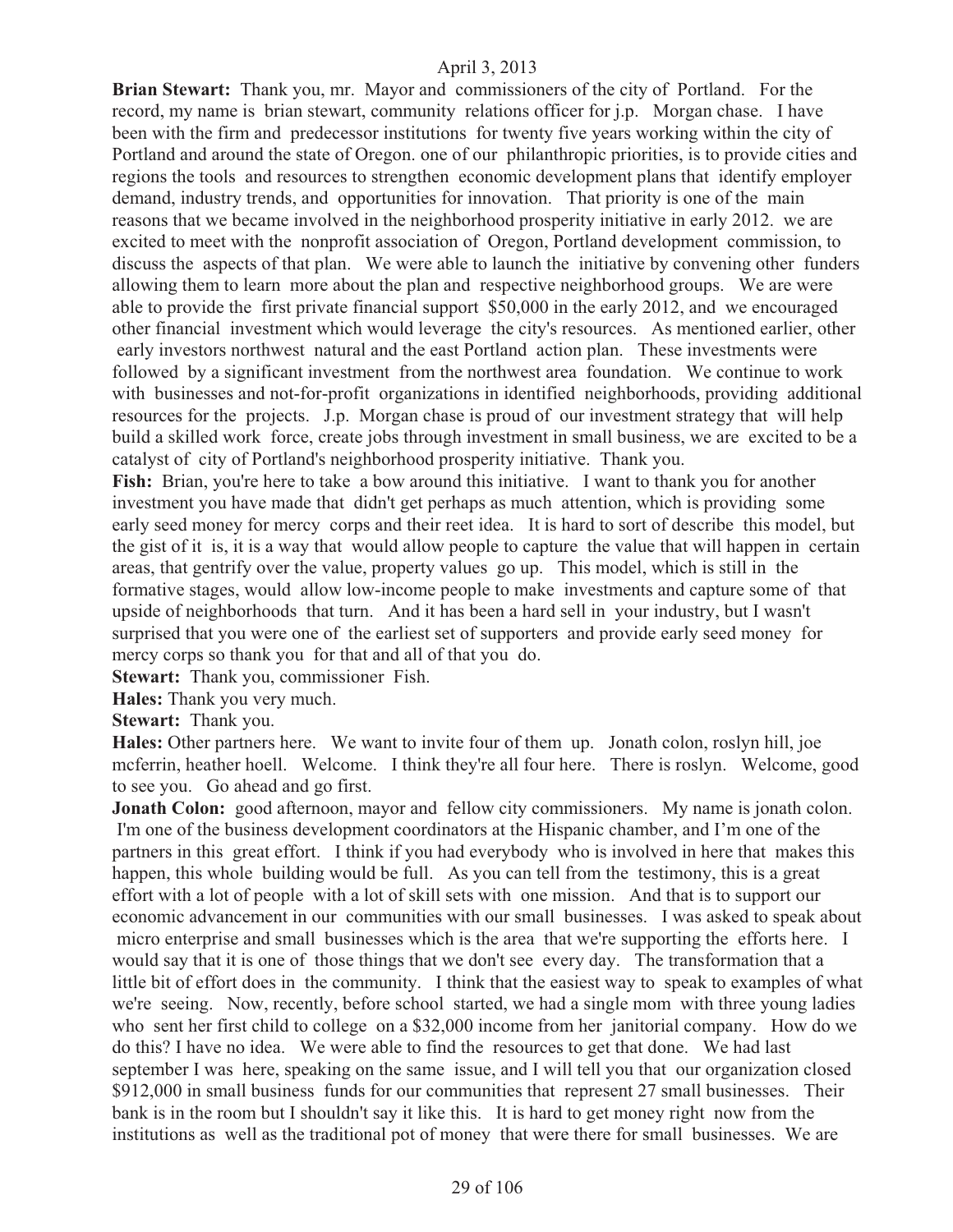being very creative of where this money is coming from. It is impacting lives. It is impacting neighborhoods. And I don't know who has the transportation bureau today, but I would say -- **Hales:** That's easy right now --

**Colon:** I would say that one of the calls that I had this morning was from some of the small businesses out in outer southeast. Usually get complaints about all of the construction on the roadways. The comment that I was getting when -- the fixing of the sidewalks along stark, is getting traffic to stop and actually notice some of the new business in the neighborhood. And in sandy, the same thing, 134th, same comment from a beauty salon. No one ever saw her signage and for the first time she is having traffic come to her business. It doesn't happen too often, but I thought I'd let you know some of the significant things that are happening. That excitement, plus the technical assistance being provided to these businesses, it is jump starting our community. We work really tight with pdc staff and transformational in how we deliver technical assistance. We meet with them on a regular basis and look at deals and actually develop plans on how to help someone. If you want the best new york pizza, it is off of holgate and 82nd. It's a recent business that came here and is also the same business that took over all of the u-haul services when pdc took over the largest supplier of u-haul. These are the things that are transforming our neighborhoods and technical assistance, pdc staff and our great partners in this room making those decisions every day. Malcolm from safe transportation is here, who came a few months ago to speak to you. He expanded his operation. He had employees in the teens, and now in the 30s. He is going to look for a new space. He is trying to stay within the north, northeast corridor. Very exciting. These strategies, these long-term strategies are the ones who are the ones that are making transformations, also being innovative, in about twenty minutes, for those who don't know what a flash sell is, this is a web-based sell. We have three craft people in Portland who have their goods on the web, on a flash sell, which means they have a certain number of days to sell their products to a select number of people across the world, will be closing. And all of the products are actually sold out. These are the kind of innovation that we are working. We are working with small businesses in the neighborhood who are trying to define, are we relevant anymore? And we are trying to find a place for them and the strategy to make them relevant through changing neighborhoods, changing desires of the marketplace. Thank you.

**Hales:** Thank you.

**Fritz:** What is the name of the pizza company?

**Colon:** it's NY pizza

**Hales:** Getting hungry already.

**Hales:** It is a fantastic model.

**Hales:** Heather, Welcome.

**Heather Hoell:** Thank you, mayor hales and commissioners. My name is heather hoell, and i'm the executive director of venture Portland and a member of the neighborhood economic development leadership group. 50 unique neighborhood business districts thrive in Portland. Together these districts comprise just under 19,000 businesses. They also employ Portlanders, providing 250,000 jobs, including some of the highest paying manufacturing jobs in the city. While serving the diverse communities that surround them, critical commercial corridors also meet regional, national, and international demands for goods and services. For almost three decades, venture Portland has invested in the strategic growth of these critical corridors with training, technical assistance and grant funding. Since July 1st, we've provided 780 hours of training and one on one technical assistance to business leaders from every district across the city. In fact, I came here directly from a training that we facilitating with 40 different business district leaders learning how to master the technical intricacies of email newsletters. We have also supported since july 1st, more than 250 large-scale business district events. Everything from street fairs to tree lighting to the family-friendly holiday festivities that occurred last weekend,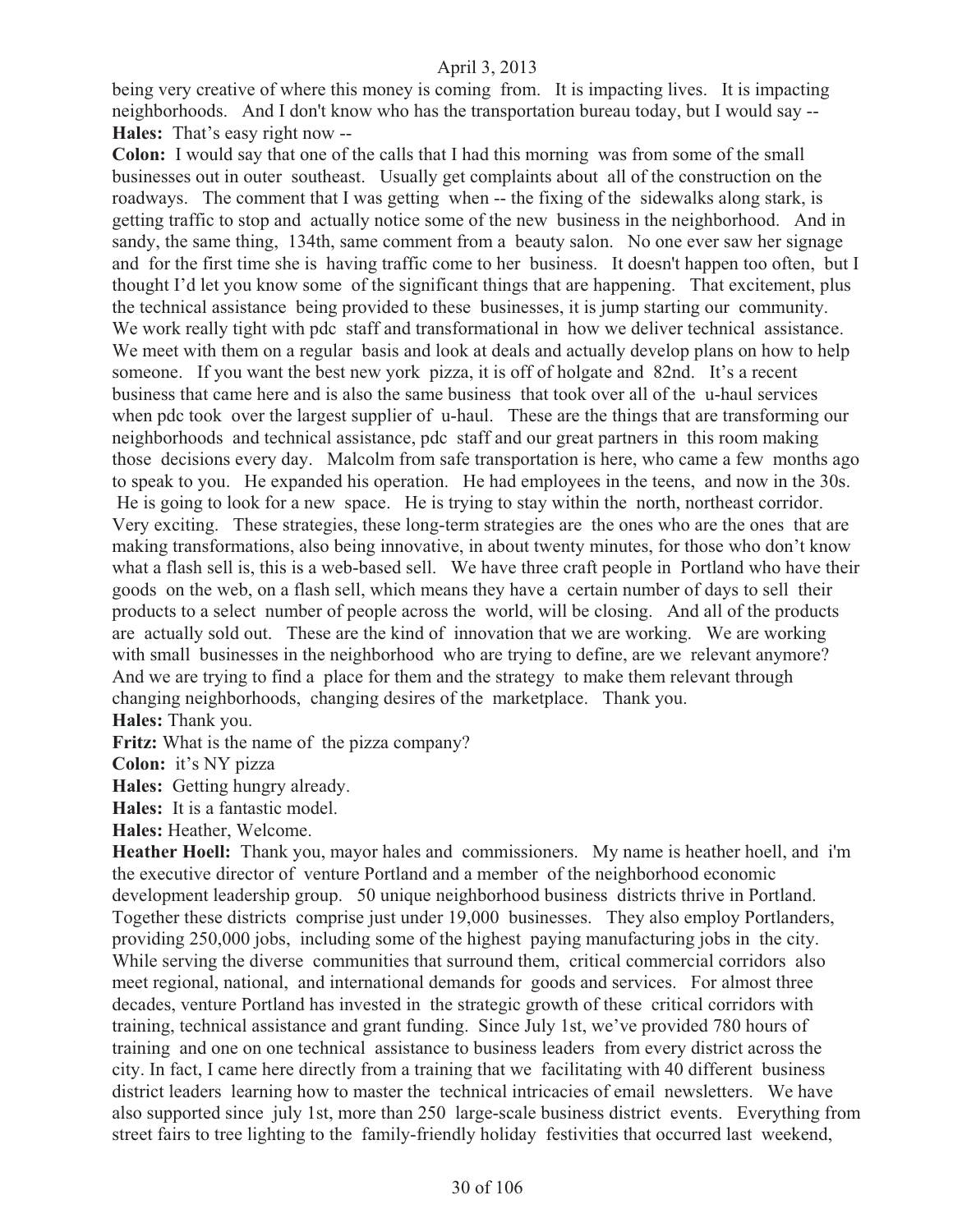that both grow the economy and contribute to the live ability of our great city. We awarded \$85,575 in grants this year to fund 31 projects and 23 business districts. Which leveraged an additional \$350,000 in private investment. That is nearly a four-to-one match. These are some of the most efficient dollars that the city spends. In fact, over the last 17 years in partnership with the city of Portland, venture Portland has distributed nearly \$1.1 million in grants to business districts, leveraging an additional \$3.3 million. And last, but certainly not least, venture Portland's board of directors, we are a nonprofit organization, is made up of one representative from each business district. These dedicated volunteers have contributed 850 hours to venture Portland in the last nine months. Volunteer hours equal a .4 fte, or 16 hours a week, in addition to the hours they contribute to their own business and their own business district. The reality of today's economy requires creativity and a commitment to work together from business owners, residents, and community and government partners. We have been a proud partner with city, the bureau of planning and sustainability and the Portland development commission through the formation of the Portland plan, the economic development and neighborhood economic development strategy and now the comprehensive plan, all identifying the critical need to support neighborhood business districts. Together we provide an incredible continuum of services to the city's diverse neighborhood business district. Working together, we can grow business and connect neighborhoods. Again, thank you for your support of neighborhood economic development strategies, venture Portland, and the neighborhood business districts that help make Portland Portland. I strongly urge you to continue investing in any of these strategies and the neighborhood economic development programs that you are hearing about today. Together we can create a healthy economy and ultimately healthy prosperous and equitable city. Thank you. **Hales:** Thank you. Roslyn, welcome.

**Roslyn Hill:** Thank you. I'm a little nervous, i'm reading this because I won't say everything I need to say. Anyway, my name is roslyn hill. I was born in Portland -- I had very strong and positive feelings towards north and northeast Portland. In fact I'd say it was a passion of mine. I have traveled throughout the country and lived in several places and Portland has given the opportunity that a lot of cities only wish they had to their fellow communities and business districts. In that I -- 1993, I purchased a vacant building on alberta street. I lived, developed, and worked on alberta street to make it come the alberta arts district. The community to me means family, and family means that you nurture it and you work with it and you build it to its highest potential. I would say in 2008, a group and I bought a building in st. John that had been vacant for five years. I believed in the building, I believe in the community, and at that time I worked to develop that building. It was a little bit hard for me to manage alberta street and still be active in the st. John's area. In 2012, I actually bought a commercial building and resident and st. John's area, committing to that area. At that time I was also on the main street board, and also on the promotions committee. I find that being on the board and being on the promotions committee and working with fellow businesses in the district is actually one of a positive nature. I feel that the businesses there for long time, a lot of them mom and pop. Some of them for second and third generation, but they have not really been able to work and pull themselves out. On the peninsula, people have sort of left them alone and that has been more of a detriment to them than a positive. I would like to see with the main street program continuing, I think it is an asset to the city, I think it is an asset to the community and business district. St. John's main street has worked to be an integral part of st. John's, bridging relationships between existing community groups to help build a stronger business community. With the st. John's being located on the peninsula, it has not always received the help and direction needed to grow the business district. I think the main street program is very much needed in st. John's, not only will the business benefit but the community at large benefit. I can only ask when looking at the main street program and its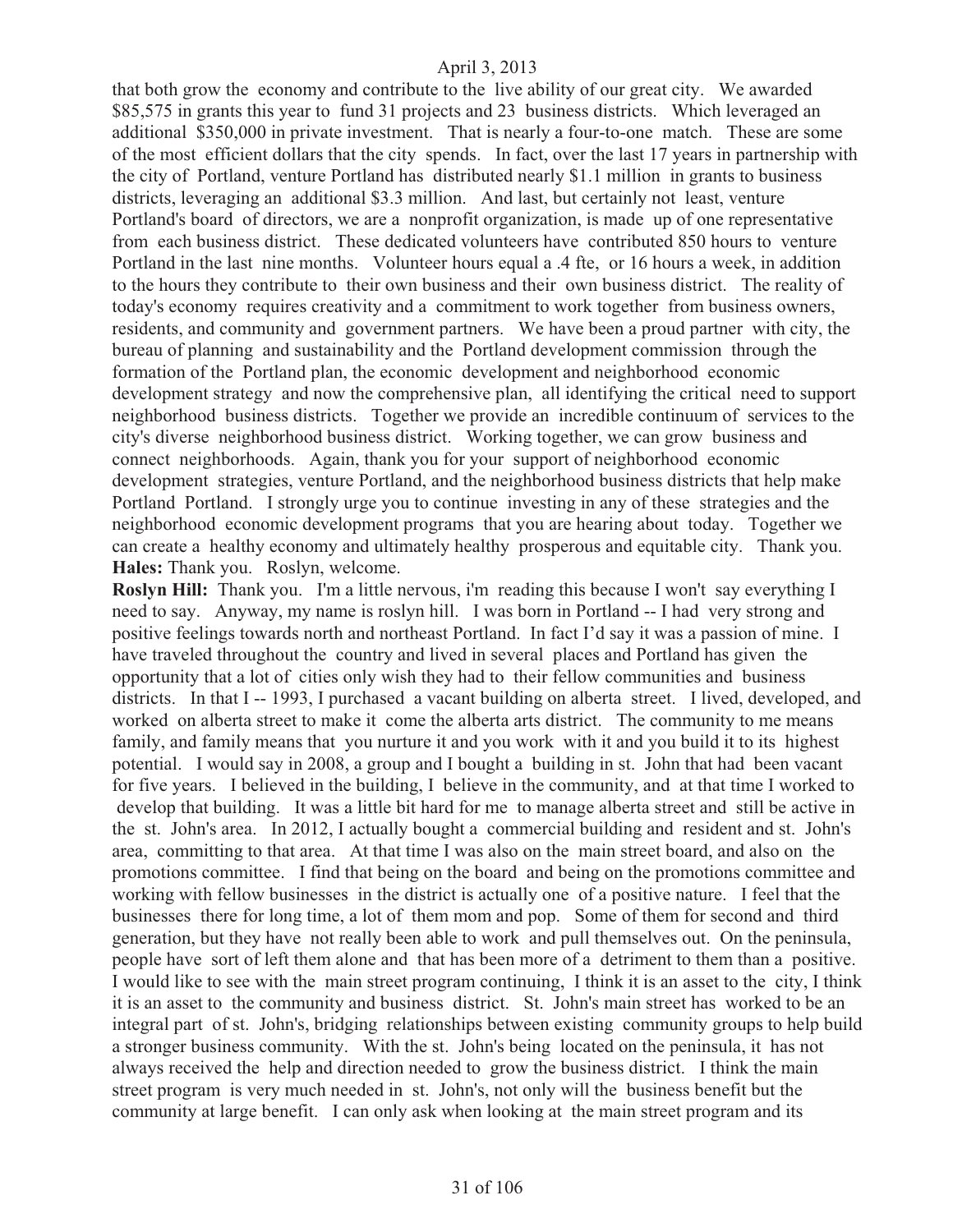benefits, remember that you are helping to build stronger communities, which Portland's greatest achievement and assets has. Thank you.

**Hales:** Thank you. Joe, welcome.

**Joe McFerrin:** Good afternoon. Mayor hales and city commissioners. My name is joe mcferrin, i'm the president and ceo of Portland oic and the rosemary heights school and we provide educational job training, mentorship, family support services for high risk, low income young people and their families in our community. I was asked to speak about work force development and how the neighborhood economic development initiatives have impacted our community. First i'd like to say that i've been working here in Portland at oic for 18 years in work force development. And at this time, I think that this is the strongest I have ever seen a community come together around work force development and youth. My community partners, naya, Portland youth builders, open meadow, new avenues -- we have worked really hard to provide opportunities for youth and under the leadership of wsi, pdc, I believe we have a very strong system, a new system that will allow us to serve more young people with limited resources. I'd like to endorse your continued support. I'd like to assure mr. Cunningham that the work that we're doing is definitely making an impact on the ground. As a result of these efforts, programs that I outlined, as well as ours, are giving us an opportunity to expose young people who do not have connections that many of us in this room have. To opportunities that without programs they would never have it. As a kid, I had jobs, safeway, worked at the boys club, back when it was the boys club. Columbia boys club. I worked at the local edge market on the corner of lombard and vancouver avenue. And I had several other jobs throughout the community cutting lawns and doing things like that. And what it did for me is give me a sense of respect, a sense of what it means to work hard to earn a dollar. But it also allowed me to connect with the community. Meet mentors. But all of that was possible because of the connections that I had through my family and through other people throughout the community. Fortunately, the youth that we serve and the families we serve don't have those natural connections. And so with the economic initiative programs and efforts allow us to do as organizations is to bridge that gap between lowincome people and the community at large. It also allows organizations like ours to leverage funds from the private sector and foundations. Your efforts at the end of the day provide a lifeline for many people, many citizens in our community. Last thing I would say is we have 55 full-time employees with benefits, insurance, retirement, and such, and i'm happy, i'm very proud to say that of those employees, we have five full-time employees that were former participants of the economic initiative programs. And so, it works. It is something that is needed. And you often hear me say at times that as an advocate for drop-outs and young people that struggle in school, is that a job can make education relevant. And so, we are going to continue to fight on the ground with your support, and thank you for your time.

**Hales:** Thank you. Thank you all. Questions. Thank you very much for being here today and for all that you are doing in this program. Thank you. Those were our invited speakers. Are there others signed up to testify?

**Moore-Love:** Yes, we have two more people. Clarence Larkins and Lightening.

**Hales:** Come on up. Go ahead.

**Clarence Larkins:** Mayor Charlie Hale and commissioners, i'm pleased to be here today. I wants to thank you guys --

**Hales:** Put your name on the record.

Larkins: Clarence Larkins is my name, i'm part of the 42nd avenue business association. I'm president of the  $42<sup>nd</sup>$  avenue business association. I also have a nonprofit called straight pathing. I work with a population of people that has kind of been looked over -- not kind of been looked over, have been looked over a lot. Those are ex-offenders. They are part of our community. And these -- Portland is not really a big city, so when we're talking about ex--offenders, we are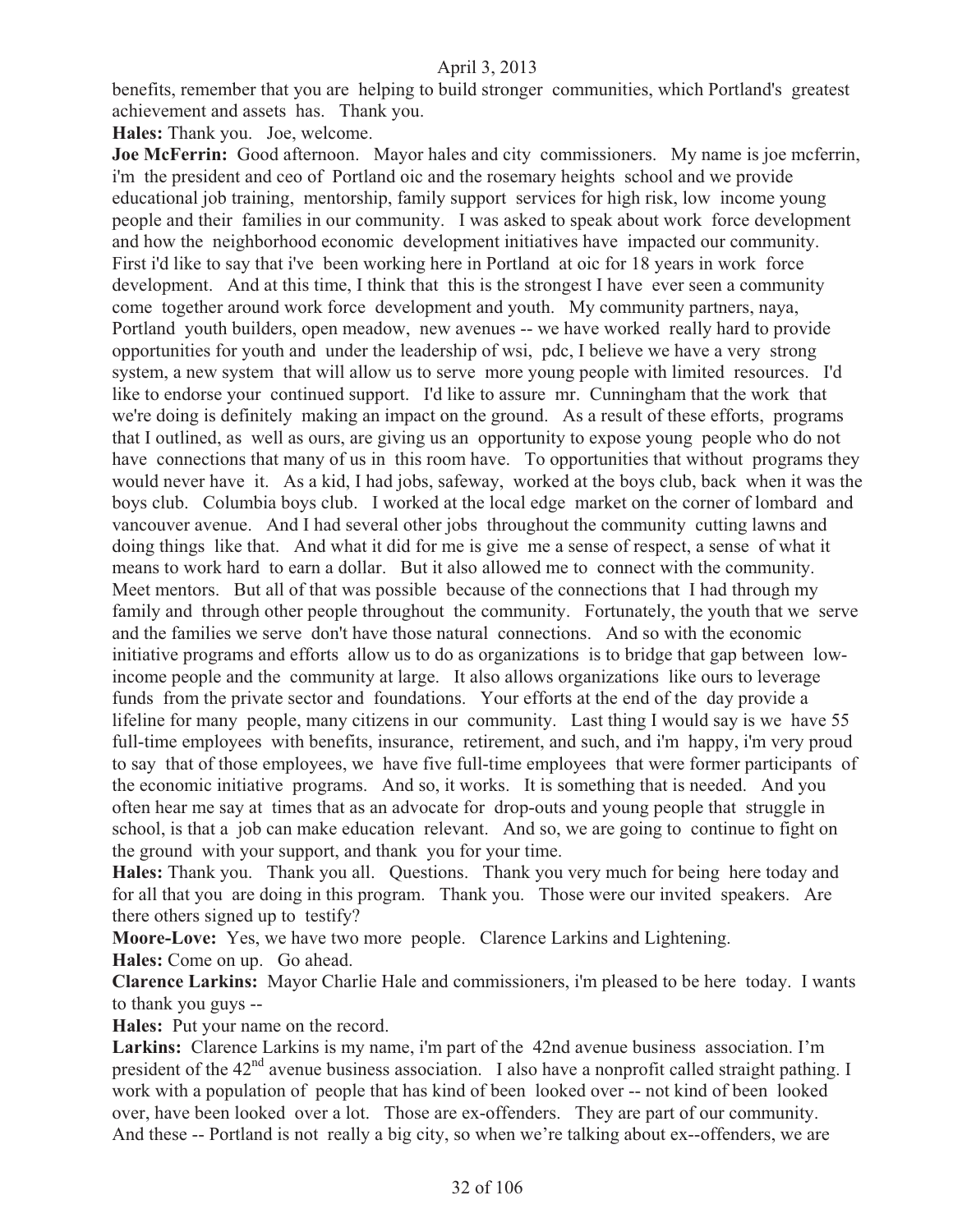talking about gang members as well. We have a lot of these people that's really struggling. And what we do at straight path, we help them with employment, we do mentoring, and just trying to get them back on track once they come back into the community. And straight path has been in business for about four years now. And we have been getting private support, but not much public support as far as funding. I just want to speak up for these folks because we can't just ignore them, you know. Talking about help low-income individuals, and these are low-income individuals as well. And like I said, we need to do something to try to help this population. And there has been a lot of work, I've lived in NE Portland since 1964. And I have seen a lot of changes. And whenever urban development comes into the community, it's a lot of gentrification, a lot of these people get shifted from one community to another. Well I'm proud to say, with npi and with the 42 avenue business association, we're kind of hitting this head on, just as we do an npi. Looking at this population of people and trying to figure out what we can do as to help them as far as employment. May 23rd, career fair at pcc and I invited people from the city, as well as the country, because I feel that you guys have responsibility for the people as well. A lot of people don't like the high-risk offenders, but if we don't give them a job, we will leave them on the streets. I ask the city to be a part of the career fair and hr department said that they would and I talked to people at the county and they said that they would. So i'm just going -- going to a lot of bigger companies. In the businesses, npis trying to help, brick and mortar, some of them aren't big enough to hire these types of people because they have families. So they don't have a lot of benefits. So I'm trying to get companies involved that have benefits and can help the population. I am looking for more participation from the city to help this population of people. **Hales:** Thank you. Thanks very much.

Lightening: Yes, my name is lightning. Neighborhood prosperity initiative. Absolutely one of the best things for this city, plain and simple. Now, one of the things that I would like to say is that when we're helping the small businesses out and we're bringing the neighborhoods together, there couldn't be anything more positive for the city. We must always remember the less fortunate, the homeless, the people who do live in poverty. We must remember when you are lifted up to begin to lift them up also. If you look around in the city, one of our greatest investments that you can make is in these people, the people of the city. The people who need the most in this city. That is our greatest investment and what we have going on here is lifting people up that can help throughout this city the less fortunate that really need the help. So, keep looking out there. Keep up the good work. And this is absolutely one of the best things i've seen presented in this city. Thank you.

**Hales:** Thank you. Thanks very much. That's all we have signed up?

**Moore-Love:** Yes.

**Hales:** I want to thank you all for this progress report. The council needs to hear motion to approve the report.

(moved by Fish)

**Fritz:** Second.

**Hales:** Let's take a roll call.

**Fish:** I want to thank everybody who took time out of their busy lives to share stories and provide us with an update. As I look back over the last four years, I think of three different initiatives that this council supported, which I think have been transformational. One is the neighborhood prosperity initiative, the second the cully concordia plan, and the third is the east Portland action plan. And the common thread in my mind is that they kind of redefine the nature of communitybased economic development and planning. And one of the dividends of that re-framing was a strengthening of the relationship between people in neighborhoods and their city hall. And because each of these initiatives helped us have a better understanding of what people in their community prioritize, as what was important to them, it allowed us and other leaders in your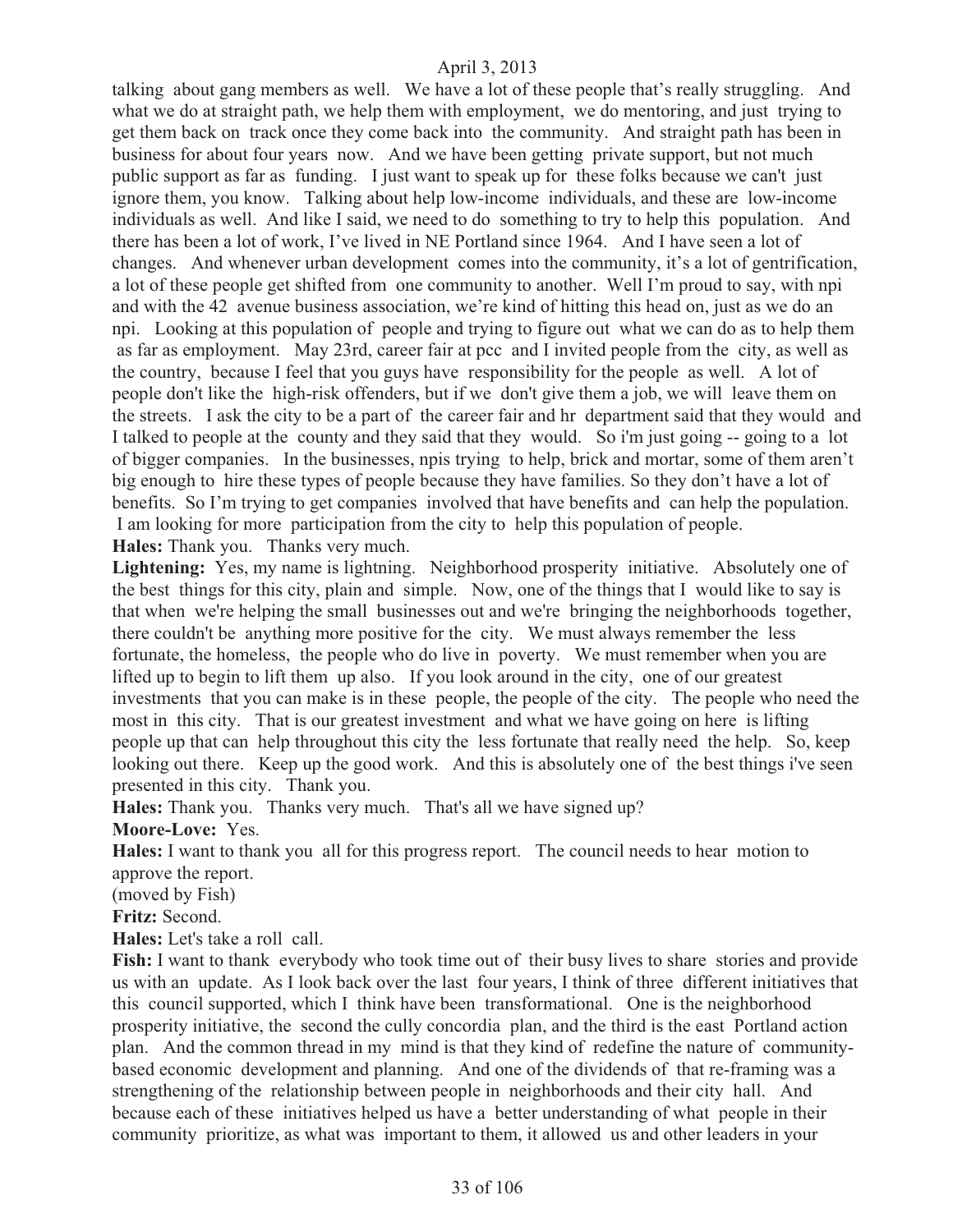community make wiser decisions about where to invest and how to move forward. I think it is -- I really do believe it is not an overstatement to say that all three have quite dramatically shaped relationships in this community. And have laid a foundation that I think bodes well. As I was listening to all of the inspiring testimony, I was trying to think about how to summarize it. For me, it goes back to my favorite expression these days and I keep invoking this, particularly in some of my contentious budget negotiations and that is that we are all in this together. And you have made that case so beautifully today. And I thank you. And I also just want to celebrate the fact that while it isn't always noted, this is yet another example of where the city and the county work very effectively together around a shared priority. And that, I think, is the touchstone of our relationship at the county and I think we should celebrate that. Thank you to everyone in this room for your good work and to the pdc leadership and all of our partners for the success that you had in a relatively short amount of time. Aye.

**Saltzman:** Thank you all for being here this afternoon. I really appreciate you taking the time to come here and testify on behalf of your experiences. I guess it is about one year since we first passed the prosperity initiative. It is so good to see so many people. I want to thank pdc. It has been awhile since I heard such enthusiasm expressed for pdc and east of  $82<sup>nd</sup>$  environment. I think that is really good. It shows how pdc has transformed itself to take to heart the economic development responsibilities beyond sort of a downtown core, central Portland core. I think you all being here today is further testament to how far they have come in their transformation and how far the city has come in its transformation and recognizing the need of economic development in areas other than the urban renewal areas. I will say, it has only been a year. I'm looking forward to a more thorough update a year from now. I want to hear about the local fundraising. That is important, an important leg of the stool for this proposal, and the job creation and that we were expecting also. We need to see more performance on those metrix. And I'm confident that, it's been a little less than a year, little more than a year, i'm confident as you get more miles under your belts you will be able to report on that next year. Keep up the good work. Aye.

**Novick:** I'm so impressed by the long list of partners in this effort. I just wanted to thank a few of them. Hispanic chamber of commerce, erco, naya, j.p. Morgan chase, northwest area foundation -- thank you all so much for your participation. I have to say at the beginning of the session I was very depressed, because john jackley and jeff cogan, I realized I had known them for a combined 32 years which makes me feel really old but the rest of the session uplifted me, so thank you. aye.

**Fritz:** Well I agree with commissioner fish, this is one of the best things we did in the last four years, and initiated, but then taken, taken to whole new levels by the people in this room. Thank you for taking time out of your busy schedules, for coming down to city hall to celebrate and give a performance update. I love everyone of the six districts and like our 95 neighborhood associations, they're all different and they all are special. And so if I started naming names, I think we might be here for the rest of the afternoon. Thank you personally each and everyone and I will continue to invest my time and money in supporting the things that you do and celebrating the things that you do. Last year when I was running for office, I didn't accept political action committee money, so Helen ying who ran for metro offered to give me money, I said would you please donate it to one of the neighborhood prosperity initiative districts instead. And she did. She was so infused about what she learned about it that she said I want to give some to each one of the five districts. I believe she fulfilled that promise. It is the kind of contagious enthusiasm that makes Portland special and indeed what makes east Portland special and for far too long, east Portland has felt underserved and has been underserved, and this is an example of where we are putting things right and not only putting our mouths there as we did with the east Portland action plan, but then putting our money and investing there and the rest of the city and the county saying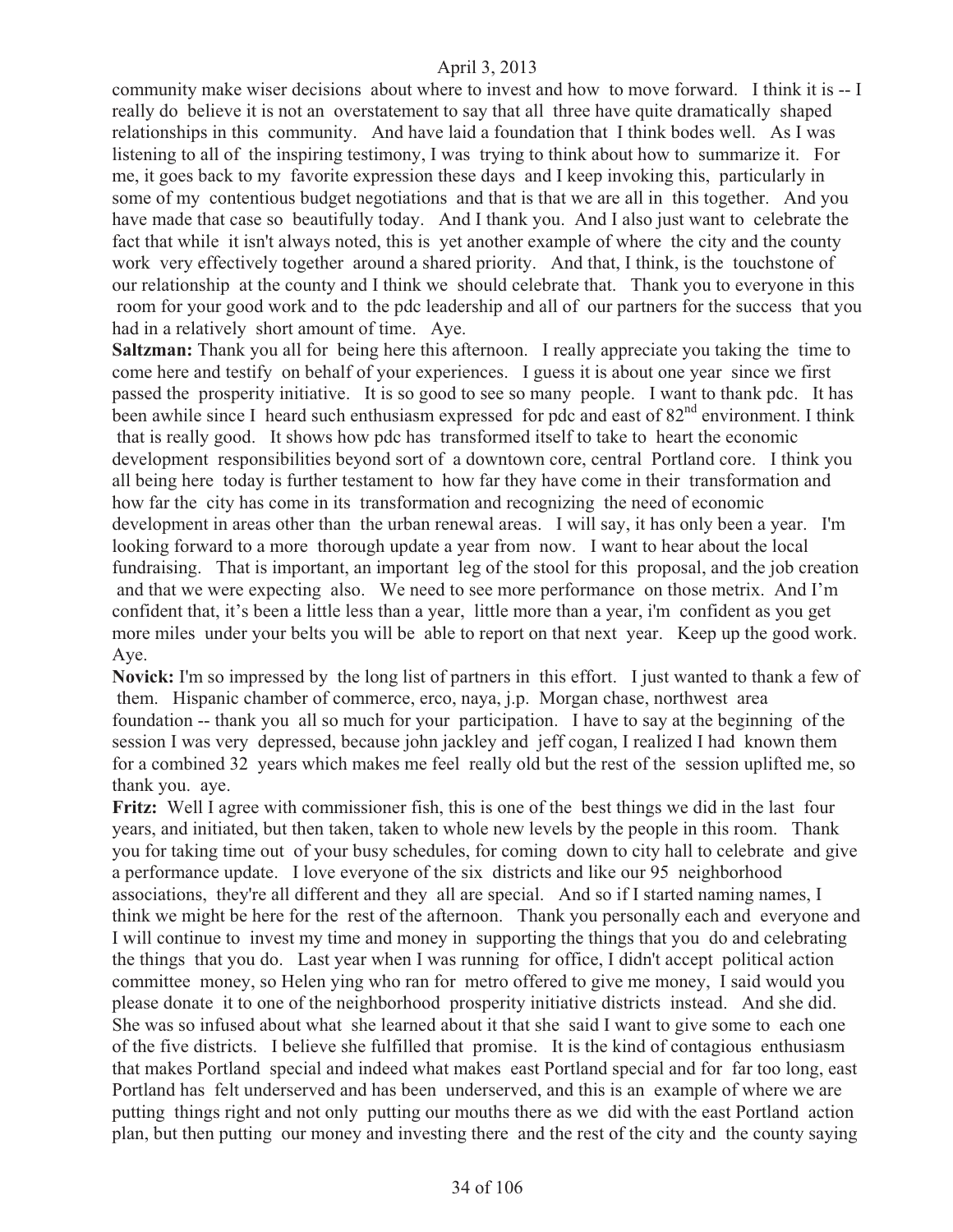yes, we will invest in the six areas and we are expecting great things. This is our first year on board. We got a lot of progress made and i'm looking forward to being here next year and hearing the next step. Aye.

**Hales:** Thank you all both for the substance of this progress report and for the spirit of neighborly cooperation and shared values that is so evident in what you have commented on this afternoon. I think all of us really enjoyed this session, because of the spirit that you bring to this room and what you are doing in these districts. And for me, I was thinking as you were speaking that there are big foundational questions that we have to answer about the future of the Portland development commission. We as the council and commission members and all of you as community partners. We have to answer some big questions about pdc. What is its role in the region? How does it coordinate with what is happening in the region? What is the future of urban renewal, this tool that has been the primary engine that pdc has worked on for the past half century or more. how does it work and on what scale for the next 20 years and then how does the Portland development commission, as our economic agency, really foster the growth of the economy here in Portland. But frankly, I think the one question we don't have to answer, because you have already answered it, how does the pdc work effectively in partnership with neighborhoods for neighborhood-scale economic development. Check. I think we have that one figured out with this partnership that is here in the room, reporting excellent progress to us all this afternoon. Thank you, please keep up the good work. Aye. And we are recessed until 2:00 p.m. tomorrow. [gavel pounded].

At 3:12 p.m., Council recessed.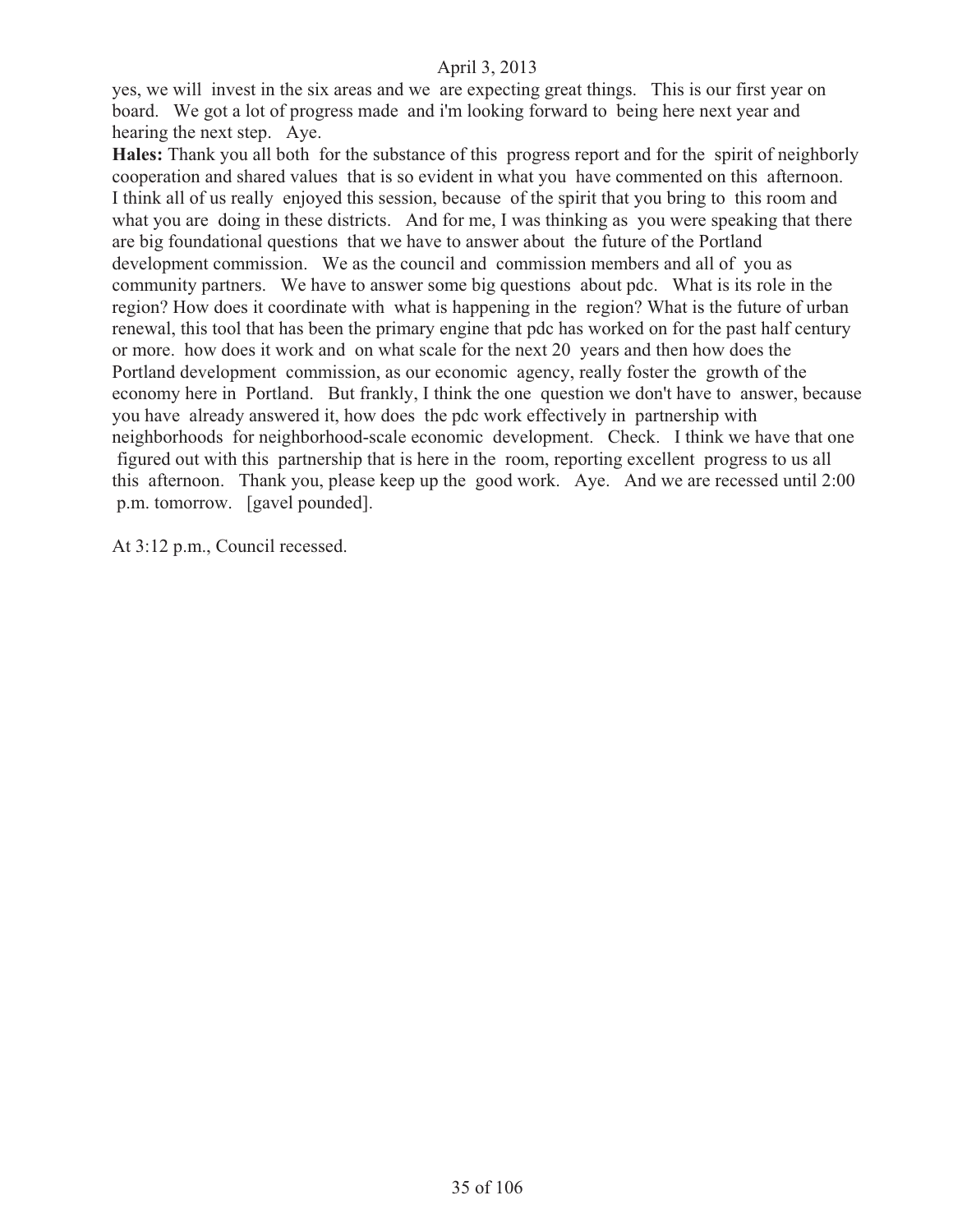# April 4, 2013 **Closed Caption File of Portland City Council Meeting**

This file was produced through the closed captioning process for the televised City Council broadcast and should not be considered a verbatim transcript. Key: **\*\*\*\*\*** means unidentified speaker.

# **APRIL 4, 2013 2:00 PM**

**Hales:** Good afternoon, everyone, welcome to the thursday, april 4th session of the Portland city council. Please call the roll. [roll call taken] [gavel pounded] we have one item on the calendar. Would you read that, please.

## **Item 300.**

**Hales:** Good afternoon everyone, welcome, obviously we have a lot of people here, this is an issue of great concern in the community. We will have a hearing on the planning and sustainability commission's recommendations for changing parking ratios and other requirements for new multifamily buildings. This is an area where there's been policy in place for a very long time. But where things have changed to the point where there's a strong community concern, and we need to adjust our rules on how we fit this new development into our neighborhoods. The planning and sustainability bureau and the commission have moved quickly to respond to a council request that we get this issue before the city council for action in a short time. And I appreciate that good work. So we will start off this afternoon with a report from susan anderson and joe zehnder from the bureau of planning and sustainability. Then there are some amendments that council members are interested in discussing. So we will want to get those on the table so that people can respond and testify about both the original proposal coming from the planning and sustainability commission and the amendments that are under discussion. Some of you who've been to other city council meetings know that I am sometimes a little indulgent about our three-minute time limit. I want to let you know that because of the number of people here today, I won't be indulgent and I will follow that strictly, please do limit your testimony. I want to call up susan and joe and howard shapiro, one of our planning and sustainability commission members to make the presentation. Then we'll take it from there.

#### **Hales:** Welcome, howard.

**Susan Anderson, Director, Bureau of Planning and Sustainability:** Good afternoon. Susan anderson, director of the bureau of planning and stability and with me as the mayor indicated is Joe zehnder chief planner, Matt Wickstrom city planner and howard Shapiro vice chair of the planning and sustainability commission. As the mayor indicated, we're here to propose an ordinance to require a reasonable level of off-street parking for new somewhat large multifamily buildings that currently do not require off-street parking. Joe will provide a brief overview of the planning and sustainability commission's recommendation and he will review amendments proposed by council members. For a little bit of context, this issue is a lot like the historic code we brought to you just about a month ago. As these changes to the code seek to provide a relatively quick response to an issue that some see as negatively affecting the livability and quality of our neighborhoods. At the same time, we all understand that this issue is connected to a much larger sort of maze of integrated pieces related to growth and setbacks and height and compatibility issues in our neighborhoods. We also know that as the city's population grows, more people will want to live closer in, and our current zoning actually encourages this increased density and this mix of housing uses. In fact, it is this mix of housing and density that makes these neighborhoods so popular in the first place. With enough people and demand to support the shops, the restaurants and other services all nearby. Finally, I want to remind you that the policies that affect issues like this, different neighborhood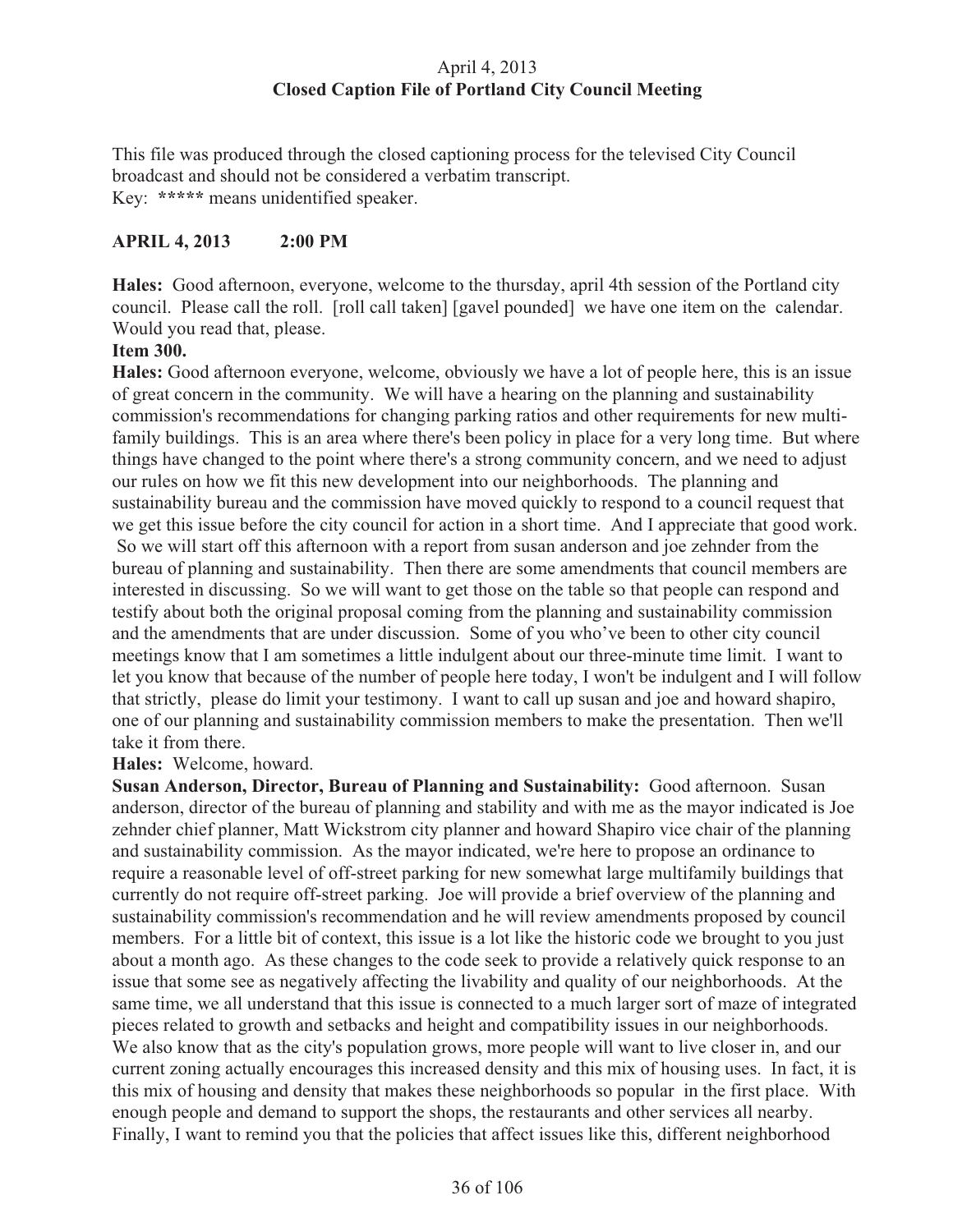compatibility issues, livability issues will absolutely be part of the comprehensive plan we bring to you at the first of next year. And these policies will be reflected in the implementing ordinances that follow that. For now I think this ordinance today does provide a very reasonable and thoughtful responsibility to the issue at hand. Joe will walk through the current proposal from the planning and sustainability commission and the amendments. Thank you.

**Joe Zehnder, Bureau of Planning and Sustainability :** Good afternoon, commissioners. Joe zehnder with the bureau of planning and sustainability. The proposal we're talking about today addresses parking minimums for new multiunit mixed-use buildings on our commercial corridors. The issue was sparked by the number of these buildings that have been built over the last six years, sort of in the last building cycle, especially in the last few years. And the concentration of some of these buildings on specifically southeast division, raising neighborhood concerns about impacts related to parking. But also impacts more broadly, in terms of density and size and building design.

 Another important fact is, though, while we have no parking minimums for these buildings, more than 50% of the buildings and almost two thirds of the units built over that last six-year period have been providing parking. So the minimum is a baseline. The market decides if it's going to provide parking or not. In most cases it has been. The policy that we're addressing here, the parking minimum policy, has a long sort of history in city policy, dating back to the 1980s when we first established that approach for our commercial zones. And then updated in the 1990s related to frequent transit streets. In response to the issues that we were hearing from the community, the bureau conducted research and presented that to you all in a work session earlier this year. the process that we've been through has included that work session and presentation of the results of the research hearings at the planning and sustainability commission, and we're here today for a hearing in front of the city council. The work I just described in the proposal that went to the psu was developed by the staff from the bureau of planning and sustainability, and I wanted to recognize matt wickstrom and spencer williams and phil lamany and jessica richmond, who were the team that really pulled this together, especially working on the amendment package just over the last few days. We did it in cooperation with pbot and as well as the bureau of development services. We pulled together a team to quickly asses this issue. The package that is in front of you today is built around six amendments. The big variables we looked at in designing this package was asking, what size buildings were most critical to address based on the concerns that the neighborhoods have expressed, and also based on what we've seen in the data over the last six years of buildings. Bigger buildings is a target that emerged, as what should be the target for our regulations. Once we've identified that target, the second variable was what should the parking ratio be. And I'll lead you through that in the amendments. Finally, while we would establish a minimum, our practice and code currently has ways to buy down or substitute things that you could provide such as bike parking instead of providing that minimum parking. We considered whether the substitutions are still relevant and we came up with two new ones we think are particularly relevant to the issue at hand. Amendment no. 1, is where we take look at neighborhood commercial zones and also rx and cx to establish a threshold, establish a new minimum parking requirement for buildings more than 40 units. The new parking requirement would require one parking space for every 4 units. If your 40 units or less under the proposal, you would retain the current minimum parking requirement, which does not require minimum parking. These regulations only apply outside of areas where we have specific plan district regulations that already have separate sort of addressing the minimum parking requirements such as in the central city and gateway. The second amendment deals with the frequent transit street provisions that were adopted, which also currently under today's code, if you're one of those commercial zones, you have no minimum parking requirement. Also, if you're within 500 feet of a frequent transit street, you have no minimum parking requirement. In looking at that, we made two sort of changes in the package. One is to apply the same sort of ratio and threshold I just described to properties that are on frequent transit streets. Also we propose to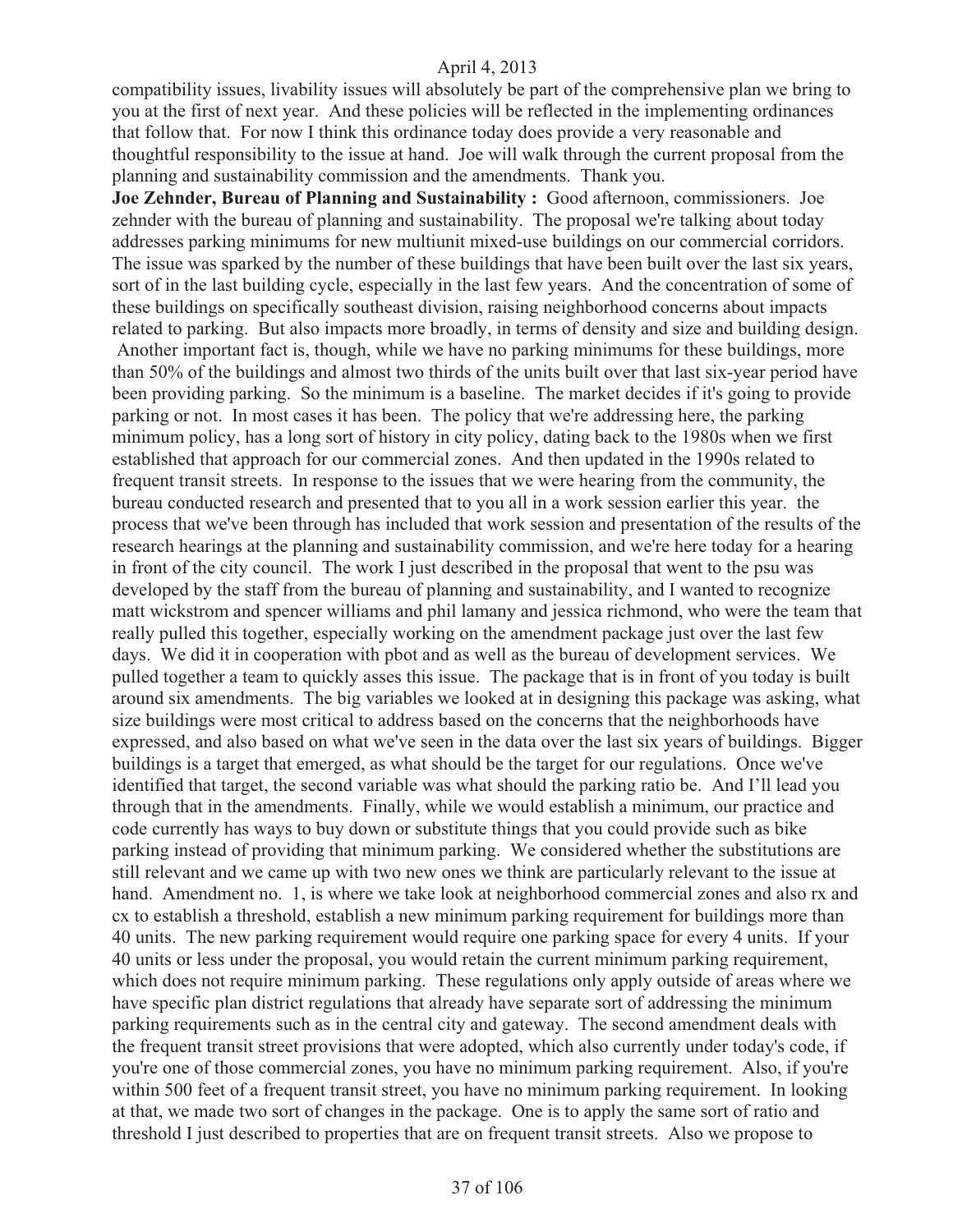change the definition of what constitutes a frequent transit street. Today in our code, frequent transit streets are those that have 20-minute minimum headways for bus service. The way it works, is that an applicant who wants to take advantage of these provisions has to prove that the current bus schedule meets that 20-minute provision. There were some concerns in the neighborhood that they didn't believe that there were really 20-minute headways there. Because when you're experiencing it on the street, doesn't seem that way sometimes. We wanted a more apparent, obvious target. So we proposed in this amendment to link the frequent transit street definition to trimet's frequent service transit map. And that's a different standard, it's 15 minute headways, and it's an official map that they maintain. Let's see. Amendment no. 3 addresses the idea of substitutions. Currently in the code you can reduce the number of parking spaces required on a site by providing bike parking, by providing motorcycle parking and a few other provisions. In addition to those existing substitutions the planning and sustainability commission recommended that two new provisions be added. One would be to allow one -- one parking space to be -- your minimum required parking to be reduced by one parking space -- by two parking spaces, excuse me, for every car share space that you produce. The second provision would reduce the number of parking spaces required if the development provided a bike share station. These two provisions were designed to directly link to kind of improvements or amenities that could be put on a site, that might support greater or less depends on an automobile. Part of what we're after is to have the things you use to reduce your parking be proceed actively providing an amenity or service that could encourage someone living in the building not to have to depend on or own an automobile, not to have to park it on the street. Amendment no. 4 deals with off site parking currently under the code for all those zones we just established a new thresh hold, a new minimum parking requirement for. If you're a commercial use and you have required parking, you can provide that off site within 500 feet of the property. In our recommendation we applied that same sort of option for the residential required parking that might be in those buildings. So within 500 feet of a building, if you have a permitted easement or ownership of a number of spaces, you can provide the parking required for your residential development off-site. Amendment no. 5 deals with the required loading space requirements. Currently in the code loading spaces are only required for 50 units and above, or more than 50 units under the recommendation we lower that threshold to more than 40 units. And amendment no. Six is just to clarify the definition, sort of a physical definition of what's going constitute long-term bike parking. In that substitution where you get to buy down, or reduce the number of required spaces that you have, providing bike parking in one of those options. What we're finding is the definition in the code now is too open-ended and we're not getting the high quality, what we intended to have provided which is secure bike parking. We have beefed up the definition to make it clear f you're going to use that substitution, you have to provide secure bike parking of a certain dimension. That's the six amendments that we came through. I wanted to provide a little context on some of the big pieces. The thresholds, under the current recommendation we are proposing for new minimum parking requirements for buildings greater than 40 units. We arrived at that unit number by taking a look at the physical characteristics of these larger buildings. The larger -- we think greater than 40 is the threshold where you are typically one of what we're calling larger buildings -- those tend to be built on larger lots, 100 by 100. Those tend to be on a corner, as well. So when you're on a corner, you have two streets by which to provide access to whatever parking is required. So it's the -- a place where the impact of providing parking on the pedestrian realm and on on-street parking is most manageable. That was one of the reasons for 40 units. The second thing we did was take a look at how parking would be typically provided on a 100 by 100 lot. We looked at the module, how physically you might fit that parking. You put it on a surface lot behind the building or tuck it under the building. And we looked at how that affected the economics of the building. Because one of the objectives of the policy is to promote transit use, to promote active transportation alternatives to owning a car. But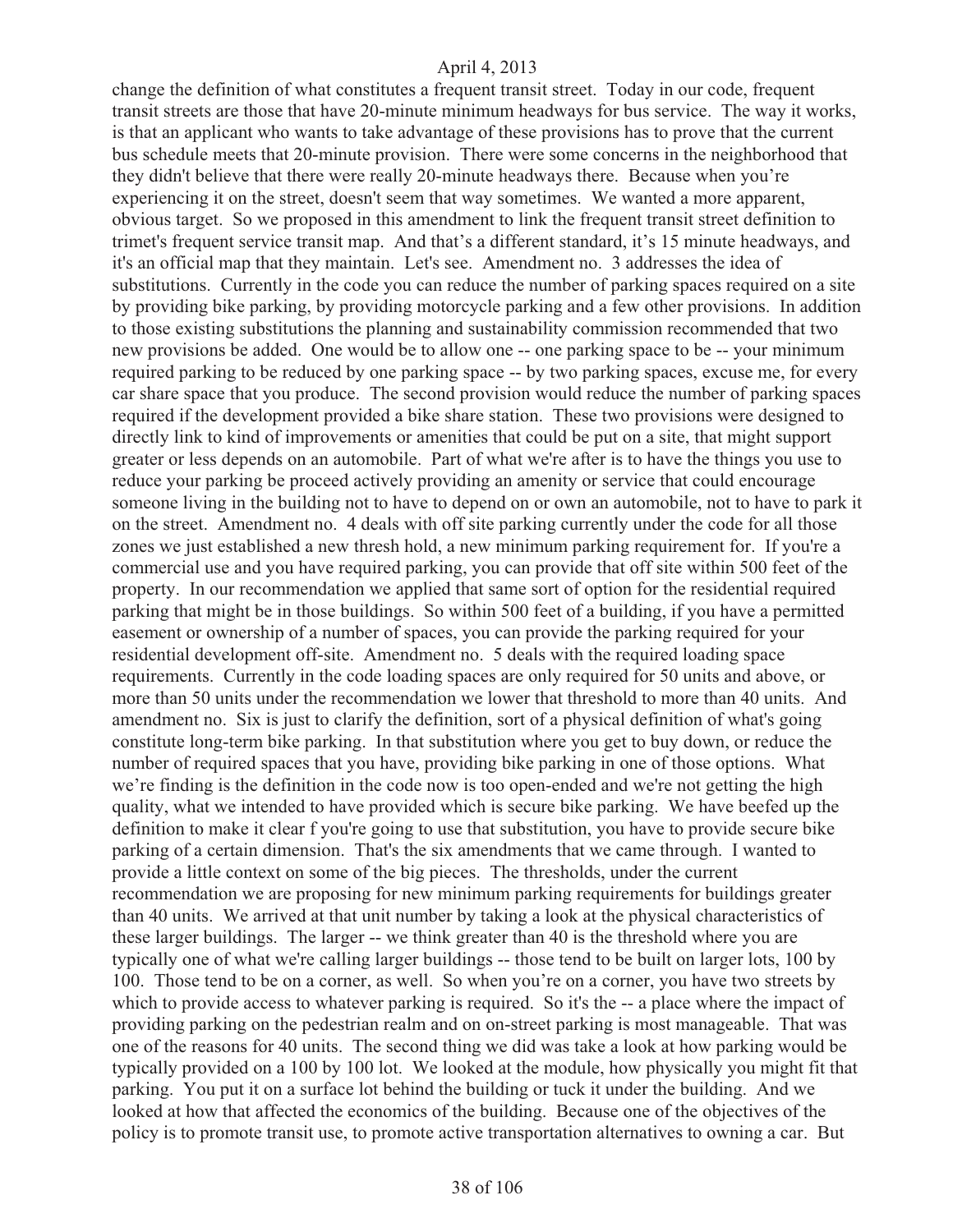also there's an interest in providing a range of affordable housing. It's not affordable in the sense of low and moderate income. It doesn't get to those levels, however, if you can live in an apartment and not have to pay the cost of parking spaces that have to get developed with the building, it creates a wider range of affordability for folks. We're interested in that product that is the apartment building without parking. When we looked at a 40 unit building, we ran some performance to see how it might affect the economics of the building. From 41 units and more, you were at a cost per square foot that was more able to absorb the cost of parking. Below that, you were going to see more significant distortions of what rents might be by adding in the cost of parking, if that makes sense. We looked at affordability and found a sweet spot of 41 units or greater that seemed to work better and have less impacts on the potential for rents. So that summarizes the package that the planning and sustainability committee -- commission has forwarded to the city council.

**Hales:** Do you want to go ahead and describe before howard starts the potential amendments that you now have up?

**Zehnder:** Sure. In the intervening weeks since the planning and sustainability commission, we've received a lot of testimony as has the city council. In that discussion a number of ideas have been put on the table for amendments to the approach that the planning and sustainability commission has forwarded to you all. I just wanted to summarize those ideas so that people have the opportunity to address those as they testify today. If any of these sort of amendments are added to the package, what we will do between now and the next city council meeting on this is to prepare a substitute ordinance that incorporates whatever amendments the city council wants to ask us to move forward for your voting next time and amend the findings that support that. Six amendments have been discussed over the last few weeks. One is to take a different approach to the threshold and the parking ratio, which is where we set it from buildings greater than 40 units, this would be a tiered approach that would add in one space for every five units of ratio, for buildings between 31 and 40 units. One space for every four units which is what the psc recommended for buildings that are 41 to 50 units. And then one space in three units for buildings that are 51 and greater. You get a higher parking ratio for the larger buildings. You reach down to the 30-unit buildings to create a minimum parking requirement where the current proposal does not have that. In that decision there are trade-offs about affecting the affordability of that sort of category of building from 31 to 40. There are concerns about whether or not those are right targets for a mid block infill development. We don't see very many of those buildings over the last six years. That's not -- it's interesting that most of the buildings and units produced are from 40 -- 41 and greater or in that 20-1 sort of range. The 30 sort of range seems to change the economics. Second amendment was to -- it deals with the definition of frequent transit street. You recall that we went with the proposal to go with the metro -- or the trimet designation. When you do that, if you recall that map I showed, there's a lot of properties that currently have a zero minimum parking requirement that will have that taken off as a right. They will go to what the base code provides. If you're a gc property, a general commercial property, that used to be on a transit street that no longer is, your parking ratio jumps to one space per unit. So it's a dramatic increase from zero. If you're rh, high-density residential, it goes to one space per two units. Once again a dramatic jump. This amendment is coming from an acknowledgement that even in our psc discussions of this, that was not so fully vetted. There may be unintended consequences. The conservative approach would be to keep it the way it is today and monitor the impacts. Second addition to the definition of frequent transit street is to make clear, currently it's 500 feet from the transit street. That can include your Max lines. But when you think about the max line it's really the station, not the line itself where you actually have access to transit. You should have a conversation for how you address parking. So this would say that a 1500-foot radius around the station area is where the new thresholds, whatever they be, whether the 40 and above, or the 41-unit and above that we've proposed or the amended one I just talked about would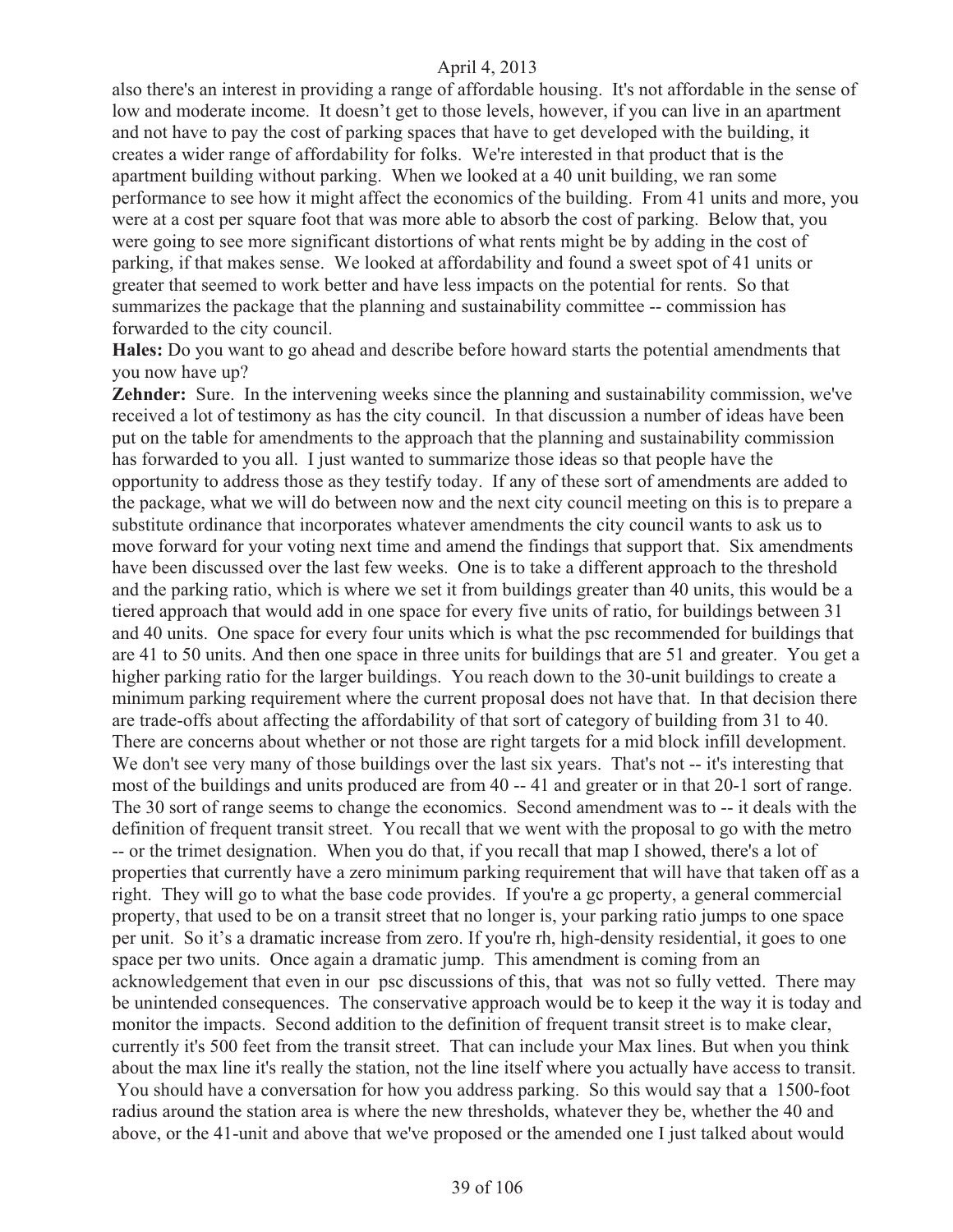apply. No. 3 currently deals with the substitutions. The current proposal added two substitutions, there is already three on the books. And each of those substitutions says that there's a maximum amount that you can use, the individual substitution, to reduce your amount of parking. Typically it's like 25%. But you could conceivably, theoretically, stack up a bunch and eliminate almost all of your parking. This amendment puts in sort of a safety net that says any combination of the safety measures can never go below reducing -- never go over reducing your parking by 50%. No. 4 is related to the off-site parking option. This amendment would take that out of the proposal and leave it the way it is today, which is where off-site parking options are not allowed. The planning and sustainability commission actually discussed this specifically, and their reasoning went this way. One of the fears with allowing parking to be provided off site, you can tear down buildings or maintain surface lots in our businesses cores and you don't want that. We don't want that. The planning and sustainability commission in examining this also saw a benefit from having off-site parking, which would be, as I said, most buildings today and most units are provided with parking. And on average across the city, it's almost one space per unit. Now and/or in the future it's very likely we will have a sequestration where there are spaces in the building that are being under utilized. This would allow a building within 500 feet to use those spaces, so you're really optimizing the amount of parking that, the utilization of the parking that is provided. That was the psc's reasoning for putting it in. and as I said, the counter railing concern is that surface parking lots will proliferate around our commercial cores. The psc felt that the market value of the land would make that not happen very much so they balanced it differently than this amendment does. **Novick:** Joe?

## **Zehnder:** Yeah.

**Novick:** If there were an off-site parking option, and the property owner is taking advantage of that, and then somehow the off-site parking disappears, what happens to the property owner that was relying on that? What's the enforcement mechanism.

**Zehnder:** Great. The parking requirement in the spaces identified have to be an easement or ownership, that's what you have to show to get that checked off at bds. The parking goes away, the building is no longer in compliance. We have a complaint-based system but the complaint would make the building owner have to come back into compliance. There's really only two paths: one is to find parking somewhere else that meets the parking requirement or to go through a new land use review process to get an adjustment. Either way you're put into the enforcement mechanism of the city. I may have created a little confusion yesterday when I was briefing city council about, there's a separate sort of thing that's not the nonconforming situation. That's not what this is, this would be out of compliance with the zoning regulations and you'd have to come into compliance. **Novick:** and does that mean they are subject to fines or something if they don't come in

compliance?

Zehnder: They would be, or they could be. Subject to fines or subject to other enforcement. It's a ratcheting up of the enforcement system. Ok, we're down to no. 5, adds a new sentence to the purpose statement for the whole ordinance. This sentence makes clear that the purpose of providing -- creating this minimum for off-street parking is to address the on-street parking needs for residents, for guests to the district, and for disabled. And what the purpose statement, how that's used in the code is that, if there is an adjustment, that's what bds goes and looks to, to understand whether or not they are going to give adjustment. It makes the case that we need to keep our eye on the needs of disabled parking on street, as well, in considering those kind of adjustments. **Fritz:** They are also on site.

# **Zehnder:** Yes.

**Fritz:** As well as on the street.

**Zehnder:** Yes, yes. Both are adjustments in any case. And then No. 6 is an amendment that would clarify the main entrance requirement for ground floor uses. This one is pertinent to the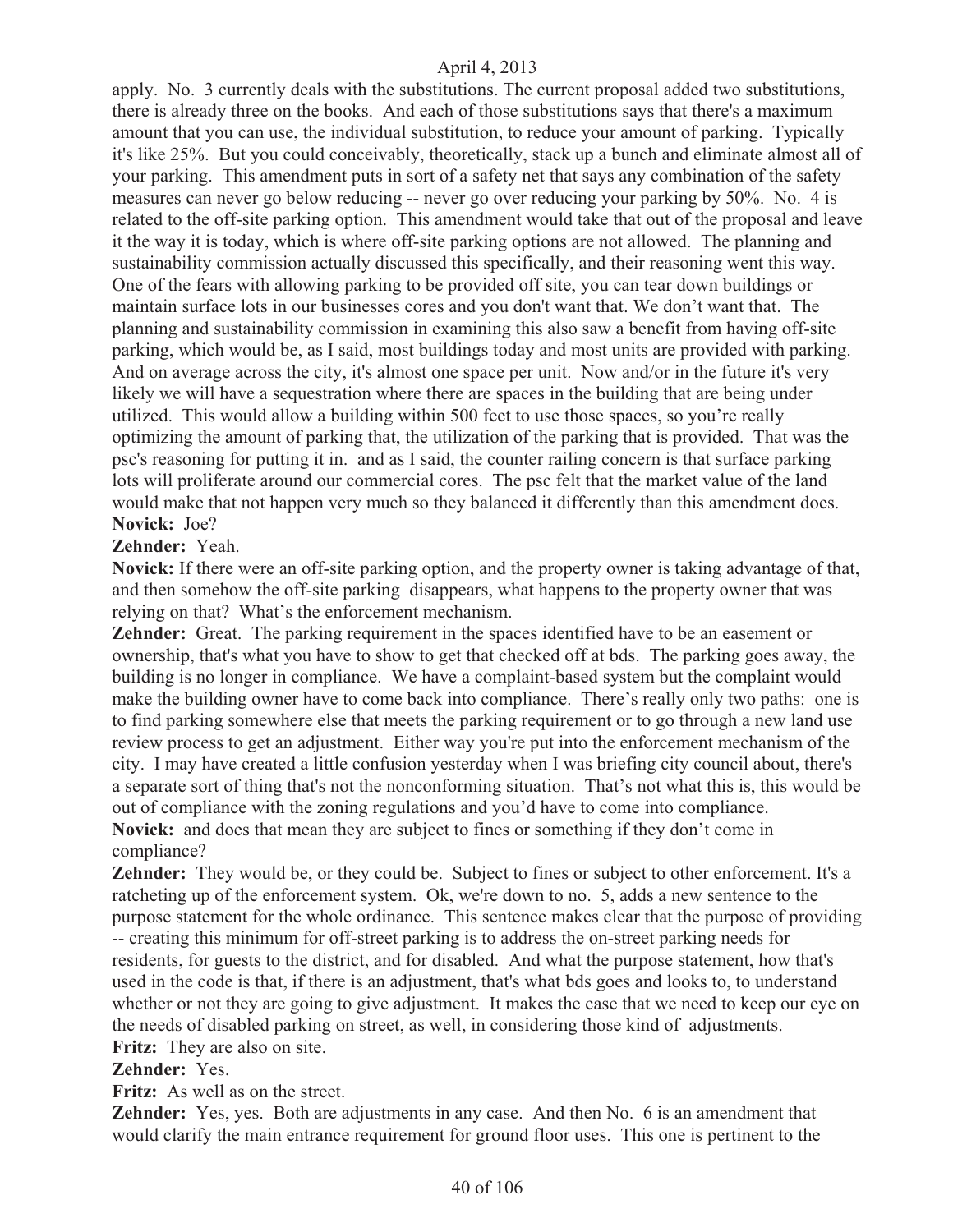situation that was recently the subject of luba action regarding the property at 37th and division. Luba interpreted a provision that we have that says that uses on that street, ground floor uses, uses that face the main street have to have active entrances, provide entrances to all of those uses. When we wrote this code a number of years ago the intent was to have active ground floor uses. Be they commercial, be they residential, but you're going to have doors, people coming in and out, it adds to the life of the district. Luba, in their interpretation of what's potentially our unclearly written code, was that it also pertained to upstairs uses and residential uses and that's what they used to send the building permit back. That was not the intention of that code in the first place. There were lots of mixed-use buildings built citywide. So we need to clarify this so other buildings are not caught in that situation. There's a discouragement of active ground for commercial uses. This amendment would go back in and clarify that language.

**Hales:** Great. Questions for the staff? If not, I want to give the sustainability commissioner shapiro a chance to speak.

**Howard Shapiro:** Good afternoon, a first chance i've had to say, mr. Mayor. New and renewed. And re -- relived. Council members, i'm howard shapiro, the vice chair of the planning and stability commission. I don't need to tell you that parking is an emotional issue for all of us. Just the other day at city hall, a very delightful visit, I came back to my car and had a ticket, I got really emotional. Everybody can understand that. My purpose today is to try to highlight the five paragraph letter we sent along to you, vetted by the very, very elegant testimony you heard from mr. Zehnder and ms. anderson. We based an awful lot of this five paragraphs on the good, elegant and careful work of the group that we work, for the planning and sustainability group. The letter very much endorses everything we put before you with the exception of these amendments, which we have not seen or commented on. They all seem reasonable to me but I'm only one of nine votes. So in the letter we sent along to you, seven to one, we forwarded the new apartments and parking per zoning code amendments. And the highlights of that, that I want to point out to you that we view this package as an initial approach to address the immediate concern, on a more holistic and longterm policy direction is developed to the comp plan. In other words, we want to do this and want to do it in a timely fashion. But we also want to study it very carefully and more completely as we take up the comp plan. So, the comp plan is what we look to as the long term, This is what we think is an elegant solution for the present. We also request that the code align more tightly with Trimet's frequent service, that makes a great deal of difference in the way parking works in the city. And the high capacity transit lines as well. Commissioner smith will be along to add his own flavorful comments to that case later on in the testimony. And in addition, we request the city council direct the bureau of transportation to continue to explore the neighborhood parking permit program. It's another part of this whole conundrum the comp plan needs to take on. In general, I want to be clear that we heard very balanced testimony. This is an emotional issue, so I took the trouble to give you some maybe interesting but I think important statistics. 35 people showed up at the hearing and testified on one side or the other of the issue. We received over 50 pieces of written testimony and I would say over 100 people were there at the hearing on both sides of the issue. In our view, while it was very fevered and very emotional, it was balanced. So the conclusion we came to as a group, at seven to one as it were, is that this letter, this proposal and this resolution is a good and timely thing for you to pass along. The six amendments that come along in addition to that are all grist for your mill and i'm sure will add to the flavor of this resolution when you get it down. Thank you. **Hales:** Thanks very much. Questions for anyone here?

**Saltzman:** I just have one question. And that's there's several elusions to, we were going to look at this again in the comp plan. Can't what we do, next week, be a sufficient solution to the comp plan? At least on this microcosm of an issue?

**Anderson:** I think the main issue is that this part of it is pretty much settled. But there is a much bigger issue looking at height and building setbacks and all the other compatibility issues that this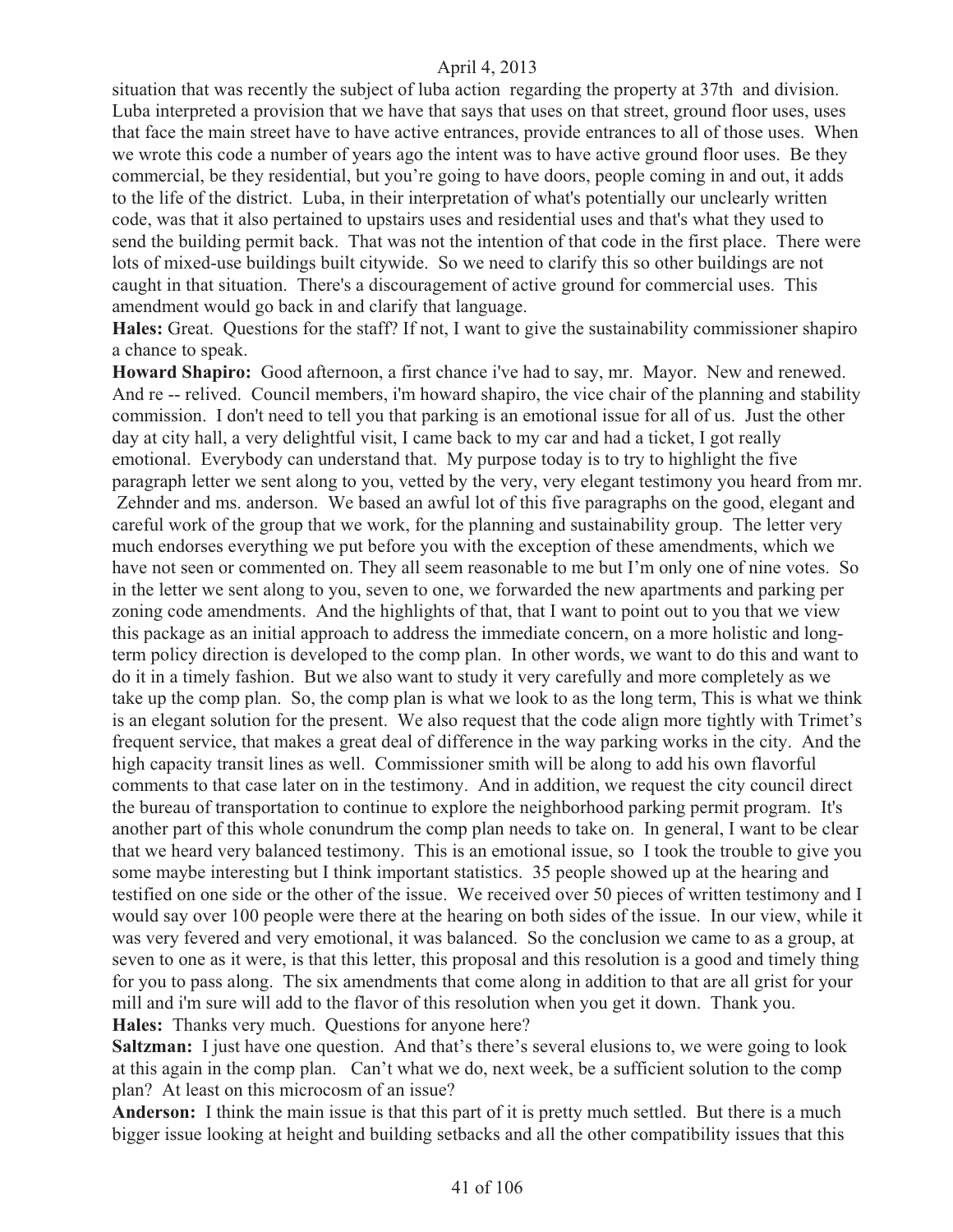fits into. So I think this part, my guess will be, you know, there might be a little tweaking of this somewhere down the road as part of the comp plan when we come back. But I don't see us full sail changing any of this. It's part of the comp plan when we come through with that. Over time we could look at it again over several years from now but we're trying to get this piece done. But it really does fit in with the whole neighborhood compatibility issues. And we'll bring all that to you as part of the comp plan.

**Zehnder:** As I said, we developed this package in close consultation with pbot and the bureau of development services. And in working with the bureau of transportation, there's an interest there to do some more ongoing monitoring of how on street parking and our centers, because the idea of these neighborhood centers is a big idea that's coming in the new comp plan. how that actually works. We have better information. We did a small study here to try to get a sense of what this issue is. But it's worth having a better sense of how on street parking works the same way that we have a good sense about how traffic capacity works.

**Hales:** Further questions? Great, thank you all. So I think it would be appropriate at this point, ok Joe, we might want to keep you handy, because I think it might be appropriate at this point for council members to propose amendments including the ones that were just described so, that when people testify they know what's on the table in front of us.

**Fish:** Thank you, mayor hales. On the cheat sheet I come first. I'm going to move the first amendment that Joe mentioned, that would substitute the bps proposal for a three-tiered proposal. It's amendment no. 1 and i'll briefly describe, mayor. When we received the thoughtful recommendation of planning what, we heard from was predictably, understandably, a lot of people thought it didn't go far enough, others thought it went a little too far. As we drilled down I became convinced there are two changes which we ought to consider. One is to lower the floor from 40 units to 30 units that. I guess we just lost it, ok… Creates the first tier. Just lost it again. And that's reflected in the first of the three tiers. Then to create a new tier of 50 units and above. The concern obviously in dropping down is to capture more of the developments actually happening, the concern that the higher end is with concentration. We looked at a number of different options to address the concern that happens when you have lots of buildings in a concentrated area. So the cumulative impact is greater than any single building. That was the thinking between the three tiers. Then we adjusted the ratios, accepting planning's recommendation of one to four at the 40 to 50 units. Making it more stringent above 50, That would go the three to one, and slightly less stringent below 40, between 30-40 at 1 to 5. Our effort is to strike a balance between the sustainability aspirations of the city, and the livability considerations through the prism of what's actually going on in the street in actual experience. I move this amendment.

**Hales:** Is there a second?

**Fritz:** Second.

**Hales:** Ok, that amendment is moved and seconded. We will put these on the table and take action on them at the end of the hearing. So, Next amendment.

**Fritz:** Thank you mayor, I'm going to move a few of the amendments, the second, if we could keep going back to this, thank you, that's great. The second amendment I move to amend the

recommended draft to require parking near transit using the tiered approach -- wait a minute, sorry - - that's the same.

**Hales:** Yeah.

**Fritz:** Move to amend the recommended draft to require sites within 1500 feet of light-rail stations to provide parking under the same regulations.

**Hales:** Ok. Is there a second to that?

**Saltzman:** Does your amendment address the frequent transit trimet map or not?

Fritz: That's a later one, that's coming up.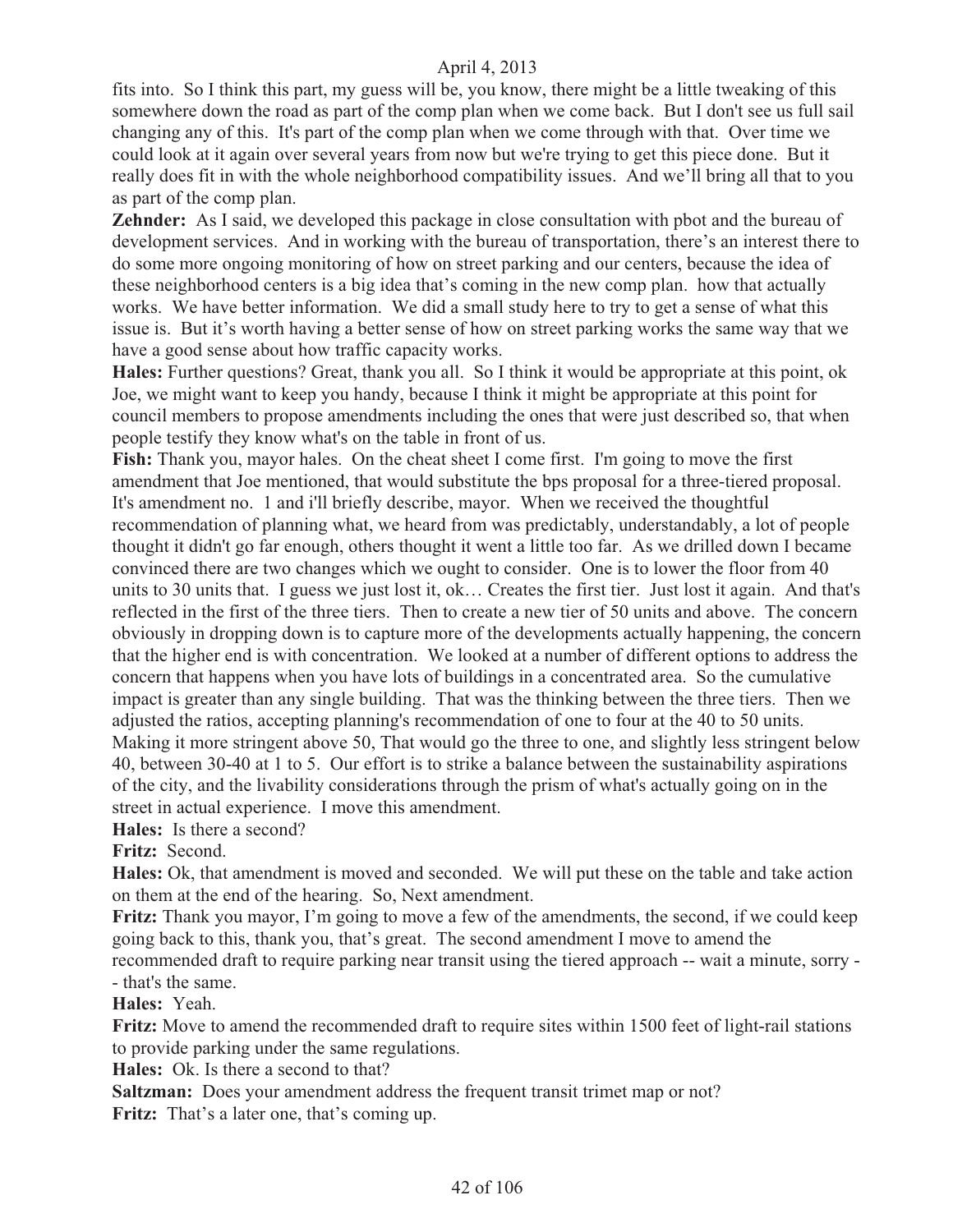**Hales:** That's a separate, I think that's proposed as a separate amendment. So what the effect of this is, is to say, that these requirements will be in effect on transit streets as well as on non designated transit streets. Is that right Joe?

**Zehnder:** Actually, yeah. If we're looking at the memo we sent over as the motion guide, if we're talking what commissioner Fritz just proposed is item 2b, that would in that one create this area where you apply the new parking ratios within 1500 feet of a max station.

**Hales:** ok, but we also have Item 2a there.

**Zehnder:** 2a really rolls back our definition, keeps our definition of frequent transit street the way it's in the code today and does not go with what was proposed and the psc recommendation to limit it to the trimet designated frequent service lines, which is a different standard entirely.

**Fritz:** So moved. And for the reasons that joe specified in his earlier presentation, and also because the map can change, the transit frequency can change, and the planner at the permits center needs to check that there actually is frequent transit, not just the map in 2013 said there was frequent transit. **Hales:** So you're moving 2a and 2b.

**Fritz:** Correct.

**Zehnder:** and then if we could just complete the package, if you flip it over, 2c

**Hales:** 2c is the map

**Zehnder:** just says don't use the map.

**Fritz:** to remove to amend the recommended draft to remove the current trimet frequent services map from the commentary and the draft zoning code.

**Fish:** Second.

**Hales:** So, and that's seconded. So that one is on the table and just again to clarify make sure both we and the public understand what we're talking about here, the effect of that package of amendments is to say these tiered parking requirements will apply in all cases. And that the trimet map of frequent service will not provide an exemption from that requirement. I have got that right? **Zehnder:** Correct. And it'll apply to any street that's got 20-minute bus service, which is the city code's definition, or 20 minute transit service, which is the city codes definition of a frequent transit

street. Which is, that's the definition it is today.

**Fritz:** That's the same as we have today except for adding the 1500 feet from the transit -- and just to clarify…

**Saltzman:** if you're within 1500 feet, then you're exempt.

**Zehnder:** 2 things, 2 things. There's a, if you're on a frequent transit street, if you're 500 feet from a frequent transit street, frequent transit street defined as a street with 20-minute transit service, the tiered provisions would apply. The parking minimums that we're changing with this would apply there. Today that within 500 feet you have no parking minimum. You all are establishing a parking minimum through a tiered proposal. We're just applying it to those same properties. The psc's recommendation reduced the number of streets and properties that would have been eligible for that. You're keeping it the same with this amendment because of unintended consequences i'd say we didn't really hash through when we did ours.

**Hales:** The effect is no street is exempt?

**Zehnder:** No street is exempt. The map or what constitutes places where that tiered approach will be the minimum parking tiered approach, will be available, stays as it is today with the one exception of -

**Saltzman:** I'm still unclear, if you're within 1500 feet of the transit station --

**Zehnder:** With the one exception of rather than, say, today it would be if you're 500 feet from a transit line, it becomes not that, but 1500 feet from a transit station. If that makes sense. More nodes than this line you really can't have access to. I can show you the map if that would help.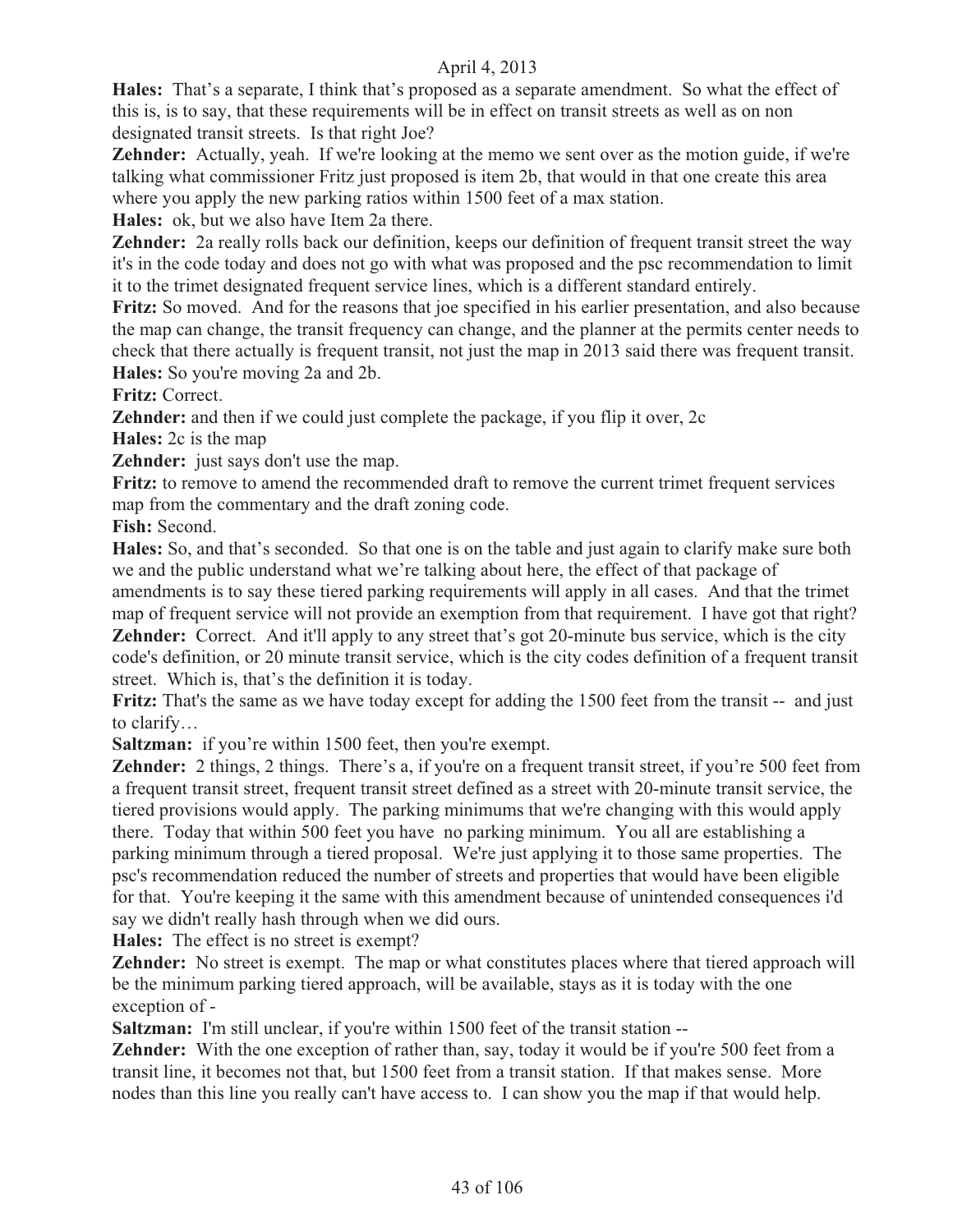**Hale:** I'm not sure if i'm following you joe. Not in terms of the map… I thought when I read this, the effect of the council action on this amendment would be to say, we're not granting an exemption based on your distance to a station or a transit street.

**Fritz:** Not for this code.

**Hales:** For the new code. If we adopt these proposed amendments all streets will be under the requirement?

**Fritz:** Correct.

**Zehnder:** correct, correct. That's correct, mayor.

**Hales:** So there won't be an exemption based on your location?

**Zehnder:** Correct.

**Saltzman:** Other than your radius from a transit.

**Fritz:** Well that's what parking standards apply, if these are lesser parking standards still then than the rest of the city. so, it's just specifying…

**Hales:** ah, okay.

**Zehnder:** So, let me try, One more run, because I really want to be clear about it. Today, you can have no minimum parking requirement if you're one of those c zones that I showed.

**Hale:** right

**Zehnder:** Or if you're 500 feet from a transit street. What the package is doing is changing that minimum parking requirement from zero to a tiered approach. It'll apply to those c zones and it'll apply to the current map of transit streets, and the property's 500 feet from that transit street. Plus properties that are 1500 feet from a max station. So you get the minimum parking requirement you're trying to impose on the c zones, your're also doing that to your transit streets and your max stations.

**Hales:** Okay. I want to restate my point just to make sure we all get it, me included. And that is no street is exempt.

**Zehnder:** Right, if exempt means having no minimum parking requirement, no street is exempt. **Hales:** correct

**Zehnder:** That's what I thought you were saying, sorry.

**Fritz:** You are accepting that as an amendment?

**Hales:** That amendment has been moved and seconded and is on the table for the council to consider and for people to testify.

**Fritz:** just to clarify, that this is so you what we're thinking so you can say that's a good thing, that's a bad thing. The third item, I don't believe we actually need to amend, to move not to amend the language in the recommended draft. So we will move to- what's in 3b in our cheat sheet, which is to amend the recommended draft to cap the amounts of required parking that may be reduced using an exceptions to 50%. In other words, you can use any of the five or six now options that you can't get below 50% as the required parking.

**Hales:** So by providing bike parking.

**Zehnder:** Car shares.

**Hales:** those kinds of things, you can reduce your requirement but under this proposed amendment, it would not be reducible by more than half.

**Fish:** if I may, I'm going to support this amendment but also with the understanding that between now and the work on the comp plan, i've asked the bureau of planning and sustainability to look at more ways to use the bonus system. In other words, voluntary mechanisms to get true affordability in some of these buildings. Because, the reality is there's very little "affordability" and we're also not seeing much in the way of tod tax abatement. I've asked to have an expiration of whether we can tie any of the bonuses to actually getting a percentage of these units affordable to entry level workers and working class families.

**Hales:** Moved and seconded. [gavel pounded]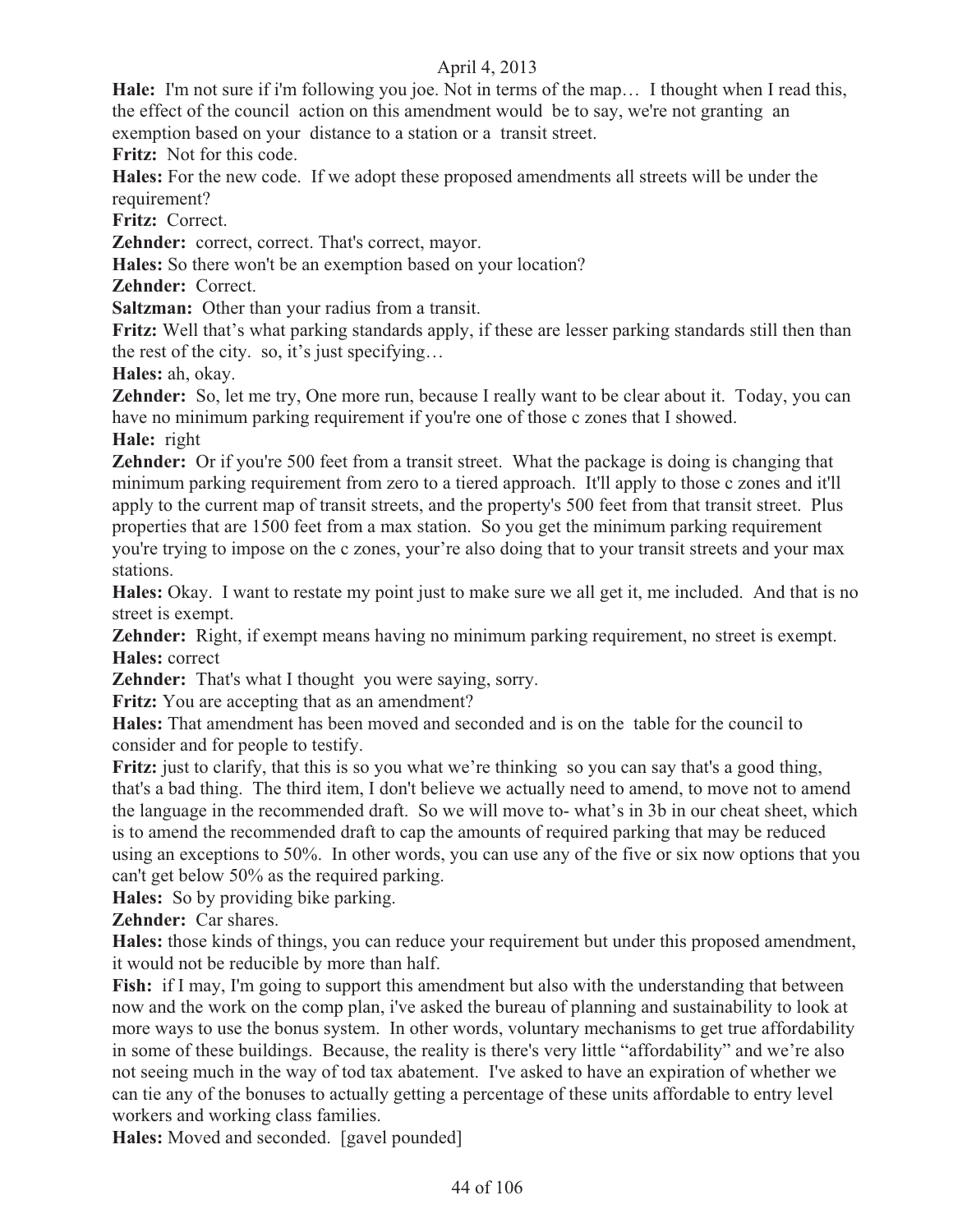**Fritz:** I move to amend the recommend draft from the planning commission to delete the language that allows parking for multidwelling buildings to be within 500 feet of the building. This is much older than these transit streets, this would be citywide and that's something that needs to be discussed in the comp plan , rather than as part of this package of amendments. So this keeps the current code which requires parking to be on the same side as the building for residential development.

**Hales:** ok. That's been moved. Is there a second for that amendment?

**Saltzman:** I'll second for purposes of discussion and testimony.

**Fritz:** thank you.

**Zehnder:** and then I think it's just –

Fritz: keeping the current code which allows for joint use parking. Again both of these issues I think should be looked at in the comp plan so we don't need to amend that. We do need to amend the purpose statement to add that multi-dwelling development that includes a large number of units may require some parking to ensure an adequate supply of on street parking for existing and future uses in the area, and to provide necessary and adequate parking for residents and guests, especially those with disabilities.

**Saltzman:** that's supposed to include off street as well.

**Hales:** I have a question about that, I think that might be either unclear language or a type of, do we really mean on street or do we mean on and off street there?

**Fritz:** it's both according to the language. It makes the adjustment if you look at both.

**Hales:** And to provide necessary and adequate parking.

**Fritz:** Right. This is the purpose statement for having on-site parking.

**Hales:** oh I'm sorry, ok

**Fritz:** so in an adjustment review, if a development --

**Hales:** no, but this says on-street, not on-site, amanda.

**Fritz:** I know but this is the section of the zoning code that we're amending, it's the purpose statement for parking on site.

**Zehnder:** You could read it, the on-street provision, the future uses in the area provision, and this one that the commission just added. It could be clear but the way it's structured it's both on street and off street.

**Hales:** It would not be better to delete the words on-street?

**Zehnder:** You know, it would be perfectly fine to do that.

**Fritz:** I would be fine with that.

**Hales:** I'll accept my own friendly amendment. [gavel pounded]

**Fritz:** Excellent. Moving right along. And then I move to amend the transit street main entrance requirement to specify that this means only for the nonresidential portions of it, you don't have to have 12 front doors on the transit street if you happen to have 12 residential units.

**Fish:** second

**Fritz:** This again needs to be looked at in the comp plan. Ideally you would want one front door for the residential unit on the transit street so people who live in the apartments can easily get to transit. We looked at how we could do that in the short time frame and decided it could be better done in the comp plan process.

**Hales:** Okay. That amendment is on the table, as well. [gavel pounded] I hope that's something people were able to follow. It might be helpful, joe, to leave that slide up of the -- of the proposed amendments so that as people testify, they will be able to refer to those if they would like to. Thanks, Karla. With that I don't believe we have any more invited testimony. We can open it up. Again, i'm going to be a little more strict than usual because of the number of people here and ask you to confine your testimony to a three-minute period. Let's start with the sign-up sheet.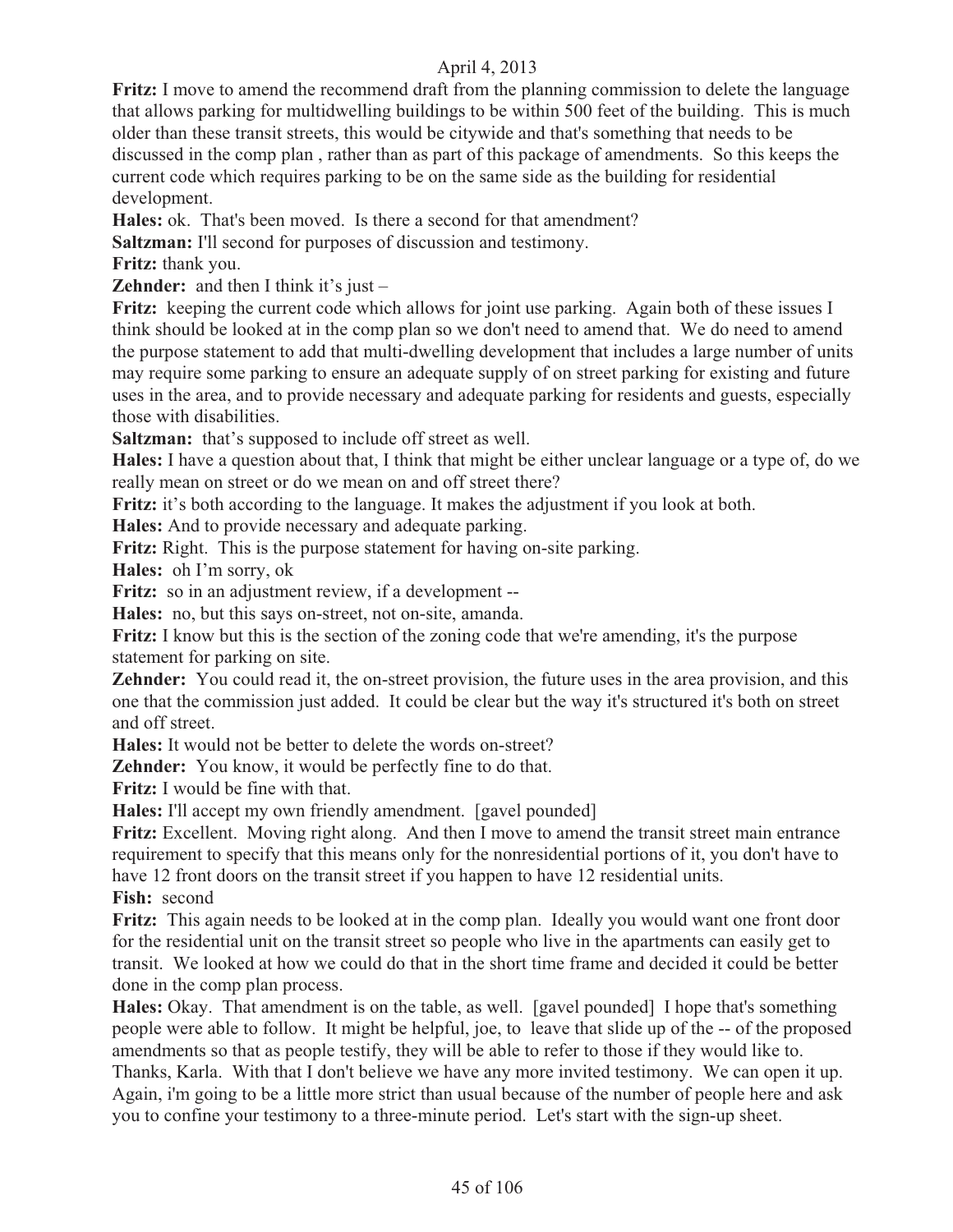**Moore-Love:** We have 59 people signed up to testify. The first four please come on up. [names being read]

**Hales:** Welcome. Go ahead, looks like she's got you wired up there. [inaudible]

**Hales:** Switch your mic on.

**Moore-Love:** We're good now.

**Joe Van devere:** I'm joe van devere and i'm with the commission on disabilities. I wanted to say welcome to mayor hales and commissioner novick to the council. And we look forward to working with you in the future. I'm going to give you some comments from the commission on amendment number 5. not the new amendments but the original amendments that we were talking about regarding loading zones. First, since the provision of loading zones is vital for peri transit, taxi and wheelchair adaptive vehicle pick up and drop-off, the residents, we would ideally like to see loading zones on all developments regardless of size. Bit we do realize that may not be feasible on smaller developments. So we would propose a threshold of 20 units or greater than 20 units for loading zones. Second, we would like to see it put in the code that loading disowns should be as close to the main entrance as possible to the development of the building for purposes of accessibility and para transit usage. Third, we would also like to see it put in the cone that it is vital that the zone will be on the right side of the vehicle. In situations where you have a one-way street, that's the side of the vehicle that equipment deploys on. The left side would obviously be deploying people into the street. That's a serious safety issue for us. Then finally I just wanted to add an additional comment on the availability -- given the availability and distribution of accessible housing, given that's a primary concern for the commission, we have reservations as to what the effect of this zero parking ordinance will be on, and the attempt to minimize the cost of development will actually be on the people with disabilities, as far as the accessible housing that's developed under these policies. We'd like to see some provision made in the code somewhere to incentivize or to assure that accessible housing will be developed. If we encourage smaller developments of 20, 30 units, that's very likely not going to be accessible units and they may cut costs by not having elevators and things like that which would not help the situation that we're facing right now.

**Hales:** Great, thanks very much and thanks to you and the other commission members for giving us guidance. Thanks.

**Aaron Brown:** Mayor hales, commissioners, good afternoon. My name is aaron brown, and I live at 4047 n Michigan. I am the cosecretary of the boise neighborhood association. And I serve as a citizen on the networks policy expert group, which is currently reviewing the comprehensive plan. Today i'm speaking as a private citizen interested in policy for affordable housing and transportation and neighborhoods for current and future Portlanders. I am here to testify against any increase in regulation mandating automobile parking. And explicity against commissioner fish's proposed amendments to lower the minimums that mandate expensive automobile parking spaces in new housing construction to buildings of 30 units. I don't see why the city of Portland feels the need to enact legislation to ensure whatever dwelling I choose to live in has access to 160 square feet of asphalt for me to park an automobile that I may or may not own. Forcing me to purchase or rent a unit of housing that comes attached with a parking space of up to \$55,000, seems antithetical to the city's goals when reduction of private automobile use has been repeatedly been stated by the city as a priority as part of our plans to help us save the earth, save our wallet, save our air quality, and save at least my ever-expanding waistline. Forcing developers to build a housing stock that includes built in parking stifles the market and heavily discourages folks to consider living car free by explicitly asking them to subsidize other residences choice to own a car. This is problematic considering many folks are willing to fore go owning an automobile as a trade-off to live in these amenity filled neighborhoods. I also want to point out that much of the pro parking regulation testimony that you've received from citizens does not necessarily represent the interest and needs of a full cross section of portland's residents. After sitting through a combined six hours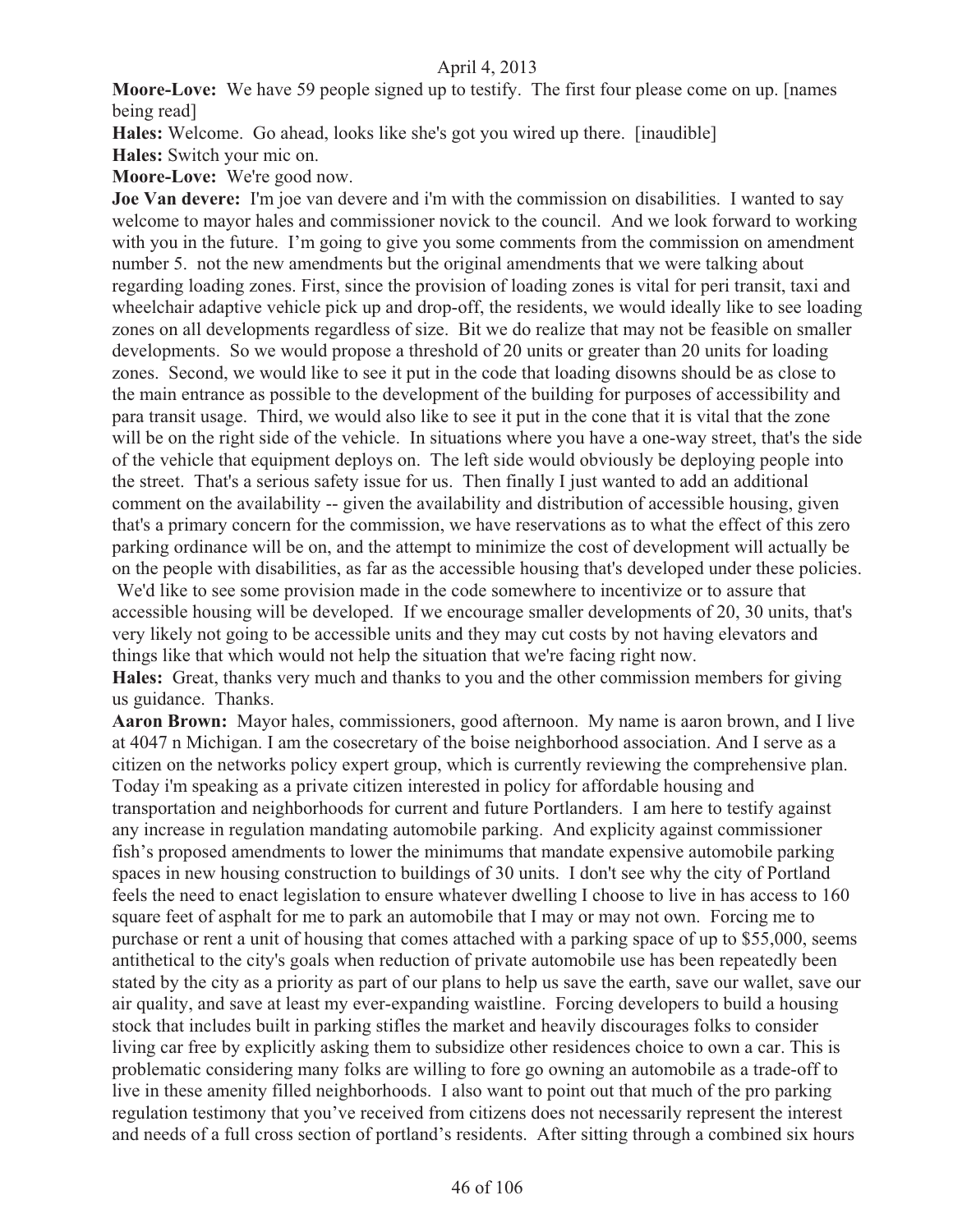of testimony at the two planning and sustainability committee meetings, I was the only identified renter to testify, although 46% of portland's residents rent. Make no mistake, the increased regulations will make it more expensive and more difficult to build cheap units and transit friendly amenity filled neighborhoods. This limitation on the supply of housing will exacerbate our already astoundingly low 3% vacancy rate. Which is part of the reason that rents in these new buildings are so high in the first place. As far as I can tell, I was also one of only two people under the age of 35 to testify during these six hours of meetings. The decision to strongly mandate the construction of expensive automobile parking on housing, has significant implications for what Portland's housing stock will look like in 2025. as someone currently between the ages of 20 and 25, this concerns me. I am the person in this room who will be hopefully lucky enough to be able to choose what kind of housing unit I want to live in and what kind of neighborhood I want to live in, in those years. I may want to unit with built-in parking, I may want to do without. I want to be able to make that choice so that I can spend as much or as little on my future income on housing vs transportation as fits the needs of my future family. Your decision today may threaten my ability to make that choice. I want to stress that I empathize and respect the wisdom of other community members who have testified at some of the planning commission meetings, and I want to firmly state that i'm not here to shill for developers interested in making a grand fortune at the expense of our famed, heavily curetted neighborhoods. I'm merely asking you, I implore to you avoid making this hasty decision that will threaten housing affordability, access to neighborhoods and transportation options for current and future Portlanders. I encourage you through the comprehensive plan to pursue policy that encourages parking permits in desirable neighborhoods as it is a more cost effective policy outcome, thank you.

## **Hales:** Thank you.

**Tony Jordan:** Mayor hales and commissioners, good afternoon. my name is tony jordan, I am a board member of the sunnyside neighborhood association and the land use chair. I'm not speaking for the sna, but I am a member of Portland neighborhoods for sustainable development. I am the other member under 35 that spoke. The amendments proposed by the planning and sustainability commission will slow or suspend residential development along our close in transit and commercial corridors. We've waited years for these streets to grow up. And it's unfortunate that fear and uncertainty are likely to derail this transformation. Which is essential for the long-range plans of Portland. While current residents will continue to enjoy subsidized storage of their vehicles on the street, renters will continue to compete for briefly vacant apartments in an ever-tightening market. The adjustments proposed by commissioner fish will only exacerbate this effect. It is true that brand new development may not be cheap to live in, but High school economics teach us that increasing supply relative to demand will bring down prices overall. There's a perverse incentive at play for developers to off load the cost of residential parking on nearby neighborhoods. The same incentive convinces homeowners to convert garages to offices and keep additional vehicles. Innovative residential permit programs will ensure that adequate parking remains available without creating a glut of just below threshold buildings designed around these regulations. We should roll up our sleeves and begin the difficult work of converting the parking comments to a managed public resource. Those of us who had hoped for a reasonable discussion of this proposal have watched in some dismay as a series of reactive actions have turned this into an emotionally charged debate with little time for reasoned arguments. This decision should not have been fast-tracked with two weeks noticed, one of which was spring break, to stop development on  $37<sup>th</sup>$  and division. If that's successful, it'll send a shiver down the spines of all developers and not just the unpopular ones and may expose the city to damaging litigation. If that's not the motivation, I don't understand what the rush was. The psc recommendations are a compromise and they are designed to curb abuses of the current exemptions. It would be one thing to move very quickly to pass the psc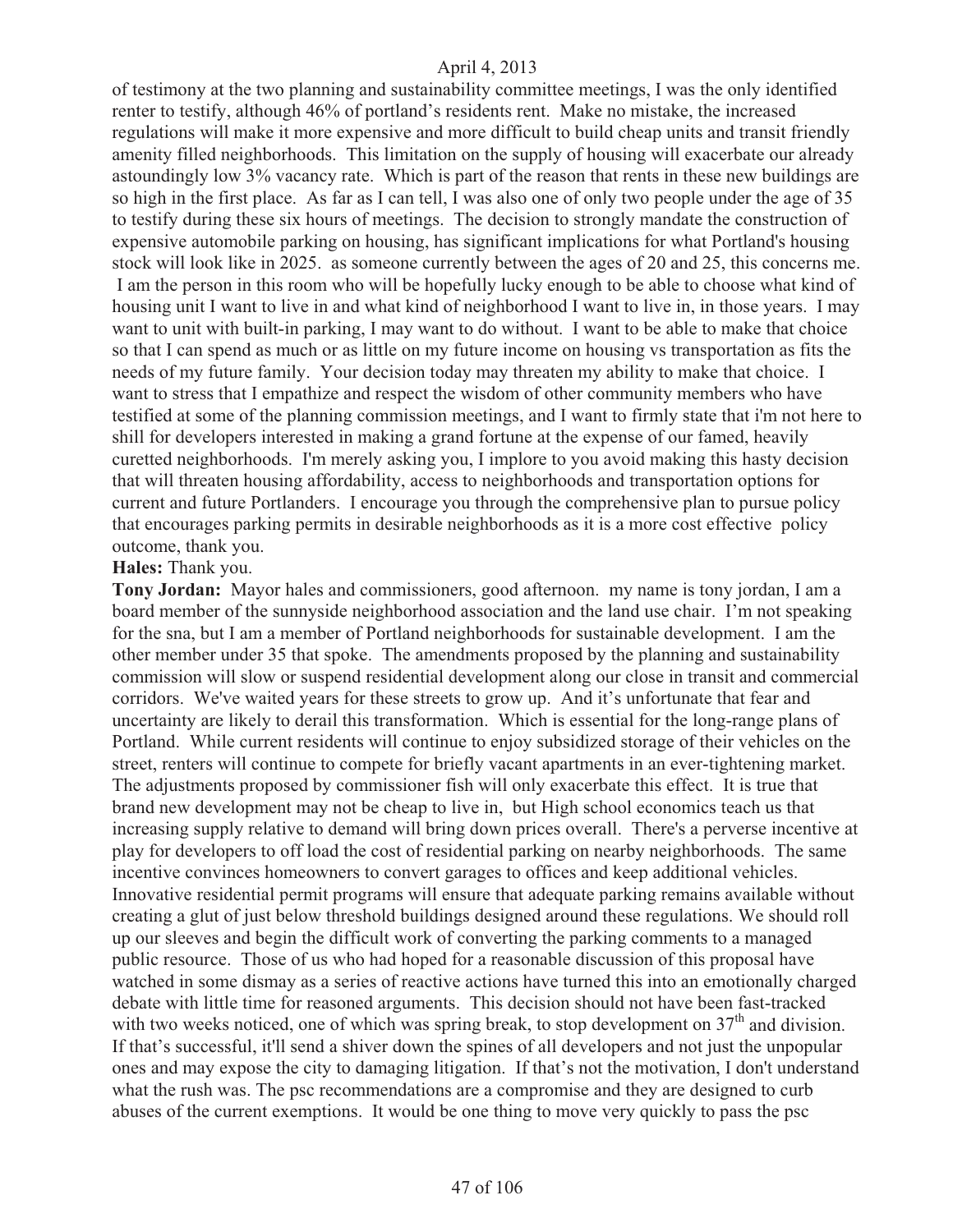recommendations but adjustments proposed are not just minor tweaks. If you must take action, please pass the psc recommendations with amendments 2 and 6 only. Thank you. **Hales:** You're welcome.

**Terry Parker:** Good afternoon, my name is terry parker, i'm a fourth generation Portlander speaking for myself. Imploding with debt, management costs ballooning, and transit fares that barely cover 25% of the operating costs. Trimet is on the edge of insolvency. Without major changes the deteriorating transit agency will have to cut 70% of its bus service by 2025. likewise, bicycling doesn't generate any tax revenue to pay for infrastructure. Yet the costly social engineering continues. The notion that everybody will ride a bike, take transit or even commute by transit is a mythical unsustainable fantasy world that lacks as financial reality check. 80% of the trips in Portland are made by car. 70%-plus of the Tenant households in the new apartment buildings without parking have one or more cars and two thirds of those cars are parked on the streets. Using city streets as a storage lot for these cars, decreases the value of neighboring homes and businesses. There by creating a transfer of wealth from the nearby property owners to the developer and renters. The reason behind the application of parking minimum requirements is to east side the burden on the existing street network from the arrival of fresh demand created by new developments. Implementing a fee based on street parking permit system as a mitigation measure is not only an attempt to ration demand but also discriminately places the burden of fresh demand on existing residents and businesses rather than on the developers that create it. The proposed zoning code amendments that recommends only .25 park places per unit as a minimum for structures with 40 units or more is a watered down feel-good approach that just puts lipstick on a pig. Consider the cumulative effect of several of these apartment buildings without parking or with only .25 spaces per unit being constructed in close proximity to each other, forcing an alternative lifestyles and the kind of social engineering agenda that allows developers to construct new apartment buildings without adequate parking spreads the plague of the northwest portland parking mess to the east side. Developers need to accept the responsibility for any fresh demand for parking. The zoning code amendments need to reflect the reality check of today and be adjusted to require .75 parking places per unit for any new east side mobile unit residential development. Parking minimum requirements need to accommodate the majority of tenants with cars while minimizing on street impact for existing residences and businesses. In today's modern world, the family car represents the true meaning of democratic freedom and mobility. History clearly demonstrates higher rates of personal mobility significantly contribute to greater economic productivity which in turn generates higher income jobs. None of us can project the future. The energy sources and propulsion systems of the automobiles of tomorrow may not be on the drawing board today. Even if in decades to come, personal mobility drastically changes, and the number of households owning cars radically declines, the smart logical thing to do is lessen the negative impacts today by requiring adequate off street parking minimums, but design that space so that it can be converted to other uses in the distant tomorrows. Thank you.

**Hales:** Thank you very much. [names being read]

**Hales:** Welcome. Go ahead.

**Ted Labbe:** Thank you for the opportunity to comment. My name is ted labbe and I represent depay, a Portland nonprofit. Mayor and city council, thank you for the opportunity to comment today. Today you're going to hear an earful from angry neighborhood activists on why new apartment buildings should have on-site parking. I'm here to urge you to do nothing. Let's stick with the current zoning code provisions. There's not sufficient time for me to detail how the city's current approach is good for efficient urban land use. Affordable housing choices and access. Interactive and business friendly streetscapes. Bike, ped and transit mobility. Green spaces and water quality preservation and how it moves the city towards greater resiliency. It does all of these things and more. Unfortunately you are under tremendous political pressure to do something,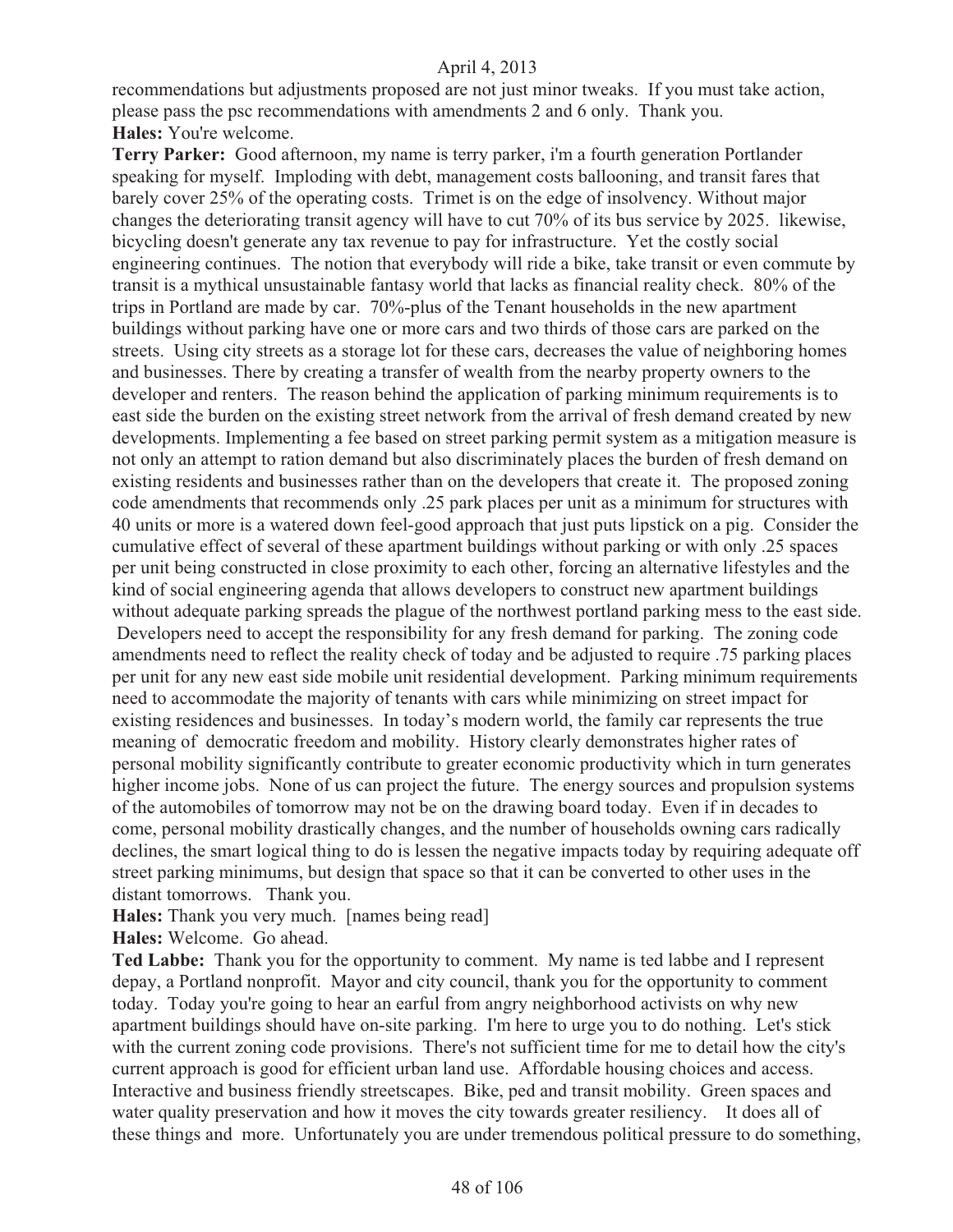and I think the city staff have found a reasonable set of code changes to minimize the damage to Portland's progressive vision. Please don't roll back things any further with these amendments. I will clarify i do support amendment 2 which keeps the current high frequency transit map, I like that. There's much talk about equity these days. All three hearings including this one on the proposed zoning code changes have been held during weekday working hours spread over a period of four and a half months, with no effort to garner input from folks besides those willing to attend these hearings. Today the people You are hearing from overwhelmingly white, mid to upper class, who own their own homes. They likely rely on automobiles for transportation. Who are you not hearing from today? Or at least not hearing enough from. apartment dwellers? Families struggling to pay bills and house themselves? Affordable housing activists. Bike and ped activists? Green space advocates, sustainability thinkers, design trades and yes, developers. The narrative before you today is that evil developers are exploiting the city's friendly neighborhood buildings. I don't buy it. There is design review needed for these new buildings. I acknowledge that. But slapping on new parking requirement will not achieve this and will cost us all dearly. Than you. **Reuben Deumling:** My name is reuben deumling, I am here to oppose any further erosion of city's existing policy on off street parking for housing along in transit corridors. I live in the sunnyside neighborhood, I am a member of Portland neighbors for sustainable development. It isn't as if we had to convince people in Portland not to have cars. According to the 2010 census, roughly 24% of the east side renters households in Multnomah county who live west of southeast 82nd do not own cars, this number is rising. The most elegant solution to this whole circus would be to figure out ways to help or encourage those without cars to move into these apartments. We could put the onus on the developers to figure out how to rent to this demographic. The next most elegant solution is to Implement a parking benefit district whereby currently free on street parking is managed in a such a way that those who live on the block can always find parking. These systems already exist and are working in other cities and neighborhoods. they generate funds to be used by the neighborhoods themselves to further improve liveability. I haven't heard any reasonable objections to either of these elegant solutions. If you find yourself unwilling or unable to pursue either, then I ask you to not weaken the current proposal to require modest amounts of off street parking for buildings larger than 40 units. Thank you for your consideration and commitment to the city. **Allen Field:** Good afternoon mayor hales, commissioners, my name is allen field, I live in the richmond neighborhood just a few blocks north of division. I urge the council to today adopt and make effective a minimum parking requirement. Between the original proposal and the proposed amendments, i'm in favor of proposed amendments. But I do think they should be raised a little bit from the current proposed amendments to the level of .3, .35 and .4. I do think that there needs to be a more robust cumulative impact component. If it can't be imposed today, then in the comprehensive plan process it can be added. Since I was here last time, There is yet another fourstory building on division with no parking. This time a 74 unit building at 48th and division. By my count that's 450 units time a .9 parking ratio found in the study. We're talking about 400 cars. You add in the destination restaurants, We're talking 500 plus cars in our neighborhood in just a few blocks, nine blocks. The proposed amendments are a good start but I think there needs to be a better cumulative impact component based on the density of the units. On division we have reached the point of incredible density. The parking study shows there's already 65 to 85% parking utilization on 36th and 37th. And this last weekend, I walked 35th place and it's 95% utilization and 105% on the other day I walked it.

**Fish:** Mr field, can I ask you a question? We've had a lot of internal discussions about how you might structure something that tackles the cumulative impact question. Do you have a thought on that, that doesn't just have the perverse effect of applying the rule on the last development in and treat development in the same proximity differently?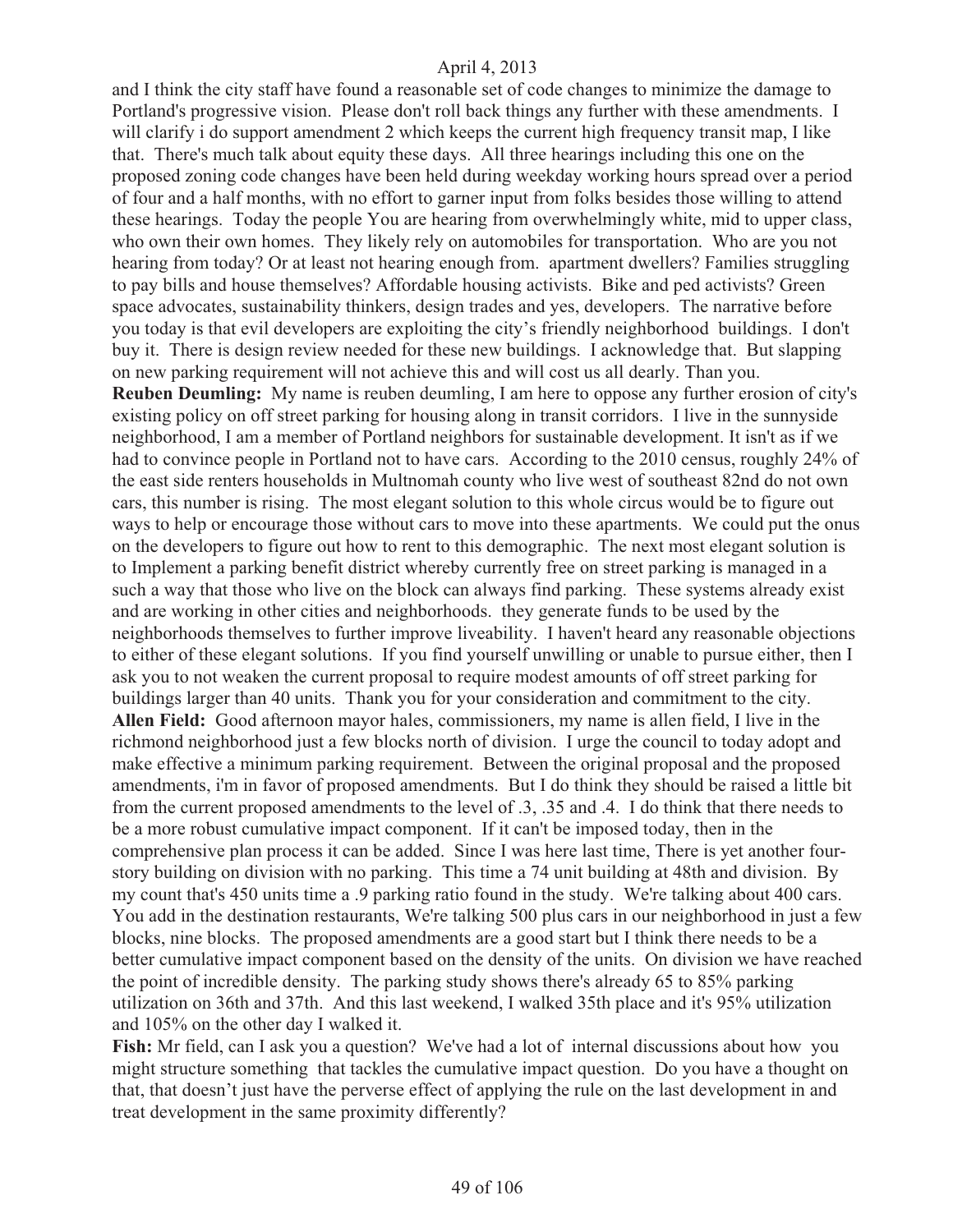**Field:** Well what I proposed previously was a thresh hold if there's already 300 units within 3 blocks, then have a bump up in the minimum parking requirement. I don't know how to address your scenario of how people late to the game can't take advantage. That's just the real estate market. If you're late to the game you can't buy the property. And relying on market forces I don't think is the answer. Because here in Portland where we have an incredibly low vacancy rate, and Portland is the number one place people are moving to, young people in their 20s and 30s moving to Portland to retire. These are not families, these are people willing to walk two to three blocks in these apartments. The developers are not passing on the savings to the renters. Two of the three most expensive buildings with highest rents have no on-site parking. Two of the cheapest buildings have on-site parking. It's a fallacy to argue this is, you can lower the rent by not having parking. The demand is so high for apartments, developers are not passing that on. The normal parking ratio is one to one. Therefore I think a fair compromise is higher than the current proposal, not 2.5, but raise it to .3, .35 and .4. The March rna kurt Schultz from sierra architects, he even said 2.5 was too low for the amount of density that exists on division west of cesar chavez. The rna recommended .35 to .5 for 20 to 40, and .5 to .6 for over 40. Rose city recommended .25 for 20 to 40 and .5 for over 40. I would urge in the long term process, adding in a better cumulative impact. And decouple the parking ratio from trimet's schedules. They are going cut their service 70% in 12 years according to the manager. Thank you.

## **Hales:** Thank you.

**Michael Robinson:** Good afternoon mayor hales, members of the council. my name is michael robinson, i'm here today on behalf of dennis sackhoff who may be affected by these amendments. The first thing I want to say is We support amendment 6, the changes to the main entrance requirements, it makes a lot of sense. We don't support the amendment 4, we think you should follow the planning and sustainability commission recommendation. So I have 3 comments today. First of all, We agree with what planning and sustainability commission vice chair rud had to say in her letter and with commission member shapiro's testimony today, that you should continue exploring the parking permit program with pbot it makes a lot of sense, it's worked in other areas of the city, and the pbot testimony at the march  $12<sup>th</sup>$  psc hearing had a lot of merit to them. They had a lot of good suggestions. Secondly, We urge you not to adopt these amendments immediately. They may have some merit and you may want to adopt them. But especially given the number of amendments that have been proposed here today, we would urge you to have a little more opportunity for testimony and thought, not to mention the fact that they should be applied prospectively. You don't intend and don't want to capture people in the process that hadn't anticipated these amendments. And lastly, The amendments shouldn't be adopted or directed to any particular project or development. They need to be based on good, thoughtful policy. Which is what I've seen this council engage in. If you choose to adopt these amendments we ask that you do so prospectively so you don't inadvertently apply them to projects in the process. That's all I have today. I thank you for your time and i'll give my testimony to your recorder.

**Fish:** If we were to follow your recommendation on amendment 6, and structure it so that it did apply to anyone who would be seeking a permit in the next 10 days, do you have a position on that? **Robinson:** We would support that. I don't want to talk specifically too much about the opinion in Richmond neighbors for responsible growth in Portland. but it's clear that the city council didn't intend that there be entrances above the ground floor at the individual apartment units. So, I know mr. sackhouse wants to provide retail floors With the code as written you simply can't do it. Thank you for your time today. [names being read]

**Kathy Lambert:** Thank you mr. Mayor and city commissioners for allowing me to speak to you today. My name is kathy lambert, I am the owner of division hardware located at  $37<sup>th</sup>$  and division right across the street from the proposed 81-unit apartment complex. I urge to you pass the amendment to change the requirements for developers to provide parking for projects with 41 or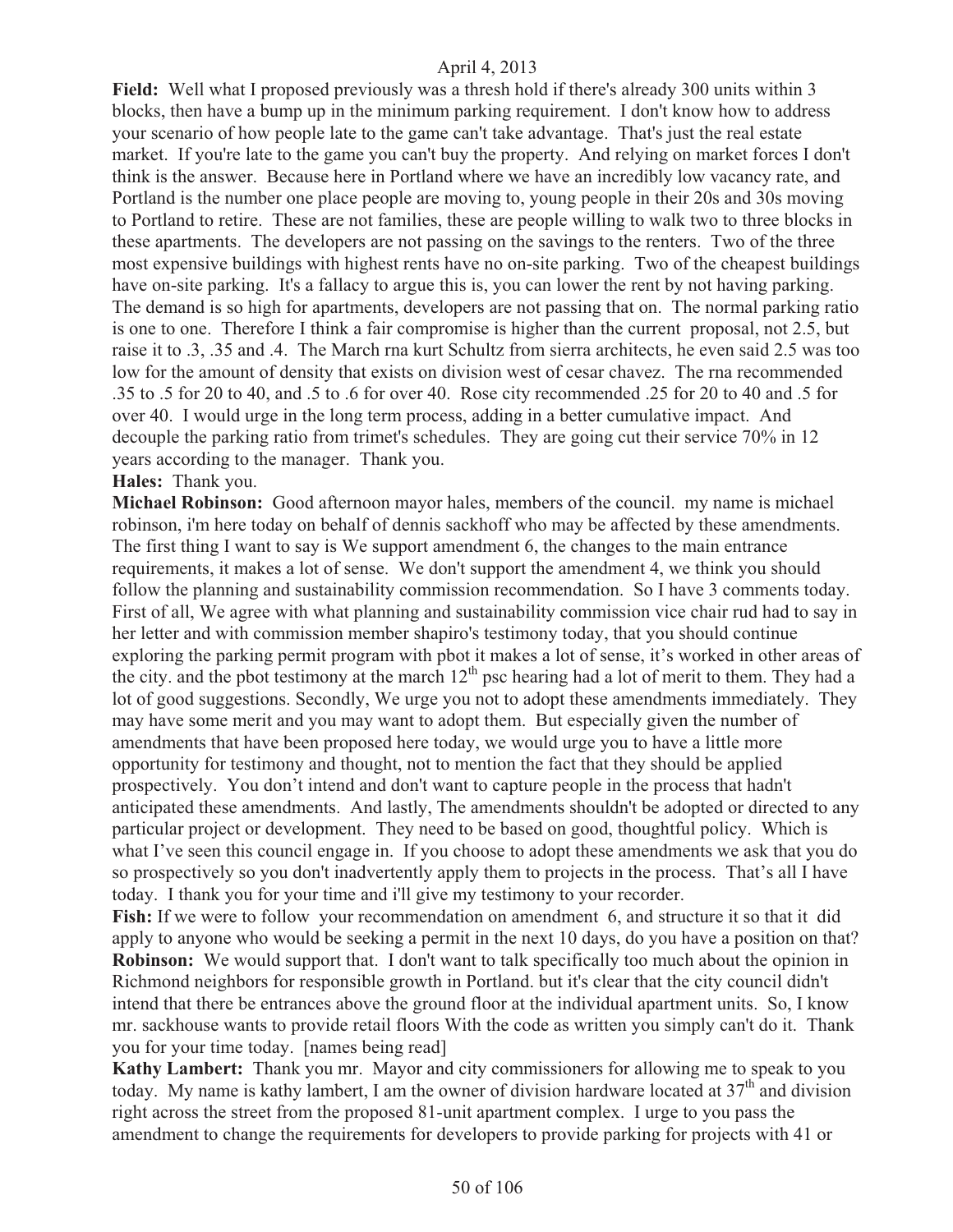more units. It needs to be done immediately so that the developer at the 37th street project will be required to provide some parking for the people moving into the building. As it is, developers are just buying up any and all available property to put up these monstrosities. With no consideration at all to the livability of the neighborhood. It's only a money-making proposition. This can't be allowed to continue if we want to preserve our family neighborhoods. Once these projects are completed they are going to be around for many, many years. They will not go away. Is this what we really want in our neighborhoods? There is a matter of building in conjunction with the existing neighborhood. However, dennis sackhoff has gone way overboard in the design of this complex that's going up on 37<sup>th</sup> and division. This just does not fit the neighborhood. It does not belong here. This is not being very responsible, it needs to have at least some provision for parking. This amendment will not solve all the issues involving the projects going on throughout Portland but it will be a step in the right direction to require the developers to include at least some parking for the units above 41. You were all elected by the people of Portland to carry out of work of making this a city we can be proud of and not be swayed by the special interests of developers here to fleece our neighborhoods and put money in their pockets. I urge you to pass these proposed amendments and put it into effect immediately. If you are worried about sackhoff bringing a lawsuit against the city of Portland and winning, you must not have much confidence in the city attorney's ability to win this case. Or is it a case of sackhoff buying off people in charge of making the policies for the city of Portland? Who do you work for? The people who make up our Family neighborhoods or developers who insist on buying up all the land to put up these gigantic buildings in residential neighborhoods. This amendment must be voted on immediately and put into effect immediately in order to preserve our livability and our neighborhoods, what we have left of them. **Hales:** Thank you, kathy, thanks very much.

**Brian Posewitz:** Mayor hales and members of the council, thank you for the opportunity to testify today. My name is Brian Posewitz, I'm a resident of the sellwood neighborhood and I have just become interested in this issue in the process of attending neighborhood association meetings in my neighborhood. There's basically two controversial apartment projects in sellwood, one with no parking, one with some parking. I have no financial or property interest in any of this, but I am interested in seeing Portland continue to grow in a smart and thoughtful way. As this issue has unfolded, I have done some reading about the policies behind the existing code not to require parking for certain apartment buildings in certain zones. I think the goals behind those policies are very, very important, even compelling. And that the policies to further those goals are pretty well thought out. I could sort of go through the goals, i'm sure they are well known to you. Basically I support the concepts of sustainability, encouraging an auto-free lifestyle and affordable housing. It had to be anticipated that when this policy got implemented on the ground, that there would be some negative effects. I don't see how anybody can be surprised by that, and that those negative effects would stimulate a lot of complaints. However, I think if you are looking for development that doesn't have any negative impacts and doesn't generate any complaints, that's no development at all or something close to it. I think What has to be done is to say, let's look at these impacts. It seems to me right now, that the impacts are really anticipated impacts. I don't know that anybody can't park all of a sudden. You have to look at the negatives and compare them to the positives and say, are the negatives so significant that they outweigh the policy goals of the existing code. In my mind, the negatives i've heard don't justify erosion of the policies behind the existing code. On the parking issue, I find it kind of interesting that the people who are complaining about future residents and businesses using parking on the public right of way are people who are currently using parking on the public right of way. If you say anybody new has to pay to park off the public right of way, you're essentially taking a public resource and allocating it to existing residents and businesses based on the fact that they were there first. I guess first come, first served is one way to allocate a resource. I don't know that it's the most thoughtful or efficient way to allocate a resource. I also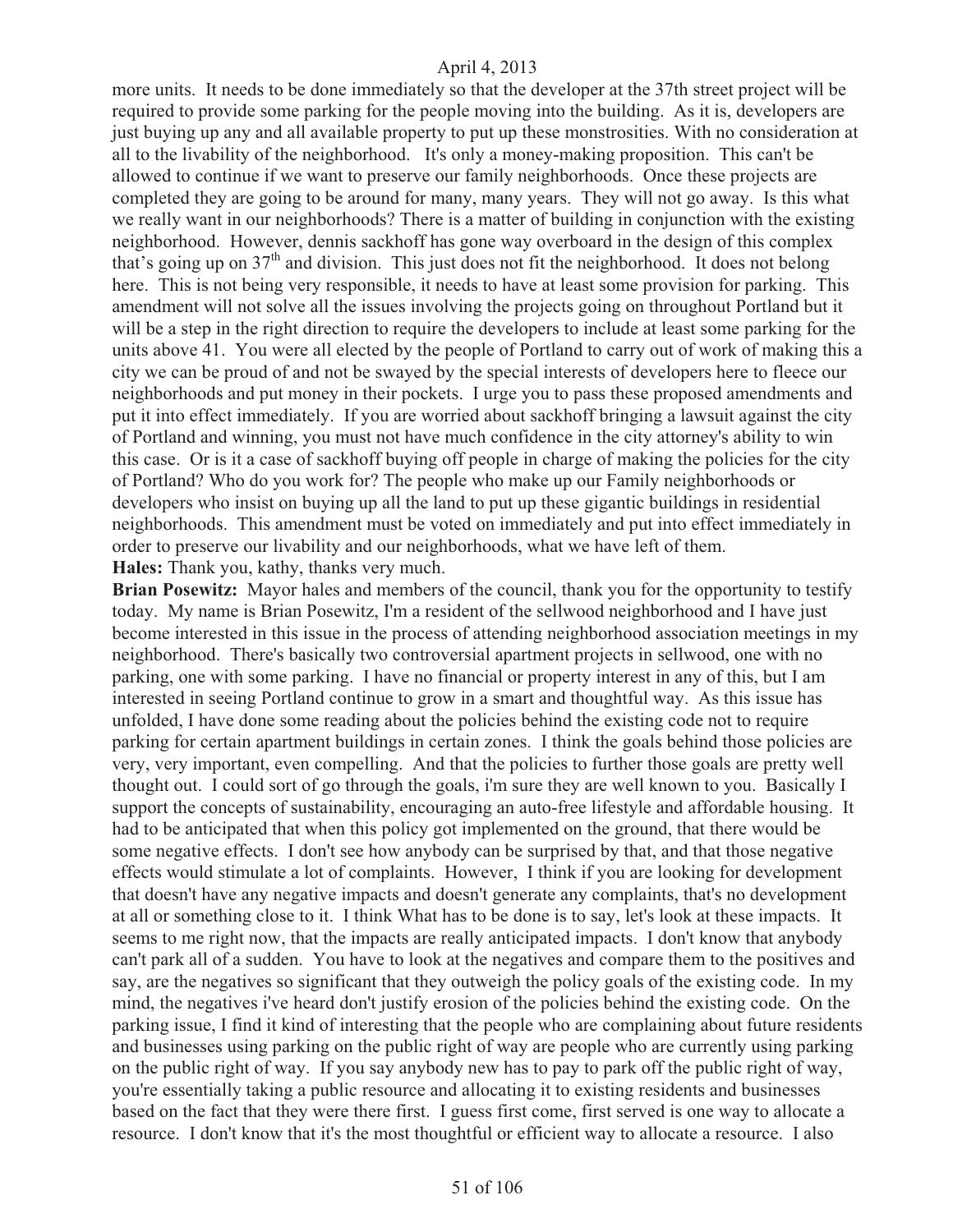want to say, remember in the background there's still -- we still purport to have some semblance of a free market out there. Sometimes developers will provide parking even though they are not required to. At the neighborhood association meeting we just heard from a person putting in a fouror five-unit complex and is providing a parking space to each tenant unit on Tacoma st. When asked why, he said so I can rent the units. So keep in mind there is a free market there. And also the free market I think can take care of a lot of the parking problems people are anticipating as well. I see my time is up, thank you very much.

**Hales:** Thank you very much.

**Eli Spevak:** Hello my name is Eli Spevak, thank you for listening to our testimony, mayor hales and the commission. I am a small developer/general contractor through my company orange splot. I've done development on my own for eight years and before that, built affordable housing nonprofits for about a dozen. I came to speak about parking but I'll just say for a moment about the perception that the city might change the rules on a project mid way through. I just want to share that for 8 years I've been doing developments, every development has required a lot of personal equity and a personal guarantee on a loan from a construction lender worth significantly more than my net worth. I think, the idea that -- it's a volatile market out there, things can change. The city should not change the rules, that would provide a chilling effect on anyone contemplating a new development, one that people like, one that people might not like. It could give me pause to go into a project where there's a major change and I might lose all i've got. I just want to share that as a developers perspective. Ill be at smaller projects, but even larger ones, people are personal guarantees on these loans. This can't be a shifting scale in terms of the city permit process. Speaking of parking, I am a big fan of the current rules. Back in 2005 I did a development where we utilized that 500-foot exemption and did a nine-unit development. It was market rate, the units sold for \$90,000. that was in large part that we didn't have parking for those homes. We ended up doing a second phase. What had been historic parking, those units sold for \$200,000 or a little more. That's relatively market rate made in part because of that exemption at a location where otherwise we would have had to leave a lot of parking spaces available. Since then, I've done an eight-unit development, permanent affordable housing, once again using that exemption. Both of those right on the no. 4 bus line. I think it's a great policy, I hope the city doesn't change it. I think in the bigger market -- i'm now doing a 16-unit development with 22 spaces of parking. It's a different location and parking is needed in that situation. I mention this because I think the market can take care of the situation. For decades it's not been the zoning code that's forced developers to provide parking. It's largely been their market of buyers and residents and their underwriters, the lenders, who are financing the project. I have been multiple times pushed to provide more parking than I otherwise would have done. In the past one or two years, the pendulum has shifted in the other direction clearly. And perhaps it's overshot. My construction lender says she's not going develop a larger development with no parking in it. She's worried that some of the ones going up may not be able to achieve the rents that they hope to achieve and there will be an overshoot. I don't think the city of Portland should be putting its thumb on the scale of that market. In favor of more parking, or maximum parking for that matter. I think that should be determined by the market. The market will make a correction. In the meantime, we've got lots of overparked developments. If you have a car, there are plenty of options for you. My recommendation for the council is to either go with the psu recommendation as a reasonable compromise or going the other direction and remove parking maximums and minimums. Thank you. **Hales:** Thanks, welcome.

**Gary Davenport:** My name is gary davenport, i'm here representing ONRG, overlook neighbors for responsible growth. I live a block from a proposed no parking complex on the ne corner of overlook park. Thank you for letting me testify today. I urge you in the strongest possible terms to take action to both pass and implement the amendments before you into law. I further urge you to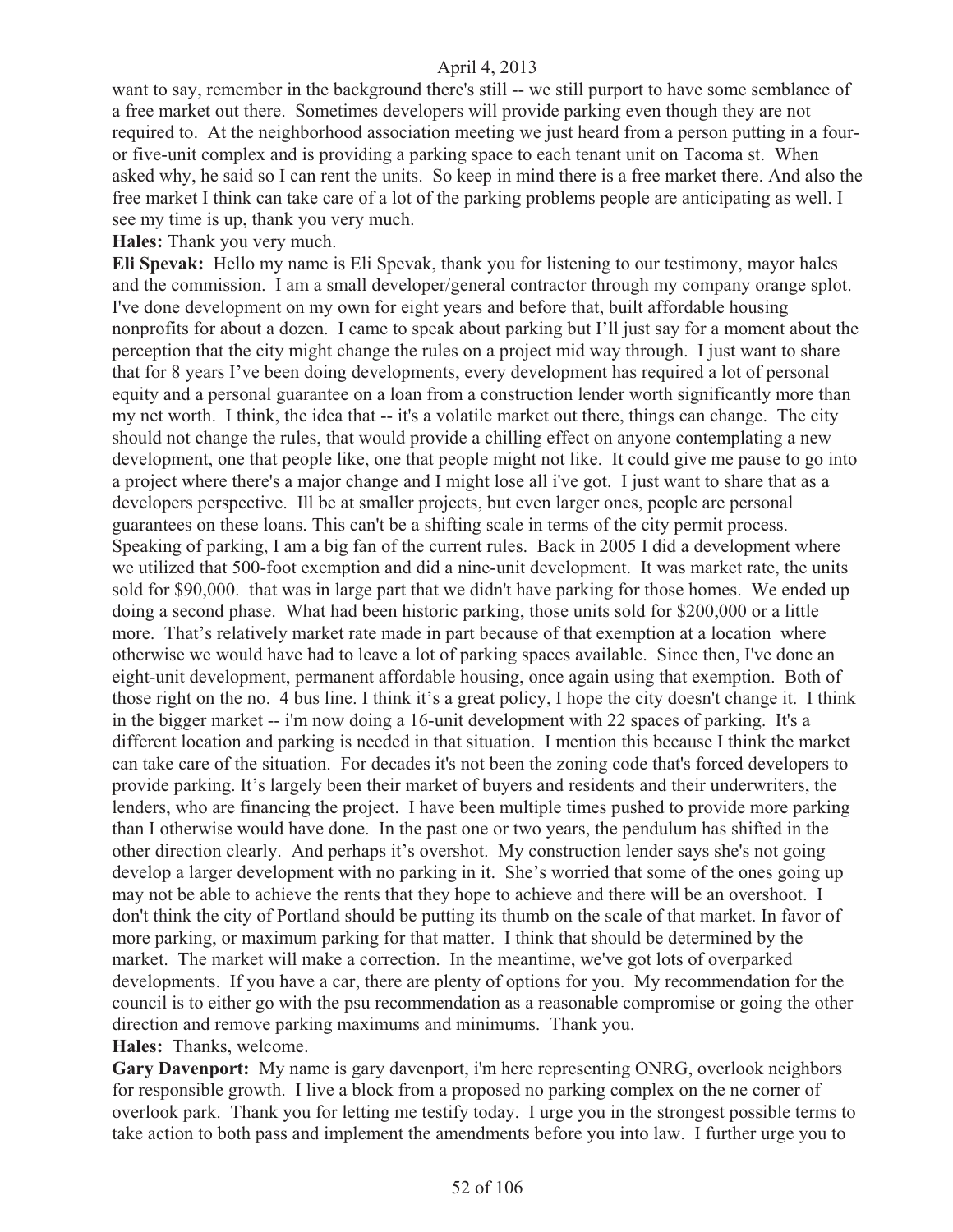pass the potential amendments numbering 1 through 5. Today you've heard and will hear from critics who oppose passage and immediate implementation of these amendments. To them I say passage and implementation today will not impede the progress of responsible urban growth. The quality of new high density developments will be enhanced, not compromised. This will not raise rental rates, rental rates will continue to be determined by the market. However, passage and implementation today sends a strong message, a number of strong messages. It puts in place a more reasonable and moderate approach to in-fill apartments. It holds developers to a higher standard. It protects neighborhoods from a 30-day fire sale rush by developers to permit and erect no-parking behemoths throughout the city. Most importantly, It sends a message to developers, the city planner and the bureaus that the city council takes as stand for a more inclusive and responsive form of city government. A city council that believes that existing neighborhoods should also have a voice informing our future. I'd like to leave you with the following thought. Today I remind everyone we're still only at the beginning of Portland's urban renewal process. During this no parking struggle groups on all sides, including those in city government, the neighborhoods, the development community, the bicycle advocates, the aging and disabled communities and other concerned citizens have all worked hard to become increasingly more informed and aware of zoning issues, the internal workings of our city and state governments. And issues pertaining to urban planning and urban development. Moving forward, it shouldn't take an act of city council to get something done in a timely manner. I'm hopeful that bps and city council would explore ways to leverage the collective wisdom that each of these groups has to offer, so each can offer a stronger voice in getting problems addressed in a sensible and timely fashion. Thank you.

**Hales:** Thank you all, thanks very much. [names being read]

**Julie Garver:** Hello, my name is julie garver, I work for innovative housing. Innovative housing is a small nonprofit apartment developer. We develop for both affordable units and mixed income units. When we've been developing in the Portland area since 1984. We support the original parking amendments for one space per four units. The tiered plan is somewhat problematic because if you build slightly more units you're able to make them more affordable because there is an economy of scale. So we build a lot of 50 to 60 units. We like the original proposal at one space per four units. We also recommend giving serious consideration to the off-site parking plan. I think that land values are too high in Portland for people to actually tear structures down and make surface parking lots. It would be nice to be creative about this parking thing because we need it. To have spaces go unutilized nearby would exacerbate the situation. Also, we would suggest that you exempt historic buildings. It's very difficult reutilize historic buildings for adapted reuses. You have seismic, you have a lot of code requirements that are all very needed. These buildings, we don't have very many of them and they add a lot of character to our neighborhoods. We would recommend exempting them. Lastly, we really recommend you use care in how to these are implemented. Buildings and projects that are in permit or under construction, it's very difficult to make large scale changes. It would be very difficult for us as an affordable housing developer to make a couple \$100,000, several \$100,000 change in the middle of a project or while it's in permitting. We suggest care with how it's implemented. Thank you.

**Hales:** thank you.

**Fritz:** Mayor, may I?

**Hales:** yes, please.

Fritz: Julie, thank you for your testimony ahead of this and for the planning folks who are here. Is it possible, I think Ms. Garver's correct in that conversions of historic buildings would also be subject to this? Can I see nods or shakes? Yes, they would? Could you be working on potential amendment to add to the packet later to exempt conversions of historic buildings? Thank you. Hales: So if you're converting a historic building that hasn't been housing to housing, then these rules would apply? Ya, ok - Good point. Thank you.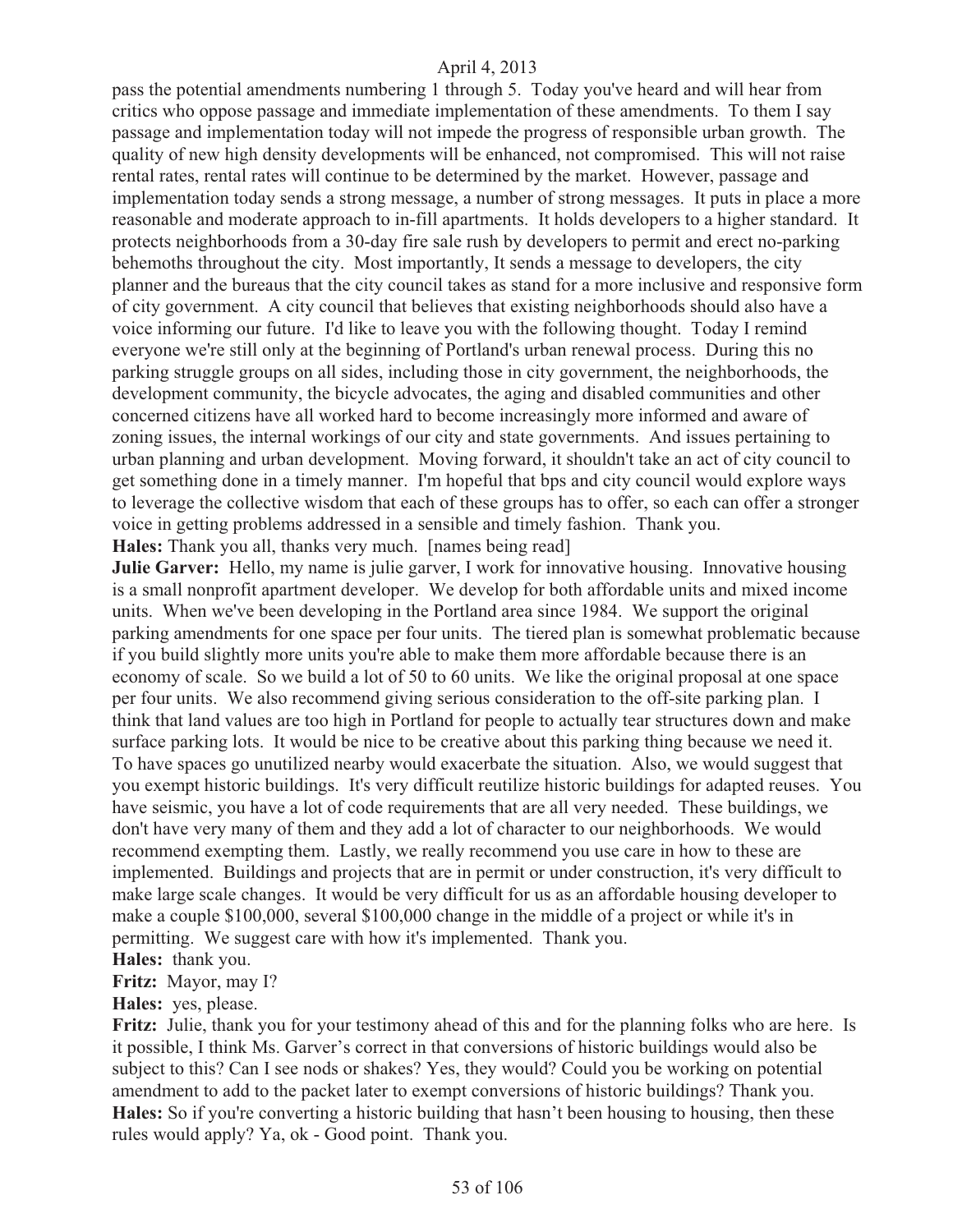**Richard Lishner:** My name is richard lishner, I am a resident at 2545 southeast 37th, half a block below division and half a block from the 81-unit apartment building. I happen to be an architect but I am a resident. Mr. Mayor, members of the council, thank you for allowing me to speak to you today. This has been quite a roller coaster. I hope you will successfully end this portion of the ride today. We all have our parts to play in these dramas. I would like to thank the organizers of Richmond neighbors of responsible growth and our lawyer, all of whom made our expected victory possible. My small role for better or worse has been that of a rabble rouser. Speaking truth to power, even with those in power seemingly do not want to exercise it. Last time we met I know I made you uncomfortable with the challenge to stop the rape of my neighborhood. Your silent response was that you couldn't do anything about this project. Then we won our case before luba, which allowed you to do the right thing on this project under the newly expected rules to govern these buildings. The developer and your own bureaucracy then tried to silently reverse our victory. And you have finally responded to those efforts. so I'd like to extend my sincere thanks in anticipation of your immediate revisions to the zoning code today, which will force this developer to modify this building and accept some responsibility for dealing with growth and change. His project will bring that to our neighborhood. If you somehow shirk your responsibilities, I of course reserve my right to scream bloody murder. The important thing to understand as you decide immediately today, and do not put this off for further study and amendments, you must bring this process to an end to ensure that 37th street falls under the new rules. They can be modified later after further reflection. Please do not listen to those who argue on principle in hopes for a care free future. come and walk or streets and you will not need an architect to show you how we will have to accommodate change already. If we win today, we still have to deal with an oversized monstrosity with only 60 or so units instead of 81, most of these tenants will have cars and they will clog our streets. I would argue that the 40-unit threshold should be reduced to 20, 25, 30. Plus you know, we will likely see projects with one less unit to avoid parking. Also raise the percentages so that 25% is the floor rather than the starting percentages. The cumulative effect of all these buildings, most with no parking, will still swamp the neighborhood. Now of course, this particular project is cumulative all by itself. If you have stopped the rape of my neighborhood, you must understand it is still under assault. I ask that these regulations should be filed immediately by two conjoined efforts that can mitigate the simple auto/storage problem. A neighborhood stick program that would allow existing residents to buy the right to park on our streets. A new smart park planned and built soon would allow the new residents of new spaceless apartment buildings to park overnight. Steps must be taken to ensure unmitigated damage of these projects like these are somewhat contained. Throughout this process I have been troubled by the deference paid for developers. Everyone deserves respect here. And developers are not by definition evil. But When we confront those whose greed, stupidity and arrogance knows no bounds, we need and expect allies in city hall. thank you for your vote today.

# **Hales:** thank you.

**Doug Klotz:** Hi, I'm Doug Klotz, I live in the Richmond neighborhood two blocks from hawthorne and do I have people parking in front of my house from time to time. I'm here in support of the Portland neighbors for sustainable development. You've seen our letter, I just want to reiterate that we support Portland as a vibrant, sustainable city where you can walk, bike, take the bus or drive your car. There's higher density along the transit streets and neighborhood centers so you can walk to places, bike to places and have there be some activity there. You need to have the density to support those businesses. We feel that parking requirements work against this vision and mitigate against meeting the comp plan goals. We oppose parking requirements at all. We have realized that there are some compromises necessary here. So we have supported, some of us not completely, the Portland planning and sustainability commission recommendations, which is .25 spaces for buildings over 40 units. Now there's other political realities perhaps coming down the pike with the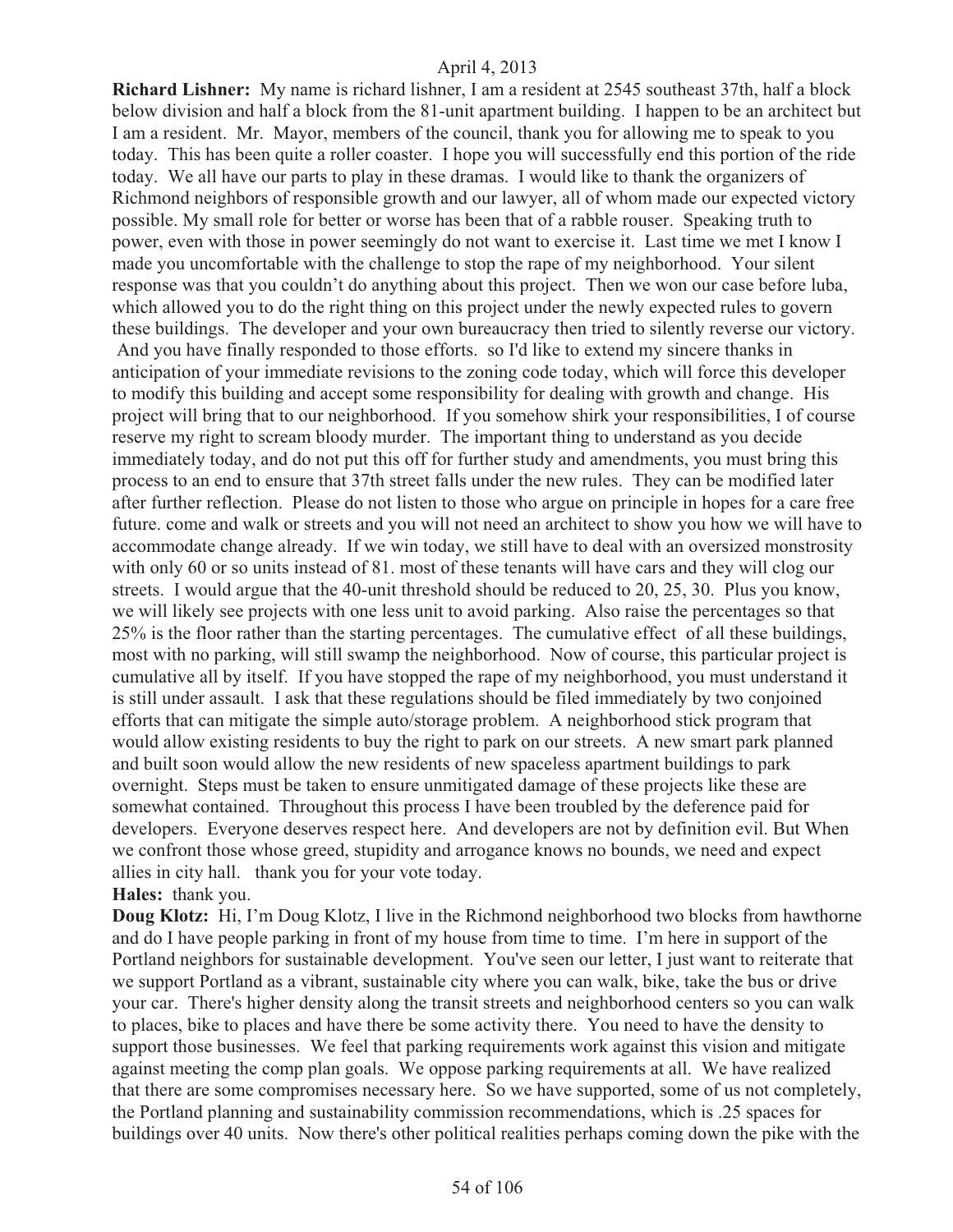new proposal by commissioner Fish. I am concerned specifically where we drop to 30 units, i'm concerned about the effect of driveways on retail streets, on the sidewalk on the retail streets. Once you put a driveway in, that driveway is going to be 42 feet wide including the wings, taking away up to three parking spaces. In a 30-unit building you may have five spaces that it accesses. You're not gaining much and interrupting the pedestrian flow, you're interrupting even street traffic with cars coming in and out of this driveway. You take away space for street trees, space could be for sidewalk café tables. Just having all these driveways on a retail street is not a good thing. I propose -- when I sent to you folks -- that we exempt buildings that are mid block from the 30 to 40 threshold requirements, to at least eliminate those buildings that don't have much parkings anyway. I'm told by planning staff it's difficult to write that code language in a quick manner. Of which this process requires, so another alternative would be to just eliminate the 30 to 40 step and in trade-off change the ratio for the 40 to 50 from .25 to .30. I'm not that comfortable with it but this is a way save the pedestrian environment on those streets. So that's, you know, it's a compromise and i'm not that comfortable with it. But just to put that out there.

**Novick:** Mr. klotz?

**Klotz:** Yes

**Novick:** One of the issues we're going to be discussing is whether to allow for developers to purchase off site parking. Do you think, I mean, is that a significant issue in your mind as a possible, that you might have 30 to 40 unit buildings that, mid block buildings that could buy offsite parking without, and thus avoid having the driveways?

**Klotz:** That would certainly be preferrable to having the driveways on the transit street, yes. I'm not sure if that's going to happen all the time. Especially on the smaller projects where they are doing 32 units and buying a 50 by 100-foot lot, or a 75 by 100 foot lot. I don't know if they would want to additionally purchase a lot somewhere else for the parking. Yeah, I don't know how the economics of that would work.

**Novick:** Do you think the 30 to 40 -- are mid block buildings more likely to be in the 30 to 40 range than the 40 and above range?

**Klotz:** They are more likely to be in that range than the 60 to 70. It kind of depends on the block pattern in the neighborhood, too. In general it's the corner buildings that might tend to get larger. People tend to aggregate sites on the corners rather than the mid block.

**Hales:** Thank you. Thanks.

**Justin Wood:** Good afternoon, mr. Mayor and fellow commissioners, my name is justin wood. I'm here on behalf of the home builders association of metropolitan Portland. In addition to being on staff at the home builders association i'm an infield building here in Portland and have been for 13 years. I'm serving on the comprehensive plan housing task force and I also help several volunteers here on the citywide apartment task force. I'm here to ask you to support the amendments as proposed by planning staff and recommended by the planning of the sustainability commission. These amendments are the result of careful study weighing the impact of desired parking against the transit and density goals of the city. Lots of 40 or more as the planning staff has stated are typically larger corner lots that do not have the challenges the smaller mid block lots do. I sent to the city recorder and the commissioners a diagram that we had one of our engineers do of a typical 5,000 square foot mid block lot. By the time you've provided the necessary access on and off of the lot, you've lost half your street or parking. If you put five spaces in, you might lose two or three public spaces at the expense of getting five private spaces on site. Using the number less than 40, I get the feeling there's been a push for some number less than 40 simply because it's less than 40. I think the planning staff has done their job and due diligence to not only weigh the feasibility of the construction but the reasoning behind that number. If the numbers changed I would ask a little more consideration is given to what the impacts really are and have staff provide some more feedback on that. I would pate for us to make a decision today without carefully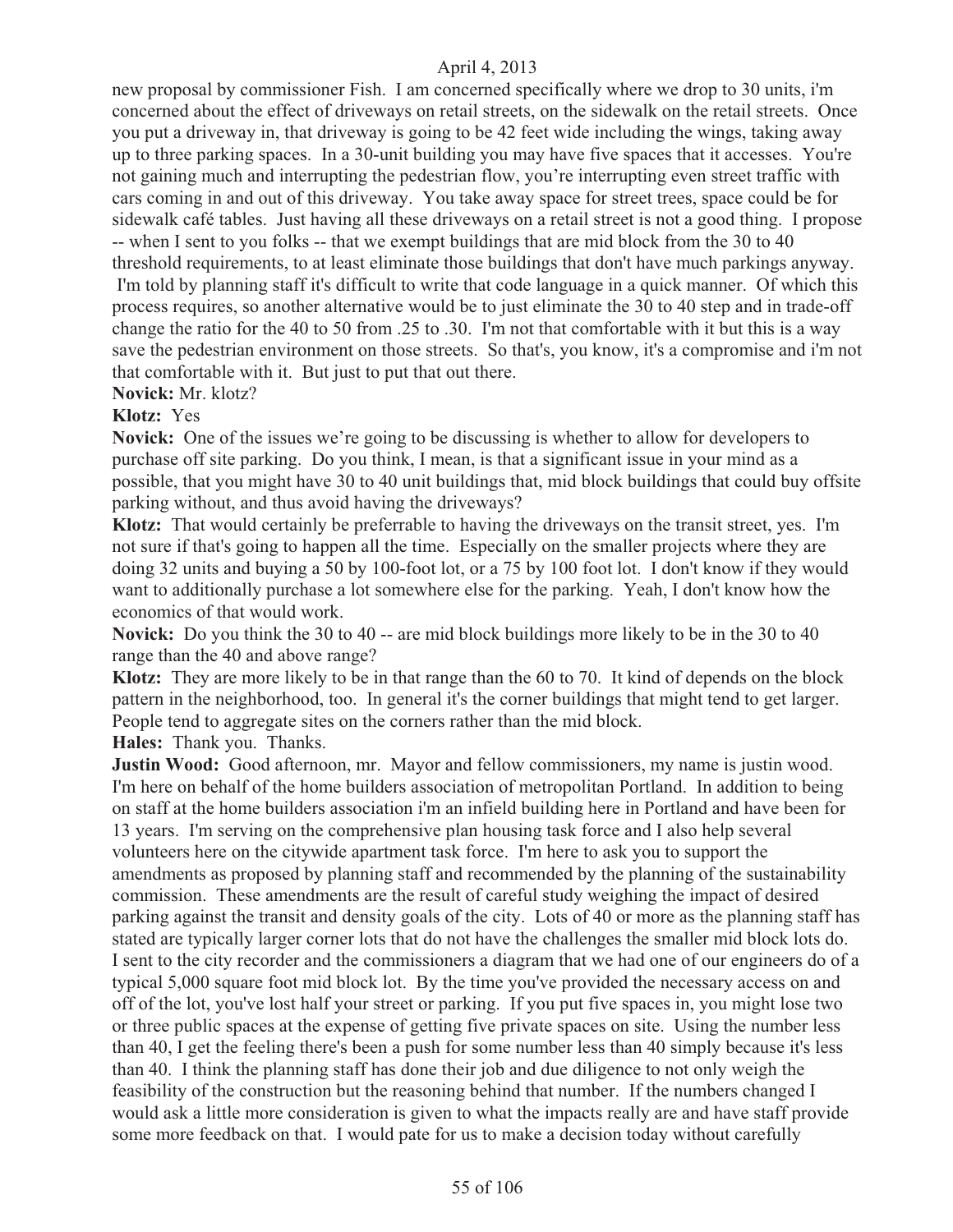studying all of the consequences that planning staff has already done. Additionally an unintended consequence may be there's no guarantee a building requires -- I mean, that the developer parking provided, that the tenants will stay there and pay for that space. In most instances the developer would charge a premium for those parking spaces. If the tenants choose not to pay to not park on those spaces, they would still park in the neighborhood. I've heard some conversation about requiring parking permit problem. I don't know the ramifications of that, but that might be a way to help with that situation. The city and metro area has goals of decreased carbon emissions, decreased auto use, increased bicycle and transit usage and increases in city density. These apartment projects help to us move closer to our ultimate city goals. I also serve on several committees at Metro and I know the city is working with Metro on different climate smart scenario projects that help to mandate programs that promote health and walking and decreased auto usage. **Hales:** Just wrap up, that's okay.

**Wood:** I just wanted to say that as far as the amendment, I am opposed to the off site parking amendment because I think there are empty lots not being used, they should be fully utilized. I was offered to commission fish, he made a comment about tax abatement on rental units? as someone who has built for tax abatement for sale, I can say part of the problem with the tax abatement on the rentals it's fairly cumbersome. It's a lot more difficult to it on the rental units than it is on the for sale and I think there are some tweaks in the program that would make it easier for rental. **Fish:** I'd love to work with you on that. Even though your time is expired, if I could just ask a question, you focused your comments on the planning and sustainability proposal and You offered a comment on the amendment 1 which would lower the threshold to 30-40, with a 1 to 5. Could you comment on what you think of the one to three for 15 and above and whether you can support that?

**Wood:** Personally, I'm more flexible on the ratios above 40 because I think there are sound reasons why 40 is a magic number. I think if this council's discretion is to change the ratios on numbers from 40 to 50 and 50 and above, I think there's more reasoning behind that and I could support that at some levels.

**Fish:** Thank you.

**Hales:** Thanks very much. [names being read]

**Jeff Fish:** Mr. Mayor and commissioners, my name is jeff Fish, I am president of Fish construction, and also a member of the development review advisory committee. I speak on behalf of myself and not the committee. I also speak on behalf of myself and not necessarily for our company, because the previous speaker is my son-in-law and his views and mine may be slightly different. [laughter] Unlike me and my colleagues, i've never built nor do I plan in my career to build anything that doesn't have one parking spot per unit. I'm going to let you deal with that issue you've got before you right now. What concerns me more are two things. One is the density issue. I have faced neighbors for 40 years over density mostly on single family although i've built a larger project up to 52 units. Parking is a big issue for people. My personal view is that if you're going put high density in, keep it in the pearl and the south waterfront. I don't believe it should be out on 39th and division or other residential neighborhoods. I have people give me a bad time over the fact i'm putting two houses on a 50 by 100 lot much less 20, 30, 40 units on a lot. Part of what I want to address is the general public. The general public needs to wake up to what senate bill 100 and senate bill 101 did, in forcing density. I want them to understand that we as developers play within the rules that are written. We don't write the rules. I'd also like to clarify in my 40 years i've never heard of a public official being paid off, whether you start with a building inspector and work all the way up to the mayor, i've never heard of anybody asked those people be paid off, and I've never heard of anybody suggesting they'd be paid off. I think there are a lot of people who think the developers push this stuff through. We react to what was written mostly dictated by metro and I asked those people to look at what's happened to our density issue. The other major concern I have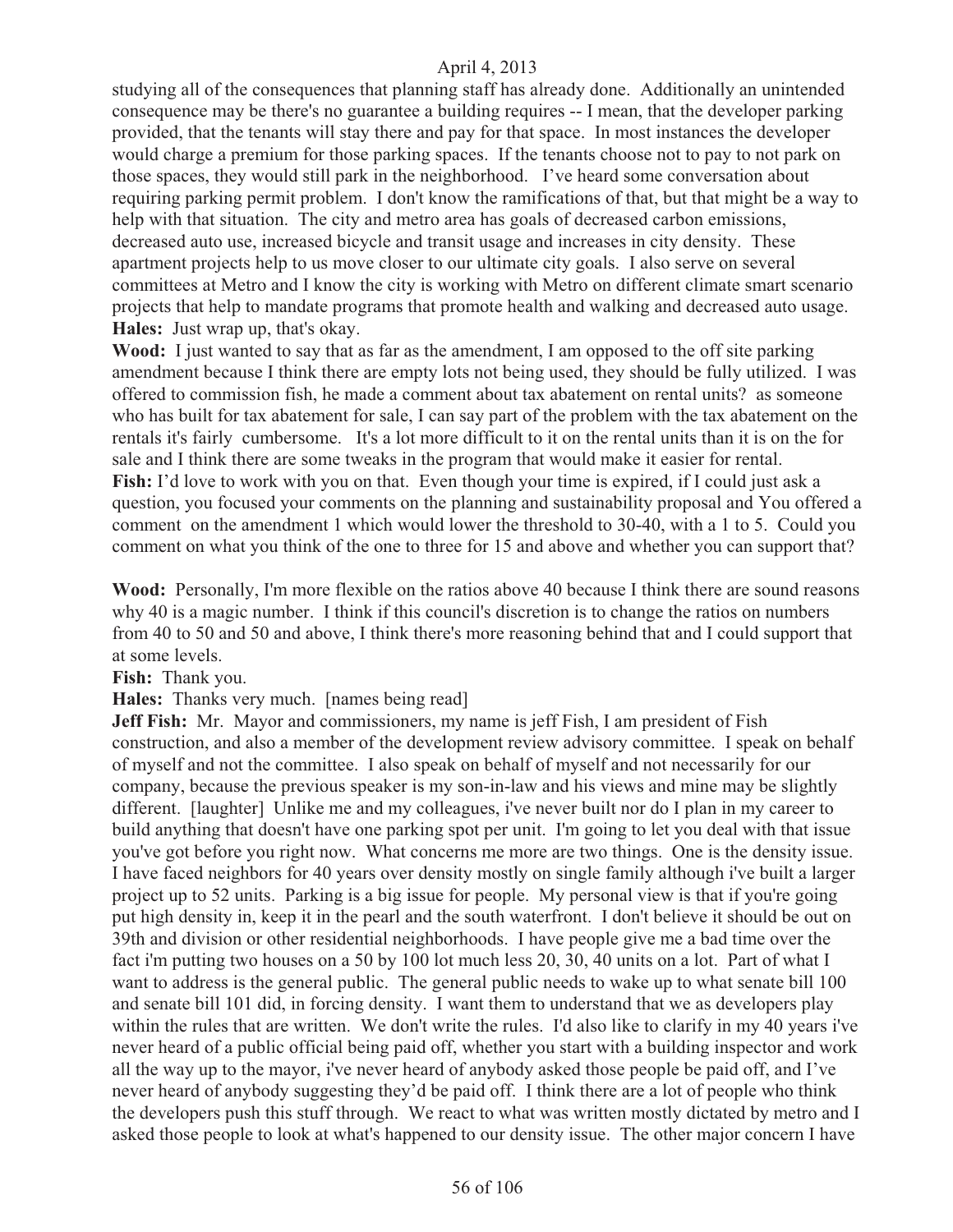is the fact that this building permit has been pulled. I understand what luba did, but I don't believe that you want to be pulling building permits and not allow developers to move forward. That's a precedent that I don't think should be happen second time. A basic building permit is a contract and a contract has a consideration of something of value. An offer of acceptance, Legal purpose, capable parties, and meeting of the minds. I don't want to see this precedent down the road of building permits being pulled for any reason, business license, any kind of permit. Contractual agreements between the city and private parties. I'll close with my remarks to that point. **Hales:** Jeff, if there's any lingering conflict between you and your son-in-law, the city has free mediation service for neighbors.

**Fritz:** jeff, I appreciate many of your comments, I just want to clarify that the loop of reversal is the reason that building permit is not moving forward, that's, you and I both know, an unusual circumstance.

**J. Fish:** I understand that but i was led to understand, and am i incorrect that it's been held up because of something besides that, too, or not? Is that my mistake?

**Fritz:** Not to my knowledge.

**J. Fish:** Okay.

**Hales:** You want that to be distributed, karen?

**Karen Karlsson:** Hi, karen karlsson, I am a resident at 19th and Northrup northwest. Thank you for letting me come and testify. I was doing a little show and tell. I want to talk about a project that's a little bit different than the projects that the study has been doing. This is a project that's a block from my house and it's in an area that is a mixture of light manufacturing, residents, retail services. It's an ex zone so it's a little different than the residential and commercial zones that the study has done. The first page shows a new 104-unit apartment building being built with no offstreet parking between overton and northrop, and yes, it is right by the streetcar stop. And the first shows to you, all the white spaces are the number of white spaces in a 28-block face that are available today for long-term parking. The red -- so today about 9:30 before I headed into the office I went around and looked to see how many of those are available on any workday and there were four. But pretend all of the businesses that are there now, using those paces were gone. You would still have basically because there's timed parking and there's places you can't park, driveways. That if just quickly, let's move to the third page where under the present code, if you assume 70% car ownership -- I think that's been one of the numbers bandied around a lot. Sometimes a little more or a little bit less -- that would mean 73 cars are parked on the street. And that takes up 20 of the 28-block faces within this area. Which is pretty significant. So the last page simply shows that under the proposed code there would only be 47 parked cars on the street, which I think is certainly much better. The problem in this area that isn't -- that's different is these are businesses here, that both are employees and people who come for the services rely on street parking to do that. I think you're going to see as this project develops and fills up, that there's going to be a higher demand for timed parking for these folks in this neighborhood or these businesses aren't going to survive. The reason i'm bringing this up, I think this parking issue is a whole lot more complex. Although I am personally, like, very much in favor of density, alternative transportation, I do think we do need to take a look at requiring some off-street parking for developments. I have to admit even though I recode a lot, I have no idea how a project in the ex zone is going to be affected by the code. So somebody, hopefully, will tell me at some point in time. So, bottom line, I think we need to do something but I also think we need to take a much more in depth look over time to see what the real answer is on some of this off street parking. **Fritz:** this is very helpful in terms of the northwest parking issues. My understanding is that it doesn't apply in the ex zones, yes, I'm seeing nods, so, it doesn't fix the problem that you just brought to our attention.

**Rick Michaelson:** excuse me it does apply ex zone.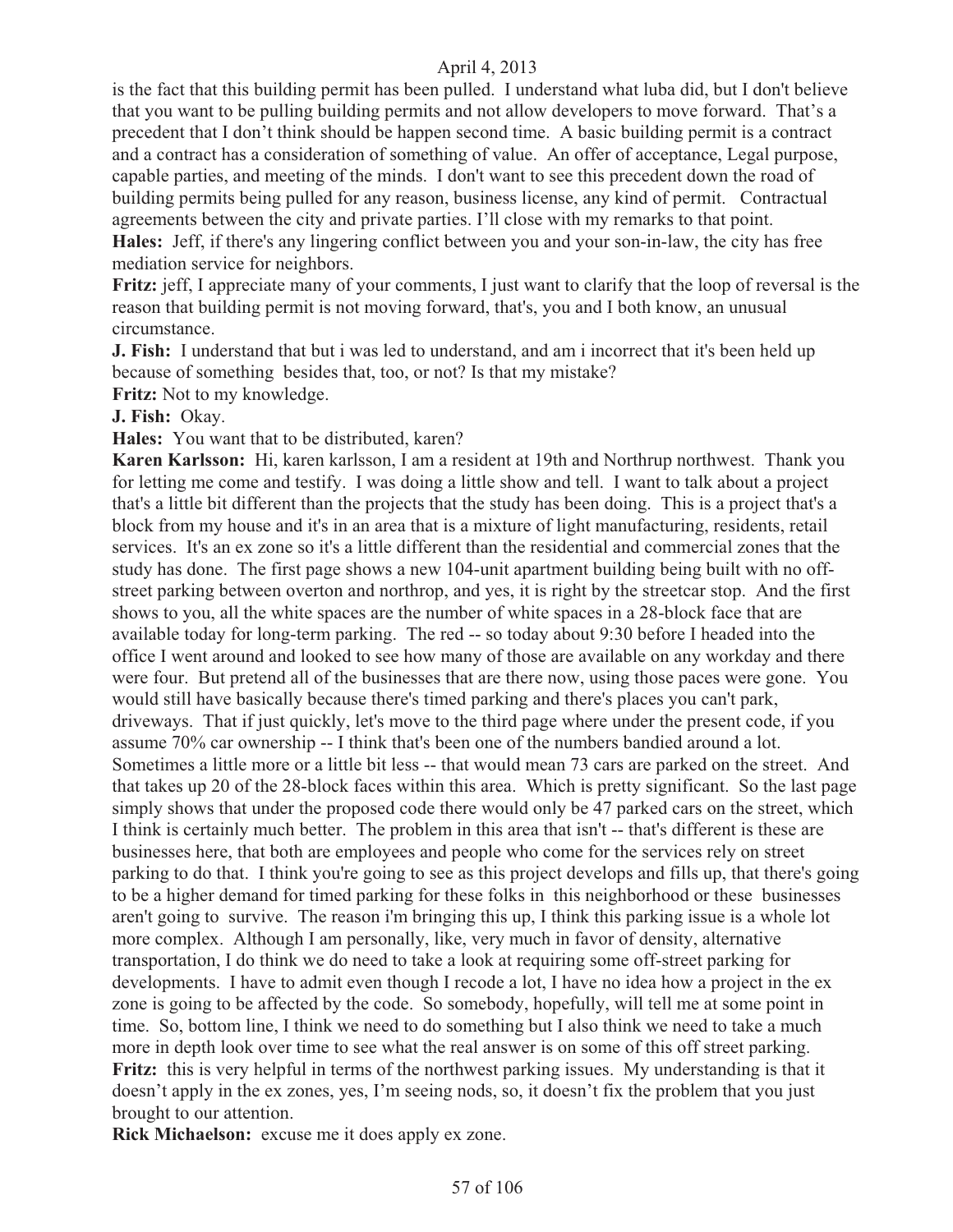Fritz: it does apply in the ex zone?

**Karlsson:** he must have read the code better.

**Zehnder:** not in northwest

**Karlsson:** but not in northwest, oh good.

Fritz: no, not oh good, you want some off street parking. So I agree, there are a lot of complex parking challenges.

**Hales:** I just want to say thank you for doing an extraordinary amount of work to go check this out for us. I appreciate that. I want to make sure I understand your key here, that is the blue short term time limited spaces, you didn't indicate whether they were occupied or not. The point is they're short term.

**Karlsson:** Actually, on any given day they are occupied. This morning they were all occupied. I know that because if I leave my house in the morning I come back middle of the day to pick something up i'm hopeful there's a timed parking space available. Otherwise there's nothing else. **Hales:** ya, ok. This is very helpful, thank you.

**Rick Michaelson:** Good afternoon, I'm rick michaelson. I'm part of the reason why you're here today. In 1975, I was noticing the number of tear-downs in northwest portland for parking so I pushed a move in the cs zone to allow development there to take place without parking so we didn't end up with 50% building, 50% parking. In 1990, when I was on the planning commission I was involved in the vote that extended that to all the transit corridors. I voted yes. I believe commissioner Fritz actually voted against it at that point, telling us we were going to have problems down the road, sure enough here we are.

Fritz: I had forgotten that. That's very gracious about you.

**Michaelson:** I have two hours of ideas but I'm going to sum this down to 3 or 4 min, or 2 minutes of specifics about the code in front of you. The first is that I really do believe the threshold should be 20 units, not 40. At 20 units, you're getting the kind of smaller scale development that's appropriate in the neighborhoods without parking. The mid block projects will typically be on a 5,000 square foot lot, not 10,000. It's really hard to get two 5,000 square foot lots mid block together. Which means they would have 18 units and exempt under that limit as well. I think the idea of off-site parking is essential to the long term viability of our neighborhoods have combined planned parking area, but I think it's premature to allow it at any place except existing parking lots.

 There's a fear it may spread and lead it tear-downs if you allow the shared parking in new, in offsite parking in new parking lots rather than just in existing. Finally, I would like to talk a little bit about the main entrance issue, about whether the main pedestrian street or around the corner. It was intentionally a requirement to have the main entrance to the building, even if it's an apartment building, on the pedestrian street to activate the pedestrian corridor. the code was never intended, and I don't think it says that every unit has to be on the street, it just says the building has to have one. So if you want to change the policy, that's one thing. But understand that never has called for each of the apartment units have their own entrance on the main street. Finally, what would I do. I would start looking at parking in a more nuanced neighborhood way, I would begin to develop a system that allowed developers who were doing certain things in certain neighborhoods to reduce the amount of parking by first starting with one space per unit, then getting one for one credit for any units that are affordable, .5 for one unit credit for any units less than 400 square feet because those are small units. Giving the developer credit for parking along the curb they aren't taking out. Because that's also useful parking. Then allowing the developer if they want to reduce parking further to do a neighborhood parking study. If the parking utilization is less than 85% they would be allowed some additional lower to that until you get to the 85% level. Commissioner Fish, I think you asked a question what happens to the last guy in. There's no parking available. It's really no different than any other kind of development like water service or anything else. If you're the last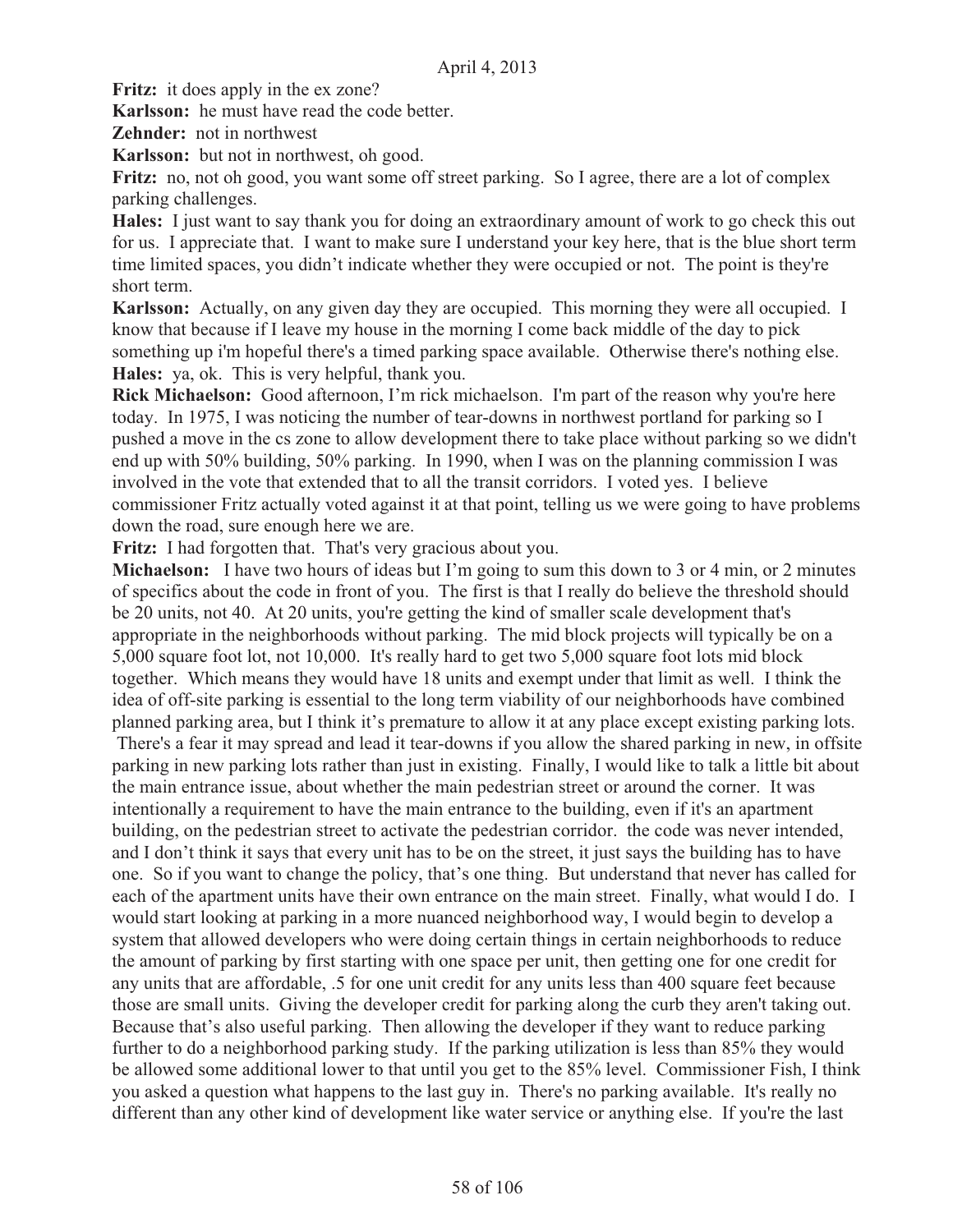guy in and there's no water service available to you, you can't build until it's fixed. Parking is a resource just like the other resources. Thank you.

**Hales:** you're a great resource. Thank you. We appreciate it. That cumulative impact question is a tough one on these issues. Another tough one is that we have generally tried to do things by code rather than force people to do site-specific studies. So I think a number of us would be wary of crossing that line. Some developments have to do this study, others don't, here we go, there's no certainty. Comment on that as somebody who has been on the planning commission and thought about these questions.

**Michaelson:** I think that studies on that small scale are not that difficult to do. We require them for land divisions. We require them for industrial developments. You'll notice the last one of the rank in here so if a developer really wanted to cut his parking further he would have to take extra steps. Ideally parking would be dealt with on a neighborhood by neighborhood basis. I think at some point we'd ought to be looking at some of these neighborhoods and combining them. The surface parking into small parking structures that serve the residents and the business' around. but it's going to take us a while to get there. Oh, and one last point of this, I also think that if you're asking for a waiver for parking you ought to pay a \$3,000 system development charge that would be used to provide for neighborhood parking or pedestrian improvements in the district. The \$3,000 is the cost of a surface space, so I think our purpose, to make policy not necessarily to save developers money. And that way that money could be used more effectively.

**Fish:** Just wanted to make one observation. What we hear from for-profit and nonprofit developers is certainty is important. So the concern that I have because I am actually drawn to this idea that the cumulative effect creates other problems beyond what we potentially address in the code changes, let's say someone assembles some land and it take them a couple years to get their financing and they plan one kind of building. In the interim a couple other buildings pop up which bumps them up the ladder in terms of requirements because of the cumulative effect. I think we have to be careful that we're not fixing one problem at the expense of the kind of certainty which allows investors and developers to create housing that's particularly on the affordable end. That's a concern I have. I appreciate your point, but I haven't heard a proposal that deals with the cumulative impact that also doesn't come at the expense of certainty for purposes of development. **Michaelson:** Hopefully we'll have one during the comp plan update. This is not something we're doing today. The other answer to that is that's exactly what happens in the market. The last person to start building condominiums before the bust wasn't able to proceed.

Fish: We're talking about changing the rules that apply, not necessarily private risk of capital. That is the problem.

**Michaelson:** I think you should never change the rules after somebody has started down the process legitimately.

**Hales:** Thanks very much.

**Fritz:** I just want to clarify, please Rick, you as an infill developer feel the amendment that commissioner fish proposed for the, is going to still work for the mid block – that they still won't be required to put parking on the smallest sides mid block?

**Michaelson:** I think that's true.

**Hales:** because they are generally going to be less than 30 units.

**Michaelson:** I think they are generally going to be less than 30. I think they are generally less than 20. We have 200 foot blocks. A developer who had acquired 100 feet in the middle of that block is going to make their best effort to acquire that 50 feet or that 50 before they start development. So you'll see on the smaller 5000 square foot lots are smaller projects under 20 units, what would be below any of the thresholds proposed.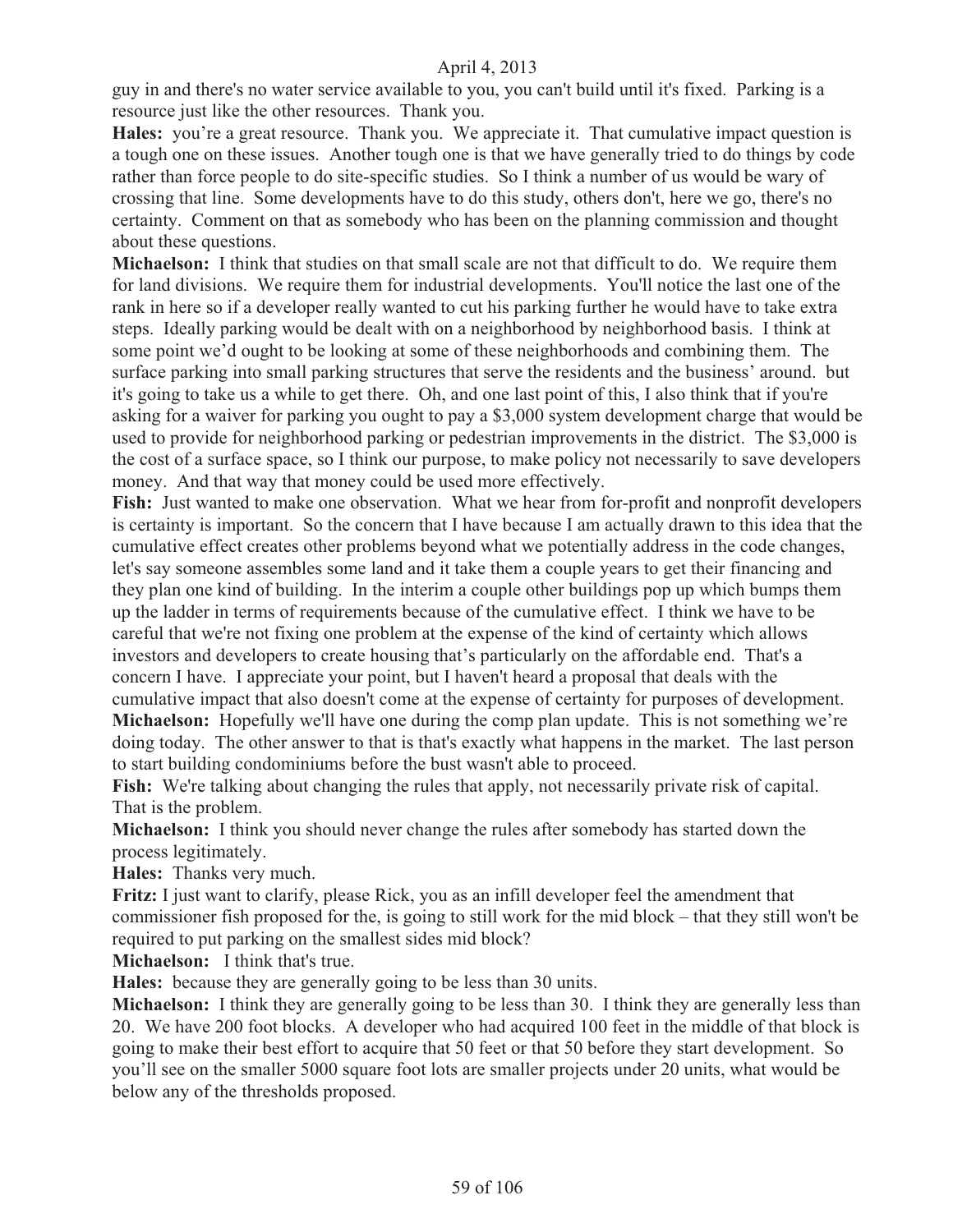**Fritz:** Thank you. I also share your opinion that we were intending to have a front door entrance on the transit streets however the land use board of appeals seems to disagree with us. So, we'll fix it in the next round.

**Hales:** thank you. welcome.

**Steve Stolze:** good afternoon. My name is steve stolze, I'm the former mayor of the city of Tualatin. I am the chairman of the professional remodelers organization of metropolitan Portland. I'm here on my own behalf. But I have found this to be a very interesting day. I find that you're trying to implement a very serious policy in a very short period of time. I think in my opinion you need more time to discuss this. But essentially what i'm here to oppose is implementation of any type of an ordinance that would be applied to permits that are already existing and have been issued or are in process. All of us as builders, developers, we go through your building department and your process of finding out what the rules are, what the regulations are, doing everything we can to meet those rules and finally meeting them and getting a permit issued only to find out that down the road, woops, city changes its minds and we're going to add something new. I think I have heard a couple times people say this would send a dire message. It definitely would. Portland would be an unstable place to work. Bankers would not be able to finance projects because they could not depend on the permits being valid. So I think there's a lot to consider here. I think there's a lot of impact for a lot of people. I think personally my opinion as an outsider you need to take a lot more time to discuss this issue. This is not an emergency and it shouldn't have to be.

**Hales:** Thank you very much. We're going to declare a five-minute stretch break. Council will be recessed until 4:00. Bear with us. [council in recess] since we've require a quorum, we'll restart the hearing, I was going to extend the courtesies to an elected official and call metro councilor bob Stacy up, but he has politely informed me he's here as citizen stacy, not counselor stacy. So he's scrupulously observing the proprieties and we'll see you up here later. Thank you for being here. The next four already in place. Please begin.

**Alan Durning:** [audio not understandable] The only testifier today not one of your constituents. I hail from the fair city of seattle where I direct siteline institute, the northwest's largest progressive think tank and champion for last 20 years for making the pacific northwest a global model of sustainability. I come to Portland five to six times a year and we do a tremendous amount of work in Oregon as in washington and british Columbia. This trip it's a little bit like I have arrived in some nightmare alternative realty version of Portland where the city council is debating particular details of regulations by which we will mine tar sands from city parks. I'm deeply disheartened to hear this debate today about backing away from Portland's leadership position which has been for the last decade to move steadily towards letting the market decide how much parking will be provided and letting the market manage the supply and demand for parking. I'm disheartened because the rest of the northwest and much of the country has long looked to Portland for its leadership on progressive sustainable urbanism, on providing alternatives to the automobile and mixing equity effectively, equity and affordability effectively with environmental responsibility. there are a set of solutions for the problems that your communities are enduring. The problems are the consequence of the several decades of progress in reducing off street parking requirements. The solutions are well described in this 800-page tom by donald shoup. The difficulty is that you as leaders need to lead your community beyond the controversy of change. We are used to managing -- we have for far too long tried to manage parking problems through the land use code. Which is a little bit like trying to steer a car by banking the roads. The better solution is to use a steering wheel. A steering wheel in this case parking management policies, parking benefits districts, parking pricing; a whole elaborate set of these tools, some of which are in place already but it's very difficult to implement them in neighborhoods that do not have them yet. That's the leadership challenge you're up against. I wish you good luck and I hope I will continue to praise Portland for its leadership on parking policy not count you among the fallen. Thank you. [laughter]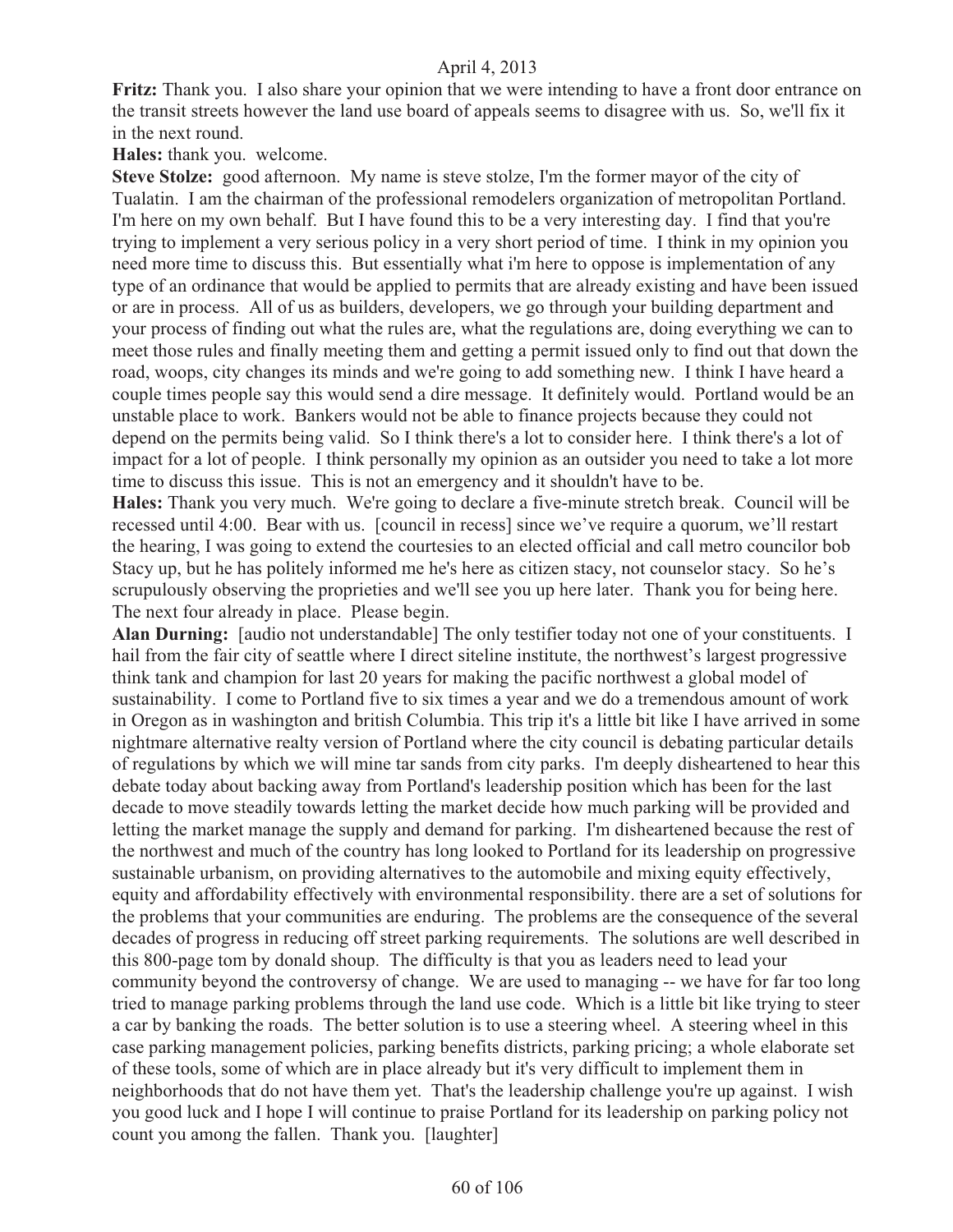**Hales:** Since we have an out of town guest -- we regret you're disheartened but we have waived the sales tax for the duration of your visit. We often look to other cities for inspiration. Commissioner Fritz the other day sent an email which I found fascinating. She identified some cities around the world that we often look to as models of compact, livable cities and environmental ethics that have a different view than we're debating about parking. Stockholm, munich, vienna, three in particulars, where they currently require one space per unit. One parking space per unit. I understand that there's a range of views on this and reasonable people can disagree, but in light of the european experience, why have you concluded so dishearteningly that we're out of step?

**Durning:** Well, first of all, I question those statistics. Most european cities have hard maximums in certain districts they have minimums, but city-wide I just don't think that's right. **Fritz:** Even in the central business district I can send you the study. If you want to send me an email, I can send you the study.

**Durning:** I would be delighted to look at it and give you a response online. Thank you. **Tamara DeRidder:** good afternoon. I'm tamara deridder. I'm here as a resident. I have live in rose city park for about 25 years. I'm a professional land use planner. I have served as chairperson for the apartment parking task force. I am also the code chair for our land use committee for rose city park neighborhood association. You received copies of those recommendations already. In the amendments that were popped up this afternoon I would say no to amendment 2 just because the neighborhoods have not seen it. We haven't had a chance to look going back to the original transportation plan, transit plan, the 15-minute transit plan at least shows where trimet is investing in the future. The rest of the routes, is questionable. We know those are going to be cut. I would say the 15-minute corridors are the best. Also, 500 feet from the station areas is what had been submitted or provided to us. 150 feet from station areas is new. I just want to put that out there. Also, the idea of having off-site parking is really assists the over all urban development of an urban space because you don't have to have all the parking and driveways that cut into the pedestrian way. So it's especially helpful with the 20 to 40 in those smaller 5,000 square foot lots. If they can park within 500 feet. I do agree that there is an issue of tear-downs, and so we need to look at making community lots. That is something that actually came up 20 years ago. I put this in my document that I -- testimony I gave to you. Back 20 years ago, this is actually when charlie hales was commissioner of public safety and bob stacy was the planning director for the city of Portland, there was a social contract made with the neighborhoods in southeast uplift, called the livable city phase. This is in 1993, and it was presented as the growing better document to the planning commission. With that, it had recommendations in that that said we need to address parking issues for residential uses, especially in centers and main streets. so 20 years ago this document came forward with whole list of recommendations and those included parking lots, garages and shared garages that are shared between various businesses and uses including possibly some city owned facilities. Again, individually, there's not much strength, but together, if you can make a smart park in the inner areas and make it urban density, we're all talking about this same compact. Back then we had the visual preference survey. You may have heard about that, it was a big deal. Everybody was saying, okay, we will go for the urban growth boundary and yes, we'll go with this compact form. Everybody was on board. 70% of the folks voted for this compact form, but part of that social contract was never addressing the needs of that study, which is dealing with multi-family parking both in cs, actually all the commercial zones, as well as the r1, where you have comp plan amendments. So to this date no parking requirements are in the commercial zones. So I really think this is a long-term issue. We do need maybe a parking commission. And many of the things that were brought up today make a lot of sense. It's a full issue that needs to be discussed in a broader context, not a knee-jerk. But unfortunately since 20 years ago, something came forward, a full document with all these great ideas about urban forum but never followed up for the recommendations that the community needs, which is dealing with parking. Thank you.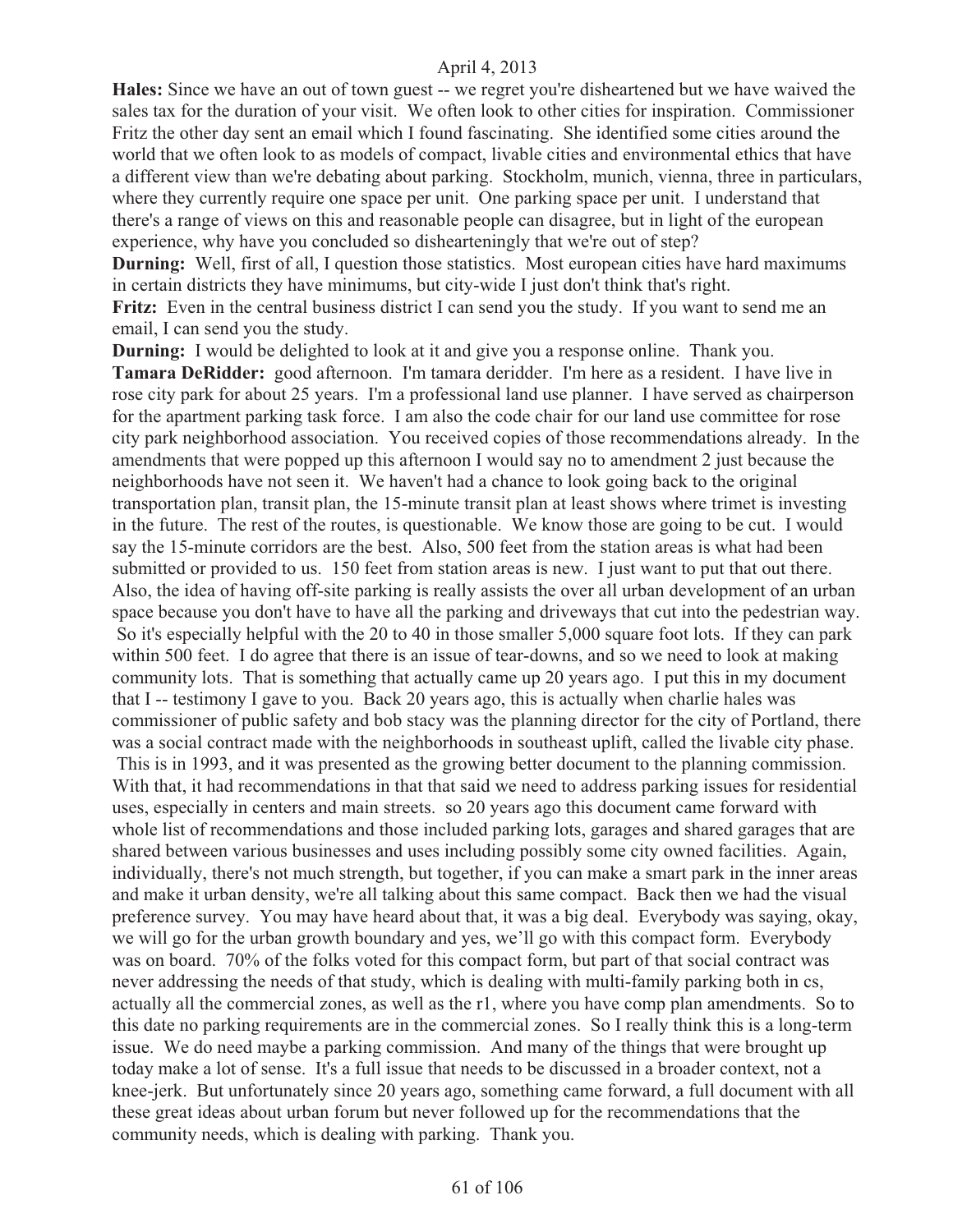## **Hales:** Thanks.

**Amy Anderson:** Good afternoon. Hello. Mayor and commissioners. I'm amy anderson. I am a resident of richmond neighborhood. I live about two blocks from the current project on 37th and division. I have lived in my home now for 23 years. About ten years ago I chose not to drive any more. I just decided I would use public transportation and find other ways to get around Portland. I used to ride a bus two hours a day, each way to jansen beach and back. Washington square and all over the place. I have ridden trimet longer that some people have been alive. I know the bus system. Please don't expect anyone with children and babies and groceries to ride your trimet bus system, cuz it isn't going to happen. I can barely do it now, and now I'm disabled and it's a nightmare to get on the bus. So that's the first thing, I want you to be seriously honest about. new people are not going to ride our buses, not the way they sit now. The second thing is if you were to visit my neighborhood you would see that both carruthers and sherman have no exits on either end. They are dead end on both sides of the street. So on 37th street and 38th street, we have no through access out should anything happen in our neighborhood. God forbid I should have an emergency and a fire truck and an emergency truck couldn't get into my neighborhood because now I got all these cars parked on my streets. so I do want you think of the fact that the building entrance is facing another building that also has no parking available because it's too, it's a small commercial building that's been there a very long time. So I find it kind of odd that you tear down a building that had over 100 parking units in it to build a building of 84 units with no parking structure in it. I'm still trying to work that one over. The other notice I got in the mail the other day was a letter from the city that says over one-third of Portland's 2500 miles of sewer pipes are more than 80 years old. Projects to replace or repair aging sewers are important for our particular areas. My area is slated to be up for redevelopment in july which means not only bus number 4 is going to be tied up for lack of service, so will bus number 75, which is the only bus that goes down 39th street. I do want everyone to be aware that all these projects going on at the same time impact my ability to get downtown on the bus in less than an hour. I have to off-shoot an extra half hour every day to make sure i'm downtown on time with all the construction going on from 12th avenue, all the way down to 45th. So if you have not been in that area in a very long time, I urge you to come. It's not safe. There are no crosswalks. There are no stop lights. I have to walk 10 extra blocks in either direction to get my bus now. I'm disabled. I don't have a choice. I have to walk. This whole thing for me and a lot of my neighbors has been really inconvenient. I know that you guys are going to do the job and put in parking so we all feel safe are walking down these very narrow streets. They are not very big, about a buggy cart wide. So is division. Please think about all this real seriously. Consider us neighbors, seniors who want to grow old in our homes in that neighborhood, we need to have access to emergency vehicles. Especially in case of an emergency really happens. We have to make sure that we're protected as well as the new tenants. Thank you very much for your time. **Hales:** thank you. Thanks for being here.

**Robert Wright:** Mayor hales, commissioners, i'm robert wright. I'm a native of Portland, been away for some years but have returned. I have been a resident of the west end neighborhood since 2006. I appreciate the opportunity to address the Portland city council on the importance issue of minimum off-street on-site parking for future multi-dwelling buildings. A fundamental if not critical consideration for city planning is the diversity of its neighborhoods. Portland is well known across the country for its planning and policies that foster diversity and liveability. Investment in public and bicycle transportation and establish the requirements for long term bicycle parking are prime examples. Lessening the need for day-to-day travel by private vehicle in the city is the correct objective, however, this does not mean that everyone will give up a car ownership all together. Individuals and families that can afford to do so will elect to own a car when other means of transportation cannot meet their needs. Minimum required parking for private motor vehicle ownership for multi-dwelling residents will be a determining factor in the future economic diversity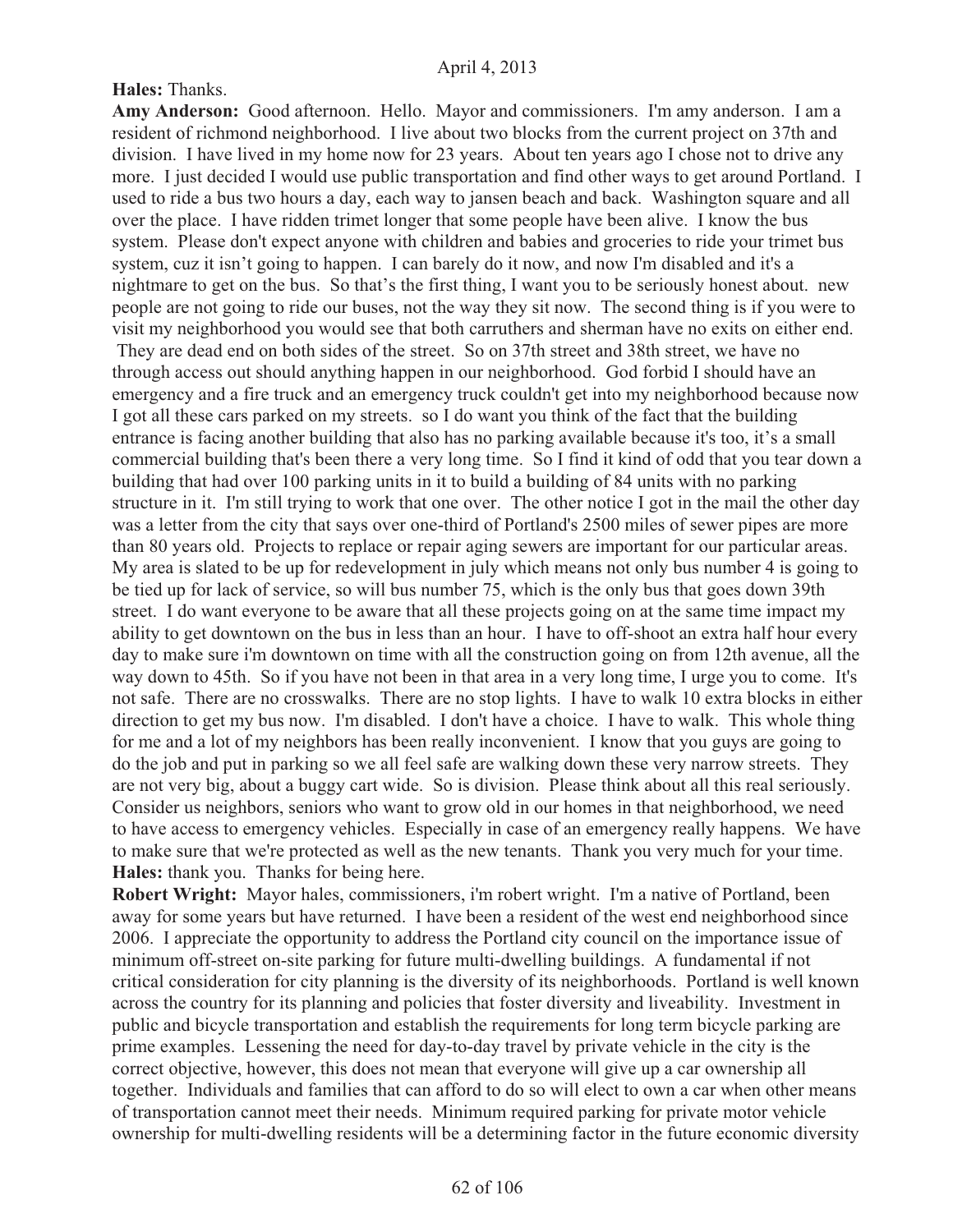of the neighborhood. The extremes as a percentage of the total number of dwelling units are not good planning factors. 100% will result in expensive urban dwellings financially out of reach for many. Zero percent will result in lower availability of urban dwellings for car owners who can't afford the cost of on site parking means they will stay in the suburbs. A balance is certainly needed for a healthy, economically diverse urban neighborhood. The proposed 25% on site parking minimum is too low and it's also inconsistent with the recent survey of residents of apartment buildings with no onsite parking. Thank you for your consideration.

**Hales:** Thank you. Thanks for coming.

[names being read]

**Hales:** Welcome. Go ahead.

**Tim Ramis:** Mr. Mayor, for your record i'm tim ramis, im a lawyer with the firm of jordan ramis. I'm here today on behalf of dennis sackoff and the 37th street apartments. Mr. Sackoff asked me a short while ago to participate in the direct conversations that were taking place between the neighborhood and the developer over the apartment project that was the subject of litigation you have discussed. My role was to suggest to him opportunities and ideas for bridging the gap between the two parties. To the credit of both sides in my view all issues but one were dealt with. They reached agreement on a large number of changes to the program and to the project which could address the impacts of the project. They did not agree on the treatment of the top level of the building, which was asked by the neighborhood to be removed. That wasn't economically possible. Even their modifications were made. So I think the conversation was certainly well worth the effort. Today I have two legal issues to bring to your attention and make sure that they are in the record. The first relates to the suggestion you've heard that you should adopt an ordinance which is immediately effective. The issue here is notice. In the understandable haste to try to close the window, to shorten the window of opportunity for people to apply for buildings without parking, the idea might be to adopt something immediately. The risk that you run in doing that is that you may create exactly the opposite result. The fly in the ointment is ors 215503, a notice requirement, which has not been complied with at this point. The risk you run is that someone raises that on appeal, invalidates or puts a pause on the effectiveness of the ordinance, therefore creating a window of opportunity for people to make application much larger an opportunity of many months rather than a few weeks. So for that reason I would suggest that the prudent course is either to pause the process in order to comply with the notice requirement or be sure that the implementation schedule that you adopt is sufficiently long you don't draw challenge to the ordinance itself. I submitted a letter into the record which deals with that issue and explains it in more detail. Second, I commend to your attention the letter of mr. Joe willis of the schwab firm. The city is itself entitled to notice when it is approaching a situation which might cause litigation in certain contexts. This letter details that risk and is there for that purpose and that's why I draw it to your attention. Thank you.

Fish: Mr. Ramis, so we have the benefit of getting our own legal advice at an appropriate time I have your letter that lays out the notice issue.

**Ramis:** Yes.

**Fish:** I appreciate you stated it as plainly as possible, but perhaps if you elaborate as to what you think the deficiency was using the code as a guide just so we could understand your position. **Ramis:** I have taken the opportunity to share this issue earlier with the city attorney's office. We're not blind siding you with it. In a measure passed by voters, a law was adopted which says that when you adopt a change to a zoning code which has the effect of changing the range of uses or limiting in some way the use of a property, those individual property owners are entitled to mailed the written notice. In this case that has not yet happened. We reviewed the record in this case and have not found such a notice, so that is the issue that would be raised if someone chose to challenge this ordinance.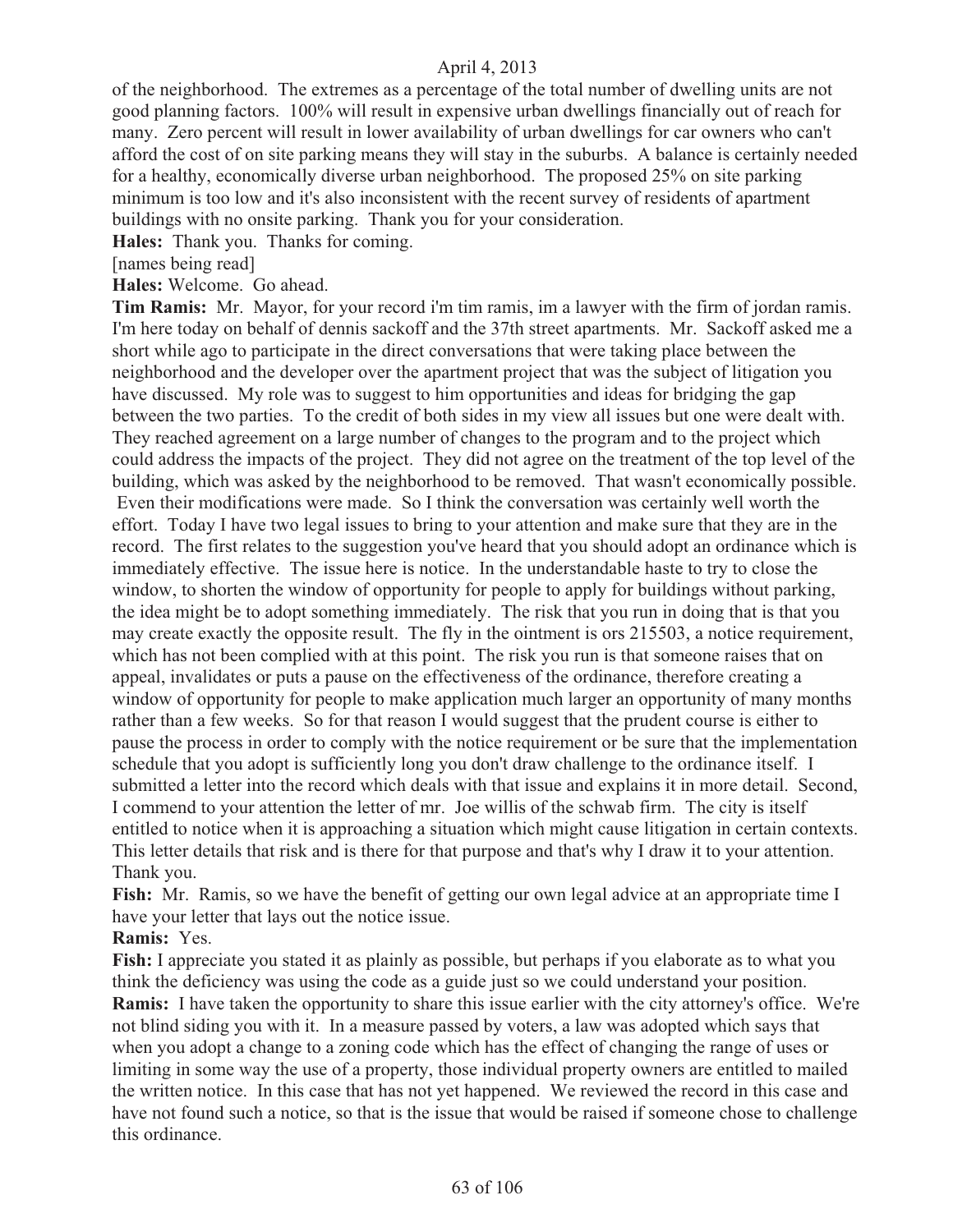**Fish:** So i'm clear, you're here representing one developer.

**Ramis:** That's correct.

Fish: So in raising this issue you're letting us know that he may have a claim under this provision. **Ramis:** Yes. My real purpose is to point out the risk to the city in acting immediately. It seems to me that to the extent that you do not adopt an emergency clause or to the extent that you allow some time for implementation you reduce the risk because in that circumstance there would be lesser risk that someone would appeal the ordinance.

**Fish:** Mr. Sackoff has a number of people here who have testified either in person or through correspondence that report to be representing themselves. You did hear earlier, mr. Wilson say that as to amendment 6, he supports that amendment, which would clarify an issue that luba has raised. One option for the council is to adopt the amendment and accelerate its effective date so that it would govern any subsequent -- permit that he seeks. Is your view that if we were to do that it would still be invalid or can he waive that?

**Ramis:** it seems to me there's a solution to that. And that is that various parts of your ordinance can be implemented on a different schedule. There's no requirement that every section of the ordinance be implemented on the same schedule.

**Fish:** Thank you.

**Saltzman:** There's not going to be an emergency clause attached to anything today. So the normal course that we're expecting would be it goes to second reading next week and then if adopted becomes effective 30 days from there.

**Ramis:** Yes.

**Saltzman:** Is that adequate notice under measure 37 as long as we mail that decision to property owners?

**Ramis:** well, if you were to adopt, I would answer this way. If you were to adopt on that schedule we would not object.

**Fish:** and furthermore, if it was council's will to slap an emergency clause on next week so the rules were clear to everybody and there was no period of time of where someone could get in under the old rules, and the rules would be established for all, your view is that we might run a foul of this statute?

**Ramis:** That's right. The risk there is that someone challenges it, overturns the ordinance, and then instead of a window of a certain number of weeks you would have left a window of many months. **Fish:** Thank you.

**Hales:** Please.

**Pam Quinlan:** hi there, im pam quinlan. i have lived in Portland for a long time. I have a lot of friends in the richmond neighborhood. And I used to live in hosford/Abernathy. You guys have a really important decision today. It's not just about parking. It's also about congestion. We know two things go hand in hand. Like the previous speaker, I spent a lot of time on division street. I'm getting increasingly concerned about congestion, the loss of parking spaces, and what's that going to do when we have a big fire in one of those new, denser buildings? Those ladder trucks are not on bicycles. I cannot stress that enough. We do not have bike ambulances here. Livability also involves staying alive. We know there are ambulance response rates here in Portland that are supposed to be around, the average response rate that you aim for is about 5%. Now in Portland the ambulance response times are more towards six, seven, 8%, which can be a matter of life and death. Part of that's the terrain. Ok, It's the rain, it's the west hills, it's hard, but i'm concerned that some of these delays are man made. We can stop those. I feel that commissioner Fish's amendments right now in terms of an emergency, those to me make the most sense in terms of public safety. We cannot risk the deliberate congestion that is one of I think the policies of bps. We can't risk it on narrow streets around richmond. If there's an emergency, it's a little different from the emergency you see. The emergency i'm worried about are flashing lights and stroke victims and people not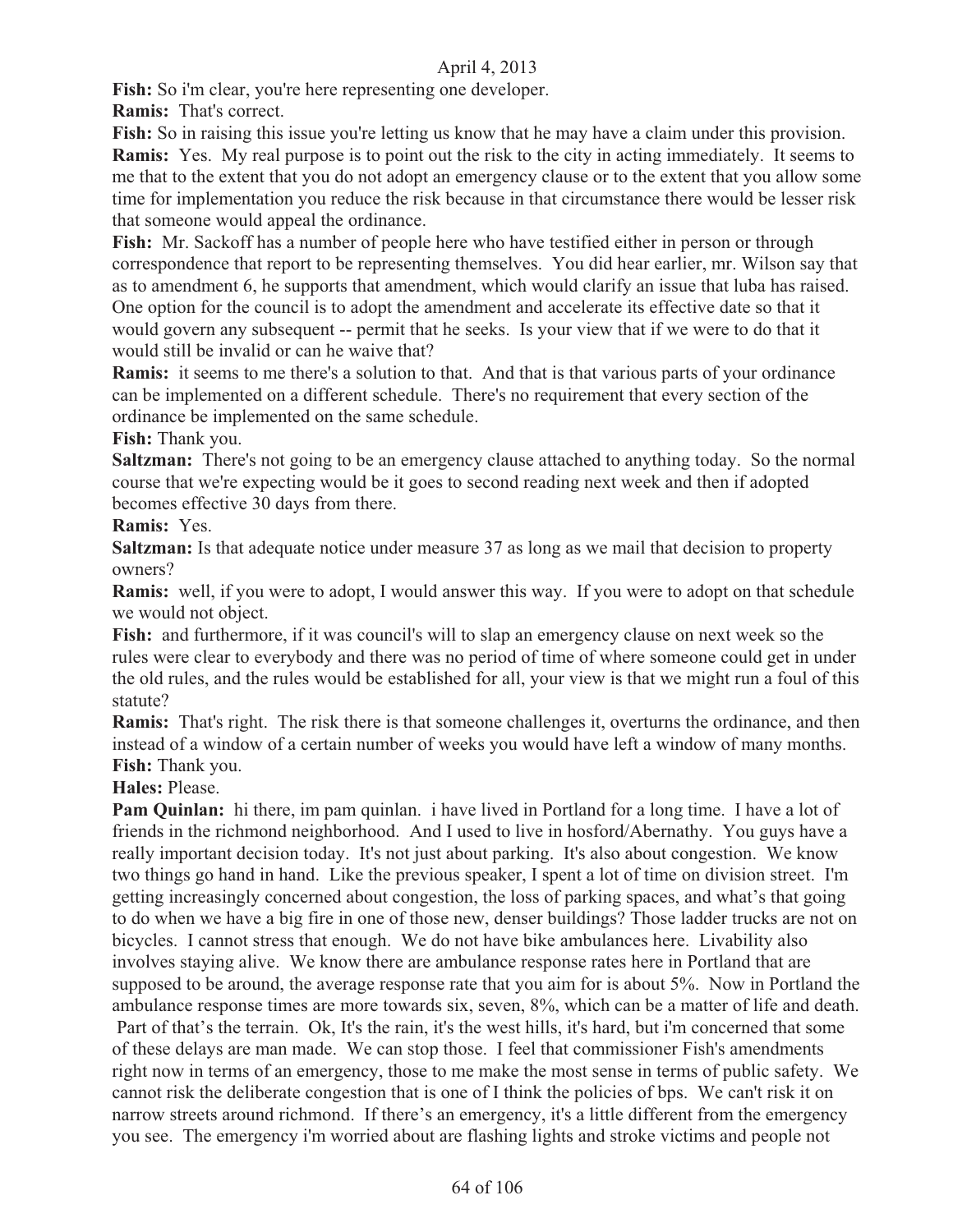making it to the hospital in time. I ask you to please -- I know there are a whole bunch of considerations but to me that's a real fundamental one. I do hope that you -- everybody strongly considers commissioner Fish's ideas. Thank you so much.

Fish: and just, in the odd chance we have raised the blood pressure of people listening to this, I want to clarify one thing you said. For response times to fires, our goal. The aspiration is a little over five minutes. We don't meet that all the time. It's minutes, not percent. Currently amr ambulances to arrive on the scene within eight minutes. That overwhelming majority of our 70,000 calls to the city are medical calls, not fires. I just wanted to assure people that our response time to emergencies are okay. Not percentage, just minutes.

**Quinlan:** I just don't want to make it worse.

**Fish:** I appreciate that.

**Quinlan:** We have great firefighters. We got great ambulance drivers. Let's just not give them greater challenges. They are challenged enough.

**Hales:** Thank you.

**Hiroki Tsuzumi:** thank you. My name is hiroki tsuzumi. I have recently moved to Portland from new jersey. I live in a condo in Portland's west end neighborhood downtown. In the past I have lived in new jersey, philadelphia, ontario, canada, Tokyo, kioto among other places. I have two points to make. Point one, the proposed minimum 25% on-site parking for future multi-dwelling buildings over 40 units is too low. The minimum should be much higher, say40% to 50%, regardless of the number of units. but the exact minimum % should be determined with participation of the local residents in such a way that the property values of the existing neighborhood will not be disrupted. If the city of Portland is encouraging the construction of multi dwelling buildings with no or little on site parking requirement, is to push Portland towards a car free city. It's a one sided policy that may easily disrupt the liveability of the city. To live in a car free city many services need to be addressed. Tokyo might be seen as a prime example of a car-free city. These are some of the ways that tokyo differs presently from Portland. The public transportation network are extensive and reliable bus, train and subway lines are never reduced or out of service. Six million people live within a ten to twenty minutes walk to the public transportation. every child can get to school and every walker can get to walk on public transportation. Same day delivery service is available for almost everything from furniture to airport luggage to groceries. Taxis are plentiful and always visible. Every neighborhood has a small shopping center with fresh fruit and other essentials within walking distance. In a successful car-free city like tokyo, car ownership is a luxury, not a necessity. For Portland to become a carfree city a more comprehensive approach is needed. I'm running out of time. The parking policy is only one of the policies to make ideal car-free city. and to do so, higher the minimum required parking on site is required.

**Hales:** Thank you. Thanks very much. [applause]

**Tom Neilson:** Mayor heals, city council, my name is tom neilson. I live on the west end cultural district. Having served as the mayor of salem, I applaud you and your process of taking on a very thorny and complex issue. The current parking policy was adopted at a very different time in Portland's development. It was a time when light-rail and transit corridors were first being developed. The city wanted to encourage higher density developments along the corridors and restrict development of additional surface parking lots. The recent influx of no parking apartments projects was really not anticipated when the current policy was adopted. Until recent times, for example, projects would have been very difficult to finance without parking. So we're clearly in a transitional period as a city where people are using and depending upon transit more and automobile less, but as the bps recent study concluded even the people living in the apartments with no parking, 70% of them still own cars. They do not necessarily drive to work or use the cars every day, but they still own one. As Portland continues to grow and develop its transit system the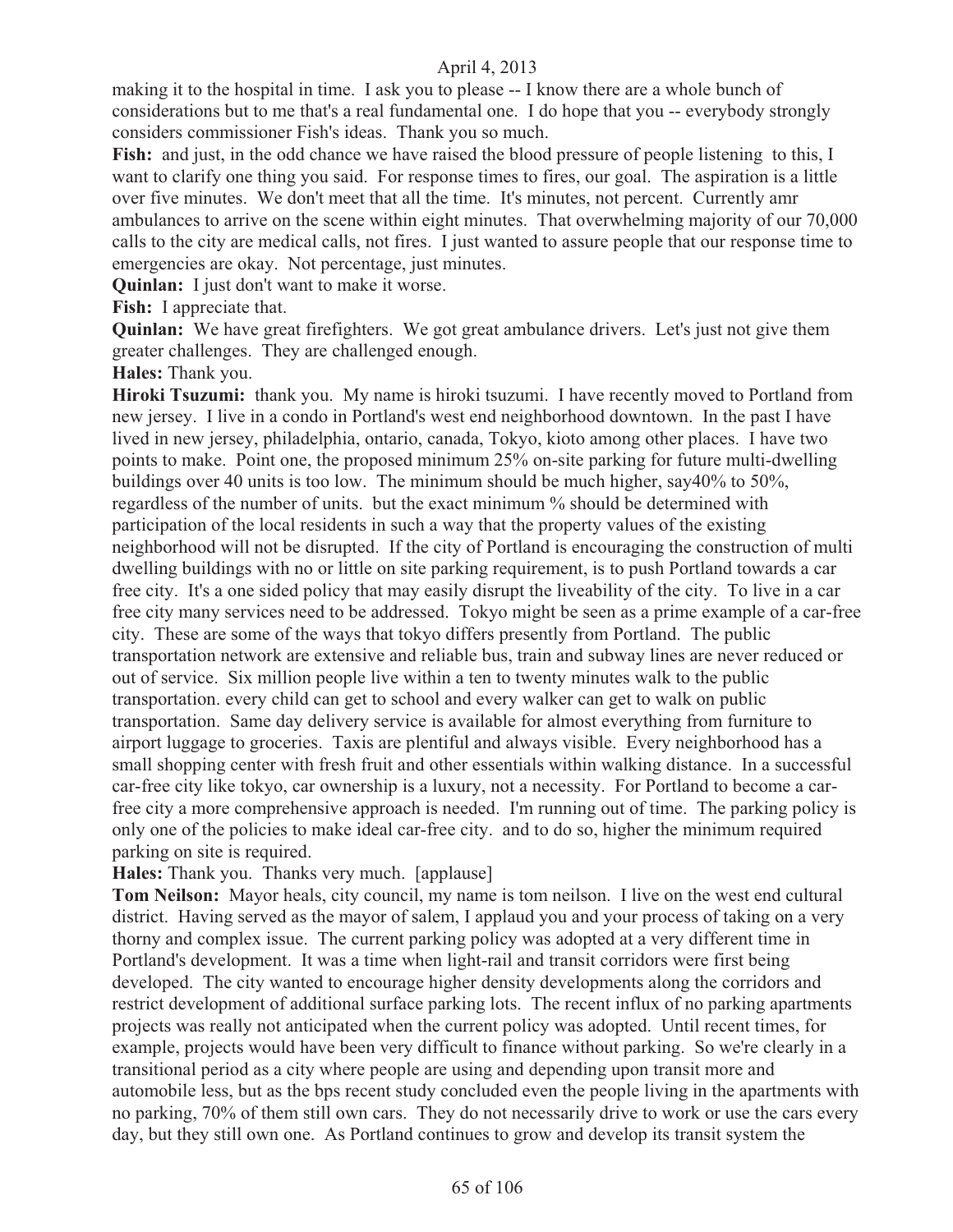number of people who will own a car will likely continue to decrease. But this transition will take time. The proposal to set a minimum of 25% parking places per unit is perhaps an appropriate aspirational goal but is a huge reduction from what the current realty and the bps' own research documents today. Developers can also then reduce the number of required parking spaces if they do certain things. For example as proposed they can reduce one parking space for every five additional bicycle spaces over the minimum number. But the code requirements for bicycle storage has already been greatly increased over the last few years. In 2006 in the building that I live, the building code was there had to be one bicycle space for every four dwelling units. Now it's 1.5 spaces for every dwelling unit in the central city and 1.1 spaces outside the central city, a 4.4 to six fold increase. In conclusion I recommend the council approve a minimum parking ratio closer but lower than the current realty of 70% and a phased plan to reduce to the minimum down to the 25% over time. A phased process would allow time for our transportation systems to continue to develop more fully and our neighborhoods and communities time to adjust systematically to the changing patterns and lifestyles. If, however, the 25% minimum is approved, it should be said as an absolute minimum, there should not be additional exemptions or credits allowed. Thank you. **Hales:** Thanks, tom.

**Wendy Rahm:** I'm wendy rahm. I live in the residential west end of downtown. I very much appreciate your willingness to revisit the parking minimum question for new multi-unit residential buildings and I also approve of the amendments by commissioners Fritz and Fish which I believe are heading in the right direction. I'm also in favor of the suggestion earlier of an exemption for conversions of historic buildings. I think that will be crucial for the downtown area. I'm here to request that the parking ratios you finally approve for new apartment and condo construction be applied universally to all of Portland including the downtown central city residential areas such as the west end. By the city's own statistics, 88% of Portlanders own at least one car, even if they rarely use it. Needed most in downtown is dense residential mixed use development with sufficient parking to allow work force residents and families to store a car in their unit's building even if they rarely use it. Downtown needs families. Do you know a mother who would be willing to be carless with small children? Would you want to live here downtown without a car? The downtown needs work force families living here to keep the central core active, safe, and commercially, economically viable. None of us wants to see the city core returning to the dead zone it once was. Many busy business clients drive from outside the city central city to shop, one even came here today to testify. These shoppers are essential to support our downtown businesses. Downtown families need to drive children outside the central city to many activities which are not served by transit. Although great progress has been made, our transportation system doesn't yet support a carless world. We need to cut emissions, but this can't be done quickly at the expense of the economic health of the downtown. Trying to legislate people out of cars without an outstanding, completed transit system like that of new york or paris seems risky. Please consider a phased in, realistic reduction of the ratio of parking places per unit to keep the downtown a place where people want to come live. Thank you for your time.

**Hales:** Thank you.

**John Golden:** Good afternoon. My name's john golden, I'm from the beaumont wilshire neighborhood. I'm here representing the beaumont wilshire neighbors for responsible growth. There's been talk about you all slowing down, going slower, studying it some more. When I was here in september with four of my colleagues from around the city and we testified here, two momentous things happened on that day. One, actually happened afterwards when I watched that testimony afterwards shot from behind. I first realized that i'm balding. [laughter] and that was devastating.

Fish: You're in good company.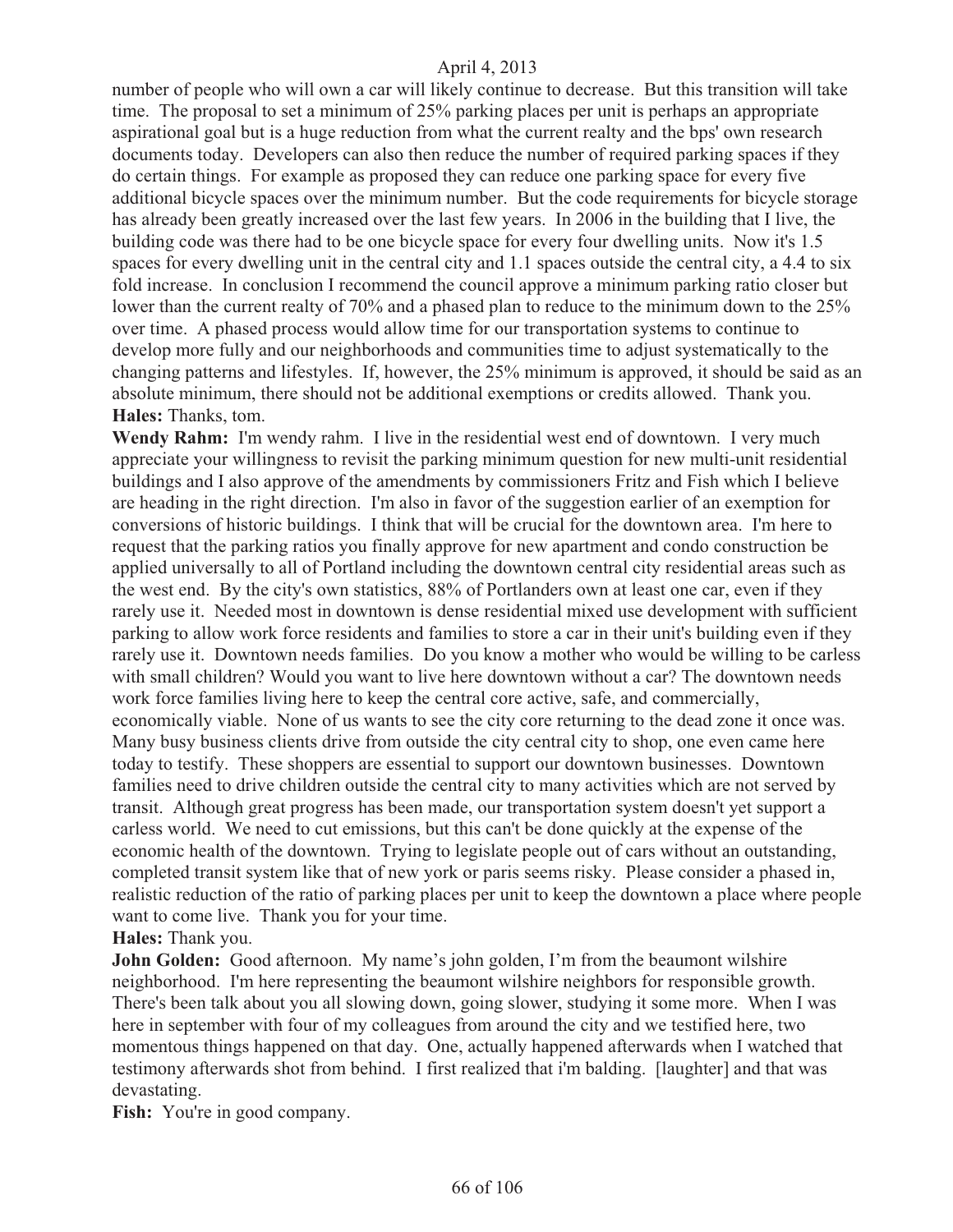**Golden:** Second momentous thing, and a little less depressing that happened on the days you all listened, commissioner novick, you weren't here, mayor hales, you weren't here yet but I knew you were listening. And you have absolutely have shown that since then. The time for us talking and you all listening is over. It's time to act. There are amendments on the table. Time for them to be enacted. Cuz now that I think about it, there's a third momentous thing that happened that day that we testified. Two hours after our testimony completed and with all of the media coverage that was happening, the developer in my neighborhood on fremont filed for his permit two hours after, so please don't tell me that there isn't a window of opportunity that developers are looking at, hoping you take 30 more days to enact. There is an emergency in the neighborhoods and it needs to be enacted now. A lot of talk also about this idea that maybe homeowners just like to park their cars in front of our houses. I gotta tell you that's not what this is about. While parking is the issue that we talk about, what we really talk about is density and honestly safety. I invite every member of the commission here and anyone who thinks otherwise to try to take a left out of my street on 46th on to fremont. It's impossible and it's only going to get worse when these apartments are coming up in my neighborhood which we know and have heard from the city's own study they do have cars. Of course they have cars. 70%. I came here today actually to argue for a lower number. 20 was a reasonable number to us. Because 20, I'm an english teacher, not a math teacher, but seems about, oh 40, 35 new cars. That feels reasonable. 40, again, the math thing may be closer to 50, 60 cars. I think i'm getting the math wrong over here, but the point is that i'm thinking now that despite what people talk about Portland as being this utopian, beautiful image, no offense to our visitor from seattle or anyone who watches Portlandia, the reality is something far different, and the reality is that our neighborhoods are crowded and our neighborhoods are becoming unsafe. Unsafe for our children, unsafe for our pedestrians, and unsafe as we travel. So, I guess now i'm actually thinking that Portland is really a reasonable place and seems to me, commissioner Fish, your proposal is of a tiered approach is reasonable approach. I teach my students to have a, when they wrap up a presentation, to always have a conclusion. So here's mine. We're a shared city. We all live this place together. New residents, old residents, developers. We all have a stake. I think we all have a stake in going forward in a responsible way. Thank you so much.

**Fish:** Can I just ask you one question from the neighborhood point of view? You've talked about neighborhood safety. One of the concerns that we all have is about too many curb cuts in a commercial area. We have heard from people that have ability issues, disabilities, we got children, families. That's a concern.

**Golden:** Absolutely.

**Fish:** If we were to permit off site parking for buildings that were below 40 units, that's not an amendment currently before us, I just wanted to get your reaction to that. We have heard that smaller buildings are likely to be mid block.

**Golden:** Correct. Although that's not true in mine. Mine's a mid block 50-unit.

**Fish:** Do you have an opinion as to whether we should in the unique instance of a smaller building it could be mid block whether we should provide the option of off-site parking to address the safety issue?

**Golden:** Probably so. I think that's part of the package. Absolutely. I thought you were going to say about my hair. I'm glad.

**Fritz:** let me just follow up on that. Should there be parking on site in the 50-unit development you're familiar with?

**Golden:** Absolutely.

**Fritz:** That would be preferable?

**Golden:** Absolutely. Far preferable. I think that gate has already left though.

**Sam Rodriguez:** Good afternoon, commissioners, mayor. I'm sam rodriguez. I'm manager and director for mill creek residential trust. We're a national developer, multi-family residential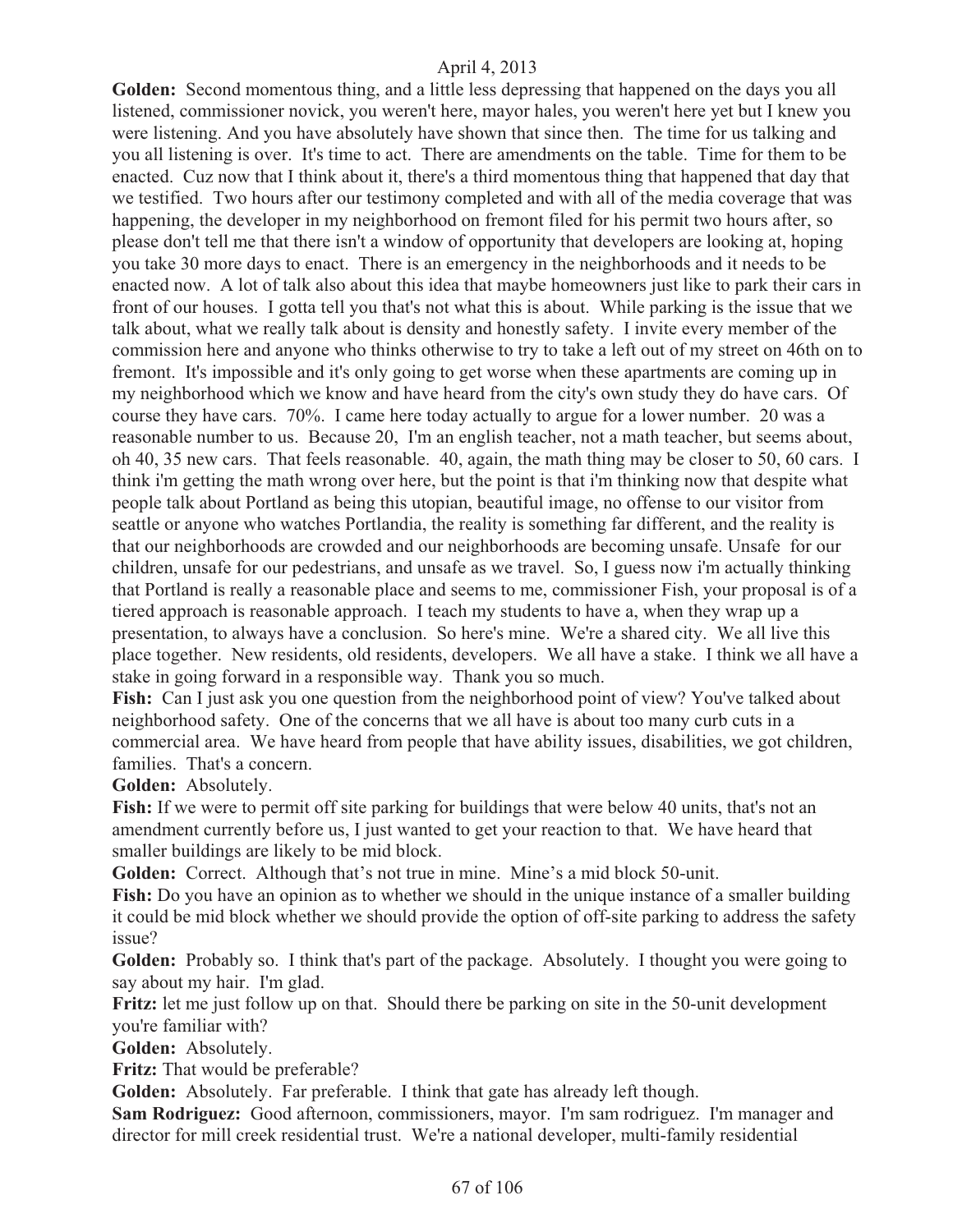projects. We have several projects here in Portland, currently. under construction, some under planning, others. We truly and wholeheartedly believe in the planning process and commune with the approach of planning development that Portland takes. We believe that Portland's rules and regulations do result in wonderful and thoughtful built environment. We believe that although sometimes it seems like a complicated process, the results are good and we embrace it. We are also encouraged by the results of the city policy in terms of density and livability and how it has propelled Portland into become a 24 hour city with 20 minute neighborhoods. I'm not here to oppose or support the parking amendments you are considering today. I like the idea of the market setting it, but that's probably the way every developer would tell you. I'm really here to express concern with respect to the recent developments in terms of a permit that was pulled, and it was first issued, luba and pulled and so forth. I don't know the developer personally. I just read what I have read in the paper and have done my own research. It seems to me that the developers like clear rules. Most importantly like those clear rules to be applied fairly and consistently. The changing rules midstream is catastrophic for development. I think it would actually send the wrong message as to whether the city is a city where people come and invest to develop. Real estate development is a very risky business, and it shouldn't be made riskier by not knowing exactly what the rules are. I just want to sort of inform you a little bit about one of our projects, any one of our projects we'll spend between 1.5 and \$2 million in pre-development money before we even get a permit. I'm more concerned about what happens in the midstream process, what happens with the projects that are in the pipeline. What happens with a developer that spent 1.5 million. And it's not our case, but it can it can happen us can happen to any investor and developer that decides to develop the properties in the city. What happens to that. I would implore you to take a look at how you implement this and what happens to the project in the process. I think I better hurry up here. I think this is a very dangerous precedent. The rules can be changed but you should be careful how you change them. I would urge you to look at the long term consequences of applying these rules to projects that are already in the mainstream right now. I think the city -- development actually helps construction jobs that are very much needed right now. Helps with the enhancement of the city tax base and also helps meet the city's goals of density and sustainability. I think it's important we keep that in mind as a whole. At a 30,000 foot level.

**Hales:** Thank you. thanks very much.

**Elisabeth Varga:** mayor, commissioners. My name is elisabeth varga. I live in the richland neighborhood at 2335 southeast 37th. I'm also a part of richmond neighbors for responsible growth, a group as many of you know working to promote a balanced approach for increased development on division and which has banded together with other neighborhood groups to advocate for well thought out density, good design and stronger public process. I'm here first to thank city council for all of your work on behalf of our city. I know you to all support responsible and balanced growth in our neighborhoods and I appreciate the efforts you've made to bring us here today. I thank your for all your time spent meeting with us, touring our neighborhoods and listening to our concerns. I would like to ask for your continued advocacy and leadership today by passing these zoning amendments as proposed by commissioner Fish and enacting them immediately. I also have the voices of over 600 community members by way of petition urging you to do the same. The electronic petition which was put out by richmond neighbors for responsible growth was sent to city council last night with over 500 signatures along with some comments which I hope you guys will review and I have here the paper petitions with over 100 supporters. While we know these amendments don't address the other equally if not more critical issues facing our neighborhoods, density, defining the type of density we want, design, which maintains and enhances the character of our main streets and neighborhoods, and the strengthening of our public process, these amendments are a step in the right direction and they are at this moment the only mechanism that will mitigate the negative impacts of these large scale apartment building today. We are at a critical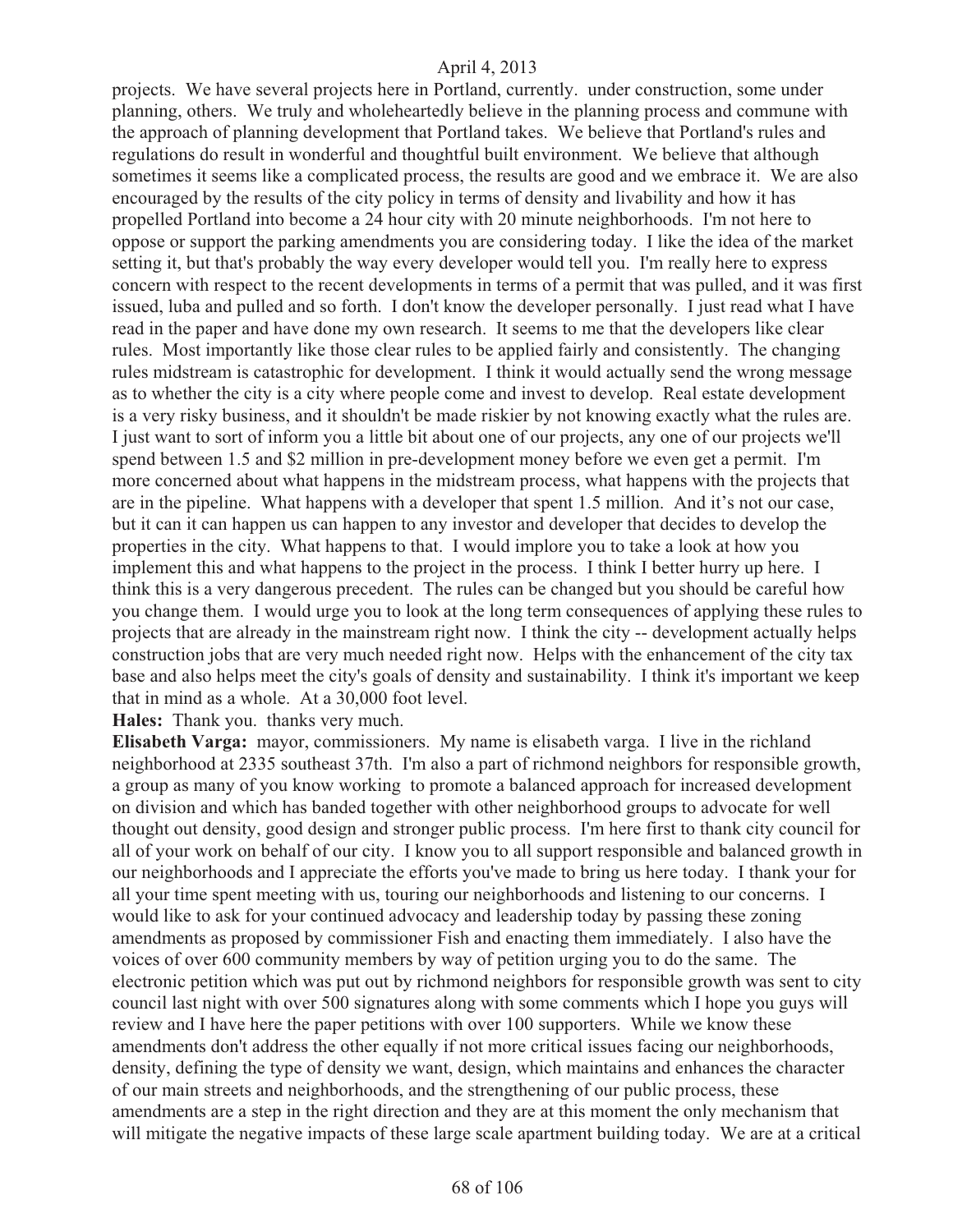moment in many of our neighborhoods, a moment which requires emergency intervention now, not 37 days from now. Failure to implement changes immediately will cause more irreparable harm and give more opportunity to those who will push through as many no parking buildings as possible without regard for the communities that they impact. I understand there's reluctance to enact this ordinance immediately because of the possible backlash from one developer whose permit was reversed whose profits will be impacted by such a decision, but who continue to build at his own risk fully aware of the implications of doing so. But should the city postpone these desperately needed measures that benefited the city out of fear, should the city act to protect itself from one developer rather than act in the best interests of all citizens and neighborhoods we all treasure. I have a recommendation for a possible escape clause for those that would be impacted by the immediate implementation of these measures we can give them the option to come to the table with the neighborhood association and work out a reasonable solution with a mediator in lieu of being subjected to the full force of these measures. We can compromise. Their choice. I think we can all agree we want a strong, vibrant city with a strong, vibrant neighborhoods that reflect the value of our community. We want neighbors that work for all its residents, renters, homeowners and business owners. We want streets that are safe for everyone, pedestrians, bike riders, people with scooters and cars. We want streets that are free from congestion of cars driving around looking for parking. While these amendments don't deal with changes needed to address the broader issues of good density, design and public process, it does deal with one of the symptoms which affects the quality of life, livability and safety of our neighborhoods and it can do that today with your vote. Please consider the neighborhoods that will be forever changed and negatively impacted by not adjusting the current codes immediately. We're relying on city council to do the right thing, to ensure that our neighbors continue to grow and thrive in a way that meets the needs of all its residents. Thanks.

#### **Hales:** Thank you.

Fritz: Thank you all for your testimony. And Elisabeth, thank you particularly for not sending us 500 emails one by one. Just sending us the petition, it's greatly appreciated. And also for offering the option of a handwritten. That is very helpful.

**Varga:** Can I make one more comment? Do I have the opportunity to make one more comment? I just want to say, previously one of the attorneys had mentioned that about negotiations with one particular developer and as far as I can tell, the negotiations were only on one side of the table. That was on the richmond neighborhood's side of the table. Thank you.

**Hales:** Good afternoon. Welcome.

**Lightning:** Is my speaker on? Yes, my name is lightning. Bps Portland parking study results have shown that buildings with more than 40 units were better able to absorb the additional cost of small amounts of on site parking without passing on significant cost to residents. Interesting statement. Small amount of parking, no actual numbers provided. Passing on significant costs to residents. No actual numbers provided. Now, from the developer's position, more apartments built, less parking spaces built, equal or higher apartment value. Plain and simple. Now, if all residents agreed to the car sharing concept, riding transit or bicycling, that would be great. Although your study still suggests the major mode of transportation in the areas surveyed appear to be cars at approximately 65%. Your study was predominantly east side location, a few north and northeast Portland locations. My concern is a prime example of what happens when not enough on-street parking remains is northwest Portland. Although no data was provided in your report to offer possible solutions about on-street parking congestion using northwest Portland as an example. Your study also suggests that on-street parking supply is still under utilized in many areas on the comps. In conclusion, ultimately, the residents currently being provided reasonably affordable apartments for rent, they appear to be getting amenities that they are satisfied with. Housing is good for the city of Portland. No changes should occur pertaining to the parking issue until further,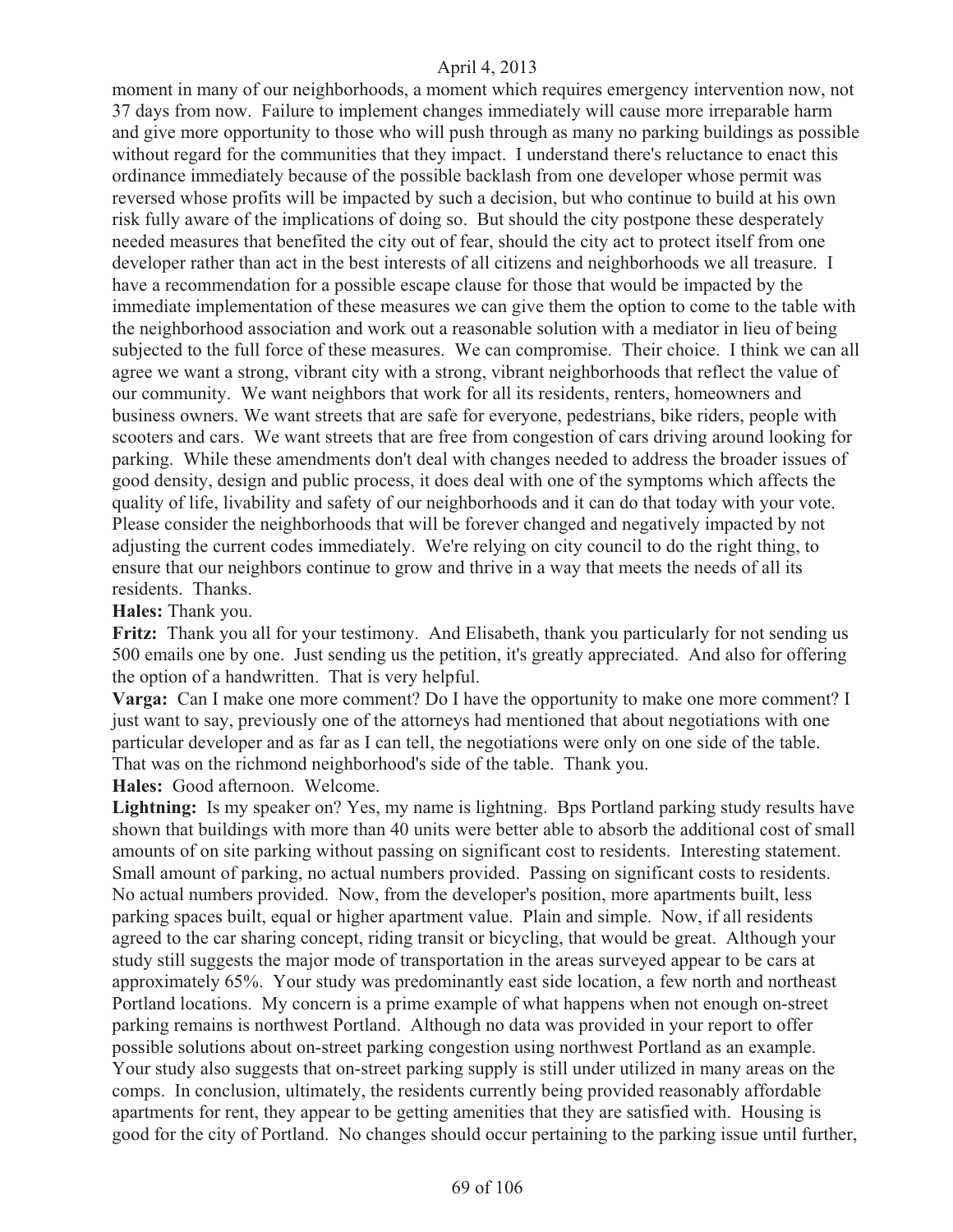more detailed data would substantiate such a change. Please, don't stop the developers midway on their projects. Thank you.

**Hales:** Thank you.

**Chris Smith, Planning and Sustainability Commission:** Chris smith, member of the planning and sustainability commission. Mayor, I'm going to test your memory, one of the first times we met was 1997 or 98. I was serving on the city club committee and commissioner hales was testifying before us. I wonder if you remember the topic of that study.

**Hales:** Density as I recall.

**Smith:** how to implement residential density, i suspect that both of us will spend our whole lives trying to answer that question.

Fish: chris, there isn't a meeting that we have with the mayor that he doesn't fondly recall that occasion. It's part of the lore of this building.

**Smith:** so I am urging you to adopt the planning and sustainability commission recommendation without amendment. I'm going to speak specifically to amendment 3. if you want to ask me about the others, I have opinions. And there's one other topic I want to bring up. The amendment 3 capping the over all use of alternatives to parking. My view is really informed by my service as city budget advisor. I know how scarce public resources to achieve our policy goals are, so with the alternatives we're giving the developers the option to provide things that will help people make the choice to use cars less, to do things like provide trees that are important to our policy, to improve health in the city, to build plazas as part of their property that all citizens can benefit from. If we have a develop who are wants to spend their private dollars to achieve our public policy aims, I think limiting that is very poor policy. We should thank every one of them who will spend their dollars on those choices and not limit their ability to do that.

Fish: Can I just ask you about that?

## **Smith:** Sure.

**Fish:** I think sometimes we have to be concerned about sort of how the public views our action. If we go ahead an say we're going to set minimums and ratios, then we have an exception that swallows the rule, aren't we at risk of sending kind of a mixed message to folks and is commissioner Fritz's amendment would cap it at 50%, so there would be half the parking that's required if the developer made those investments, if we allowed 100% then what we're really saying is it's quite likely the current situation could continue and then what have we accomplished here? **Smith:** Well, what you're doing, again, letting the market decide how much of the parking to provide, which i'm going to get to in my last point. Maybe it's more productive if I do that first so we can return to that. The last paragraph in the planning and sustainability commission letter asks you to direct pbot to return to us with ideas for managing on street parking. My main thesis here is that, really we're asking the question, do we trust the market to do the right thing to meet our policy objectives. Alan durning was wagging his finger at us for not trusting the market. I believe the market response to the context it's in and I think the market is being quite rational right now on division in the context until last year there was a fair amount of available on-street parking in the richmond neighborhood. The market has figured out, and the first mover, mr sackhoff, has figured out he can externalize his parking demand on that available on street space and he's doing it. It's a smart dollar decision. It may be a bad policy decision but that's the context we provided. so I would suggest to you really the right way to come at this problem is to decide how we are going to manage on street parking in what we want to become denser neighborhood centers. I live in a dense neighborhood. I understand the pros and cons of that, but we have made choices that our transit corridors are the places where we encourage growth. I think we are lacking some of the policy tools to make that work well. One of them is to understand how you make the transition from parking that is managed as a commons as it is today, to parking that is either a regulated or market good. Rationed with some kind of regulation or priced, and if the developer saw that the on-street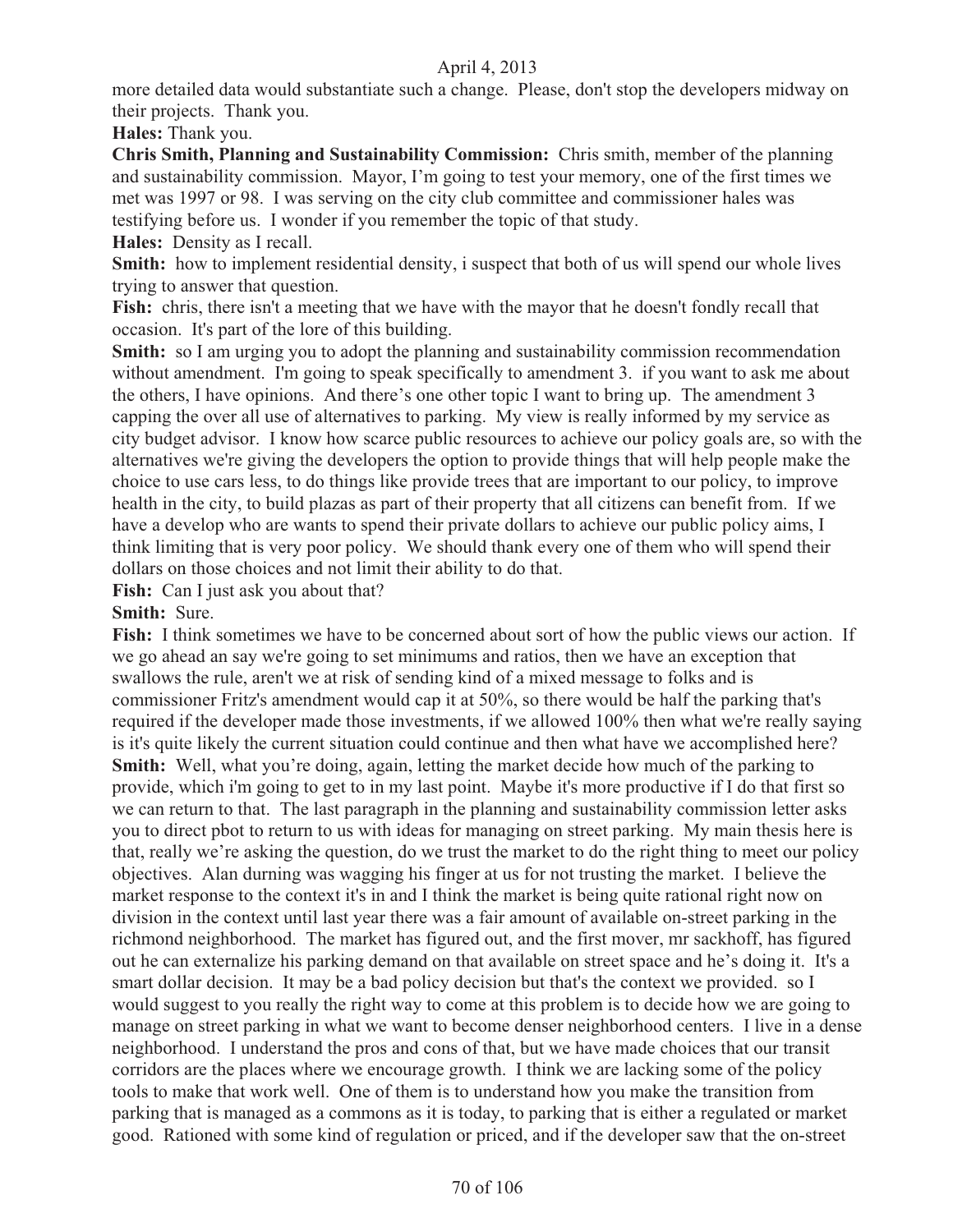environment was indeed priced to regulate it and he did not have access to it the developer will build the parking residents will demand. Right now, we don't have the incentives in place. The developers following mr. Sackhoff are not going to have that excess supply. I think they are going to be more rational, but of course we're here today, we don't have the benefit of six months or a year to see how that works. That's why i'm happy to have the alternatives uncapped. I believe the market will eventually correct itself, but I think it's important that we take on the question of on street regulation head on, don't think that we solved it by changing the zoning because the lure of the free on street parking space causes fairly irrational behavior. We saw in shoup's book of 800 pages that talks about all ways you get irrational behavior out of that lure of free parking. Let's not drop that part of the process and continue on with that. If you'd like me to speak to any of the other amendments, I'm happy to answer questions about those.

**Saltzman:** I would like to have you to speak to amendment number one, the tiered approach. **Smith:** I'm concerned that there are some 30 unit buildings that may be made infeasible by starting at that thresh hold. Probably a little bit more concerned that with the larger buildings we may build more parking than the market will demand. In the sort of ordering of the amendments I would be concerned about number one would be lower down. If I could address number 2 briefly. **Fish:** You were more charitable when we briefed you on this.

**Smith:** I think I was pretty clear with you that number 3 was the one I was going after first. Number 2, the transit alignment is an interesting public policy question. There are certainly opportunities for development along the routes that have a little less transit service, yes, we are curtailing some of those. I think there are two reasons for that. One, is the risk that if we have the line that has 18 minute frequency rush hour today, two years from now trimet cuts that because they haven't indicated those are their strategic priorities, frequent transit network is their strategic transit priority. We suddenly find a building that's been built that is no longer compliant. and suddenly developers either getting fined by bds every day or has to find a parking lot and rent it. There's pretty interesting consequences if the transit service is not stable on a corner where you build these where you're compliant today but not be tomorrow. The other is as a prelude to the conversation about neighborhood centers that we have in the comp plan, the effectiveness I think is to funnel development toward the frequent transit corridors which are I think primarily where the neighborhood centers are going to happen in the comp plan. We may want to come back in the comp plan and say we want to align these parking incentives specifically to the neighborhood centers rather than to the transit network. But for now, the transit network is a proxy for where that's likely to happen in the future. It's in some ways a conscious choice to funnel development into particular places.

**Fish:** Can I follow up on your point about the market? I ask you this sincerely because I have a lot of respect for how you look at these issues. So this is, I'm interested in your opinion. It doesn't, not have much impact on our deliberations today but you say let the market dot right thing on parking. That hasn't worked as well as we would like in northwest Portland. We don't have parking structures, the market has not found a way to produce off-street parking. But fair enough, at some point market conditions could change. What we hear is, the city should come in and build parking. but let's take another competing value, which is affordability. We know the market is not providing affordable housing so we intervene with tax abatements, subsidies, there are even some legislators in our community who would like to lift the preemption on inclusionary zoning. Why is it that we have a basic consensus on affordability that the market won't deliver the outcome we want but we have such confidence in the market addressing parking?

**Smith:** I think because parking can succeed as a market good. Affordability doesn't. Markets don't particularly achieve social purposes, necessarily. Parking is not a social purpose, it's a -- I hesitate to call it a convenience because for some people who are auto dependent because they have children they have to cart around or other reasons, it's more than just a convenience, but it's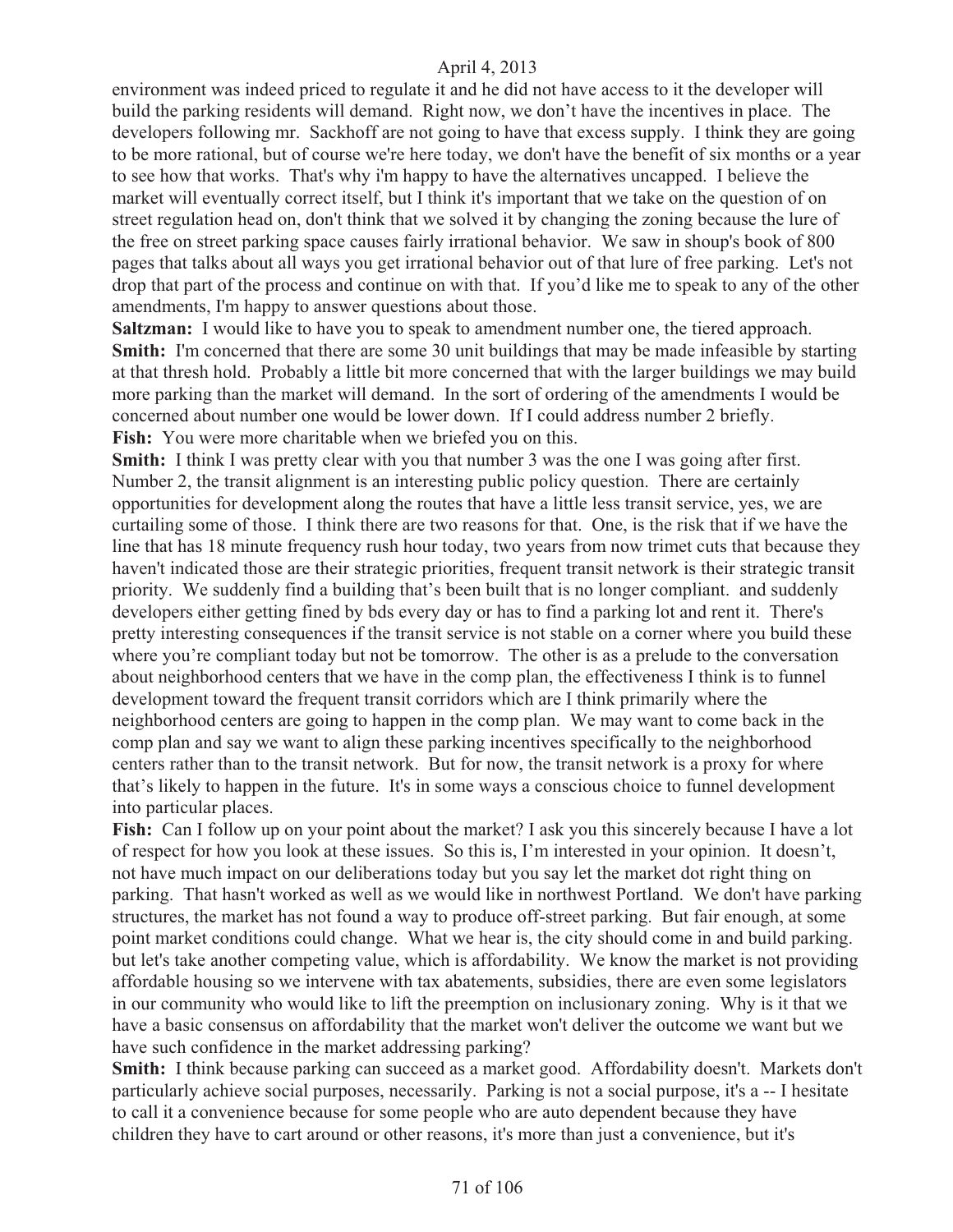something you can make an economic choice around, there is the case of people who are very low income who are auto dependent, we could get into an argument of affordability about that as well. I wouldn't debate you on that, but by and large people are capable of making housing choices, deciding whether they want a unit without parking or with parking. They will make rational economic choices. I believe, I live in northwest, I understand the dynamics there . When I moved into units that didn't have parking I made the choice knowing what the consequences were. There were a large number of factors. It's not like we can say lack of parking in northwest has destroyed property values there. There are properties where parking could have been developed by the private market. The private market chose to build retail on those lots instead. I would say that's a market choice. If it were really constraining the retail environment. We would see less retail buildings and a few more parking buildings. And yes, everyone would like government to come in and solve the problem and address their need. I'm sitting through the budget work sessions with you guys. We know that's not the realty. We have to leverage the market and private sector to achieve some of the goals.

**Hales:** well I guess Chris, I don't want us to get lost in a long theoretical argument here. but I'm a little surprised to hear, I mean, you don't serve on the planning and sustainability commission because you believe the market can take care of everything. If you opened that curtain back there, you would see a really bad building in terms of relationship with the street that led us to thinking about design requirements in the city. So there's an externality issue here. That's we're working on. **Smith:** We haven't talked a lot about the Portland plan and climate action plan. I'll remind you, the climate action plan and Portland plan, by including it, say our goal over time is to reduce vehicle miles traveled by 70% in the city of Portland. That will involve people making choices not to use cars. That will be a combination of us giving them better alternatives including car share -- I could go on at length about that -- and owning a car being somewhat less convenient. If we keep working hard to make using a car convenient, and in some cases using public resources to do it, we're working against our purposes in that plan. I like parking to be priced. I think that we have lots of ways that we subsidize parking. We hide the price of parking. The more we can do to expose the price so that people renting a housing unit, picking an office location have to see parking as an explicit add-on price the faster we'll get to our goals. So I like making it a market good because I believe it facilitates our long term goals.

#### **Hales:** Thank you.

**Novick:** Can I ask one more question? I'd like your perspective on the issue of whether developers can be allowed to meet part of the parking requirement through off site parking. Commissioner Fritz feels, and I think she has a strong argument here, that if you allow developers to meet part of a parking requirement with off site parking, that will lock in surface parking lots that might better be used for other purposes. On the other hand, if there's parking sitting there under-used, my instinct is to have it used rather than build new parking that might be unnecessary. What's your -- how would you resolve that issue.

**Smith:** We had some discussion about this at the planning and sustainability commission. Even more extreme cases tear-downs to create parking. We really don't want to see that. I think what we do want to see, it may be we need to find smarter language, is if there's a building going up that's going to build some parking that maybe they build more parking in conjunction with a unit down the street that it doesn't make sense to build parking in but it needs to fill parking demand. So again, as we get into the neighborhood centers I would think over time if we get the policy right more and more would be structured parking, not surface lots. I think what we have today in the code suggestions, is a fairly blunt instrument, and that's one area we should spend a lot of time thinking about in the comp plan to figure out how to get sort of fungible placement of the parking to meet demand in a way that doesn't sort of screw up other policy goals. Today's code will not be sufficient for wanting to do that, but, equally I think we have a history of being successful in sort of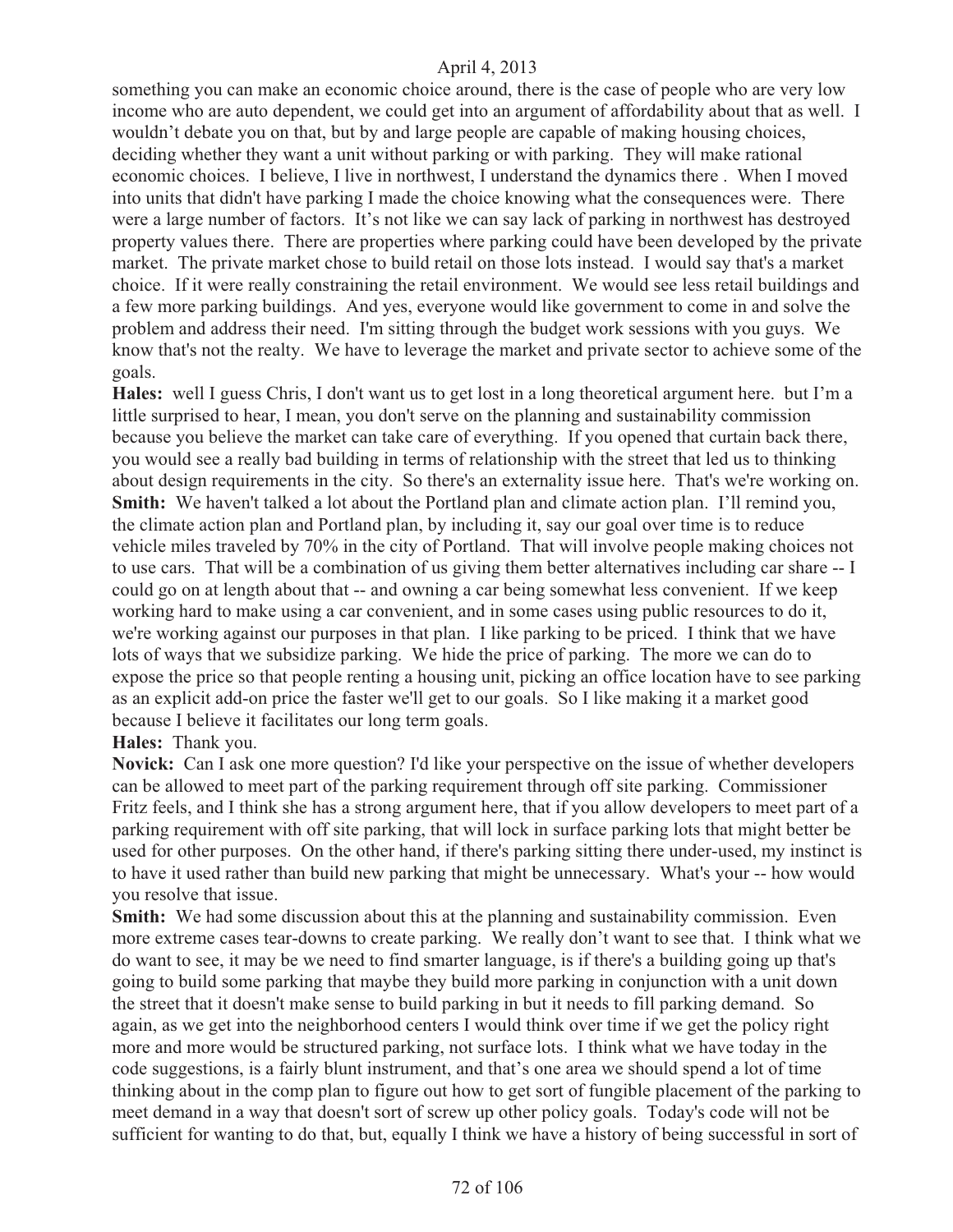moving parking demand a block or two. In downtown we have the concept of preservation parking. So you can do the historic building rehab and not put parking in it but accommodate that parking demand somewhere else. We have successfully used that in the downtown area. Figuring out how to do that in the neighborhood centers probably needs variations on tools.

**Fritz:** I know we want to get on to testimony but I want to respond to that. Because there's a difference between shared parking an off-site parking. Off-site parking is incredibly broad and could end up in a lot of surface parking lots being there for the rest of eternity. That's why I think we should move shared parking discussion which we have had in northwest around jeld-wen field and multiple other places we do need to have that discussion about how do you share church, synagogue, mosque parking lots, for example, during times of services not being performed. We don't want tear-downs or just lots, especially on commercial streets we don't want to have those with surface parking.

**Fish:** commissioner fritz, just to that point, the last affordable housing development we financed in the city was grays landing. That's a conspicuous example of shared parking where after hours it's used by the spaghetti factory, which is a, adjacent commercial enterprise. So that is something that is already, at least, that gets some traction.

**Hales:** Thanks Chris. Welcome.

**Travis Phillips:** Good afternoon. Mayor Hales, commissioners. My name is travis phillips. Thank you for listening today and considering the complex relationship among parking, affordability, equity and livability. It's clear the current parking regulations has created frustrations and negative impact for some Portland neighborhoods. Exactly why we're here today, but the code amendments as proposed by the bureau of planning and sustainability are a flawed solution to the existing parking problems. They fail to address neighbors' parking issues in a holistic, equitable way and I urge you to reject them as proposed and return them to bps for further refinement. Perhaps with updates to the comp plan. I'm here today not only as a concerned citizen but also as an advocate for affordable housing in Portland and as a representative of my organization, Portland community reinvestment initiatives. I'm also here as a voice for the residents who depend on affordable housing for a decent, safe place to live in Portland's extremely tight rental market. Who perhaps may have found it difficult to attend a council meeting on a weekday afternoon. I realize there's rarely a perfect solution to a complex issue such as this one. Still I believe some of the proposed code amendments' most glaring flaws must be addressed before changes are approved. To elaborate, the proposed change is in direct conflict with the goals and recommendations that Portland established in the housing affordability background work of the Portland plan. The plan report states the construction of housing affordable to low and moderate income should be promoted. This could include development of more reasonably priced rental housing units such as smaller units with no parking. The proposed code changes will create new barriers for developers striving to meet the city's priority of addressing declining housing affordability. It adds unnecessary expense to projects, increasing the cost burden for affordable housing providers and the low income residents being served. Lower income residents own fewer cars than residents with higher incomes, something that bps acknowledged in its june 2012 document these parking issues, but the code changes provide no mechanism for affordable housing projects to be developed with fewer parking spaces than mandated for other developments. Even if affordable housing providers could utilize land use reviews or other methodology for less parking, the process is likely to be cumbersome and expensive. It defeats the goals of reducing development costs and promoting affordability. I'm also concerned that considering the vocal frustration that raised this parking issue in the first place, that high density affordable housing developments could face additional barriers from neighbors who perception of affordable housing are based on outdated, inaccurate but still widely held stereotypes. We can address some barriers to housing affordability through code language that allows transit oriented affordable until housing development to provide fewer parking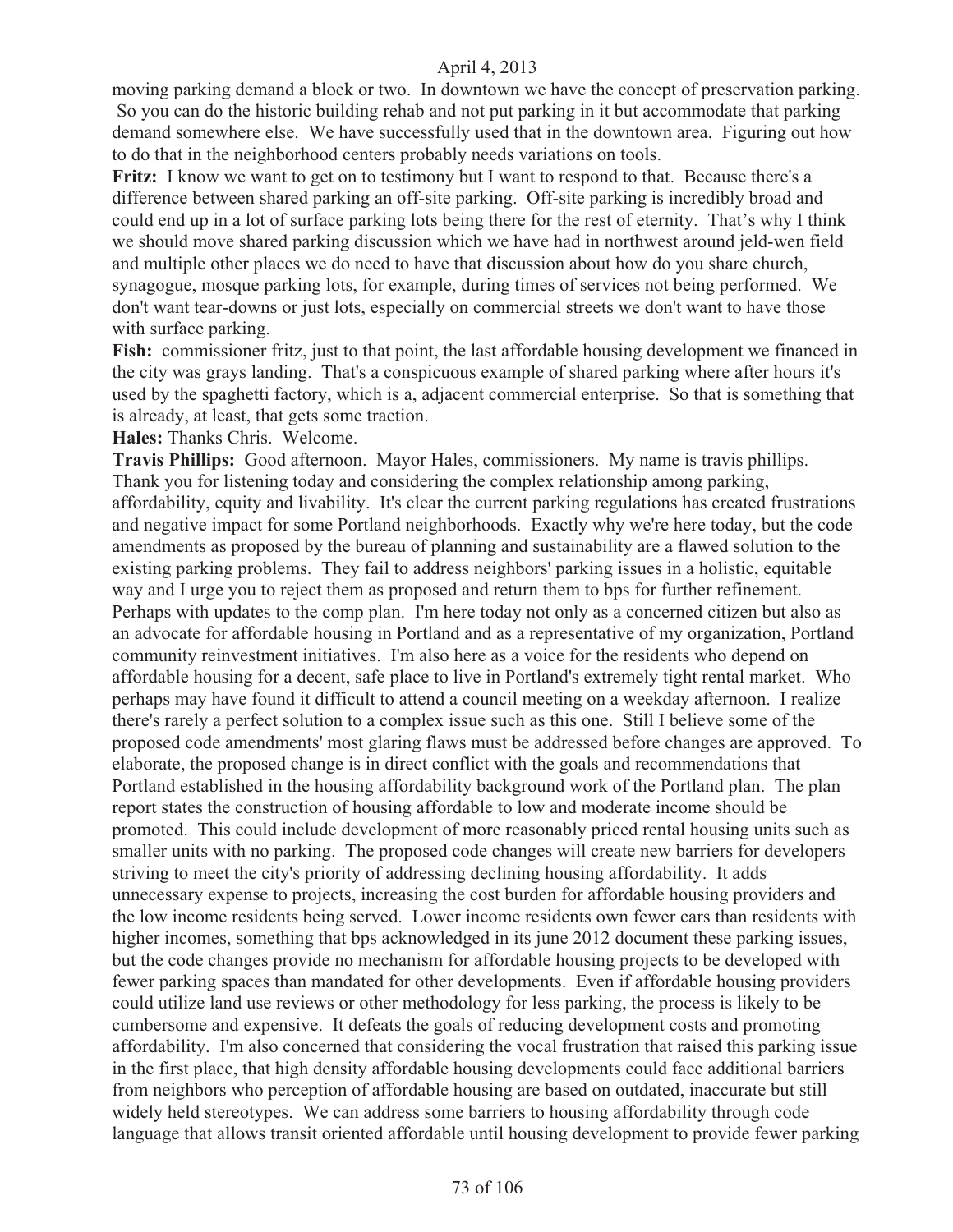spaces than comparative market rate developments, could easily be mottled after existing verbiage for elderly and disabled high density housing. Thank you for listening. I had a bit more to say, but uh, I'll save it for another time --

**Fish:** Mayor, if we could, I think he's the first person from the nonprofit affordable housing community that's testified. And I actually had a follow-up question. Could he have the courtesy of finishing his testimony?

#### **Hales:** Please do.

**Phillips:** My additional testimony wasn't related necessarily to affordable housing but addressed just some of the things I don't think this is -- the amendments as addressed are necessarily as comprehensive as they could be and in talking about how the market will necessarily the market will provide for this with free on-street parking that's not included as part of the market. **Fish:** So Travis, just one observation, because we haven't actually, I don't think there's been enough input on this issue from the affordable housing community. So I'm very glad you're here. I'm glad you're raising the issue. One of my frustrations is most of the housing surveyed by the bureau of planning and sustainability is not affordable. Most of this new market rate stuff is not affordable. Parking or no parking it's already priced well beyond the reach of the people pcri serves and the city targets through its housing policies. I'll give you an example. The average rent for a one-bedroom apartment in southeast Portland is over \$1300. 60% of median family income, which is our sweet spot on affordability, and pcri is one of our best partners, 60% for a family of four is about \$42,000. So they can afford about a \$937 apartment. They are priced out. A younger person, a single person making 30% of mfi, as they start out, \$30,000 a year may be an entry level person in the affected neighborhood, they can afford \$781. So one of my frustration has been, a, this housing is not affordable by any definition the city uses, b, we heard from justin wood that there's some flaw in our – there might be some flaw in our tax abatement policies as respect to the private market where we're not seeing enough developers coming forth and seeing a benefit of using the transit oriented development tax break or something else. That at least buys us 20% of affordable. We have this conundrum. One of the other things we heard from bps is that, because of the tight vacancy rate what's essentially happened is the market has converged with or without parking they are getting a premium. In fact some developers have said, some developers have gone on the record saying other developers are getting away with a kind of anomaly where they get market rates without parking. So, I share your concern. One thing I hope we can do moving forward is figure out through the comprehensive plan how we do a better job stimulating in the private market affordable units whether it's tailoring our tax abatement programs, finding other ways – some have suggested we use inclusionary zoning. That, of course, we're preempted from doing until the legislature lifts that. We're going to need more tools because the bulk of the stuff before us today, as far as the survey from bps, is in no way affordable. So it is not even addressing the need that organizations like yours, as a mission driven nonprofit are dedicated to. And that is a conundrum. I'm glad you flagged the issue.

**Phillips:** Thank you.

**Hales:** Thank very much.

**Richard Boak:** I'm richard boak. I live at 3634 southeast clinton street, Portland, Oregon. I want to start off by thanking you for bringing the parking issue forward for a vote. I'm speaking today in support of commissioner Fish's proposal to strengthen the parking regulations drafted by the bureau of planning and sustainability. I would add only that you consider lowering the threshold for parking regulations to a 20 unit apartment building from a 31 unit. My reasoning and that of others who testified at the planning and sustainability meeting is that a 31 unit threshold encourages the building of 30 unit buildings and in the event that two of those are built next to each other, a neighborhood is suddenly faced with 60 units without any applicable code that mandates on site parking. I also am in support of an emergency adoption of planning regulations today. At the last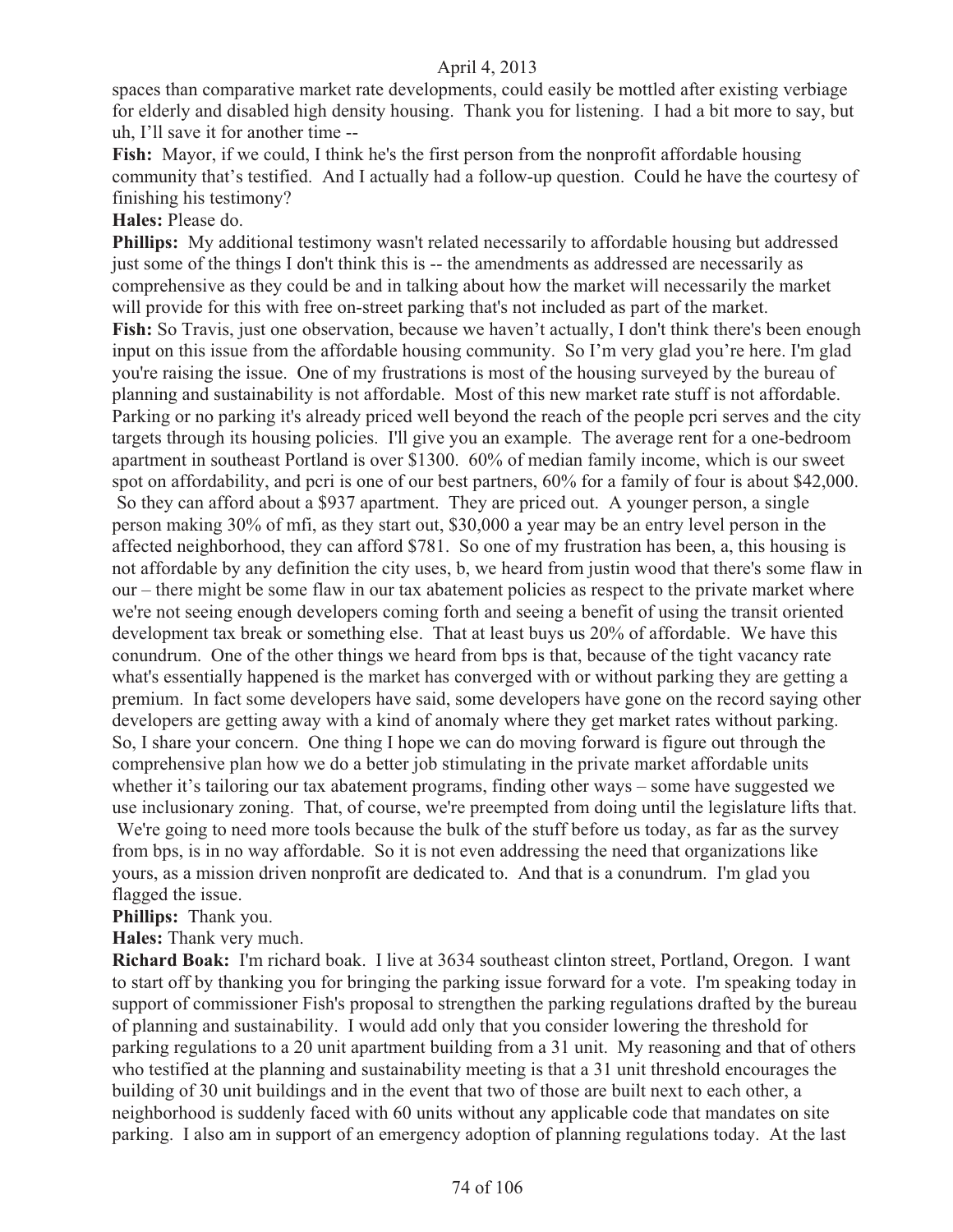richmond neighborhood association meeting a proposal was presented for a 74 unit apartment building southeast 48th and division with no on site parking. The notoriety of mr. Sackhoff's building at 37th and division has opened the floodgates for others to join the surge and increase the number of units in their buildings by using space that with parking regulations in effect would have to be allocated for on site parking. Our neighborhoods can't risk 30 days or more of open waters for those developers who shift what should be their burden of parking to the neighborhoods. Thank you for all of your work that you do to make this a better city.

**Hales:** Thank you. Thanks very much.

[names being read]

**Hales:** Welcome.

**Tony Fischer:** I'm tony fischer and I live in southeast, I'm on Ivan street. I'm part of the Richmond group and I'm here speaking for myself today. There are a few things that are really, just listening to the people speak, things just pop up that you want to address, I'll try to interject them, but I'll try to be brief. i'm a refugee from new jersey like my friend up there before. And anyone that's been in new jersey for 20 or 30 years knows the problems associated with density. People are leaving that state in very large numbers right now and they are losing clout in terms of influence. It's a state that's going down because of the density. I have a car. I'm a renter, I'm not a home owner. I am a renter, I live in one of nine units and I have a car which I absolutely need for things like medical emergencies, my family, the people in my family don't drive. And I have to take care of a lot of business by having a car. There are things I need to do. So i'm a car owner and a renter. Now, the first thing i'm going to do after introducing myself is to thank you all for your hard work. I know I'm not going to come up here and say, well you need to work in the interest of the people, or bring a lawyer out and talk about this or that. I know you work in the interests of the people. Otherwise you wouldn't be sitting where you are. so I appreciate everything you do and this forum that we're allowed to have the opportunity to speak. A big thank you there. I urge you to pass the parking regulations today. That serve the interests of the people. I think that's critical to remember we're in the interests of the people here, not any one person, one group. All of us together. I like the tiered proposal put forth by nick Fish, an I think it's a great idea. I like unit substitutions cut down to 50%. I love the idea of the provision for handicapped. I think that's really critical. I have heard about the traffic and congestion getting someone out that's handicapped in case of a fire or a problem. I think they are all good. I hope that people that work on the comprehensive plan continues to look at parking because I don't think it should stop here. I think it needs to be evaluated constantly to see if the policies we put into effect work. I love the fact that we have a team that's honest and communicative. I went to those meetings. They're great. The studies. The study that was done for the parking and other studies have indicated that 60 to 70% of renters in these buildings own cars. We're not going to turn cars into bicycles because developers build another building. That hasn't happened in the past. There's no reason to think people are going to say, time to get rid of the car because we have a building and I just don't see that being realistic nor do I see it as an argument for a developer. I think that these parking regulations which are very solid, whatever you agree on, I do support my association's position of putting them into effect immediately on an emergency provision. I buy the charge that there will be developers and people that will rush through plans to beat this and get this within that 30-day deadline. I know that you like to deliberate and you feel you need to deliberate carefully on all of these issues. So I understand your position you say we need to think about that. I understand that but I advocate and support the position of the richmond people. These problems, we're here on parking but it's not just parking. It's all those issues, the traffic, safety, the crime, air quality, water usage, emergency services. Handicapped and disabled, tons of things that are related even though we're here on parking.

**Hales:** Because of the hour I want to get you to conclude it.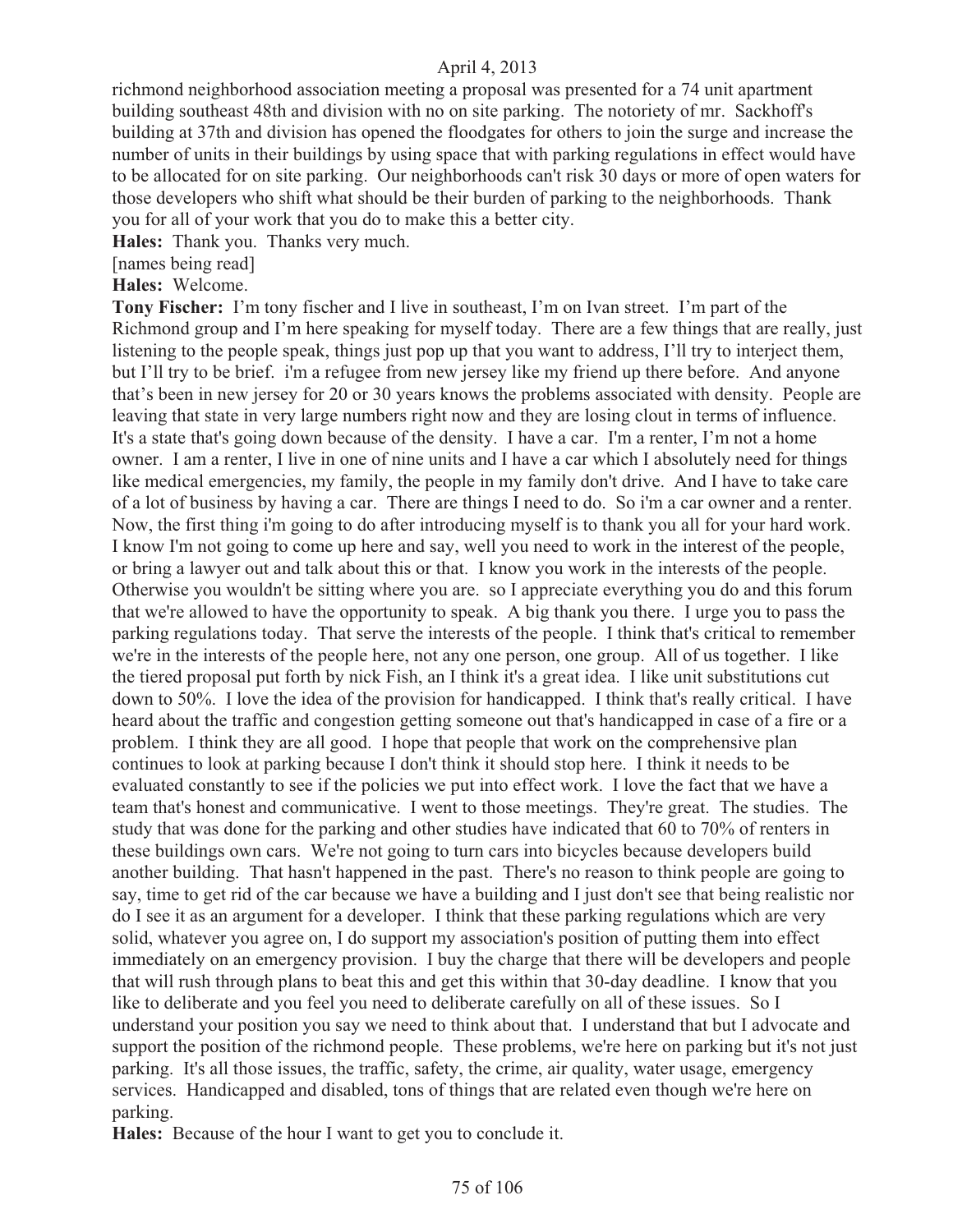Fischer: Right. I'm not going to get into that but i'm going to the density. I think it goes to the issue of the density. I there's a need for greater involvement by people in the neighborhood. This was not done with the place on 37th and division. The developer did not communicate well all along through the process. I think it's important -- I think someone on council brought up the issue of the cumulative effect of things. I think it's absolutely critical that something be done to look at the cumulative effect, not each building by itself. Not evaluate on that basis.

**Hales:** Thank you so much. I have to cut you off. I appreciate you being here. Thanks. **Steve Gutmann:** Thanks. My name is steve gutmann. I'm a resident of the richmond neighborhood association. I have been involved in this discussion for months, actually, both with my neighborhood association and frankly in opposition to most of what they have been proposing and forwarding. It handmade me very popular man in my neighborhood but after a lot of heated debate I have come to the conclusion I really do think that everybody is acting and speaking in good faith. Not only that, I also think that the vast majority of us fundamentally agree on the ends that we're seeking. We all want vibrant commercial corridors, affordable places to live, we all want less urban sprawl. We even all want less parking congestion. The things that we're arguing about I think is really just this. What's the best means to get our desired ends? And I believe that we're going about it sort of backwards. In my mind, the best order to approach this problem is first and foremost to legalize and actively promote a private peer to peer parking market, basically air b&b for parking for driveways. There are so many empty driveways in the richmond neighborhood every day because the owners of those driveways either have a car that's too big to fit in that driveway or because they prefer to park on the street. I have neighbors across the street who own three cars. They have a driveway and never once has, I have ever seen any of their cars in their driveway, there are plenty of these, a lot of such driveways. There are apps for this. One is called park at my house.com. Was developed by bmw, it's being adopted all over the world in very dense cities. Another one is called parking panda.com. It's based in san francisco, and again, it's creating a purely peer to peer marketplace in private driveways. It also opens up the market for unused commercial parking lots because a commercial parking lot owner can post a parking space for sale. This would bring a huge additional supply of parking online overnight without pouring any concrete whatsoever. It's currently illegal and I urge you first and foremost to pass a law legalizing that. I think it's illegal because it's a commercial use of a residential property but I think given the situation that's a readily available solution that we should pursue. Number two, I think the council and city should work with richmond and other neighborhoods to establish neighborhood permit districts. If everyone who parks in the right of way were to pay even just \$60 a year, five bucks a month, to park for a parking permit to park in the public right of way I believe some people would move their cars back into their driveways. Others would probably sell their cars. In fact I talked to my neighbor across the street. Her works for the city and he says there's no sense my having three cars. We only have two drivers but it's free to park on the street so he warehouses his three cars on the street.

#### **Hales:** Want you to wrap up in a min.

**Gutmann:** Sorry. Those who don't have a driveway could either pay the \$60 or cut a better deal for a neighbor's driveway. With the city collecting and splitting with the neighborhoods \$60 per car per year for cars parked in the public right of way there would be a nice pot of money available to do something great to benefit all neighborhood residents. It's called the parking benefit district. It's a common tool used in other cities. We don't have one. Third, to establish commercial meter districts. This would generate churn, which is what merchants really want. And once again, return part of the parking revenues from those meters to the neighborhood or to the local business association. Then once these three subtle, flexible, fundamentally light touch market based measures are implemented, if there's still a problem with parking congestion then and only then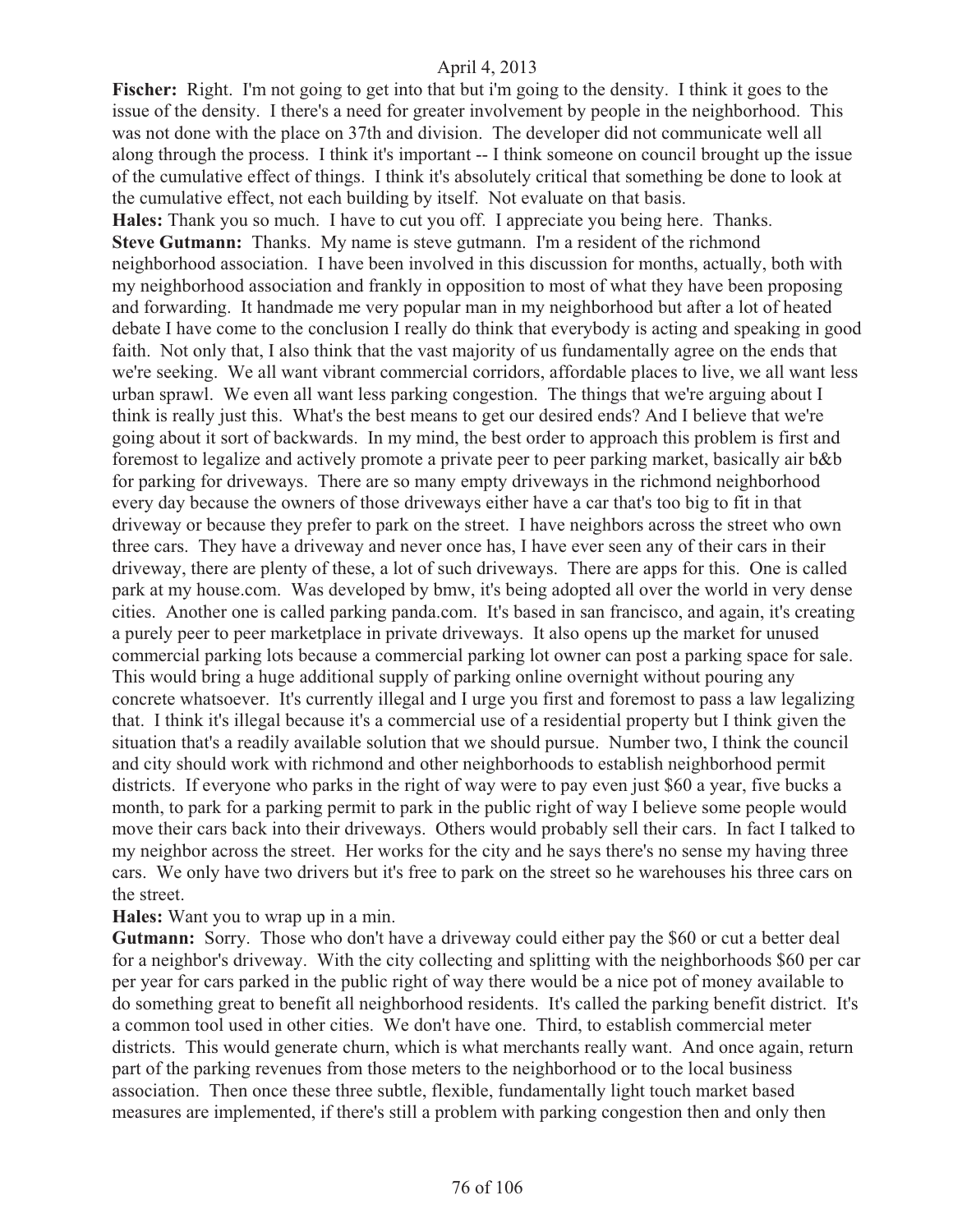consider imposing parking requirements. The rest of the nation looks to Portland for leadership on these issues. I hope we won't lead them in the wrong direction. Thank you.

**Hales:** Thank you. Welcome.

**Donna Ernst:** hi, I'm donna ernst. I'm a dental hygienist and a resident of the richmond neighborhood. I've lived there 61 years, and 35 of them have been on  $46<sup>th</sup>$  and division. Just two blocks from the proposed 74 unit on 48th and division. I'm coming to talk on behalf of actually hundreds of people and how that happened was my kids own the stock an barrel restaurant right there on 48th and division, just five weeks ago they were informed that they had to be out by april 30th. They had already signed a two-year lease. So they were just shocked. It was just a big, huge shock. We had to let the customers know that they were going to leave, and all the customers were just livid when they found out there were going to be apartments. We said it nice, they are going to build some apartments, but the people didn't like it. I have all kinds of lists of emails of people that -- mainly they want to know if my kids are going to have a restaurant some place else so they can go to it, but still all these people expressed their just -- they were so upset about the idea of having more apartments. They kept talking about all the apartments going down division and lack of parking. They wanted me to be sure and speak for them. I know there's a few hundred. Then a lot of people have been signing the book here telling about how much they enjoy stock and barrel. And so anyway, we just hope that you'll make sure that there is enough parking. His ideas were interesting. I hadn't thought about that, but I do hope there will be adequate parking for this 74 units. Also trimet. I took the bus for 40 years downtown every week to work. It was never that crowded, but I haven't worked the last three years, and I took the bus downtown to go to the last meeting, an it was just standing room only. That was a tuesday at 12:00. I thought, it's really changed in three years, so trimet is going to have to put more buses out there, otherwise people won't take them. I just wonder if you know if the building is still going to happen on 74th because the owner of the property isn't saying anything. He just -- we don't know. My kids think they have to move out april 30th.

**Hales:** I don't think I know.

**Ernst:** ya, I just have no idea.

**Hales:** Thanks for being here today. Thanks very much. Wish them well in finding another location.

**Ernst:** ya, thank you. Cuz it's portland's best burger. That's the problem. It's the best burger in Portland. That's what it says in this book by tons of people.

**Hales:** That's pretty good. [laughter] thanks for coming.

**Ernst:** Thank you for your tough decisions you have to make.

**Hales:** Robert?

**Robert Liberty:** good afternoon, my name is robert liberty. I live at 35th and tibbets, which is four blocks from division, was born in north Portland. Have lived in northwest Portland, southwest Portland, and northeast Portland, and now, the last nine years in southeast Portland. I have been involved with land use planning matters since 1981. In the early '80s I was on the association, the board of directors northwest neighbors at the time of the protests, arrests and arson associated with phil morfords projects. I listened to many debates about density and our future when I served on the metro council representing southwest and southeast portland. I have five points to make this afternoon. First, do not waiver from this city and our region's basic strategy of accommodating growth along arterials served by transits and centers. This approach saves the farmlands, forest lands and natural area that provide us with food, with fiber, with water, and for places for wildlife that is necessary for a healthy eco-system. After decades of planning for it, hoping for it, finally we are having arterial redevelopment. It's becoming a realty. Now is exactly the wrong time to create the slightest doubt that you intend to fully implement our policy of compact transit supported sustainable development. Second, in connection to the first point it's unfair, possibly illegal, and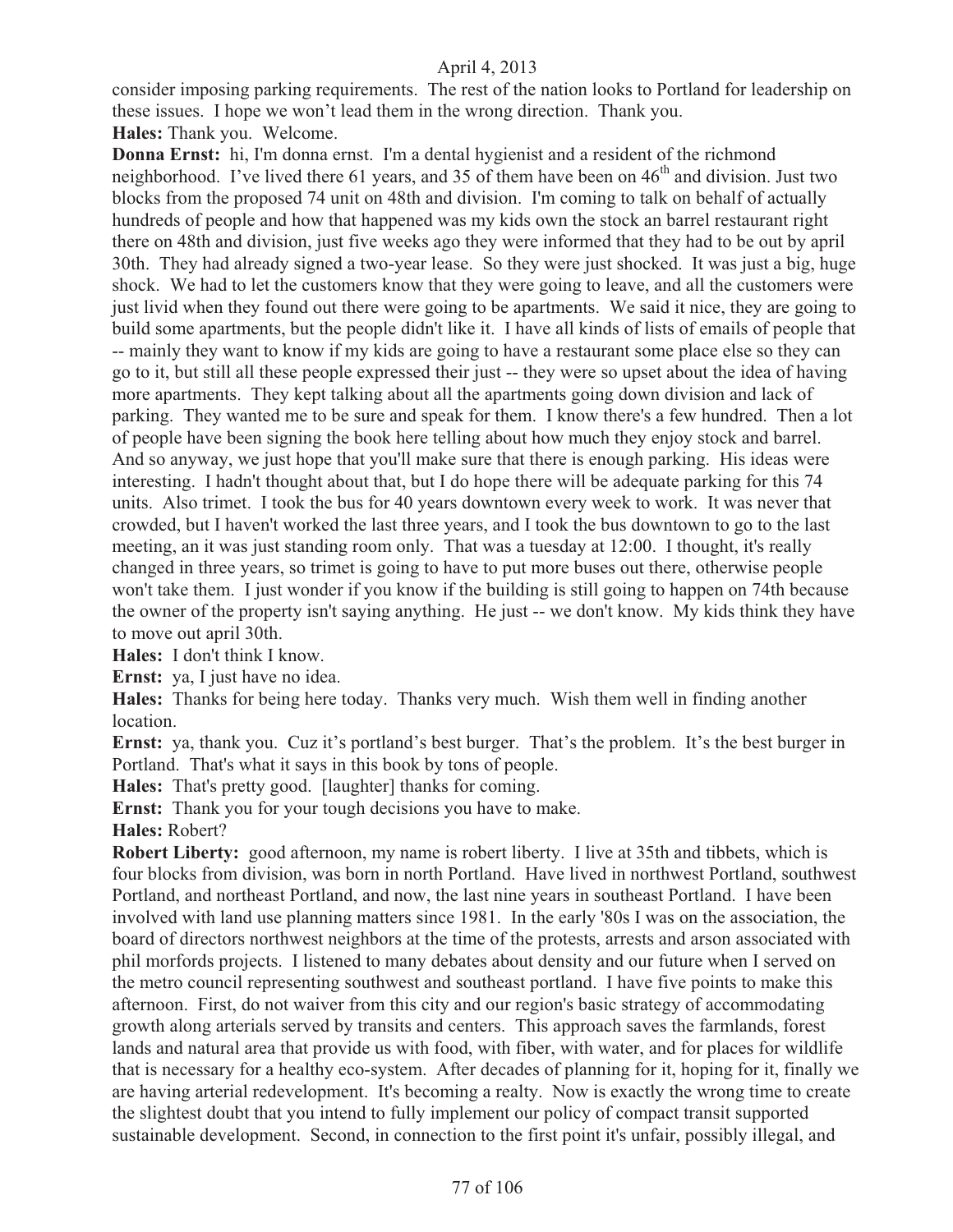extremely dangerous precedent to change the criteria that apply to development proposals after a completed application has been received. The certainty provided by judging applications based only on the criteria were in place at the time an application is completed does not benefit just developer. It benefits neighbors. Changing criteria midstream may serve development opponents today, but it will be used by developers tomorrow and taken up by factions of the city council the following week and the next month we'll be in chaos. That's not how we do things in Oregon. Third, there have been proposals for new policies regulating parking in public streets. Some good ones. But any such regulations must treat apartment renters and homeowners exactly the same way.

 Apartment residents are our citizens and they have just as much claim on public parking as anyone else. Fourth, if you decide to impose new parking space requirements on apartments I ask you, commissioner Fish, to include a waiver of a generous share of those required parking spaces for any developer who commits to rent permanently affordable rents to persons and families of modest means. Finally, acting now and in haste under the pressure of neighborhood controversy means you lose the opportunity to digest many new facts and creative solutions that have been offered to you today and to act without the larger context of what's happening in our neighborhoods, which is densification, gentrification and additional traffic. Please fold this into your discussion update of the comprehensive plan. Thank you.

Fish: can I just follow up on just one point? So I really appreciate your addressing affordability. So, could you just sketch out how that waiver might work and how you would structure it?

**Liberty:** Well, at least using your proposed amendments as a model -- by the way, I have been in the neighborhood nine years. The change in incomes is pretty striking. It's expressed not just along the street but in the remodels and kinds of homes that are being built. This is a neighborhood-wide, not just on the arterials. I think I follow your model, if you promise to provide a unit of housing that will be permanently affordable to --

Fish: 60 years.

Liberty: Well -- that's not my definition of permanence although i'll probably be dead in 60 years. [laughter]

**Hales:** That will be permanent.

**Liberty:** We believe that will be permanent.

Fish: so, I like the concept. This is in effect voluntary inclusionary zone.

**Liberty:** Yes. I'm with you all the way to get the ban lifted. I remember exactly when that happened, in the early '90s, but this would be a way of creating some incentives. Structured parking in some of the units is valuable. It might make sense to say i'll be glad to rent it \$700 a month for, adjust it however it's appropriate for changes in price for 60 years in exchange for not having building those five units. That would give us a little more income diversity in our neighborhood which I see is disappearing.

Fish: Can I just applaud that for two reasons. One is, our overall goal to having affordable housing, generally, but actually our equity and fair housing goals. That if we miss this historic opportunity to develop truly affordable housing in these areas that are experiencing growth we'll never be able to turn back the clock on that.

Liberty: Some of the things mr. Goodman talked about have interesting applications if you try and translate them into opportunities for people to create affordable housing in our homes, too. **Hales:** great, thank you very much.

**Liberty:** thank you.

[names being read]

**Hales:** Welcome. Go ahead.

**David Partridge:** good afternoon everyone, my name is david partridge. Thank you for opportunity to testify about current city policies and zoning requirements regarding parking. I graduated from the university of Oregon with a bachelors of architecture degree in 1991. I became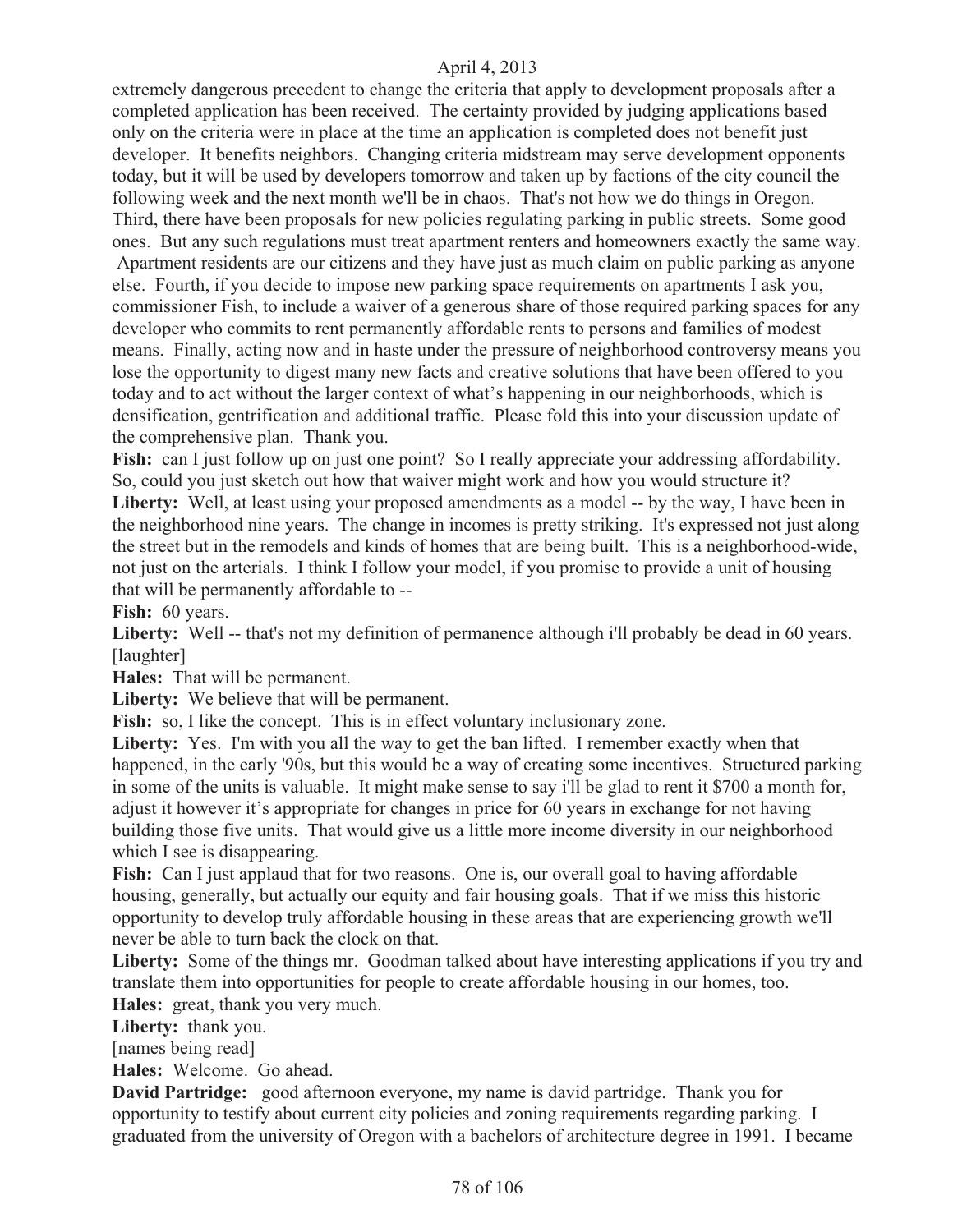a registered architect in the state of Oregon in 1996. I'm a former managing principle with anchor moisen architects and I'm currently an associate with meyer group architects. My entire 22 year architectural career has been here in Portland. i'm a member of the American institute of architects, commonly known as aia, I was the president of the Portland aia in 2008. Currently I am on the board of directors of Oregon aia, a position i've held for seven years. Parking is always a contentious issue. However, Portland has widely focused on minimizing suburban sprawl, maintaining the urban growth boundary and maximizing public transit for over 30 years now. This is one of the reasons why our city's current planning and zoning code title 33 does not require parking for most multifamily urban infill projects located strategically within our existing neighborhoods and designated transit corridors to, provide for higher density within the urban growth boundary. It is my opinion and belief that Portland should continue maintaining its progressive, sustainable focus on developing and growing vertically around our existing infrastructure investments rather than horizontally. I believe high density urban infill projects that provide for close-in, walkable urban living, while minimizing further reliance on automobiles is the correct growth model appropriate for our city. and one we should continue to follow. Therefore, I'm here today to state that I strongly support the city's current policy for less reliance on street parking -- excuse me – for less reliance on off-street parking, investment in car share programs and mass transit, increased density along corridors. I do not believe that additional parking requirements that are being considered by the city council should be implemented. Lastly, I would like to submit to the city council a copy of the aia, apa, asla, urban design panel letter that was written earlier this year, and it was hand delivered to each city commissioner. This letter supports and illustrated my opinions that i've stated regarding this highly important issue. Thank you again for your time.

#### **Hales:** Thank you. Yes.

**Richard Melo:** My name is Richard melo and I live at 2303 southeast 37th, basically a block away from the building at 37th and division. I want to thank you so much. I remember when we started this almost a year ago, that's when I became involved, almost a year ago. You know, especially you, commissioner Fritz, were very receptive to talking to us and hearing us out and hearing what our concerns were. I'm really grateful that you guys have spent so much time communicating with us, and pretty much just listening to us. It's been really great. Because the developer is not always listening to us. That has been a major issue. I want to say that I urge you strongly to pass this ordinance, and i'm in preference of the amendment that commissioner Fish proposed. I urge you strongly to pass it as an emergency ordinance so it goes into effect immediately. The reason why is we don't know how many developers are out there right now who could put their permits in during the next 37 to 40 days and create more parkingless buildings. Which if you get a number of new buildings like this in the next 30 days, it's almost like passing no ordinance at all. I would urge you to do it as quickly as you can, and just at the very least get it done. I do want to say a few things about the development that is near my house. You know, it's -- when we took the case to luba and we won a reversal, i've heard a lot of people here from the developer community say that they don't like the idea of rules changing mid stream. I just want to emphasize this particular project is an outlier. I don't like this idea that you can build first and then ask questions later. Which is exactly what happened. While this particular project was under luba appeal, they went ahead and framed the whole thing. All they had was a bit of a foundation when the appeal was agreed to be heard by luba. They went ahead and built the whole thing and now they are screaming that they are being called out and threatening to sue the city. As a taxpayer in the city, i'm just livid that they would even consider bringing litigation against the city, in a case where they were clearly -- they built at their own risk. This whole idea of build first and ask questions later, it's just ridiculous to me. So I do urge you to pass this as an emergency, and under any circumstance I want the building at 37th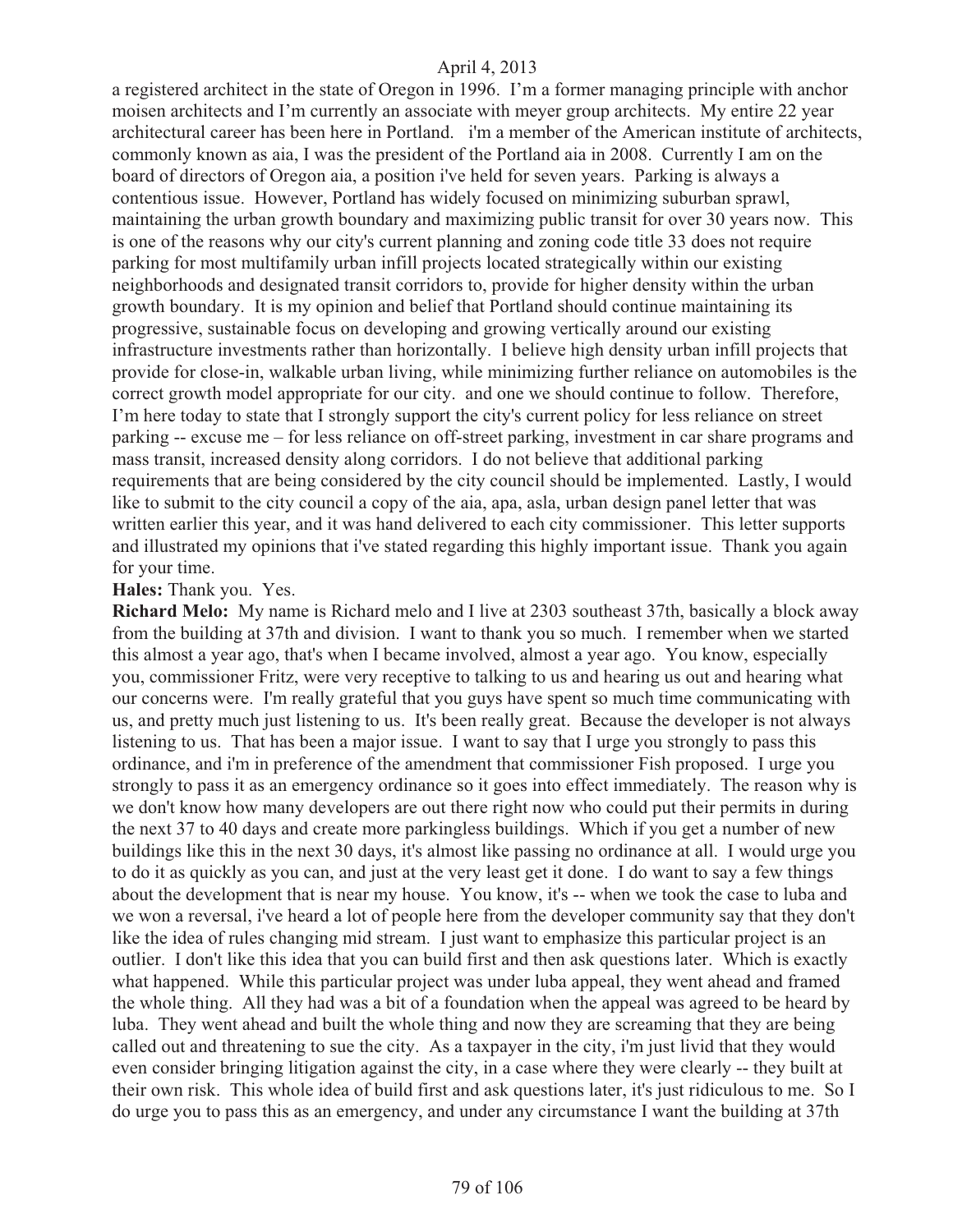and division to be included in any kind of new ordinance that passes. I appreciate you taking the time to listen.

**Fritz:** I'll just ask a clarifying question. And thank you for reminding us that we have been doing this for almost a year. There's been some comments about how quickly this has been done and indeed it has been record speed for zoning code amendments, but it's been a while. Regarding in general the urban form of these buildings in commercial zones, is it your sense that the folks around the ones on division would like there to be commercial on the ground floor?

**Melo:** You know, that really depends on who you talk to. I'm still weighing the ideas. Right now i'm not completely sold with the idea of commercial on the ground floor. I don't know what kind of commercial it would be. It's like, you know, it really -- I would need to hear more about it. There's a lot of talk about it right now. About whether commercial is well suited for the building. I don't know if we have any say in that, either.

**Fritz:** Thank you.

**Hales:** Welcome.

**Jeff Vincent:** Hi, my name is Jeff Vincent, I'm a property owner in the richmond neighborhood and also a designer and project manager for path architecture in Kaiser group. I was asked by the Portland design commission to read a statement, none of them could make it. I was also asked to make clear i'm not a member and i'm not at liberty to answer any questions for them. So just came here to read their statement.

**Saltzman:** A new tactic here. [laughter]

Fish: Next you'll ask us to sign a nondisclosure agreement.

**Vincent:** Possibly… Dear mayor hales, and members of council. As you are aware, Portland real estate has arrived at a place where it is now economically feasible to build apartment buildings that have fewer than one parking spot per unit. in some cases, no parking included in the development whatsoever. Apparently we can now expect apartment dwellers in Portland's many attractive neighborhoods outside the central city to either be willing to live without a car or at least live knowing they will have to hunt for a nearby street parking space in their neighborhood every time they drive. Essentially, we are seeing what has been a long-time norm in the northwest district spill into revitalized and rejuvenating neighborhoods across portland. On one hand this trend represents portland's grand planning dream come to fruition. We finally live in a city where's not necessarily a given that one must have a car. By dedicating space entirely to living spaces for people instead of storage places for cars, these apartment projects are making it possible for more people, including people of limited means, to live close to the kind of amenities and services that Portlanders hold dear. One does not have to look far in america to see how requiring parking in multifamily developments has a devastating effect on street life. Towers surrounded by moats of parking and buildings whose ground floors are consumed entirely by parking garages are the fruit born by requiring one to one or two to one ratio of parking spaces to units. In Portland when we began to take back our city from freeway development, when we started working for walking neighborhoods and good transit that was safe, convenient and affordable, when we started striving for a city that people sought to live in rather than hoped one day to flee, wasn't being able to build a multifamily building without worrying about where the cars would go, a logical extension of that dream becoming reality. Of course as you know reaction to these un and underparked multifamily buildings landing in established neighborhoods has been mixed at best. We've seen a spike in testimony from neighbors and neighborhood associations about the issue, and they are frustrated that we can't talk about parking. Because the design guidelines that inform our decisions do not address the inclusion of parking, only its design if it is included. Often the parking issue looms so large, that those who testify the issues with the architects or stuff we can talk about gets secondary consideration. We understand, some of us on a very personal level, how hard it can be to adjust to new density in an established neighborhood. All of a sudden, that parking space that you could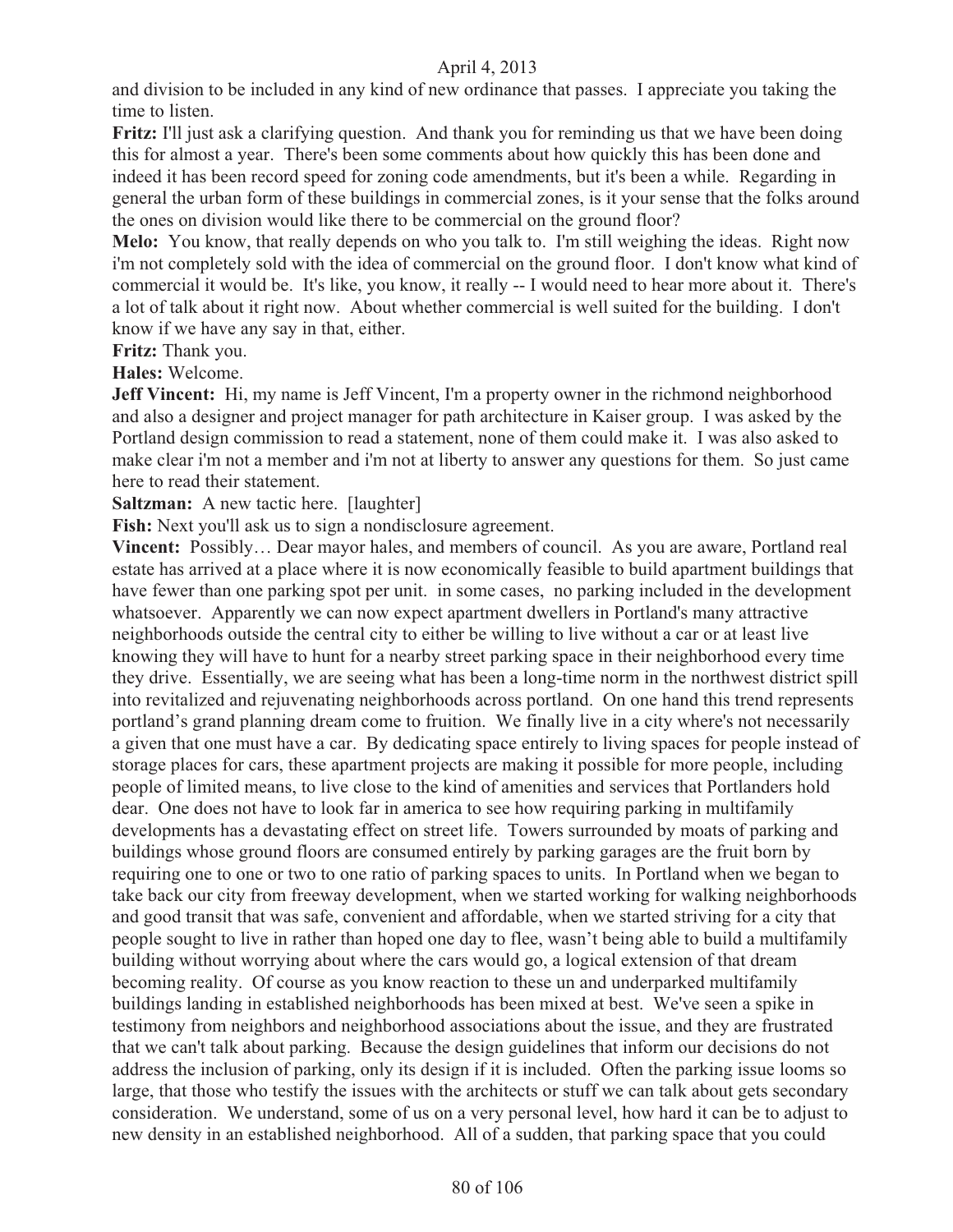always find, right in front of your cute, drivewayless bungalow evaporates. Next thing you know, you're walking one, two, three blocks with your kids to your groceries. It's true. However today's design commission strongly supports Portland's efforts to grow more denser, more urban, more livable for a wide variety of people including those who choose to live without a car. Because the proposed changes could have a profound affect on portland's urban fabric. We believe the city council should take an incremental approach to this issue. Instituting neighborhood parking permits is a logical first step. Doing so will give you, and the citizens you represent time to address all of the issues surrounding the parking challenges in these great neighborhoods. Our fear is once this code language goes into effect it'll be nearly impossible to repeal and we will be living with the consequences for a very long time to come. We believe the topic should be addressed in a more thorough way in the Portland comprehensive plan. We don't want to leave you with the impression that we don't have deep concerns about the ability of the city's transportation infrastructure to keep pace with the development and support these newly dense neighborhoods. If we tell you that it's possible to live in Portland without a car, we ought to be a stellar transit system there -- there ought to be a stellar transit system there to back up the promise. If we ask people to walk three blocks with toddlers and groceries in tow, the sidewalks should be well maintained, barrier free and well lit. when neighborhoods come to us with concerns about parking, they are not always focused on the pain of losing the parking spaces, they have also brought concerns that the transit orient developments in their neighborhoods are decreasingly served by our transit agency, especially when it comes to bus lines. We agree with these neighbors that the issue is of deep concern. It is unfortunate, at the very moment Portland real estate and renters sensibilities seem to have arrived at our demands for car-free urbanism, our transit agency is raising fares, dropping service and is still unable to get a handle on its budget. We also know portland's issues with maintaining our significant investment in sidewalks and roads. we think that the policy-makers in the city that care about planning, sustainability and the vibrancy of our city should pay close attention to this issue and should be pushing for sensible, sustainable transportation planning by both trimet and pbot. Thank you very much for considering our testimony.

**Hales:** If you could leave that for the record, that would be good.

**Vincent:** I also have a statement, i'm not sure if I have time to read it.

**Hales:** Leave it for us, yeah. Better leave it for us.

**Vincent:** Okay. It's a statement from my employer, ben kaiser.

**Hales:** Okay, great. Now if you could leave that copy, that way Carla can make sure that we all get copies of all of them.

**Vincent:** Absolutely.

[names being read]

**Hales:** Welcome.

**Jack Lavell:** Jack Lavell. I'm just going to say my little speech because you have the data, you have all the info. My speech, I take trimet, all right? I'm maxed out with a backpack and one box, or one hand, you really gotta have one hand free. Ok, so…all the stuff you gotta take, this errands, that paperwork, and that and everything, like I said, i'm maxed out. Next step is looking for a car. Probably not money for a car, I don't. I'm projecting I'm not, so it's going to have to be ride share at times I can do it. So then like parking. The parking's ridiculous. I mean, like I said , you have all the answers. To not do it, no government, no, it's the citizens' call. They have all the info and not pass it? That basically intrudes on you guys. It's like they said, the ratio they said, i'm not going to repeat it, but like I said, it's all there. You have all the answers. If you don't pass it, it's trees on you. You're held to the u.s. Citizens, not the government, you're bonded to the citizens. And this is our call in this right. If you don't do it, you're wrong. That's it. **Hales:** Thank you. You're next.

81 of 106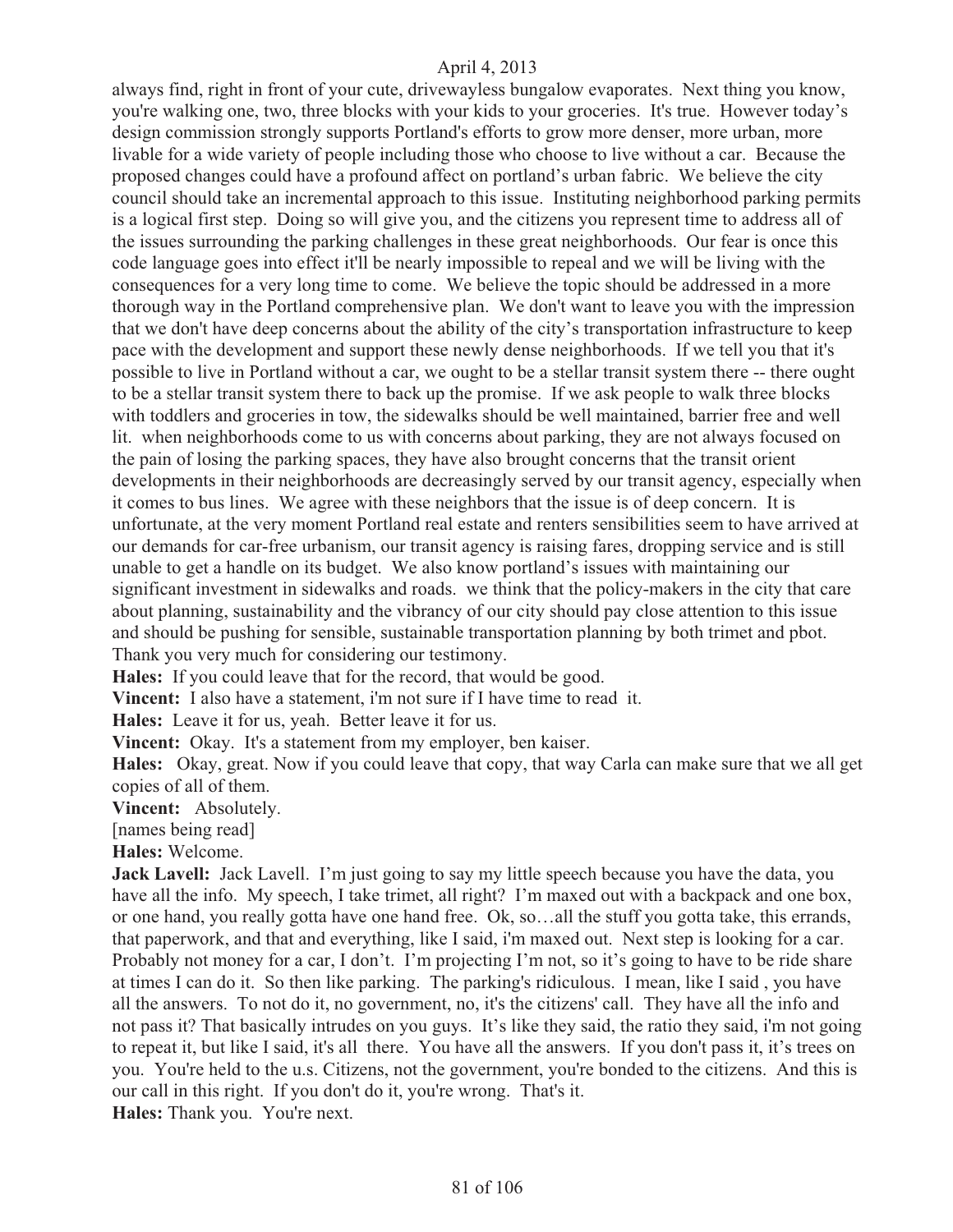**Ben Schonberger:** My names ben schonberger, i'm here on behalf of housing land advocates, were a nonprofit organization that advocates for land use policies that support affordable housing. We represent over 200 people across the state active in housing and equity issues. We speak from the equity and affordability standpoint. We oppose the idea of increasing parking requirements for housing and do so on economic grounds and equity grounds. Economics have been talked about a lot but there are just a few basic ideas that requiring parking doesn't make it free. Everyone pays the higher prices of creating that parking. Higher prices in goods and higher prices in rents. Largely, though not entirely, the costs fall on the renters in forms of higher rents. The city's own study back in november demonstrated this by showing that parking requirements even at the levels that the pfc has proposed, raised a minimum of fifty dollars a month on the rent in the sort of hypothetical model that they created. the tiered approach proposed in one of the amendments actually ratchets shows up higher and would make those costs even more. Academic studies on the subject are also numerous and unequivocal. That parking increases the cost of housing and makes less of it. So, to say it again, parking displaces housing and raises prices. There's not really any real debate on this. Another way to look at it is this. Requiring the parking, which increases those rents by \$50 a month, is a way of assessing a 6% tax on the renters to maintain that parking. That's unfair and unequitable. Especially since renters, in general, as a group are generally less wealthy than homeowners. Portland needs a policy that looks ahead to the future and not its past. The demographic trends observed nationwide and strongly especially in Portland are really clear. Households are getting smaller, driving and vehicle ownership is declining. And right now there's a vacancy rate crisis in the central neighborhoods of Portland. The neighborhoods where these developments are occurring, are wonderful, desirable, amenity rich places. Which is why people want to live there. I know because I live in one of these neighborhoods in northeast Portland and I welcome the energy and the diversity and the activity that new development brings. In other words, in my view, yes, in my backyard. Portland has a rising need for quality rental housing at all income levels. and the way to get there is to build more housing and less parking. Neighbors have valid concerns about change, and if the issue is design, stronger design standards can be implemented. If it's about parking, permit districts are a solution. If it's about process, more steps to gain city approval can be implemented. My organization looks at policies from the perspective of whether they make housing more affordable and accessible, and the changes that are being discussed today do the opposite of that. They increase housing costs by limiting its supply and it shifts those costs from owners on to renters. Portland can do better than this. And changing the development code citywide is not the right response for a highly localized problem. Housing land advocates recommends restarting this process including a broader group of stakeholders and achieving the goals that Portland says they want to achieve.

**Hales:** Thank you. Welcome, hi.

**Anyeley Hallova:** Good afternoon, my name is Anyeley Hallova and i'm a city planner by training but i'm practicing as a mixed use sustainable real estate developer specializing in student housing. I'm also a volunteer on the community involvement committee for the Portland plan, on the residential development and compatibility policy expert group and on the adjustments committee. As you can see from my work and interests my passions stem from both supporting and increasing pulit participation in the planning process, and also ensuring that planning goals serve the public good. I reside in the inner southeast in a single family home with no on street parking, just one mile from the development site. So i'm well aware of the parking constraints and issues in this area. Given this, I make the following statements. There are statewide planning goals that mandate the development of needed housing near public transportation within the urban growth boundary. Given Portland's small lot size, diversity and land ownership, building types and living styles, the proposed zoning amendments go against the ability for the city to ensure this needed housing will happen without sprawl. The reality of this amendment will be lower density development, increase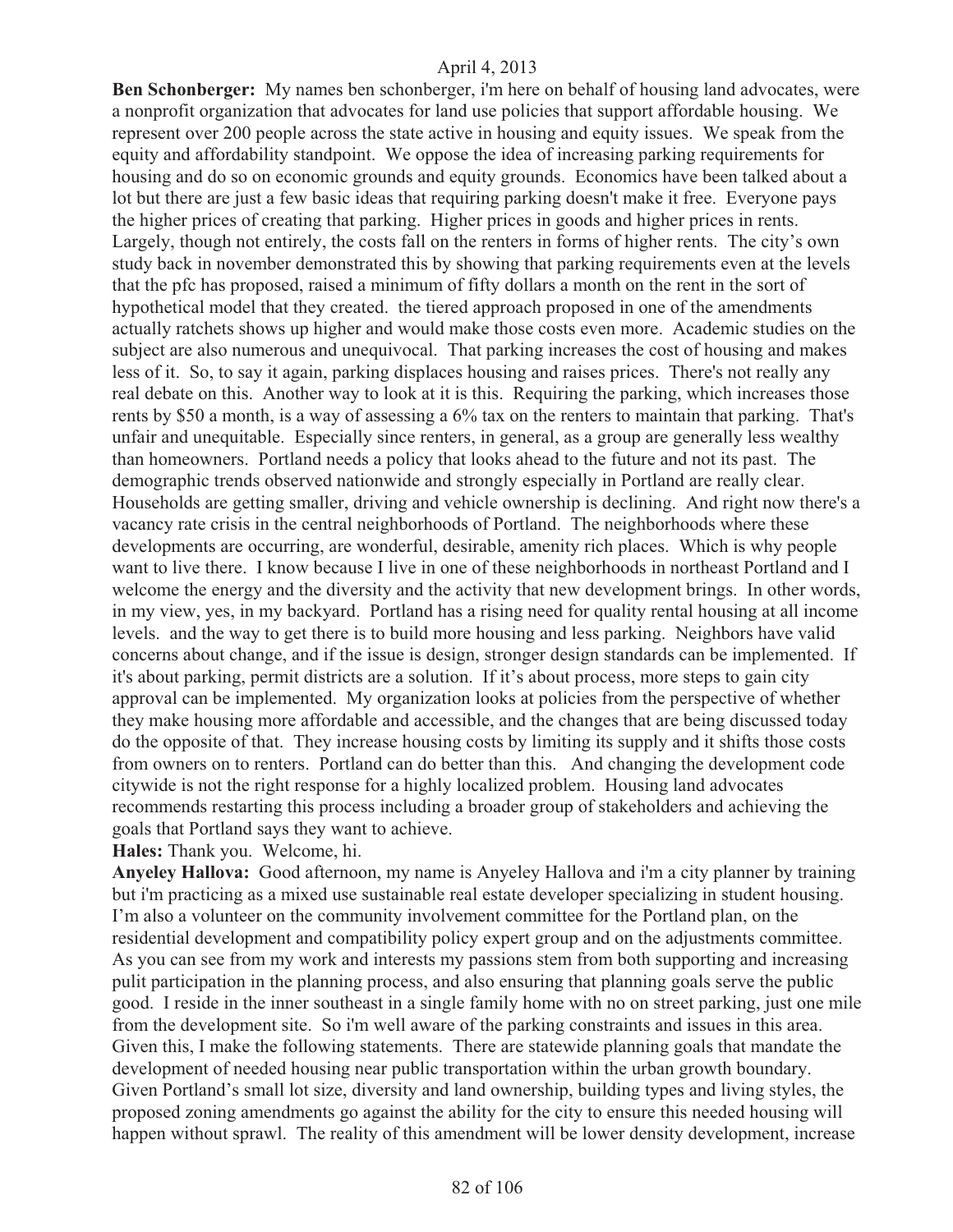housing, missing teeth in the urban fabric and less reliance on public transportation due to the ease and convenience of readily available parking. This goes directly against the commonly shared goals of livability and sustainability that we have developed together as a community for the past three years in the Portland plan. Progressive cities like Portland have always understood that parking should be market driven forces and that encouraging the use of public transportation only comes as a result of decreasing the ease and availability of parking in areas that are close in. creating more parking has never solved a parking problem. There are more effective ways to tackle the problem than requiring on-site parking. These include parking districts, meters and paid lots that go to the heart of the problem by forcing people to either pay, be inconvenienced or make alternative lifestyle choices in a more livable and vibrant city for all. Developers, including myself, operate within market conditions and land constraint realities. Many of the properties within Portland are too small to accommodate such parking ratios while making them financially feasible. Have these parking ratios been tested on smaller conditions throughout the city to see what the outcome would be? Case in point, I'll present one of my current projects currently under construction, arthouse. A 50-unit building on a quarter block, next to the north park blocks. Future home to art students. Arthouse is located in a cx zone, has a walk score of 100, and is deemed a walkers, bikers and transit paradise. Under the proposed amendment this project would never have happened. Besides destroying the street frontage and creating holes in the urban fabric, it would have been financially unfeasible. Building underground parking is cost prohibitive on a quarter block site and adding any parking would have increased the rents beyond reason. There's a fine line between what a project can and cannot bear. The bottom line is the bank would not have funded the project if it did not meet certain thresholds. Requiring a project which is intended for certain demographic and has readily accessible transit, to provide parking makes no sense. Please consider these when making your final decision. Also please consider the precedent that is set when changing regulations mid stream. We are looking to the city to instill confidence in their commitment to the active long range progressive planning process that is currently underway. Thank you.

**Hales:** Thank you.

Fish: Mayor, could I just follow up on one point?

**Hales:** Please, yes.

Fish: since you mentioned arthouse and we're currently doing a review of sdc's, generally for parks and looking at whether the rates applicable for dorms are appropriately set. Arthouse is going to be student housing. And so, as I was listening to your very thoughtful testimony, I was thinking, do you think we should revisit this question particularly in the context of dorms and student housing, where if we get evidence that shows it's less likely that those occupants have vehicles? **Hallova:** Yes, I do agree with that. I think what is more notable is thinking about general ration y, the millennia generation, versus generation x and generations before them. The trends for that generations are completely different. I have three siblings that fall in that category. All three have chosen to get rid of their cars. Not a choice necessarily that a person in generation x would make. So I think a big thing that's missing from this is people's perception about choices they are going to make. And so yes, I believe student housing natural falls into that category. But the people that are students now will start to convert to people who don't want or use a car.

Fish: I think you make a great point. And by the way, we talked about the generational divide perhaps on this issue. One of the concerns I have is that if we don't provide some level of parking in some of our transit corridors, are we saying to the older adults who are among those who surveyed, 70% of whom renters, have at least one car, are we saying to older adults that may need a car for their lifestyle, that they are essentially regulated out of those very desirable neighborhoods? That's one of the effects of saying, we're not going to have parking. Is if for people, as they get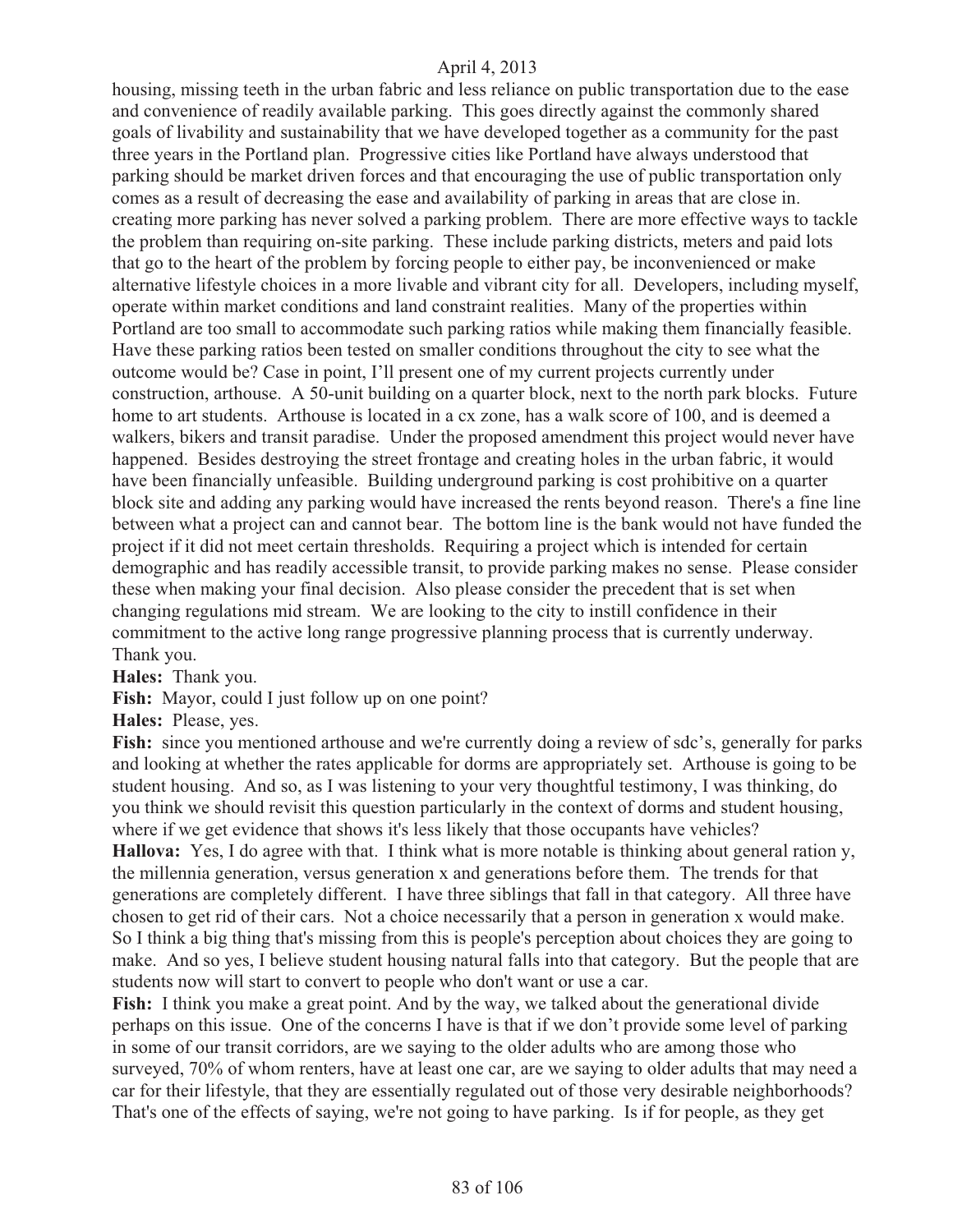older for whom parking is maybe a necessity, particularly people with mobility issues. Are we saying, in effect, they can't have the benefit of living in those areas?

**Hallova:** I think that it works actually the same for an older spectrum as also for a younger. I think the middle families --

**Fish:** I was throwing in mobility issues.

**Hallova:** Mobility issues, I think all the buildings that are built now are handicapped accessible. A lot of the older buildings that currently exist from the 1920s, 1930s, 1940s, don't have that. So I think there are a lot of benefits that new buildings have now that address some of those issues. The transit system also addresses this issue.

**Fish:** Appreciate it.

Fritz: I just wanted to clarify, that arthouse is, you said on the north park blocks?

**Hallova:** it's on the north park blocks.

**Fritz:** I'm looking here at the planners, this doesn't apply in the central city.

**Hallova:** ok

**Fritz:** so it wouldn't have been subject to these regulations. It doesn't apply in any of the plan districts.

**Fish:** Congratulations, by the way on that building, it's the old powell's site. It's the new pnca housing. fabulous addition.

**Hallova:** thank you

**Hales:** Thanks very much, appreciate it.

Fish: it's actually a beautiful building, too.

**Hallova:** Thank you.

[names being read]

**Hales:** Mr. Stacey has been very patient.

**Moore-Love:** there have been some other people who asked to speak who didn't get to sign up, mayor?

Fish: Stacey, you can have the last, last word.

**Bob Stacey:** And there will be others behind me.

**Fish:** Rushing the stage?

**Peter Cohen:** Go right now?

**Hales:** You can go.

**Cohen:** Hi, steve, been a while. I just heard --

**Hales:** Put your name into the record.

**Cohen:** my name is peter cohen, I live at the base of mount tabor on a street that actually has no parking. It hasn't been a problem for me. But that's not really what I'm here to talk about. I didn't really have any time to prepare anything because I just found out about the meeting this afternoon and I did leave work early to get here. I have a fear of public speaking so, if I say that, i'll fear it less. So --

**Hales:** You're doing great.

**Cohen:** I did write down a couple notes. The whole issue, has to me, been kind of inevitable. When I read about it, I thought well there's no way they are going pass the parking minimum, this is Portland. When I moved to Portland, it seemed like the kind of place that you could at least pretend was different than the rest of america. That wanted to do things differently. So when I first read about this in the paper, I thought, there's no way this is going to pass. But then, as it proceeded it was clear there was a sense of inevitability, they're going to pass it. it's obvious. And I think that inevitability has changed what you guys are choosing policy wise, to do. I've heard it said we live in the age of stupid. If you look at national politics, it's pretty stupid now. We are unable to do anything in the face of massive crisis' that we are facing. Catastrophic. There's a depression right now. There's global climate change going on. But we're not doing anything. It feels like that has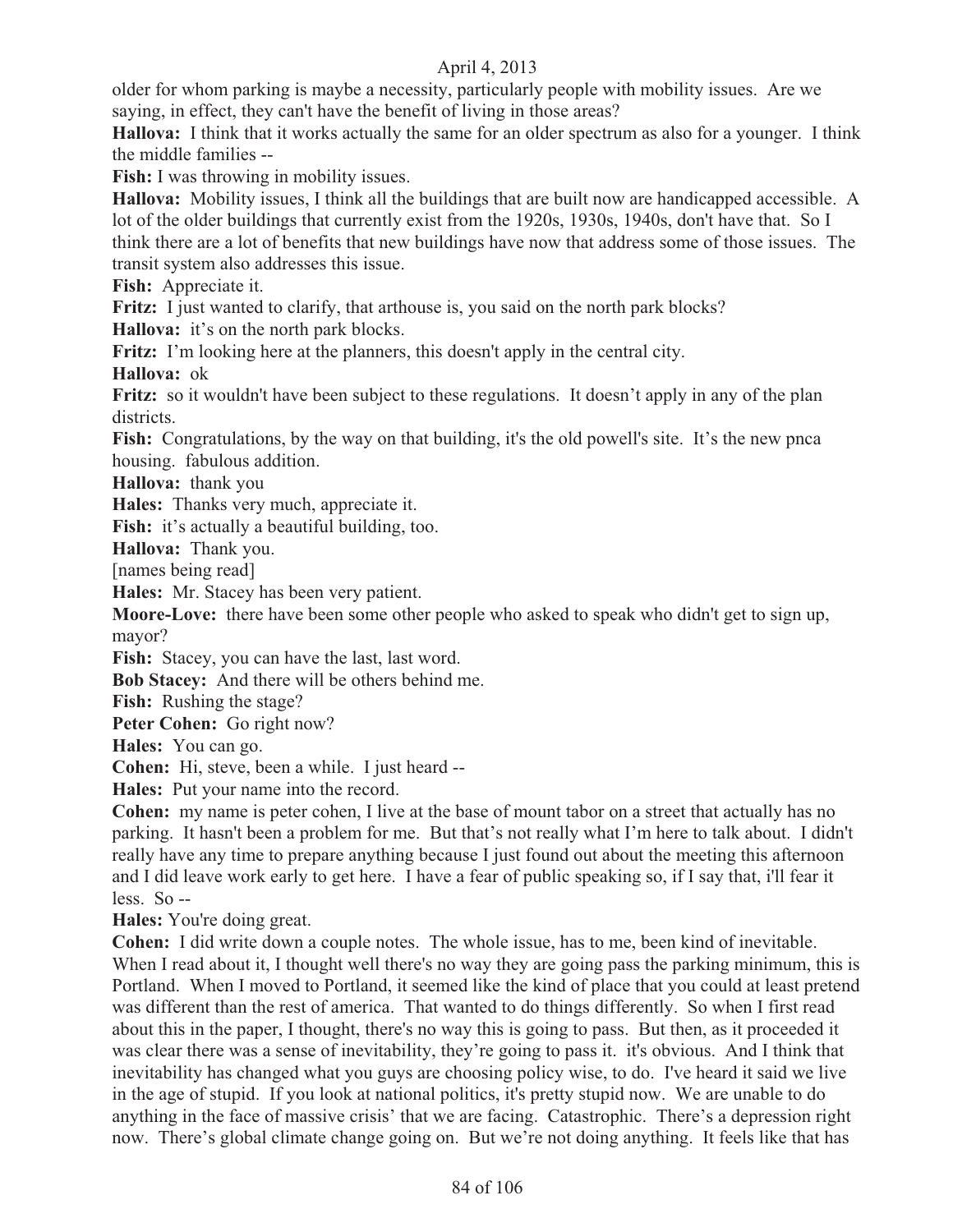reached Portland. We're not doing -- basically at this point we're trying to figure out the smartest way to do the stupid thing. Which I've heard some suggestions tonight that are really smart. Robert liberty had some ideas that might even be moving us forward to a new way of doing things. We're in a transition period right now between a time where people can make a living, a family wage living, support their family, and live in a single-bedroom house, blah, blah, blah. To one where we're starting to see austerity really take hold in this country. People are getting turned away from cancer clinics. That was in the news today, they can't afford to be treated. So we're in a transition period. Transitions are really difficult. They're really difficult. But if we -- is that beep to stop? **Hales:** Wind it up please.

**Cohen:** Okay. If we, right now, if we require that we build these parking lots, at some costs, it's going to be paid for by the future. It's going to be living in a drastically different paradigm than we are living in right now. It's not really fair for us to do that. We have to accept that things might get a little bit harder for us right now, to make it so it's not as hard for people in the future. If you just look at the demographics. People are driving less. First of all, the economy is down, people can't afford to drive. Baby boomers are retiring and not commuting to their jobs as much. Younger people, generation y I've heard it said, they don't even want to buy cars. They don't see any point. Gas tax revenue is down for this reason. It's a feedback loop. It's just going to get worse. The more people stop driving the less money there's going to be. It's just going to get worse. There will be no need for all these extra parking spaces. It's a complete waste. I realize there are difficulties are right now, we can manage those difficulties. There've been some really good ideas of how we can…There's tons of space, it's an allocation issue. There's great ways to allocate the space during the transition. There's no reason to force these sunclass on future generations.

**Hales:** Thanks very much, for somebody not good at public speaking, Me think you doth protest too much.

**Cohen:** I didn't say I wasn't good at it, I was afraid of it.

**Hales:** Well done. Welcome.

**Alicia Cohen:** hi, my name is Alicia cohen. And like my friend here I live off of division on 24th just a few blocks. I saw this issue come up and I thought, oh, well, it's not a big deal. It's totally antithetical to all of the planning in Portland. It just doesn't make sense. It doesn't make sense in terms of the 25 years plan, it doesn't make sense in terms of our goals for sustainability and for pollution reduction. And so this is my first time coming. I also have two children and really young children. This is the worst possible time for me to come. I told my partner i'm going to this meeting. I have to go, because I feel so deeply about this. I feel like it's, like, really a foundational issue, really fundamental and really important. I feel like this passes minimum parking requirements, that it's turning against everything we've worked for as a city, going way, way back. My neighborhood wouldn't exist. Those new richmond neighbors wouldn't live there if the neighbors in that neighborhood hadn't fought all those years ago in the 1950s and 1970s against the mount hood freeway that would have destroyed that, our neighborhood, the neighborhood that I live in. Those neighbors fought for a different vision, a vision of a city that wasn't based around the freedom of the personal car. A city that was based around neighborhoods and communities. We're seeing that vision come to life. In my neighborhood there are many good things that have happened where I live. I see more people walking, I see more people bicycling. I see the life and vitality. It's great to have new seasons. But I can tell you, I've lived there for 20 years. The changes are really substantial in the last five years. The amount of traffic has gone up dramatically. And what that means for me with two young kids is that it absolutely does not feel safe to bicycle. I will drive my car, even though i'm here today testifying against cars. I don't believe in the car culture. I moved to Portland back from graduate school, I really want to go back to Portland because I want to live in a city that's doing something different. I don't want to live my life around driving my personal car. I'll drive the few blocks to new seasons because it doesn't feel safe to get across division with two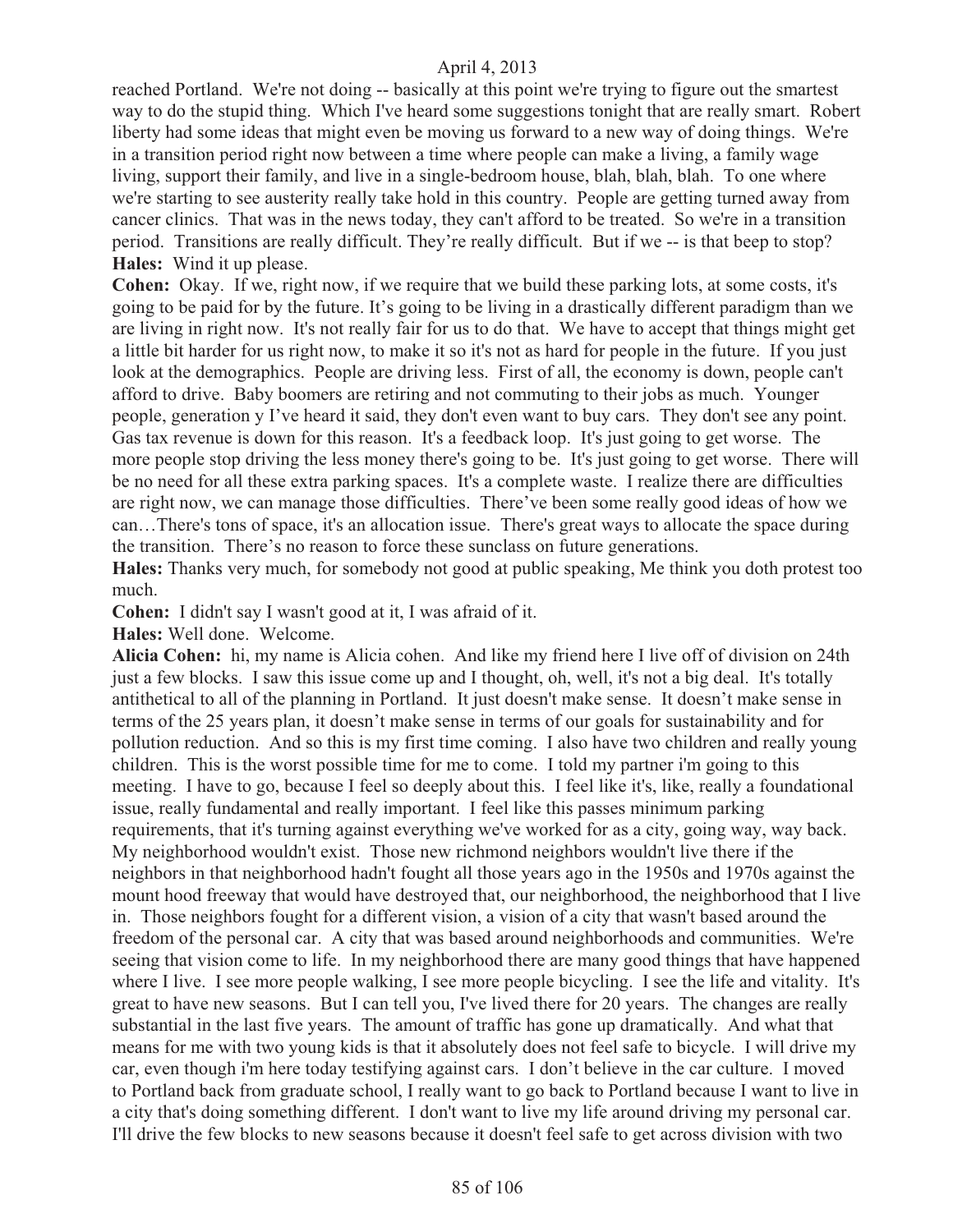kids and manage all of the rush hour traffic. It used to be a quiet, sleepy enclave. Now it's really, really crowded with cars. That's the thing, I feel a little bit like this is alice in wonderland. Because it seems like the issues are upside down. Everybody's talking about parked cars. As a mother, what i'm worried about the moving cars. It's the moving cars that cause the pollution. That for people like me and probably my kids have lung sensitivities, all of that extra pollution is real. It's something that you notice and it's something that can cause illness long-term but also immediate and to refer to people with asthma, inducing asthma attacks, and so on and so forth. but also my daughter's school is ranked in the bottom second percentile for pollution from sitting factories. We have all those diesel trains going through, and now they are talking about bringing the coal trains through. So we actually live in one of, It's been ranked by forbes magazine as one of the bottom worst 10. Portland has been ranked as by being the greenest city in America as one of the most polluted. A worst places to live for environmental toxicity in the country. I really think we have to take that into consideration. Thinking about planning for cars and really take seriously this vision of high density without the car. I mean, I think my neighbors in rngn are right to plead for some, not just 25 years from now, in the 25 year plan solutions but some immediate solutions to, like, what can we do for the pedestrians and the bicyclists and the families and people who with disabilities can make it better right now to alleviate some of the stress and strain without resorting to this old imagination of like the personal car is freedom. Like many people, the city planners have said it's that we do pay. I don't think parking is a right. I think parking is something people should pay for. I think clean air is a right. I think the ability to play safely on the street you live on is a right. Those are rights. So thank you very much, appreciate it.

**Hales:** Thank you, thanks for coming.

**Bob Stacey:** Wow. Thank you. I'm bob stacey, a resident of the richmond neighborhood. When adrienne and I bought our house in richmond in 1976, we were hopeful that the future would be better than the present. which was a big gamble. The neighborhood had just survived its death sentence with the cancellation of mount hood freeway project you referred to. But it was still suffering what most people thought was a terminal and irreversible illness, the flight of the middle class to the suburbs. With the loss of buying power in the richmond neighborhood, richmond lost businesses that served the neighborhood. The Keno's grocery store closed and other businesses closed. It was pretty tough to find a cafe to have lunch or dinner unless you wanted to risk your g.i. Tract to a place called packy burger at 34th and division. The bus ran every 40 minutes on division. A little more often at peak but 40 minutes is a long time to wait. I can tell you, I spent a lot of time waiting for the bus and watching lots of cars go by because suburbanites were driving through Richmond on division and powell in very large numbers without any apartment buildings. As people invested in the neighborhood, as people moved into the neighborhood and fixed up houses and bought houses, wealth came back. We got -- not new seasons, in those days it was called nature's fresh northwest. We got other business', we got more frequent transit service, we got prosperity, we got zoning to support the kinds of changes that were occurring on our main streets. And now, finally, with a renaissance on the street of business and service, we've seen other people wanting to invest in and move in this neighborhood. There have been some tear-downs of single family. There have been a lot of in-fills on side yards and now we're seeing apartments. When I see a formerly dilapidated building, an empty parking lot, replaced with a new mixed use building. I don't get nervous or anxious, I get excited. I appreciate that I may not, I don't share that view with all my neighbors. But I hope this council will take some time to address the legitimate concerns that people have raised about parking, which you can't do through the zoning code. And you can do through the regulation of on street parking. As a scarse resource that can be managed intelligently. You've heard great testimony from many chris smith, from steve guttman and others about using that mechanism. And I would implore you to keep your faith in Portland's future. People have talked about how we're at this turning point. We're finally seeing the realization of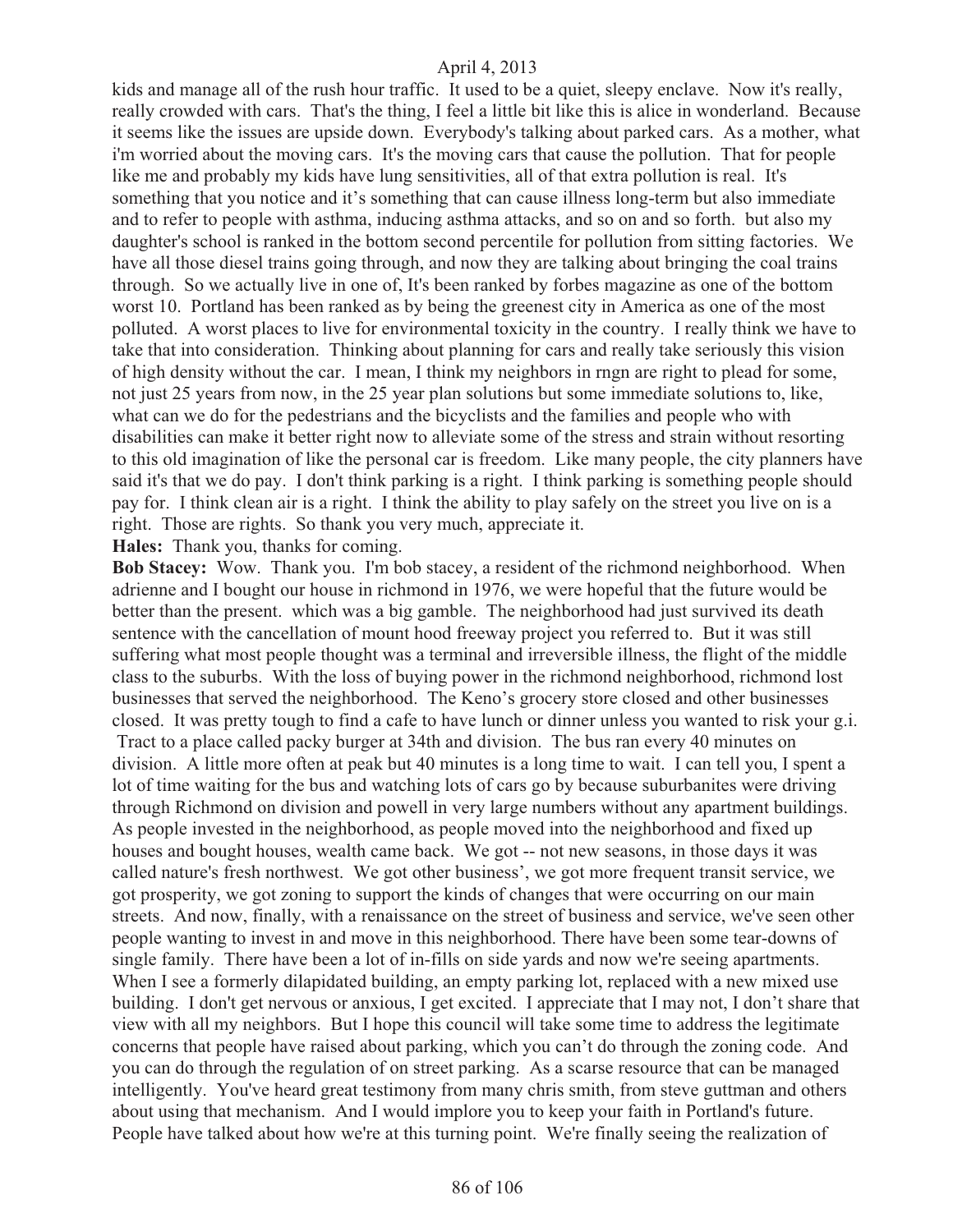some long-held dreams about development on our main streets. I don't want you to do something risky that will break that trend, that will frustrate an old-timer who believed in the future 37 years ago. I have to say, though, i'm reassured as a boomer that the future is in pretty good hands when I hear the testimony that just preceded mine. Thank you, sorry for going over.

**Hales:** If you think back to some of the stuff that's gotten built in the last 20 years, it's stuff that really made us proud and, to me, really captured that vision. I live not far from downtown sellwood and if you think about the nice project that loren Waxman built there with ground floor retail that includes the library branch and I believe10 townhouse units above it, or some of the other similar projects he built in the inner southeast, to me that, archetypical of what we had in mind when we created the mixed use zoning tool and did a lot of the planning work you've been involved in, to get this vision turned into a map and code. Frankly I didn't envision 40- to 80- unit apartment projects on ½ acre or acre sites, on these main streets. Did you?

**Stacey:** Mr. Mayor, yeah. The difference I think is that we have -- we had different expectations perhaps about the number of apartments that would be in those buildings. But I thought buildings of the size that perhaps not the design, but the size that mr. Sackhoff I believe his name is, has put in at 37<sup>th</sup> and division, were clearly consistent with the zoning map and the comp plan designations.

 The idea that they would be very small apartments and therefore would be 80 of them instead of something like 40 or 45 or 50, it's a change from the expectations we had then. I'd point out in the same breath, for every design that raises concerns, another building in this case four blocks away designed by thomas hacker and associates, is going up on a small internal lot on the north side of division. you wouldn't want to have two curb cuts to serve that building. It has I don't know how many units but it's going to be a more attractive addition to the neighborhood. It's going to fit into an ensemble on that block. It's not going to stand out like a sore thumb. I'd also point out that homer williams, pdc and a whole bunch of actors were able to build a certain number of towers in an area like south waterfront, and then the market ended. The market may end for reasons completely unrelated to zone designations on division street, on fremont at any time. It may be a bubble. We all know there will be starts and stops and that different architects, different designers and different needs will be met in those remaining lots in the future. That's a good thing to have a city build, if it must be in spurts, but be built sequentially and not all at once. This scale, particularly these mid block buildings of around 40 units, you don't want to be chopping up those blocks to provide parking with curb cuts.

Fish: Bob, could I follow up on that for a second?

**Stacey:** your honor, you're asking some really technical questions of people and I'm no longer a code guy but I'll give it a shot.

Fish: You're an honored guest who was there at the beginning, I think you could help us fill in some gaps. You've now successfully run for office and you've gone lots of these meetings throughout the community where we talk about the deal we struck, about an urban growth boundary and protecting farmland and doing something unique and placing density where it belongs within the urban growth boundary. We always highlight, for example, places like south waterfront and the river district or the lloyd district and say, here's places we want to through our zoning code, encourage mixed use development, big buildings, lots of units. I think what we've achieved in the river district is quite miraculous actually.

**Stacey:** It's amazing.

**Fish:** With the opening of the fields coming up it'll even get even better. But we kind of, either explicitly or implicitly told some of our traditional r5 neighborhoods, that if we did it smart, we could protect those neighborhoods.

**Stacey:** Yes.

**Fish:** We've had the fight about infill within those neighborhoods.

**Stacey:** Yes.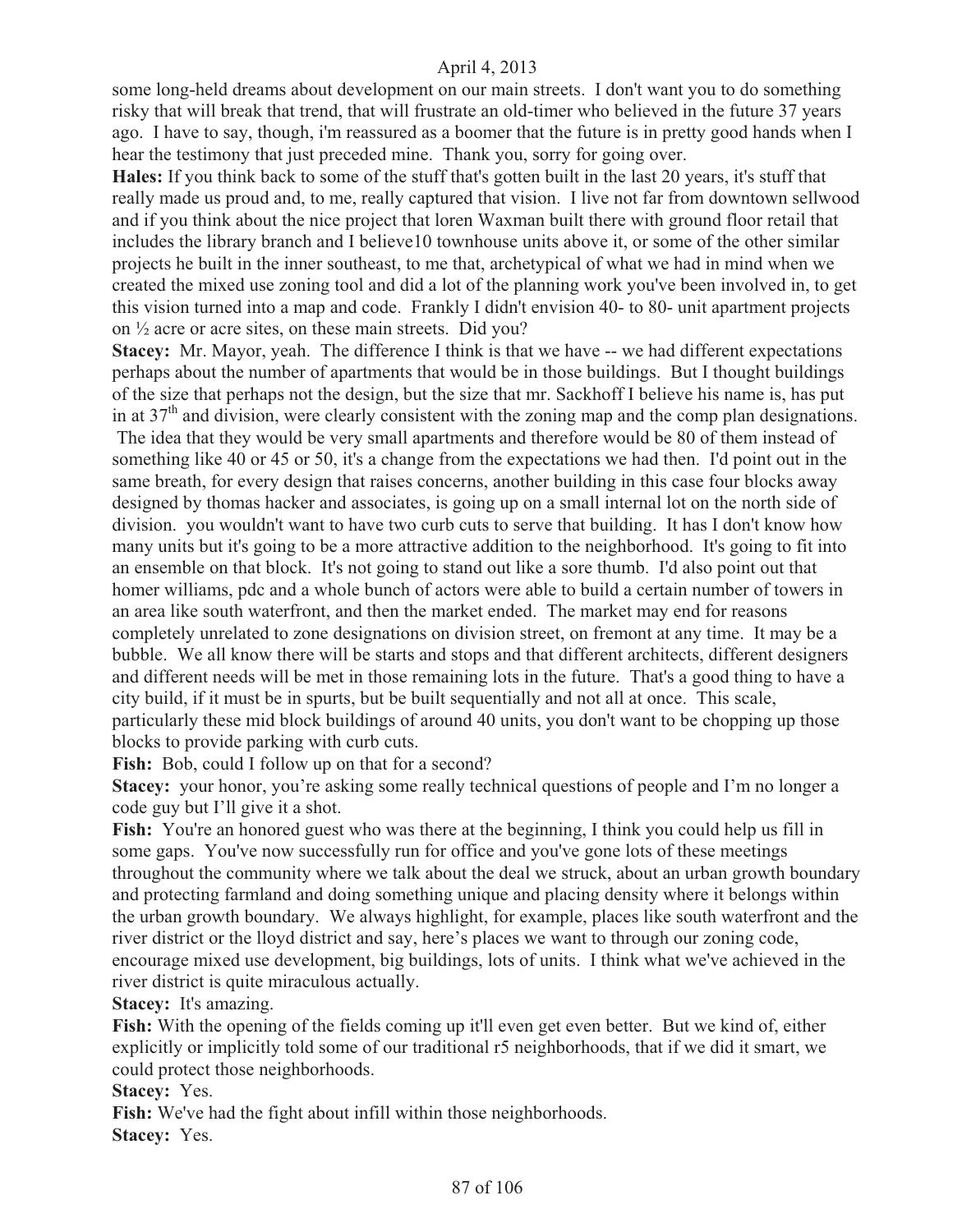**Fish:** and we've talked, we've had the fight about skinny houses and all kinds of things. But I wonder in this debate where i've heard people say that, at both wings, we've had people testify that density is a bad thing, and others who have said it's the holy grail. I wonder whether at least in the context of the kinds of corridors we're talking about there isn't a chance to have some balance without sacrificing our values. And I say that because as someone who spends a lot of time on division, for example, likes to go to the restaurants, has friends who lives around there. It strikes me that it is slightly different case when you have r5 neighborhoods on the wings a block away from those corridors, than areas where we always preach we would like to put density, south waterfront, river district and the like. And a second distinguishing characteristic to me is that people bought their home as long time ago with one set of expectations and now we're changing quite significantly the ground rules. Where as anybody who moves into the river district in south waterfront who complains about density probably didn't visit the area before they bought. Comment?

**Stacey:** Commissioner Fish, I won't wag my finger at you, but we didn't change the rules. You're talking about changing the rules. The rules since 1990 have been that mixed use, four-story development without parking is permitted on certain main streets with a commercial store front designation. And the rule since about 2000, since then commissioner, now mayor hales liberalized those provisions to apply them to additional locations with good transit service. Those are longstanding rules. No typical homeowner goes on surveys and researches the zoning code in great detail before making a purchase, I get that. We do need to protect the r5 zoned lands that abut the main streets. We need to protect them from the parking impacts of development. Whether or not you require 25% or 30% parking in the buildings. Because absent, some kind of management of the parking supply on the street, people will rent a unit but not pay extra to rent a parking space if that's what required. And so the builder will have to push that cost on to the units. You won't be able to avoid that. you won't have a market on parking and that impact, losing that space near your home that you've enjoyed as a long time resident of Richmond is something the city council ought to protect, you ought to do it by assigning value to those spaces and insuring that people recognize that value by putting meters as others have suggested on the main street itself. And having a firm line between the areas that are entitled to make use of that parking district because they are zoned r5 or residential and the areas that are zoned mixed use and are being built under a different set of rules. Probably shouldn't be entitled to make use of the parking district on the same terms, as renters or owners in the existing r5 zones.

Fish: So as someone earlier said maybe less a disagreement about ends and more about means. **Stacey:** Absolutely. The single family neighborhoods abutting the main streets are some of the beneficiaries of the main streets. I'm one of those folks. But i'll have fewer benefits, fewer services, less frequent transit service if we don't augment the capacity for people to live and consume and commute by transit or bike in our neighborhoods by building on the main streets, as well as filling in our side yards in a single family neighborhood.

**Fish:** At least in the privacy of this chambers --

**Stacey:** Yes, on tv.

**Fish:** Where this council has consistently supported things like urban growth boundaries and aspirational goals around the environment. can we really not find an agreement where there's a reasonable balance that doesn't do violence to our values? Can't we allow neighborhoods to petition to have the kind of regulated parking they are allowed to?

**Stacey:** You bet.

**Fish:** And at the same time put in minimum parking requirements so that we build a modest capacity in these areas to be used by either residents or businesses or others without doing violence to the values? I understand and appreciate purity of your position. But if there's no give here without doing violence to the vision that you've had for 40 years?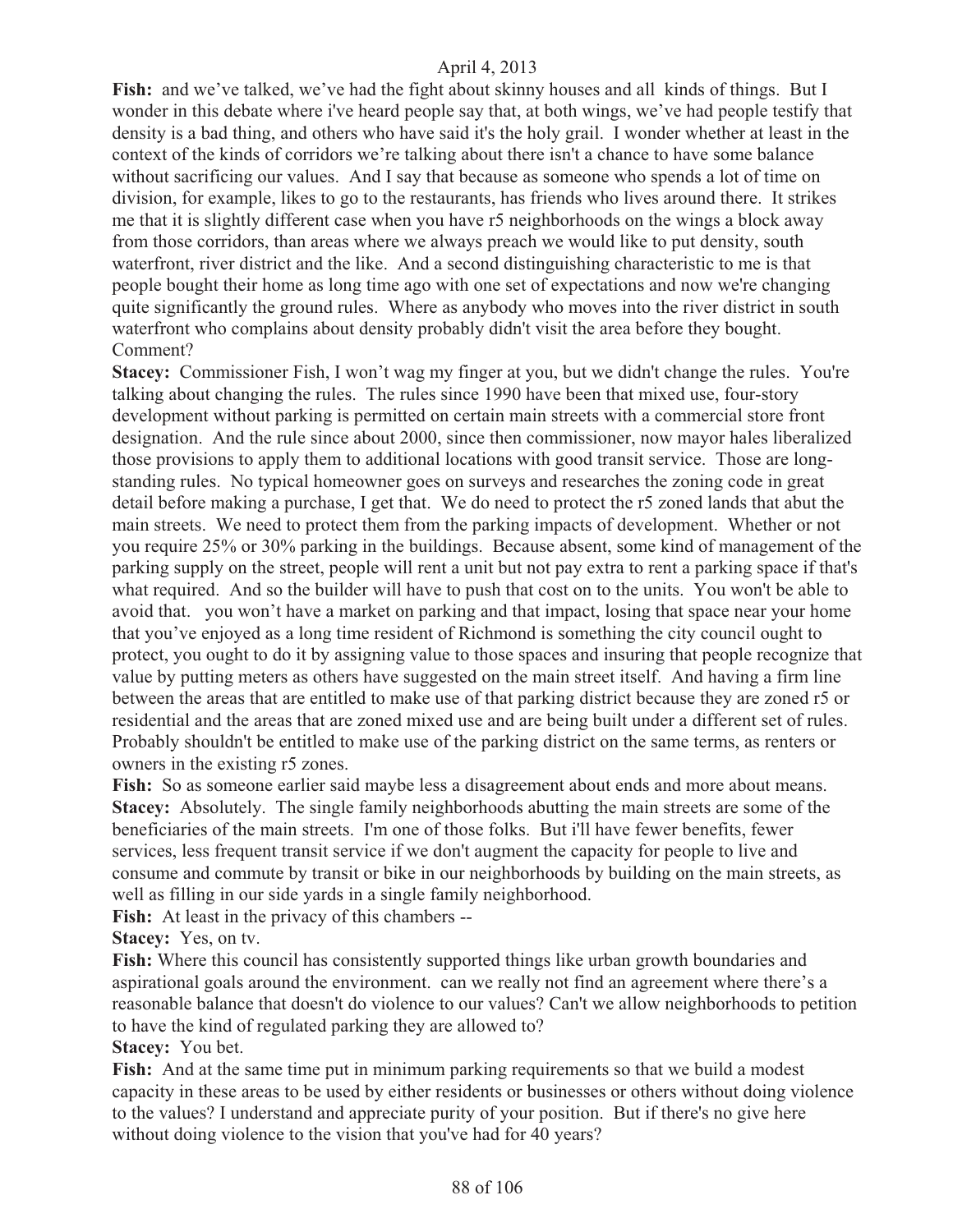**Stacey:** Commissioner, I speak as a resident of richmond, as a consumer of the division main street. As someone who wants more neighbors, of who will share the values that long-term residents have shared. Who will respect the fact that a lot of the long-term residents expect to be able to park on their neighborhood streets and will find ways to accommodate their parking consistent with that need. As I said in my note I circulated to members of the council last week because I didn't think I could be here. I think what the planning and sustainability commission did, at your insistence, was develop a pretty reasonable compromise.

**Novick:** Could I ask you a question about the narrow issue of whether developers should be allowed to fulfill part of the parking requirement with off site parking. your take on the balance between commissioner Fritz' concern that it would lock in surface parking and my concern that if we don't allow that, we'll be requiring people to build parking that might not be necessary? **Stacey:** I'm merely a councilor, you are a commissioner. I share commissioner fritz's concern that good housing stock, or other good buildings could be removed to create parking. One of the sore spots of getting anaturous was that some houses were torn down to provide surface parking back then. I wouldn't want that to happen as a consequence of allowing off-site. Where there are parking spaces available reusing those would seem to be a reasonable step. I understand that could have greater consequences than perhaps planning and sustainability commission intended by making its recommendation. But I think we should not incentivize tear-downs and more asphalt, absolutely.

**Hales:** So existing parking would be a different story?

**Fritz:** Shared parking.

**Stacey:** Share parking is great. And commissioner that would be one other benefit of regulating parking on the street. You create a market incentive to share and charge for that shared parking. **Novick:** One last question. Professor liberty gave us some suggestions about how to incentivize affordable housing. Would you care to offer your perspective?

**Stacey:** I wish I didn't have this headache. Commissioner Fish, you hit the nail on the head by mentioning not only inclusionary zoning and the state prohibition on it. But the exception from the prohibition for, if you will, voluntary inclusionary zoning. That is, incentivized inclusionary zoning.

**Fish:** I don't think we can upzone in this area.

**Stacey:** You are the city council.

**Fish:** I understand.

**Stacey:** My point is, if you wish to incentivize, for example, permanent affordable housing, whether at 60 years or professor liberty's longer term permanent standard, you could say to a developer, you could reduce the required parking from the 25% which the planning and sustainability commission has recommended and which I reluctantly support over 40. You can reduce from that level to the extent you are providing a guaranteed affordable housing. That would be a way of incentivizing and then in essence requiring additional affordability.

**Fish:** Getting around the presumption?

**Stacey:** Yes, exactly. You can also do that through upzoning techniques taken into consideration, bonuses for permanently affordable housing.

Fish: our tax abatements are 10 years, our regulatory agreements are 60. We could work out those details. Thank you.

**Stacey:** Thank you very much.

**Hales:** Thanks. Thank you. Anyone else? Okay. I think we need staff back up here. So a number of issues have come up. Maybe we want to take one of the simpler ones first, and that is historic buildings.

**Anderson:** We were thinking we could take that. And if there are any other additional amendments, we'd be able to put those together for the next --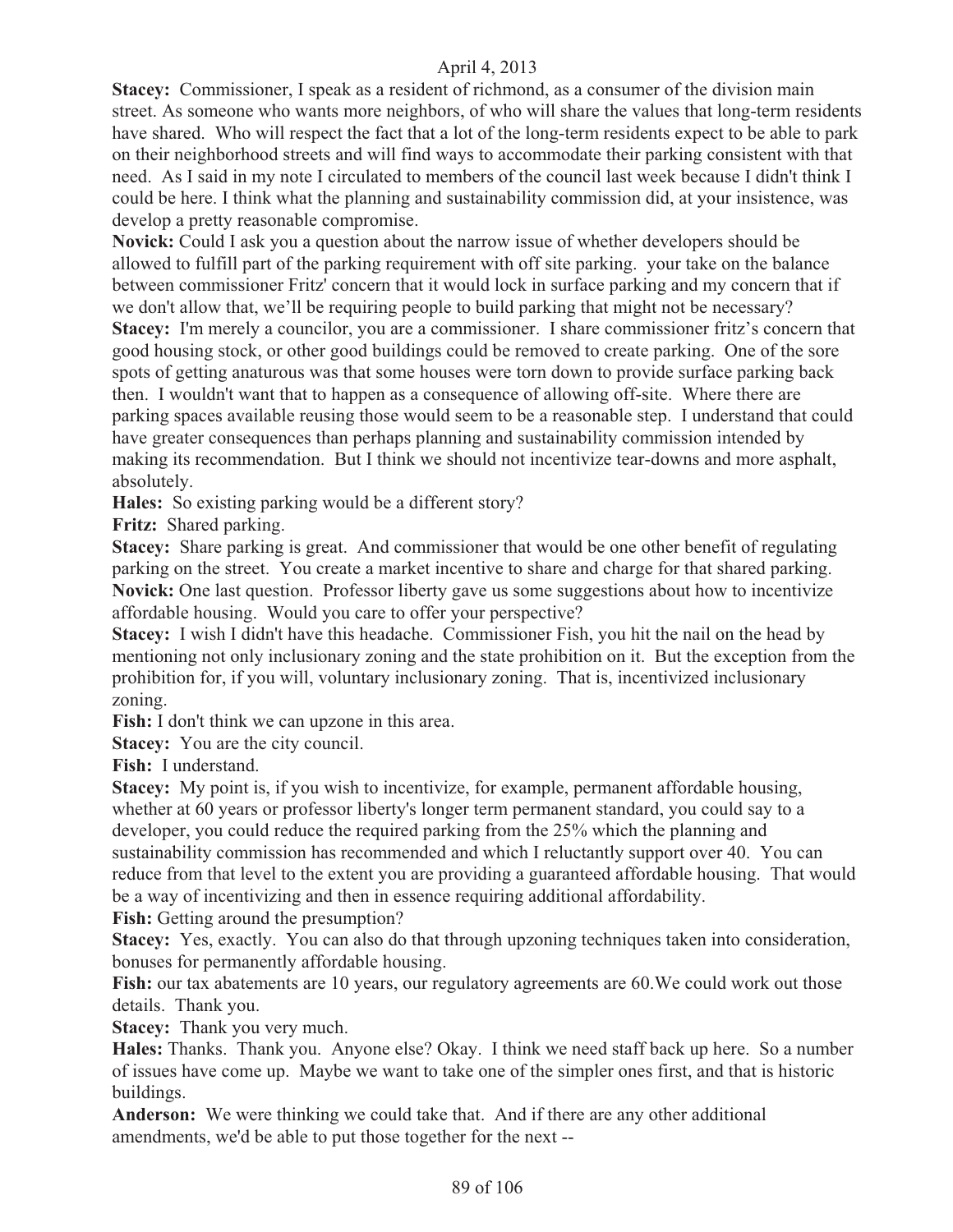**Fritz:** We want you to do it tonight, please.

**Anderson:** Currently the exemption, we can do that. we can do an exemption for adaptive reuse of historic buildings. That's not --

**Fritz:** that would be just what I would move that we provide an exemption for adaptive reuse of historic buildings.

**Zehnder:** and what we are saying by historic buildings we mean designated landmarks or contributing structures. So that's what we would come back with. Those are the two sort of official kind of statuses you might have.

**Fritz:** So moved.

**Saltzman:** Second.

**Hales:** ok, that amendment is on the table as well.

**Fish:** so we've had a lot of creative ideas for how we can work some affordability into the current code, but I think frankly the devil's in the details figuring out what kind of units we want to incentivize, what the trigger is and then there's the possibility the legislature will lift of preemption sooner rather than later. What's a reasonable time line to come up some proposals we could consider to tweak the bonus system to build in some affordability?

**Zehnder:** It's just a workload issue, honestly. There are several approaches. One of the basic things you need to figure out is if providing a parking space costs x amount, either in how much it costs to construct it, in the land value or how much you lose because you don't have a unit, what's that worth to somebody, compared to the cost that would be foregone by providing an affordable unit for 60 years. We can run the map saying how many spaces would it take to actually show the result that. Kind of analysis we can do relatively quickly. And we actually have been talking with the bureau of housing in the development of this proposal about linking it to the limited tax exemption status too because there's clearly a building that got a commitment to affordability that we could take a development cost off if we considered buy-down for that.

**Fish:** Mayor, if we could have a commitment coming out of this hearing that will bring the planning bureau, housing, whoever else together, to look at the question mr. Wood raised as to some potential barrier in our existing lte programs that make it less likely the private developers are using it. And we just did the big look.

### **Zehnder:** Right.

**Fish:** I'd like to understand from home builders why it's not being used, why the tod is not used more frequently in those areas. That is one existing tool.

**Hales:** before we go any further, I think our city attorney has some advice for us because she has her microphone on.

**Kathryn Beaumont, Chief Deputy City Attorney:** I do. Getting back to the historic amendment, if you are going to adopt that amendment tonight, we need to have actual language to adopt. You can't just adopt a concept.

**Hales:** No, we haven't adopted anything. We just have a whole series of amendments on the table at this point.

Fritz: but for the others mayor, we do have the specific language.

**Hales:** Right, for the others, we have language.

**Beaumont:** Yeah, correct. yeah.

**Hales:** but which ones we can actually act on today are the ones that we--

**Beaumont:** ok, it wasn't clear to me whether you were hoping to have that language to adopt tonight?

**Fritz:** I was hoping to have it adoptable by next week, is that possible?

**Beaumont:** Yes.

**Fritz:** That works.

**Beaumont:** that works.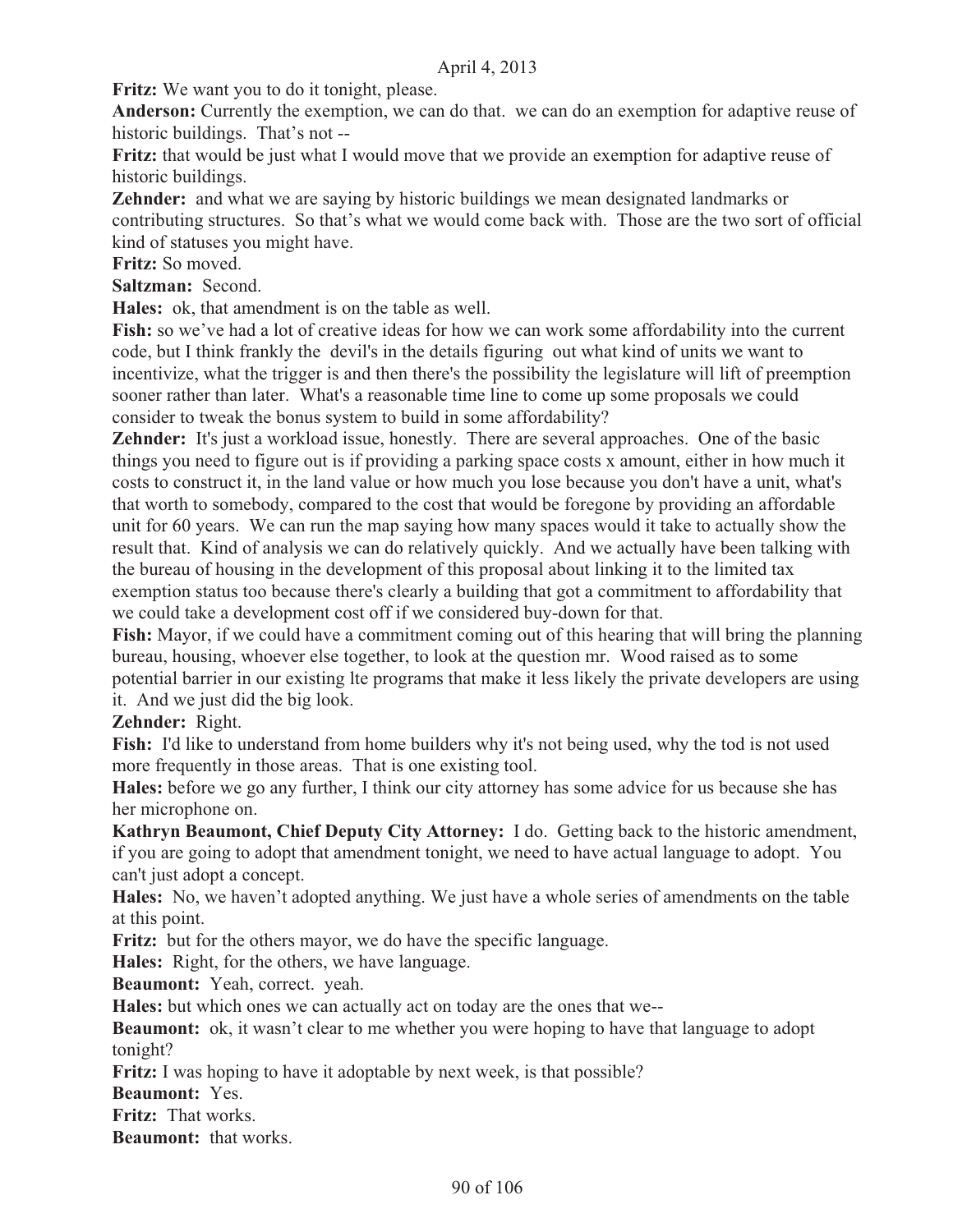**Fritz:** Thank you.

Fish: so Joe, just to make sure we're tracking, is there some fix to our existing lte programs which would make them more user friendly in this context? Is there some way we can take the good advice we've had during this hearing about some voluntary measures that would create affordability including through the bonus scheme, or some other? If we can get a commitment to take that up… That is the kind of fine-tuning that I think we ought to come back, at some point, to discuss. And I realize within a week it's unlikely we'll have that.

**Zehnder:** Not within a week.

**Anderson:** It could be a couple months. We're happy to work with housing to come up with that. our real fear is that we don't want to come up with something that doesn't do anything. **Fish:** correct.

**Anderson:** You don't want to come up with a policy that says, you know, you can get rid of one parking space for two units, you know, if it's an affordable unit, but no one's going take it up because it's not cost-effective to do that.

Fish: agreed. And I also, the counter vailing concern I have is that, as we continue to build out this capacity, if we're not salting these buildings, new development, with some affordability we'll never get it back. We'll be pricing a whole class of people out of these neighborhoods. That's wholly inconsistent with our portland plan.

**Saltzman:** hasn't your findings about bonuses been largely ineffective in terms of achieving the policy goals that we hope to achieve with bonuses?

**Zehnder:** In the central city where we have most of the bonuses, that has been true. The reason is because of not doing this kind of math we just talked about. You have to calibrate how much a bike locker is worth to the value of the square feet you get it for it. In this case you need to calibrate of cost and value less parking to how much affordability it might apply. We can try to run that kind of math to tell you if there's a business case.

**Saltzman:** I would back up from this and say, are we talking with realistic trade-offs made by developers, are a things where think developers make tray-offs about. And I'm not sure parking and affordability are really a real trade?

**Zehnder:** I think that's what commissioner Fish is asking to us look at.

**Fish:** Commissioner Fritz, since you've introduced a bunch of amendments earlier, I didn't know whether one of your amendments dealt with a question that a member of the disability commission raised about accessibility from the street or parking that's -- could you address that?

**Fritz:** Thank you. That's the very first testify. The chair of the commission on disability talking about loading zones. And it sounded -- we're requiring loading spaces on site for now 40 units rather than 50 units. Is there also the capacity to have pbot require on-street loading zones for apartment uses?

**Hales:** Here comes rob burchfield.

**Fish:** Perfect.

**Fritz:** Thank you.

**Rob Burchfield, Department of Transportation:** Rob burchfield, transportation, city traffic engineer. Yeah, let's first distinguish, there would be on-site loading which would be, ie: loading if you have a small moving van and you need a place to unload onsite, that would be a loading type. Then there would be like a disabled space which could be on street or it could be on site. If you provide any parking on site then the requirements for providing a disabled space would kick in and there would be a disabled loading space on site if there's any parking. If there was no parking at all in the apartment development, and the apartment owner, the apartment manager, could request that we put in a disabled zone if they have users that need a disabled zone. We would be responsive to that if we can. Most cases we can respond. There are some cases where you might have a street that doesn't have any parking lane. Let's say southeast 39th or something like that. There would be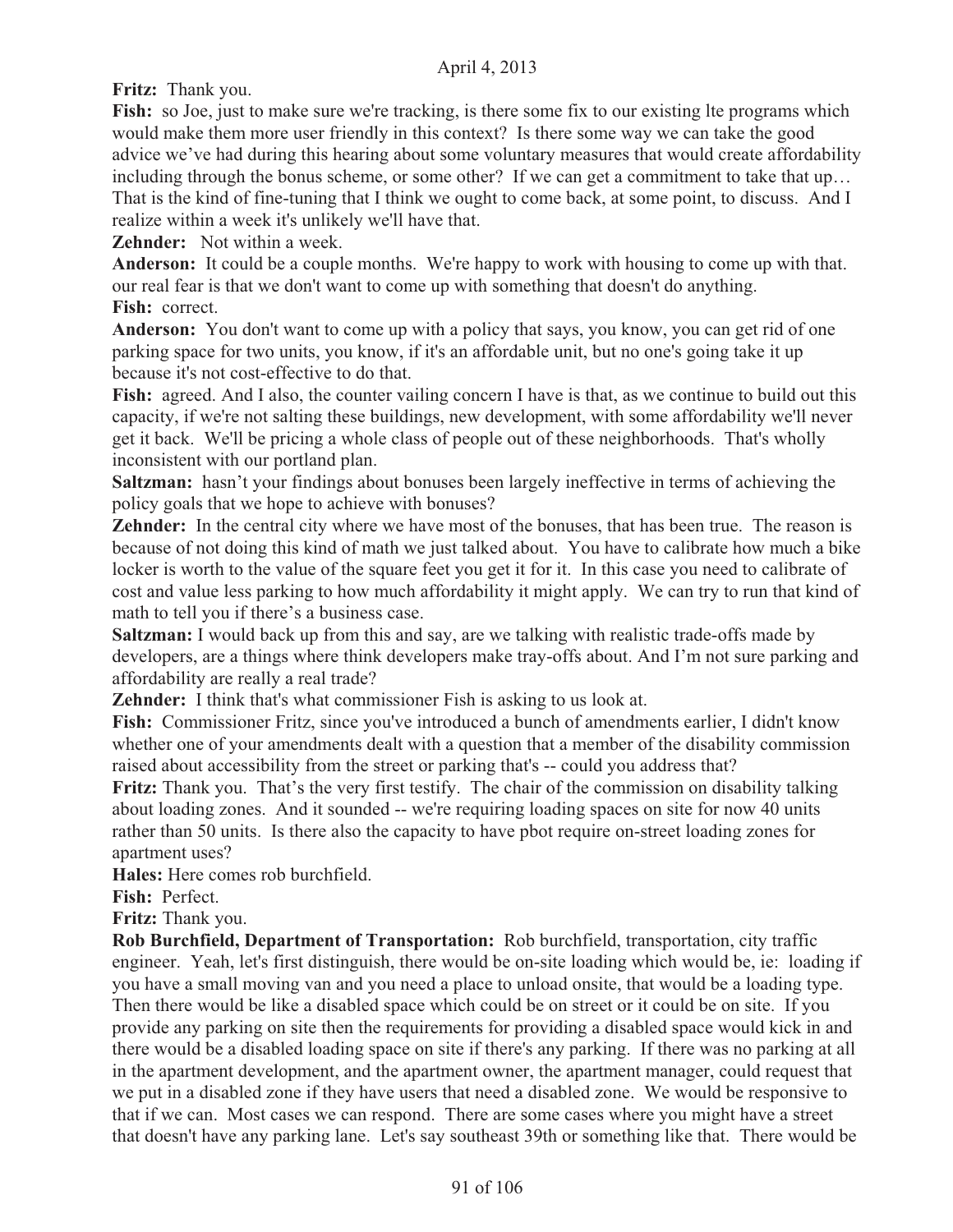no place to put the disabled space. You know, we'd look on a side street, et cetera. We would problem solve and meet those users' needs. I wouldn't recommend necessarily -- I don't think it would be a good construct to require the developer to require pdot to do something, because essentially we may not have the ability to do it. The developer can't control what we can do, and we may be constrained.

**Fritz:** so what do developments and apartment dwellers currently do if there are 39, currently 49 apartments and there isn't a loading space. Where does the moving truck park?

**Burchfield:** well, I mean look, that issue basically happens almost everwhere, any like interstate moving van that's moving multiple moves in one load is going park on street and that's how they are going to unload. They can reserve space in advance if they feel the need to, if it's a constrained environment. They can come to us and get a permit to reserve that space in advance so they have a place to come into. That's sort of the temporary management of the right of way and things you have to do when you get into more intensively used environments.

**Fritz:** In a situation where somebody with a disability who is van dependent is moving into one of these apartments which doesn't require parking, that resident could ask for a disabled spot to be put on the street?

### **Burchfield:** Yes.

**Fritz:** Does that address your concern, commissioner Fish?

**Fish:** My hunch is it probably addresses the concern of at least two people who have testified. I'd want to know more about mechanically how that works. Since you're here though, can I ask you another question?

### **Burchfield:** Yes.

**Fritz:** Before you move from that, I just want to put on note that we've had several discussions of loading spaces and various recaps and other situations. It's something i'm hoping is another thing to put on the list for the comprehensive plan revisions. Sorry, go ahead.

Fish: we've had a number of people testify this afternoon that another way to address this problem through parking management. Would you just remind us, what is the trigger, what is the mechanism that any neighborhood can trigger to actually begin that process? Because it's my understanding, it's a citizen-initiated process.

**Burchfield:** Yeah, right. Right now we have a pilot program on the books where people could petition to start an area permit program for their small neighborhood area. There are limitations to what you can accomplish with that because all it's doing is permitting users within that area, it's not pricing parking per se, and it's not really going very far at all towards managing demand, I wouldn't say. I mean, some of the ideas that have come up, you know, with benefit districts, larger district wide efforts, I think there's good ideas out there. I think we need to clarify our policy goals and objectives around how we want to manage parking and to whose benefit. Because there's a lot of competing needs out there, obviously. We're working through some of these issues with northwest. You have the needs of the retailers, their visitors traded off against the needs of the residents, employees of those businesses. You have all those things in these centers and corridors going on.

A lot of different parking demands. So, we kinda need to make sure we have a good policy framework for what outcomes we want to support. It isn't just a residential issue.

# **Hales:** Ok.

**Fritz:** I have some questions about where this applies, that was raised about the folks who talked about the ex zone. and about the hierarchy of what trumps in the zoning code, and particular about tables 266-1 and-2. so my understanding is that it does apply in the ex zone. And that would mean in the ex zone near transit, we would currently -- it's required one space per two units. and it would go down to one space per three units for your typical ex large apartment building.

**Matt Wickstrom, Bureau of Planning and Sustainability:** based on the tiered approach. Yes.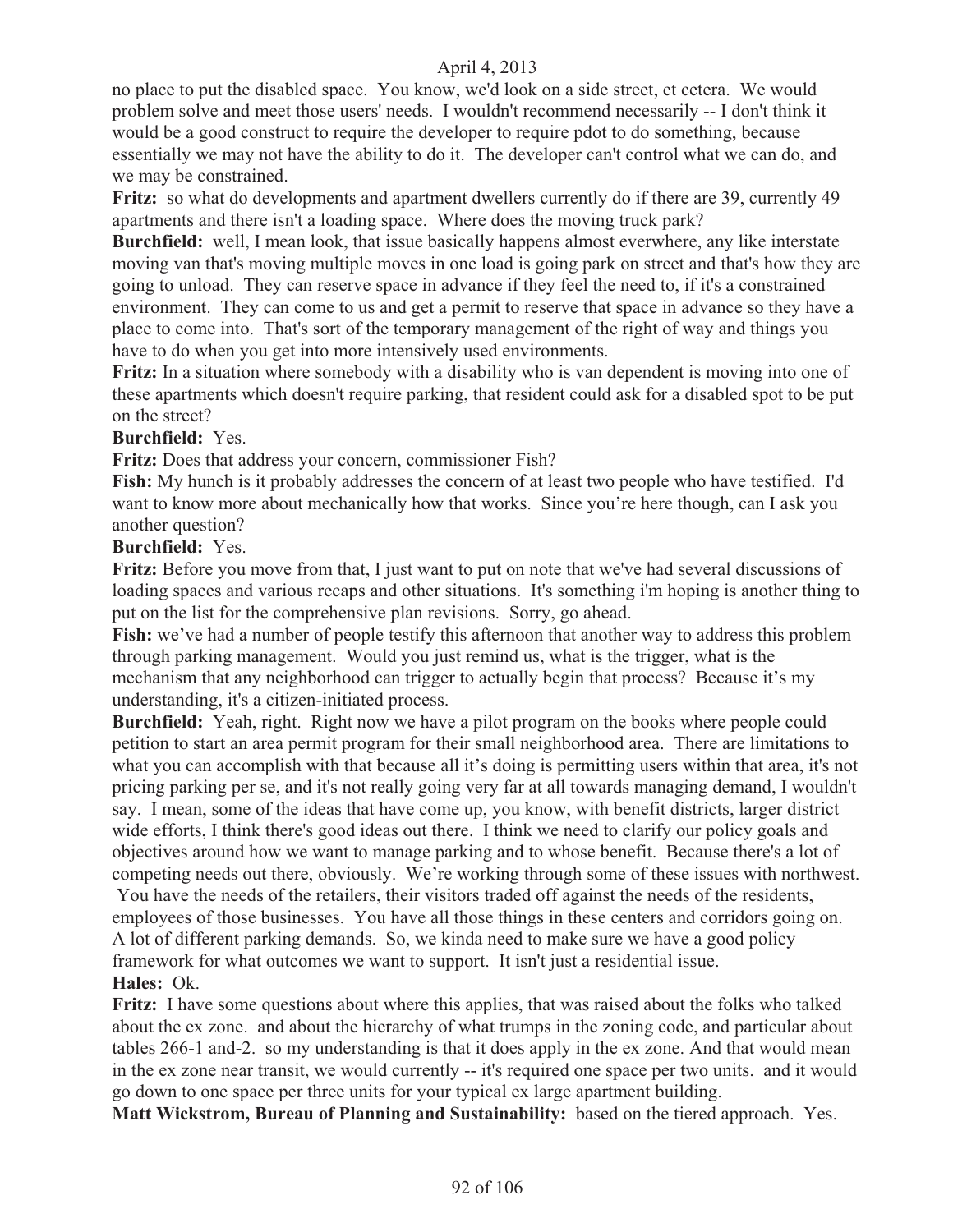**Fritz:** So let that be shown to those who think that we're doing away with Portland as we know it, that this actually gives less parking in some of the ex, the high density developments near transit. It still wouldn't apply in the central city, right?

**Wickstrom:** You're correct.

**Fritz:** ok, but it does apply in ex zoning elsewhere, so that if we support appropriate parking, that's a good thing. My next question, though, is in the r zones, the r20 through r-1. Does it apply there?

# **Wickstrom:** R20? A single dwelling zone?

Fritz: for the single dwelling zones, if it trumps table 266-2 for household living, we currently require one parking space per unit. Would this mean that in the single family zones we wouldn't - we would no longer be requiring one off-street parking per unit? And maybe Rebecca reese needs to help us on this one, or phil.

**Wickstrom:** Well, and Phil can correct me if, we still would be unless it's within 500 feet of the frequently operated --

**Fritz:** but within 500 feet of a frequent transit, Phil is helping us out here. I want to make sure that we're not having any unintended consequences from this fix. We've talked a lot about apartments and I haven't heard any discussion about off street parking for a single family. It could be that in this case the market would require that most new single family residences are going to have parking.

**Wickstrom:** So yeah, they're -- the development, whether it's a single-family house or a duplex or anything under 30 units wouldn't be required to have parking if they are within 500 feet of the frequently operating bus line.

**Zehnder:** Right, they are below the size threshold.

**Anderson:** It's the same as current.

**Fritz:** but that, I think, is something for us to think about between now and next week, as to whether that was the intent to change the single family zones as well.

**Anderson:** It's already that way.

**Fritz:** It's already that way? Oh, good. I don't think I have any further questions.

**Hales:** Yes, Joe, please.

**Zehnder:** There's one data point I wanted to just put out there. Because I think it might help give some context and take off a little of the pressure off. Remember, today, even with zero minimum parking in some parts of town, over the last six years 65% of the new units that have been built have provided parking. Those units have provided it almost at a ratio of one per du. The reason I offer that up, over the weeks of listening to the debate, we really do pay close attention and express great concern about meeting the needs of all these different kind of households and all these kinds of situations. The whole policy was to allow not just, you know, to create those opportunities. 65% of the units are out there that one could choose to live in, that have parking, the rest are apartments without parking. So by having the policy we've had over the years, we've created two different channels of choice. And that choice is often in the same neighborhood too. So as you all are playing with the ratios and the like, it's not the end of all that choice. You're calibrating it to that. You may not have to go as far in making the requirements reach as deeply into the number of units and the size of buildings that are affected, because so much parking is already provided by the market. There are those market fed, providing choices out there.

Fish: mayor, if I could, one other house keeping matter before we start taking up amendments. I've asked council to give us a written opinion to mr. Ramis' april 4th letter which raises a statutory question. And ask that we have that before next weeks hearing.

**Hales:** ok.

Fish: so we understand the argument and the city's view to that argument. Thank you. **Hales:** Great, helpful, thank you. So, commissioner novick.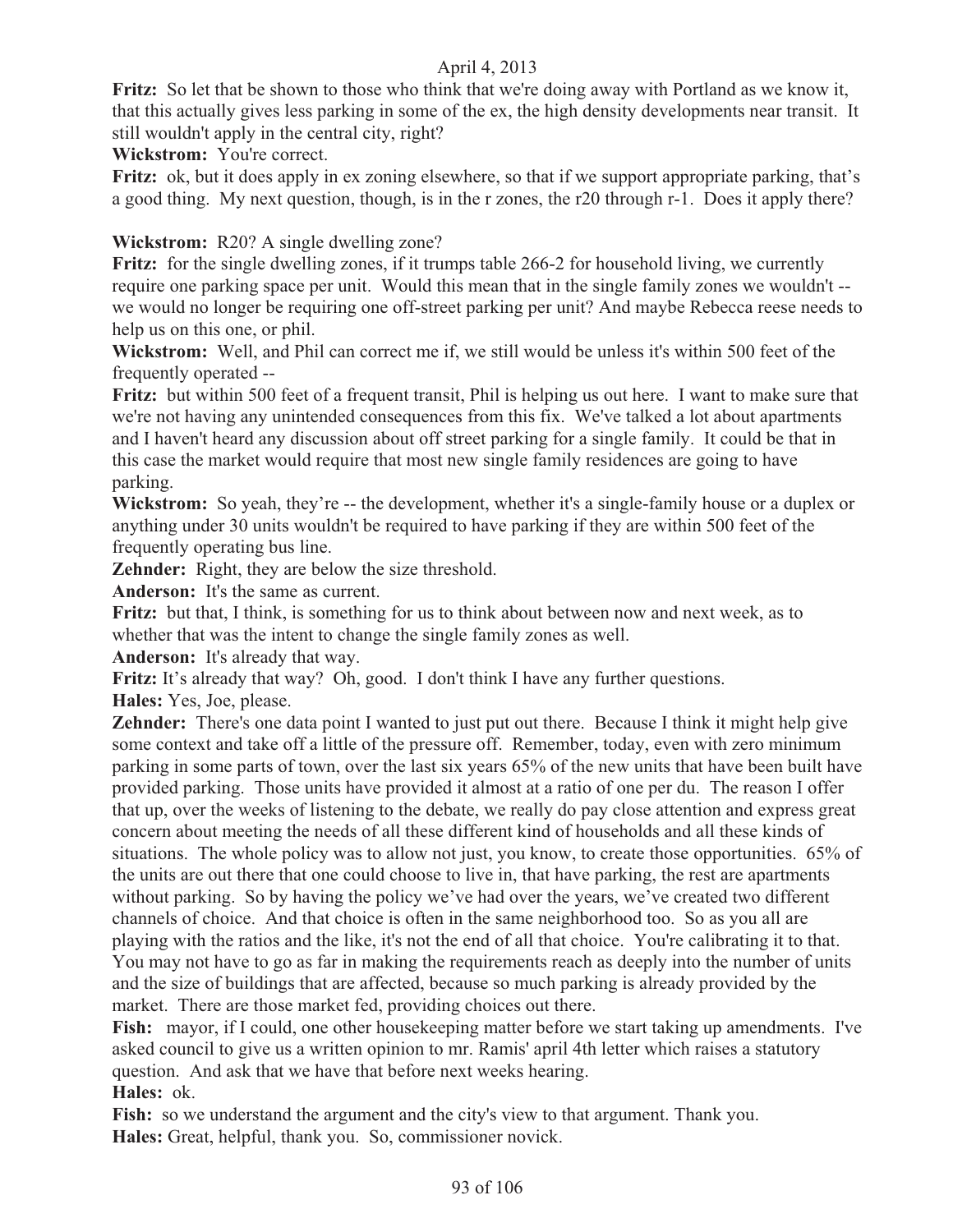**Novick:** Joe, I wanted to ask you a question about the issue of offsite parking. I know that the commission recently proposed allowing the parking requirement be met with the use of offsite parking. The commission also proposed that the cutoff would be 40 units, and commissioner fish has proposed cutting it down to 30. As you can tell i've been wrestling with the question of, is commissioner Fritz' concern about locking in surface parking a big enough concern that we shouldn't go into that whole issue of off-site parking? Or is it worthwhile -- should we think about allowing developers to use some offsite parking. I was thinking about offering an amendment that for the 30 to 40 unit buildings, you could allow the requirement to be met with off-site parking, thinking, well, there might be 6 to 8 spaces lying around and why not use them. I just wanted your thoughts on that.

**Zehnder:** So when the planning and sustainability commission discussed this, they grappled with it, too. We do have a history of having these reverse incentives of promoting tearing down houses. So it's a fear and we don't like to do that. When we looked at the land value in the places this development is happening, the conclusion was that it seemed very unlikely because it's just more valuable as development. You're seeing the parking lots on division being redeveloped for projects. That's where the commission's logic ran with that. and then as I said earlier, they were really interested in also opening the door so that you could secure spaces in another structure parking that's part of another building and optimize it that way. So I don't -- I can't guarantee that wouldn't happen. But our conclusion was that that was not a greater -- that there was more value in providing the flexibility, than, it overweighed the concern about whether or not this would create an incentive for tear-downs. And by targeting that 31 to 40-unit building group, remember, -- we've heard a variety of different arguments for why that's a hard building size to develop apparently. It sounds like it's difficult. Access, lot size, you're really squeezing a lot on. We've heard as part of our discussions, you cross this threshold about whether or not you have an on-site manager. 40 and above, 41 and above, it's a big building with a different economics. That's what our research showed, as well. So, anything we do to make it easier to develop in that 31 to 40 kind of building model probably does provide some valuable flexibility to getting in-fill development. And if providing off-site parking took some pressure off of the concern that we're going to start chopping up the street with curb cuts -- which I think that's a legitimate concern, that's not a desirable outcome too -- then that would be valuable. It was a long answer but in the net it would be valuable to give the 31 to 40 cohort as much of a break as we can.

**Fritz:** does this count as commercial parking on residential parking?

**Zehnder:** The way the code is written, commissioner, it has to allow parking on it. So it has to be a commercially zoned property if that's what you're asking.

**Fritz:** so it would be essentially taking a commercially zoned property that could otherwise be a mixed use development and making it into a parking lot?

**Zehnder:** no, well, it would be taking probably more likely a parking lot and buying part of it. Or taking parking in a building that's being underutilized and buying part of that. And so securing it that way. Both of those are commercial sites. In the future. So you've got a parking lot, part of it is owned by the building across the street, part is commercial parking. Somebody just wants to develop that lot and they're going to make more money. Just the economics of developing that site now includes the need, if you're going assemble the site, to replace the parking that the building across the street owns. As they build in parking into the building, there could be an economic reason for them to include it in that building. So you're getting your structure building supply at a later day that way.

**Fritz:** I'm not so concerned about the shared use. I'm concerned about surface parking lots. So what would be the regulations as far as offer to adjacent residential zones, would it be counted as a parking lot and have to go to the parking lot standards?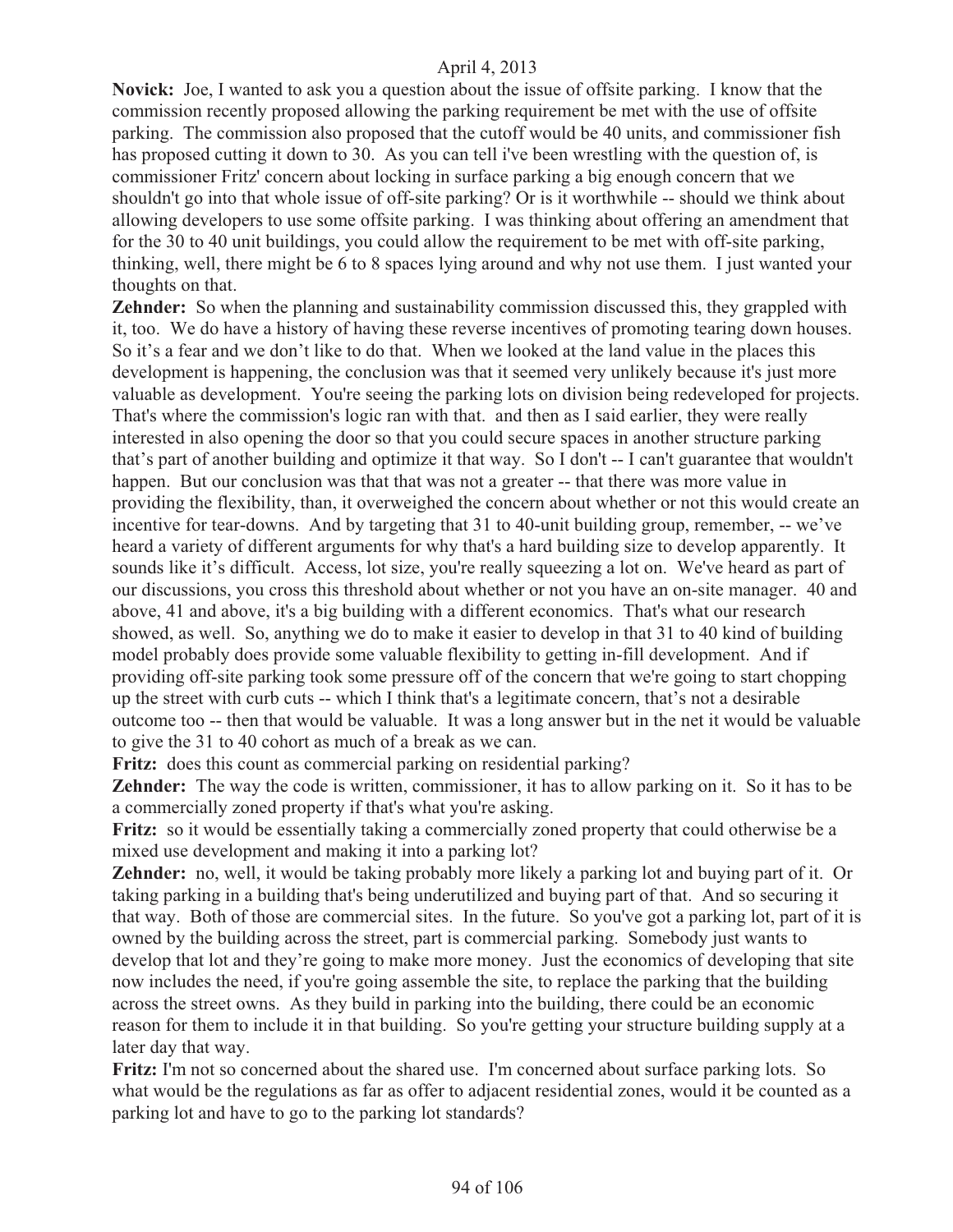**Zehnder:** Oh, sure. If somebody actually goes through the process of building a new parking lot, it has to meet all the new parking lot construction standards.

**Fritz:** and is there is a buffer or a setback from adjacent residential zones?

**Wickstrom:** Five feet.

**Fritz:** five feet, that's not much.

Fish: oh, can I just clarify something? I've got 70% in my head because that is the number of people in your survey to have a car.

**Zehnder:** Correct.

Fish: is 60% the number of current market rate units that are paired with a parking unit? **Zehnder:** Correct. Over the last six years. If you look at the units built over the last six years, 65% of them have been in buildings where parking has been provided.

**Fish:** At a ratio of --

**Zehnder:** And when you look at sorta how that averages out, across all those buildings, the average ratio is almost one per space. Some are bigger, some are smaller.

Fish: so whether we take the bps proposal or the tiered approach, we're still setting a minimum well below what least 65% of the market is providing.

**Zehnder:** you're affecting the, right, the... what would that be, the 35% that currently is built without parking, you're affecting a subset of that. in our concern about the whole discussion of creating options, is that is after we put this minimum in, is there still enough of that supply of building without parking to still offer that option as part of the ways you can live in Portland. **Fish:** To the tiered approach which you helped us walk through this particular approach, one of the concerns I expressed to you was, if you set a 41-unit floor, you're saying to someone who comes in,

i'll do my building at 40, i'm exempt altogether.

**Zehnder:** That could absolutely happen.

**Fish:** And we were kind of, maybe, creating a reverse incentive to do that so we dropped it from one to four to one to five. Because of the diagrams you showed us, that said that in fact, in buildings that size you can accommodate the parking at the one to five ratio, it would be a hardship at one to four.

**Zehnder:** you know, yes, there's two really bad outcomes that could potentially happen from two different alternatives. Really bad, you judge. One is if you set it at 41 and above, you know, you could see a lot of 39, 40-unit buildings, right? People are concerned the whole world will be 39 and 40-unit buildings. The average size of building that was built over the last six years that provided parking was 41 units but that's just an average number. You could have that result. There's nothing in our psc recommended code to prevent that. but there's this other prospect that's out there that you could end up with, from, this cohort of 31 to 40-unit buildings with a bunch of curb cuts down a commercial street. I can't tell you that won't happen, either. So that's what I mean, sort of two possibilities. Has the market done this yet with the curb cuts? There is some of that going on. It hasn't been widespread but there has been some. We don't see many buildings in the 30 to 40-unit size over the last six years. I can't tell you that that's a permanent sort of condition but that's been the trend. So, does that help mediate of risk of the 39-unit building? Maybe. But every time we set a threshold commissioner, somebody figures out a business model come in right underneath it no matter when you set it.

**Fritz:** I have just one more question. The parking minimums are adjustable, is that correct? **Zehnder:** Correct.

**Fritz:** So someone could come in and ask for an adjustment review and go down to zero, if they prove they're case that they've met the purpose statement?

**Wickstrom:** the purpose statement shows they have mitigated for impacts and that they are in conformance with the street classifications and the desired character of the area.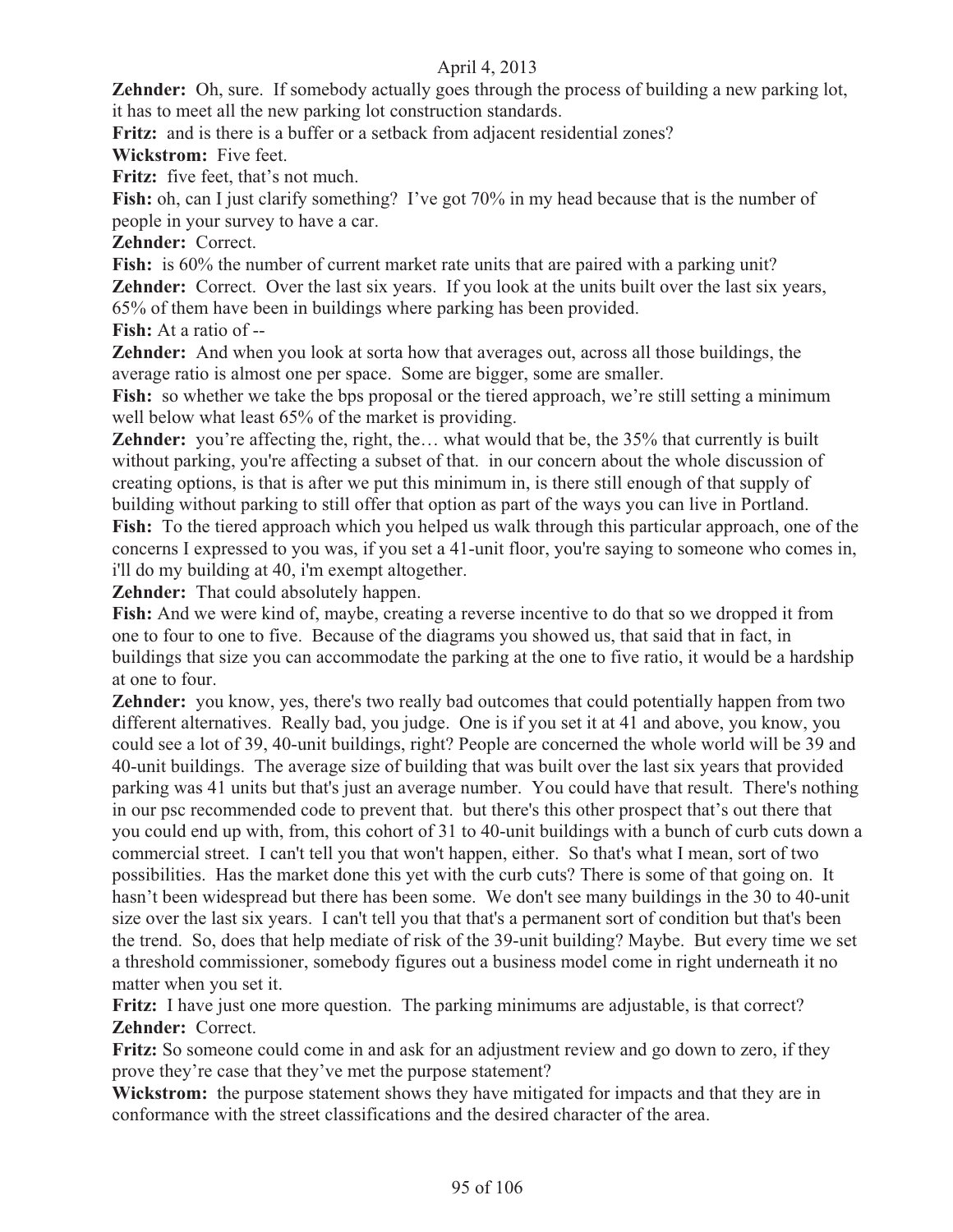**Fritz:** so that might be another way that, even now, before we get shared parking that somebody could come in and say they've got another lot that's allowed to have parking and they can get an adjustment on the first one? Potentially.

**Wickstrom:** Yeah, potentially.

**Fritz:** it would be a discretionary review and so nobody would be making promises. But yes. Thank you.

**Hales:** Susan.

**Anderson:** I'd be remiss if I didn't say this. So at the planning and sustainability commission, one of the things that kept coming up was a desire, and I think you heard it here too, to look at parking management. And that we realized we were directed to begin to move quickly on this. But that they really saw that going hand in hand, and that there were many opportunities to both use traditional mechanisms that haven't been used, maybe as much as could be in terms of the pilot area program. But also beginning to look at the things, like you talked about, parking ban and these other things that other cities, baltimore, Washington, d.c., other places are looking at, they wouldn't be hard to fix in terms of changing code and terms of making it an allowable use to rent out your driveway. It's no different than what we did --

**Fish:** Can I offer you one cautionary note: As the author of the legislation which proposed allowing someone to, a homeless family, to sleep in their car in a church parking lot, I would not underestimate the reaction in neighborhoods across the city to the idea that the parking space next to their home is being leased out to a total stranger for a commercial purpose. We learned a lot through that debate. And concept sounds like a wonderful idea of managing inventory but my guess is it's going, people are going to have some very strong feelings in neighborhoods about that concept.

**Hales:** Nevertheless, it would be good topic to look at in the comp plan.

**Anderson:** It was hard to look at allowing neighbors to having buying clubs at their houses too when we did the food issue. And we got through that. it just, it didn't happen in two months. It took six months of getting everybody to a point where they could agree on something, and they could too longer.

**Hales:** ok, further questions for staff before we take up amendments. Maybe if we could put the list back up on the screen, I know we have it in front of us here. I would assume people would like to take those in order based on the order in which they were proposed. And then the amendment regarding historic buildings will have to wait until next week because it'll arrive in paper form by then.

**Fish:** Mayor, could we have the sponsor of each amendment just summarize again the rationale before the vote?

**Hales:** and on No.1 I believe that would be you.

**Fish:** what's left of my brain.

**Fish: #1 Motion** We have moved and seconded the tiered approach. Appreciate very much the discussion here today. I think this has been one of the most interesting and informative hearings we've had on any subject in a long time. The purpose of the tiered approach is to prevent a market over correction, which would be people choosing to do a slightly smaller building, below 40, get out from parking altogether. It is tiered based on feedback we've received from people across the spectrum about how this might work best. And it is, at least at the high end, designed to capture the notion, that the cumulative effect through either at least at the high end that the cumulative effect, through either multiplication of these buildings in a certain area or the size of any particular building has a different impact on a neighborhood than the smaller building. The tiered tries to balance a number of values, building on a thoughtful proposal from bps but essentially tweaking it to incorporate a few more values brought to our attention through this process. **Hales:** Roll call on amendment no. 1.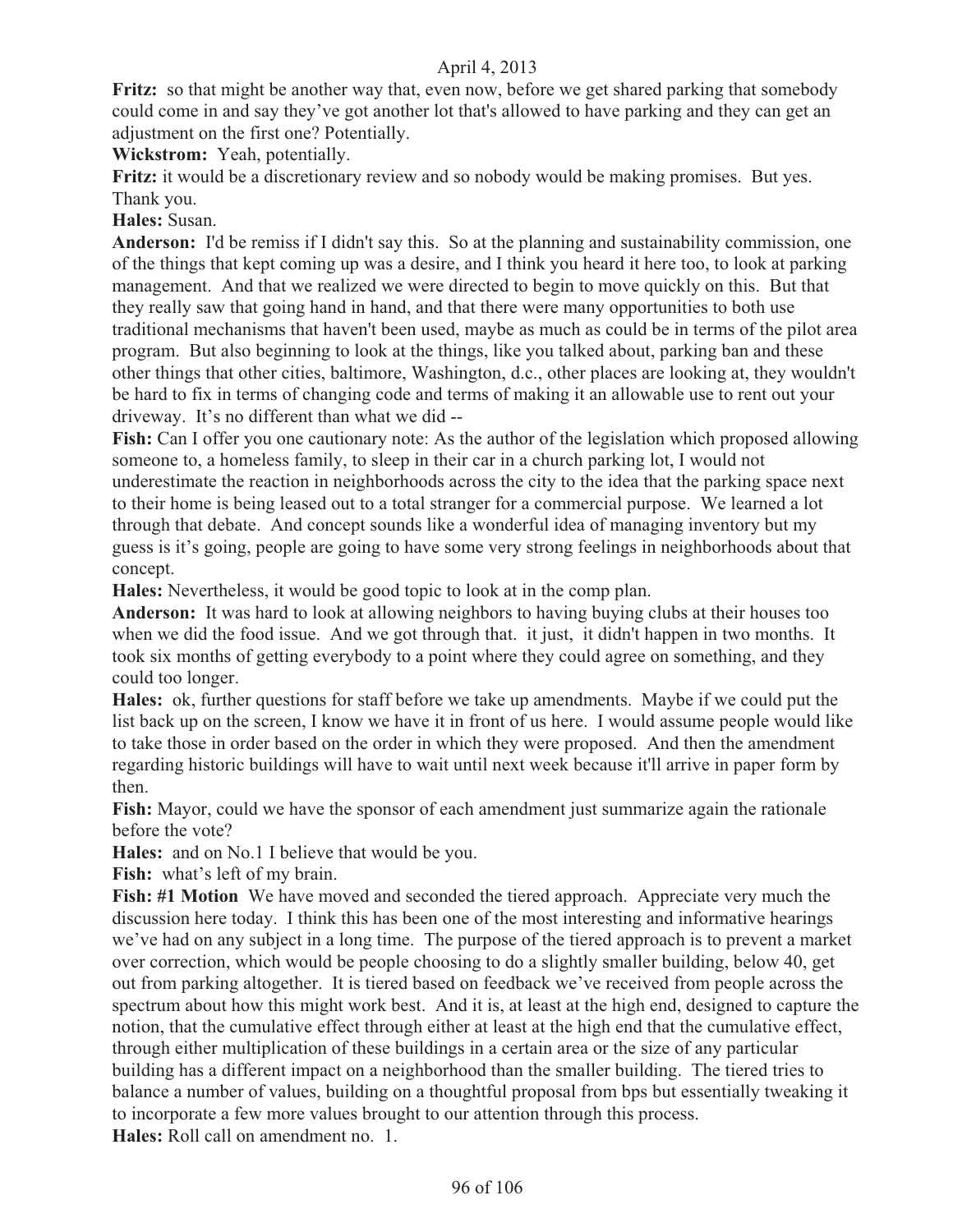### **Fish:** Aye.

**Saltzman:** It's been a long hearing, I guess i'm going to state at the outset, i've heard a lot of concerns raised about affordability, liveability, compact urban design a lot of things we in Portland hold dear, that we have since 1970 anyway, since we adopted massive statewide land use laws. And this is a complicated area and I think this is an area where i'm basically going toe the line with the planning and sustainability commission. They have devoted a lot of time to this. I don't feel like I'm smart enough to tell whether the tiered approach really makes that big of a difference in the scheme of things. I know this issue is before us because of political pressure from neighbors who woke up and found units going in with zero parking and became concerned about it. And that has worked itself through this process and it has resulted in an expedited request from the City Council through the planning and sustainability commission to wrestle with this. And they've done that and I think, by and large, almost unanimously they have come up with these recommendations. I don't feel i'm in a position to really second-guess those. And some of the second guessing I would do, would come at the impact to me of questions about are we making things less affordable and are we affecting ultimate liveability for this city and providing people choices. I think the statistics that joe just threw out, this really affects 35% of the market. 65% of the market is still being built with ample parking. I think we tend to overlook things like car share and our climate action plan, all of these things that are important to us. and have changed perhaps the dynamic of how people get to and from work. How they get to and from a store. Or the fact that division street, when I was growing up here, division street was just basically a bowling alley. You could throw a ball down there and nothing would happen. Now it's a great place. I think as counselor stacey said, it's nice to walk a block and have a place to eat, to shop, get a cup of coffee. And those options, you know, not to pick on any particular corridor, but division street frankly is why we're here tonight. That has become a dramatically different place. It's the engine for growth in this city right now. It's what northwest 23rd used to be in terms of the dynamic that's going on there. And so I think that i'm going just leave it at that. The planning and sustainability commission I think did a good job. I feel it strikes a right balance. At least as good a balance as I'm able to figure out at this hour of the night. So I'm going to, with all due respect, vote no.

**Novick:** I first have, sort of a procedural question as the new guy. I'm contemplating potentially offering an amendment to commissioner fish's amendment. Can I offer that after this vote? **Hales:** well, I might get procedural help on that since I believe we have to have these in printed form in order to be able to take action on them.

**Beaumont:** Correct. I don't believe you can amend a motion while it's being voted on. Fish: Can you vote yes and move to reconsider.

**Beaumont:** Whoever's on the losing side could vote to reconsider.

**Fritz:** What's that? Which way does he have to vote in order to be able to reconsider. **Beaumont:** No.

**Novick:** alright, I don't really want to vote no. But can I offer an additional amendment in another 20 minutes?

Fish: Why don't you vote no and move to reconsider and we'll move to take up your amendment. **Saltzman:** I thought, point of order, I thought you had to be on the prevailing side to do a motion to reconsider.

**Fritz:** I thought that too.

**Beaumont:** I'm sorry, you're correct commissioner Saltzman. I was anticipating the vote. whoever's on the prevailing side can move to reconsider.

**Saltzman:** I'm anticipating I'm on the, not the prevailing side.

**Fish:** Even better, even better steve. I will join you in that effort.

**Novick:** In that case I vote aye.

Fritz: People think this is dull? Democracy in action. Aye.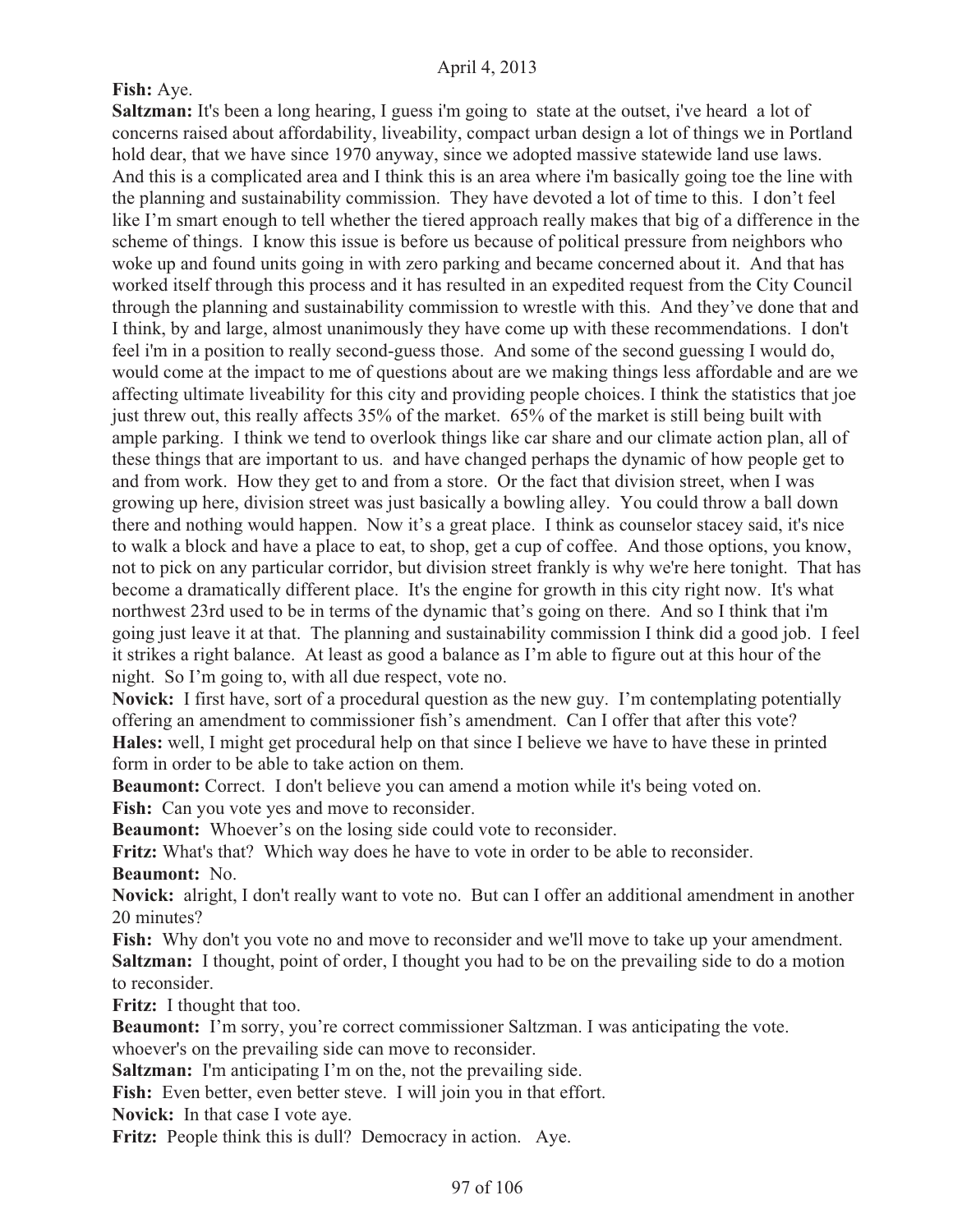**Hales:** let me make some comments about the big picture first. We've heard some great testimony today. some very passionate testimony. I'm going to sound a little cavalier when I say this. But I'm pretty sure, even in making these adjustments we still haven't gotten it right. I say that with all affection and respect for everybody that's worked on the issue and including those of us who are working on it right now. That is, I think we did have a vision of a certain pattern and form of development that would happen along these main streets as a result of zoning and policies and regulations that we put in place. Now we have to adjust. It doesn't mean that we're not sticking to the vision, it doesn't mean we're not becoming a very transit and pedestrian and bicycle oriented city moving away from dependence on the car. It doesn't mean those things. But it does mean we have to make adjustments so that we get in practice what we hoped for in theory. I tell the story sometimes about the original action on the mixed use zoning designation. I think a few people still remember. Where in, it didn't work at all because we made a mistake in the construction of the mathematics for the zoning designation. Because it turns out no second floor is ever quite the same size as the first floor because there has to be a hole for the staircase. We got that one wrong by a few%. I'm not sure if these amendments that we're going adopt, I think we are, will tune the performance of our zoning code in exactly the way that at least most of us are hoping for. That's why we do periodic review and that's why we change our comp plan and we change our regulations from time to time. Like it or not, I don't think we're done with the subject, but I do think it's now time to make an adjustment. We have to live in the present day while we're working for change. The fact that we're having this much discord among people who all believe in the same objective means it's time to make that adjustment. So I'm going to support a package here I think will work better. It'll work for a while. Unfortunately, like it or not, we'll probably have to adjust it again. So I hope you did like this hearing in that sense. aye. [gavel pounded]

**Novick:** Would it be okay for me to ask for a discussion before I vote to reconsider? **Hales:** that's fine, I'll certainly accommodate that.

**Novick:** so, I as you can tell, am a bit worried that we might result in 35-unit buildings, mid block with curb cuts if we wind up not giving these 30 to 40 unit buildings the opportunity to buy off-site parking. Commissioner Fritz makes a strong case that that might result in locking in surface parking. I still have half a mind to introduce an amendment allowing offsite parking for these buildings, these limited places, but I could be persuaded that that would be just throwing a wrench in to the monkey and what we should do is have a, after tonight, we should have a broader discussion about off-site parking and maybe bring that whole issue back. So, I seek comments from my better experienced colleagues.

**Fritz:** What I would suggest in that situation, either I tend to defer to rick Michaels. He's done a lot of infill development and he served on the planning commission for many years. So his advice that indeed it wouldn't result in the horrible curb cuts is persuasive to me. But the other piece that's in this package is that we're allowing buy-downs of 50% with various other options. Then for the 50% parking that's then left, the developer can apply for an adjustment and prove their proposal equally or better meets the purpose of the code. So they could, in that instance, come into discretionary review and prove and the neighbors would get to comment on whether in fact they prefer to have no on-site parking and no curb cuts. So there is a process to do that. Rather than for, the planning staff were asked, could you craft an amendment which said except from mid-block and they've spent quite some time over the last several weeks looking at that and to date have not come up with a refinement for that. so then, otherwise you're looking at, are you going to exempt all 30 to 40s even if they were on a corner where it might be very easy to provide tuck under parking? **Novick:** And yes, given the difficulty of just regulating the block, I would have proposed that it be 31 to 40 units, except the minimum number in those places may be located in parking areas close to 500 feet. Any thoughts have the other commissioners on this topic?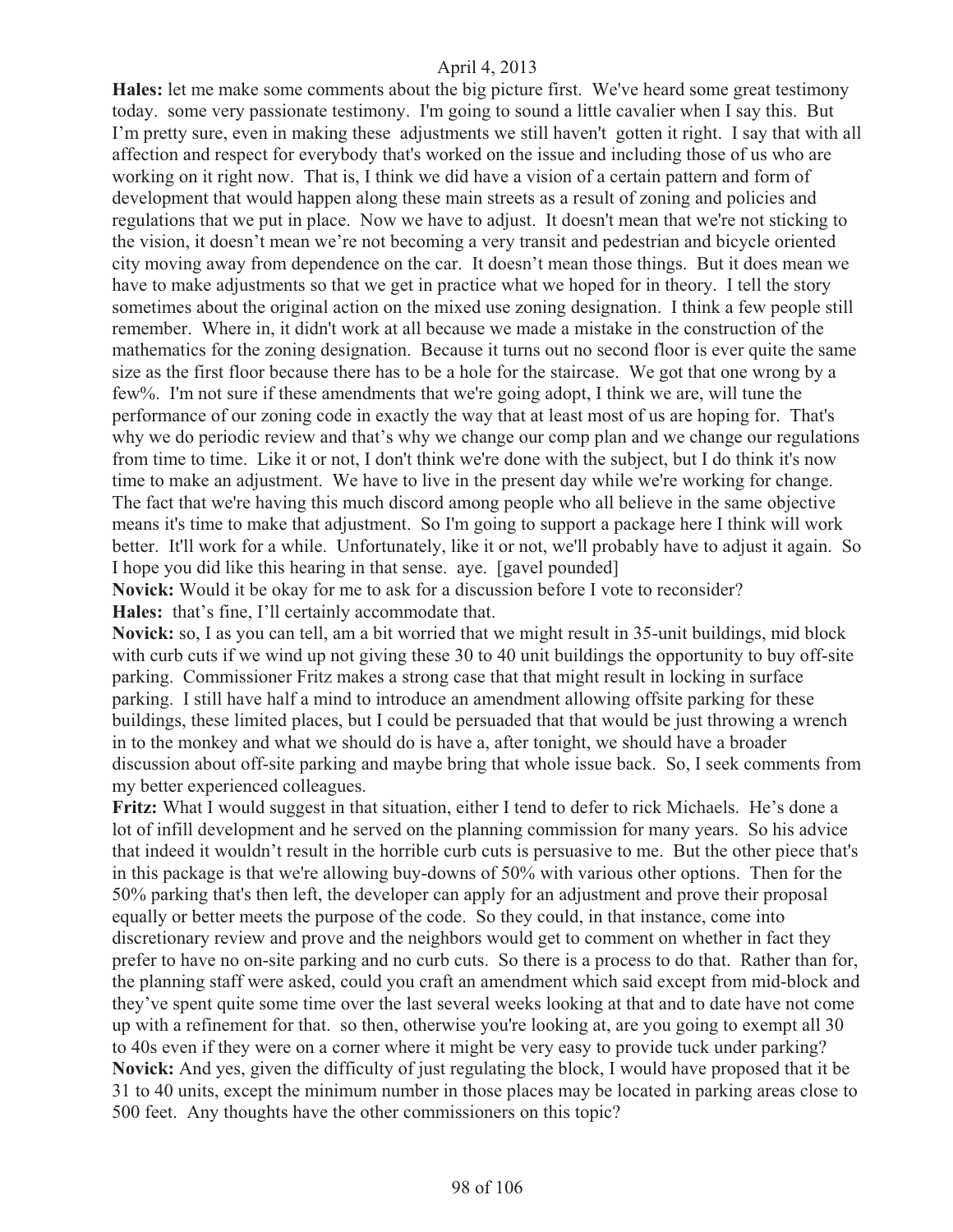Fish: I appreciate what you're trying to accomplish. And particularly because we want to avoid lots of mid block curb cuts for many of the reasons that people testified. We don't want people walking their kids, older adults or people with impairments having to dodge cars. Joe? **Zehnder:** I'm sorry, I don't mean to interrupt.

**Fish:** you looked like you were about to jump in with something, so...

**Zehnder:** no, I just wanted to offer this up, that we could craft -- if the intent after this discussion is to try to use the adjustment process as a way where a community with a developer can come in and say, we'll live with no parking for that building because we don't want that curb cut, it would be valuable to put something in the purpose statement that says we care about the pedestrian realm and are willing to trade off parking for avoiding the damage that a curb cut might do. That gives the adjustment officer a leg to make a finding like that if it has community support. If it doesn't have community support, then you're in a different pickle. That's what part of the process is about. that could be a possibility. We did look at figuring out how to regulate mid blocks vs corners. You'd have to give us more time because there's lots of ways, it gets complicated pretty fast once you get in there. Although I think, you know, the planning and sustainability commission supported off site parking. So anything that moves in that direction I think is consistent with what they thought too. **Hales:** I like joe's suggestion, I think anything that incents the parties to these projects to negotiate against a set of goals is more likely to get to a better result, for example keeping store front retail in a situation like one we've been looking at lately. So, not every project needs to be negotiated but where negotiation is the route to adjustment, i'm more confident in that so I like joe's suggestion. It would support having them come back with revised purpose statement language that does that. **Fritz:** Katherine, can we add that language next week or does it need to be defined tonight?

**Beaumont:** You can add it next week that would be whatever ordinance we have. That could be the first reading of that substitute ordinance with the additional amendments. Which means that you would either need to carry it over to another second reading or you could adopt it next week with an emergency clause.

**Fritz:** Maybe the language can be something similar to in the purpose statement, after the piece about, especially those with the disabilities, we could say, while respecting the pedestrian environment on the transit street sidewalk. Is that what you were thinking along those lines joe? **Zehnder:** what I would really like to do is go talk with bds, whose officers have to apply the language to nail it. thank you.

**Fritz:** thank you, lets see if we can do it tomorrow.

**Hales:** Unless you want to move your substitute, we'll move on to no. 2, commissioner Fritz, would you like to --

**Fritz: Motion #2** This is clarifying where these parking standards apply and also setting the distance to be 1500 feet from transit stations from the max stop.

**Fish:** Commissioner Fritz are we voting as a package to a, b, c and d?

**Fritz:** Correct.

**Hales:** Further discussion? Roll call on amendment #2.

**Fish:** Aye. **Saltzman:** No. **Novick:** Aye. **Fritz:** Aye.

**Hales:** Aye. [gavel pounded] okay. Item 3.

**Fritz: Motion #3** This is setting a minimum of 50% of the required parking so that you couldn't get exemptions below that or substitutions.

**Hales:** Except by adjustment.

**Zehnder:** Except by adjustment, correct.

**Hales:** Further discussion? Roll call.

**Fish:** Aye. **Saltzman:** No. **Novick:** Aye **Fritz:** Aye.

**Hales:** Aye. Number 4.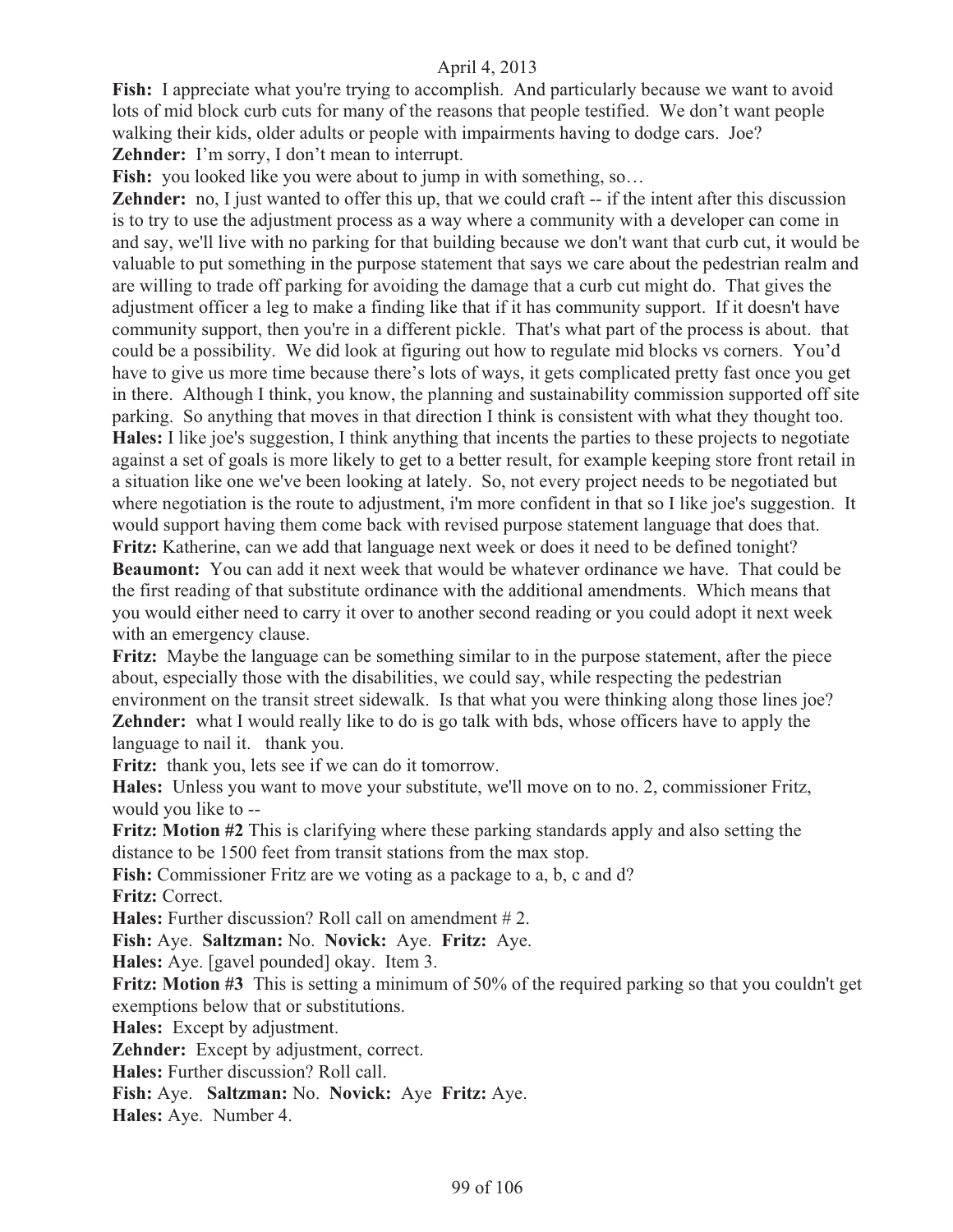**Fritz: Motion #4a** that's the offsite piece and I appreciate the discussion. It's something I obviously feel very passionately about. Surface parking lots, to me, are the worst waste of space in our entire city. If we can have residential development, mixed use development, anything other than single use surface parking lots, that seems to me the better thing. The other point to this is that by requiring some on-site parking, it makes sure for the people with disabilities, those with small children, and lots of groceries to shop inside, are actually right there. That the parking is there. And it looks at the carrying capacity of the lot. How much land is there, how many uses can fit on that land including all of the things people who live there may want to do in their lives. So, not all of them but certainly in their residential capacity. So that's why I believe strongly that the residential parking should be located on the same site.

**Fish:** commissioner fritz, we're now just voting on 4a, correct?

**Fritz:** correct, well it's the same.

**Fish:** There's a 4b and a 4c.

**Zehnder:** 4b is actually about joint use parking, and Matt and I were just discussing it. This just allows whatever parking is provided. So even if it's provided on site to be joint use, correct? And so it adds flexibility like you were talking earlier about. We originally, I think, thought the two of them had to go together but they can be considered separately. Joint use is different than off-site. **Hales:** Let's take them up separately then. Are you saying to keep the current code that allows joint use parking you still have to amend the draft?

**Fritz:** We have to amend the planning commission's recommendation.

**Hales:** Let's take 4a, which is within 500 feet.

**Fritz:** To delete the language that allows parking to be within 500 feet.

**Hales:** Correct. Further discussion? Roll call.

**Fish:** Aye. **Saltzman:** No. **Novick:** Aye. **Fritz:** Aye. **Hales:** Aye.

Fish: I'm going to need a little more hand holding on 4b. Largely due to the hour.

**Hales:** Yes, walk us through.

**Zehnder: [MOTION 4B -later withdrawn]** 4b is about provisions that allow joint use parking. When you have parking that's meeting your requirements that it can be used for multiple uses other than just the dedicated use that's meeting the requirement. What you have to prove is this, that for instance, residential parking that during the day might be able to be leased to employees of shops on the commercial district. That's joint use parking. You have to do a study that proves that the parking demand for the use you're applying it to meets the required parking provisions for the time the overlap really works. So that's what joint use parking is about.

Fish: Is that a sufficient, in your judgement, protection from someone kind of gaming the system? We want to make sure it's put to the primary purpose but take advantage of full utilization.

**Zehnder:** And I want matt to weigh in on this. If we had said you have to meet your parking on site, then you don't have the issue commissioner fritz was worried about with the surface lots. It's got to be on site. It just allows a more flexible use of the parking on site. That is correct?

**Wickstrom:** If residential parking has to be located on sight, then the joint use parking in the narrow term would be encouraging more parking to be build with new apartments, so then they could have joint use agreements with nearby commercial uses.

**Fish:** What about the case of complying with the minimum and have excess capacity. Would this make it easier for someone to then utilize this space if not utilized by the residence?

**Wickstrom:** If you are required to provide the parking, you're not allowed to then lease it to other users. It would be if you built excess parking, more than you were required to have, then you could have—

**Fish:** Now I am confused.

**Fritz:** I think we should have this go to further consideration. Phil has some comments for us. Is this required parking accessory parking or not?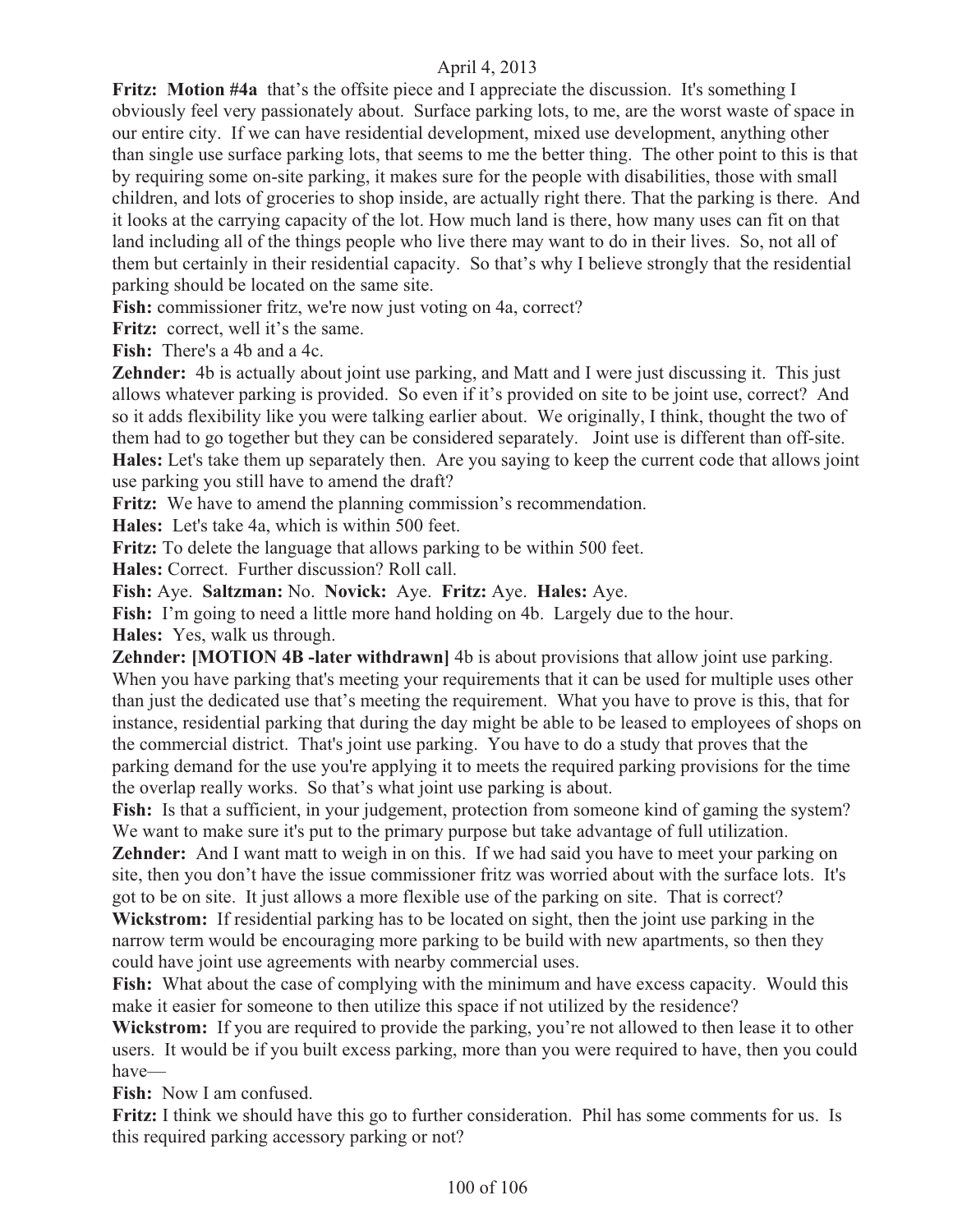**Phil Nameny, Bureau of Planning and Sustainability:** well basically, if you look at the original hand out, it does say joint use of the required parking. So you can proposed parking required to be jointly with other uses. But you have to go through the study that shows that these uses are rented to people who commute, so between that hours of 10 and 5:00, we can use it for the bank building on the ground floor. So it's more along those things. You have to run a study to do that.

Fish: Isn't that exactly what we're trying to promote? Total utilization, and if it turns out during work hours that there's a vacant space that can be used by the grocery store next door. It's not a bad thing?

**Zehnder:** It's not a bad thing. The description I gave is how it actually works. That adds some flexibility to increase the use of whatever parking you end up building. And creates an income stream.

**Nameny:** Currently, it doesn't apply to residential. you can't use it for residential uses, it's only among nonresidential use. So the original psc was to expand the uses.

**Hales:** So to preserve that opportunity for joint use we should not approve the amendment, correct? **Zehnder:** Correct. At the end of all of this discussion about the amendments you should move the psc recommendation as amended. And this will still be in there.

**Hales:** We'll still take a roll call on that amendment.

**Fritz:** What would it mean then, by the uses and housing types to which the parking is accessory is allowed—how would this be accessory parking? My understanding of this amendment, that the offsite joint shared use parking space would be allowed.

**Nameny:** I think the idea on that was, we didn't necessarily want residential parking to be used in a joint parking agreement with commercial parking, say for example, say we're using this in the r-1 zone. We didn't necessarily want somebody putting in commercial parking where residential

parking is being used as accessory. Let me just read this again. I think the idea is that, we're trying to identify parking as accessory to the use that it was built for, as opposed to a commercial parking lot.

**Fritz:** But it doesn't make any sense if it's the residential lot.

**Wickstrom:** I think it's saying that both uses have to be allowed in the zone, you couldn't put it in a single dwelling.

**Nameny:** it may be a little bit convoluted, but the idea is that you wanted both uses to be allowed where the joint parking is. So for example if an apartment building is built in an r-1 zone and they want to rent the parking to the bank down the street in a commercial zone, that bank wouldn't be allowed in that r1 zone.

**Fritz:** It would or would not be allowed?

**Nameny:** It would not be allowed. The bank wouldn't be allowed. You can't have the accessory parking for the bank apply to that. That's where the accessory parking term came from.

**Zehnder:** It's confusing because you're thinking of accessory uses that aren't the primary use. Fritz: In this case though, in some of these zones both residential and commercial is allowed on the site because they're cs or csr. So what it would be saying is that the lots which are required because it's residential, could be used by the commercial uses.

**Zehnder:** If you can prove that it works in terms of meeting the peak demand of your residential uses. Which would, you know, depend on the commute patterns. But you have to do a study to be able to show that.

**Fritz:** [**Motion 4B. withdrawn]** ok, then I withdraw this amendment.

**Hales:** that amendments withdrawn and we'll move on to no. 4 – no sorry, no. 4c.

**Fritz:** [**Motion 4c**] Which is the one I think we can all agree on. Because I think the planning & sustainable commission also wanted us to continue discussion of this whole item as part of the comprehensive plan, but particularly in shared use and joint use. It's something that's come up in multiple different projects.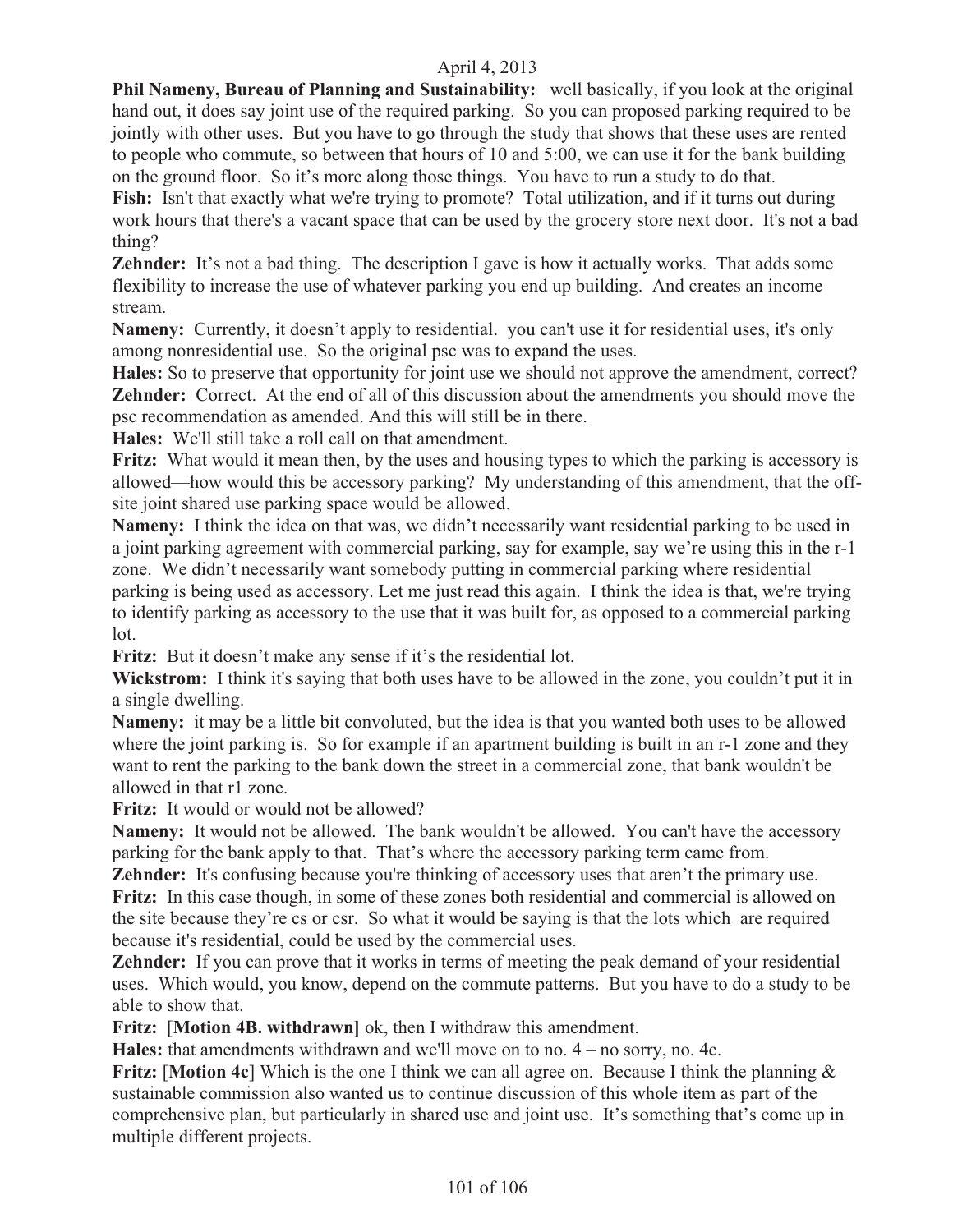**Hales:** Roll call on that.

**Fish:** Aye. **Saltzman:** Aye. **Novick:** Aye. **Fritz:** Aye. **Hales:** Aye.

**Fritz:** [Motion 5] Item 5 is the purpose statement we were just about to discuss and see if anybody has good language.

**Saltzman:** will the planning and sustainability commission does have a purpose statement they are recommending?

**Zehnder:** They do, and that's what shown on page 6. It includes an amendment that was proposed by commissioner Fritz that we amended, that you all suggested striking the word on-street in when we had introduced this earlier. So the new language would read multi-dwelling development that includes a large number of units may require some parking to ensure there is an adequate supply of parking for existing and future uses in the area, and to provide necessary adequate parking for residents and guests, especially those with disabilities.

**Fish:** That's acceptable to this commission.

**Zehnder:** Absolutely. What we're trying to do now is add the sentence about curb cuts, they are going to do it on the fly. Maybe we should go to no. 6 while that language is still being--.

**Hales:** ok, while they are drafting away—

**Zehnder:** while they're drafting away, in real time.

**Hales:** we'll pick up no. 6.

**Fritz: [Motion 6] This one has been reviewed by planning and sustainability and the bureau of** development services. It basically corrects the language so you don't have to have an entrance for every residential use on the on the transit street, at least one per commercial use.

Fish: commissioner Fritz, my understanding is that I've received emails, and letters and stuff, this appears to have some support in the neighborhood, strong support of the city and the developer's representative has said he supports it. This may be unique among our amendments tonight. **Fritz:** Correct.

**Hales:** Further discussion? Roll call.

**Fish:** Aye.

**Saltzman:** I'm not sure this was unanimity in the neighborhood on this, but I do note it was not addressed by the planning and sustainability commission.

**Zehnder:** Correct.

**Saltzman:** it does seem to make sense to me. I will vote to support this. However, I do want to say I am not supporting attaching emergency clauses now or next week to any of this. Everybody has to live by the same standard. Aye.

**Novick:** Aye. **Fritz:** Aye.

**Hales:** Making sure there are commercial uses on the ground floor of mixed use buildings in the commercial zones is what we intended all along. Aye. [gavel pounded] okay. Now can we go back to no. 5.

**Fritz:** I could make a long speech, Mayor. Could I make a short speech?

**Hales:** A short speech is most welcome.

**Fish:** Could you give the speech about your upbringing in England. [laughter]

**Fritz:** I hadn't thought of going back that far, but maybe I will.

**Anderson:** We're showing real time bureau cooperation here.

**Hales:** There's not a filibuster tradition in this room and that's a good thing.

**Fritz:** Having grown up in England where currently my brother is on the planning commission at the end of the tube outside of london, they require one parking space per unit in both public and private developments. As I circulated to folks if places like barcelona and Antwerp and others require one parking space even in their central business core, it doesn't seem like we are completely busting open everything we hold dear to require up to a third of the units to have parking. This is a sensible set of things which I appreciate the staff having acted on expeditiously. I also especially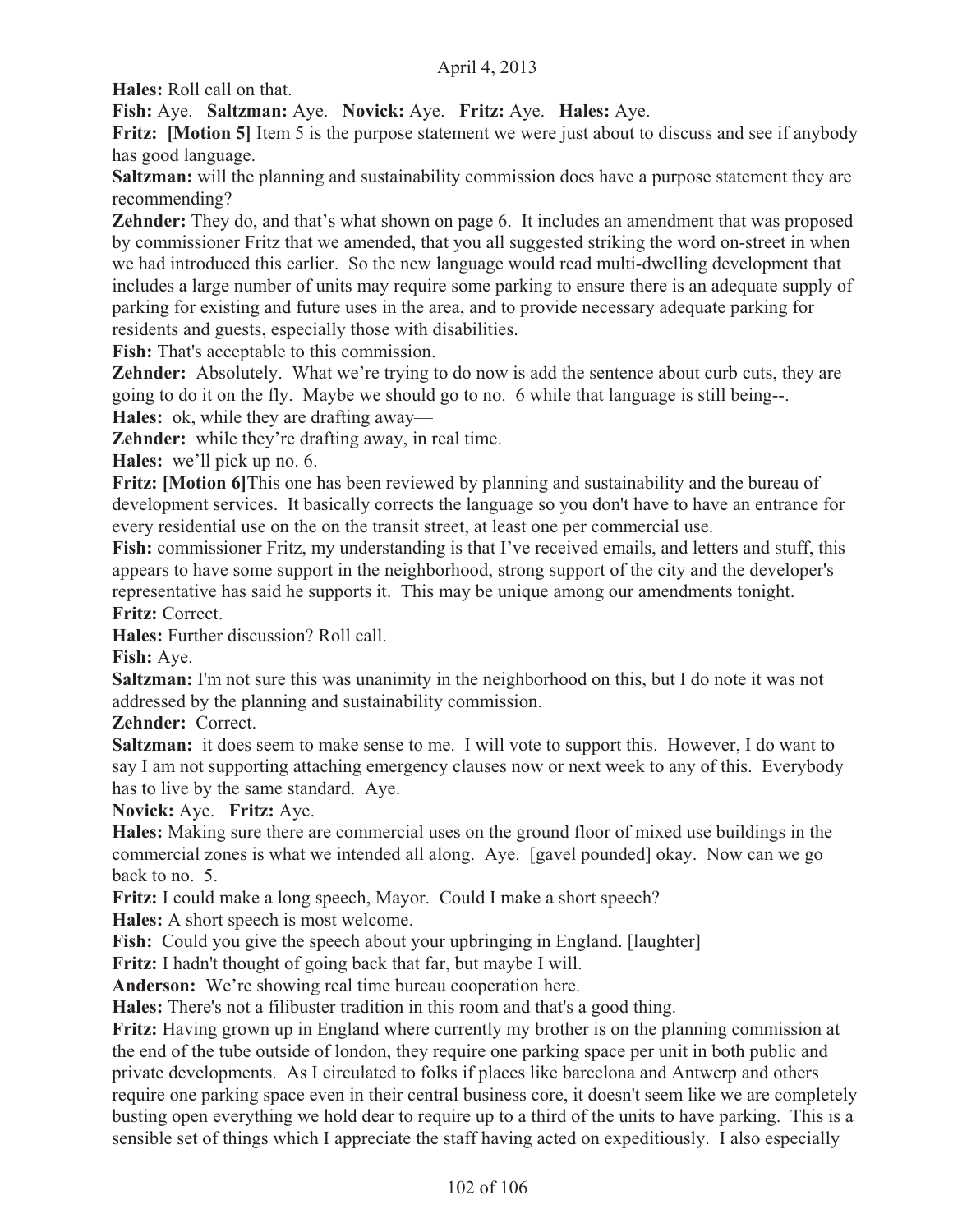appreciate having served under now two mayors who are passionate about planning and who understand that planning is an evolving thing. You just don't set things in stone for centuries, even in England where things were built in stone. You continually look back and see, what did we do, does it make sense now, do we need to amend it slightly. And that to me that's part of the joy of it. This has been a wonderful hearing with lots of folks focused on the issues. A lot of good testimony up 'till now. A lot of public engagement and as you've heard, council members who are willing to listen and amend our views as we speak. It absolutely proves that somebody can come to the last hearing after a one-year process and make some changes that make sense. So I appreciate this whole process.

**Fish:** Mayor, may I also make a comment while we are waiting?

#### **Hales:** Please.

**Fish:** We're now in our fifth hour and 15 minutes. I want to thank the people in the chambers who have stuck with us all day and have testified and helped shape this. I want to thank the bureau of planning and sustainability staff and commission members who have spent a lot of time with the folks up here helping us understand these issues at a deeper level and shaping our amendments. I want to thank my colleagues for the process we've gone through which has been very collaborative with a lot of great ideas back and forth. And frankly, mayor, I think you get a lot of credit. My sense is on this and a number of other issues you've loosened the reins a little bit and allowed to us do more of our work in public. Just in terms of my own view of things, while sometimes that causes people to think that democracy is a little messier than it really is. In terms of establishing long-term trust, it's always better to do our work in public and have these conversations so people can see how we arrived at our decisions whether they agree or not. And frankly, one of the things I love about Portland, I've rarely had someone so upset with me that it's severed a relationship because they disagreed with some single action I took. There's real damage done when people think action was taken without an adequate process, a hearing or people getting a chance to weigh in. I appreciate the way you've structured this that allowed us to do a lot of hard work in a public setting. I appreciate the way this council is coming together around tough issues. Thank you.

**Hales:** Extra credit for the citizens that stuck through this hearing, thank you for being here. Thank you for that point, commissioner Fish. I do think this planning process has to be open at the planning and sustainability commission where we have volunteers in addition to our staff who conduct long hearings and try to get through this iterative process of making a plan and a code work. It does have to be an iterative process and it also has to be public. We don't own this building, we don't own this plan, we don't own this code, everybody does. So, I think that's the spirit we tried to take up this thorny set of issues with and we'll do that again.

**Anderson:** We did just have a realization that you did ask us to draft an amendment related to the use of historic buildings. We do not have the language for that now either.

**Hales:** Would you like a little more time --

**Anderson:** We're happy to give you what we just did now, but we're bringing something back still for you next time.

**Fritz:** Let me just check with the city attorney. We can adopt this package as is and bring back a separate ordinance to amend it or would we have to go back to the planning commission if we did that?

**Beaumont:** I'm sorry. You're talking about bringing back a separate ordinance?

**Fish:** If we bifurcated this issue and took it out and came back next week so we can vote on this, can we do that without having to go back to the commission.

**Beaumont:** I think since you have to come back with one amendment next week anyway, I think it would be simpler --

**Fritz:** No, we're not coming back with an amendment.

**Beaumont:** yes you are.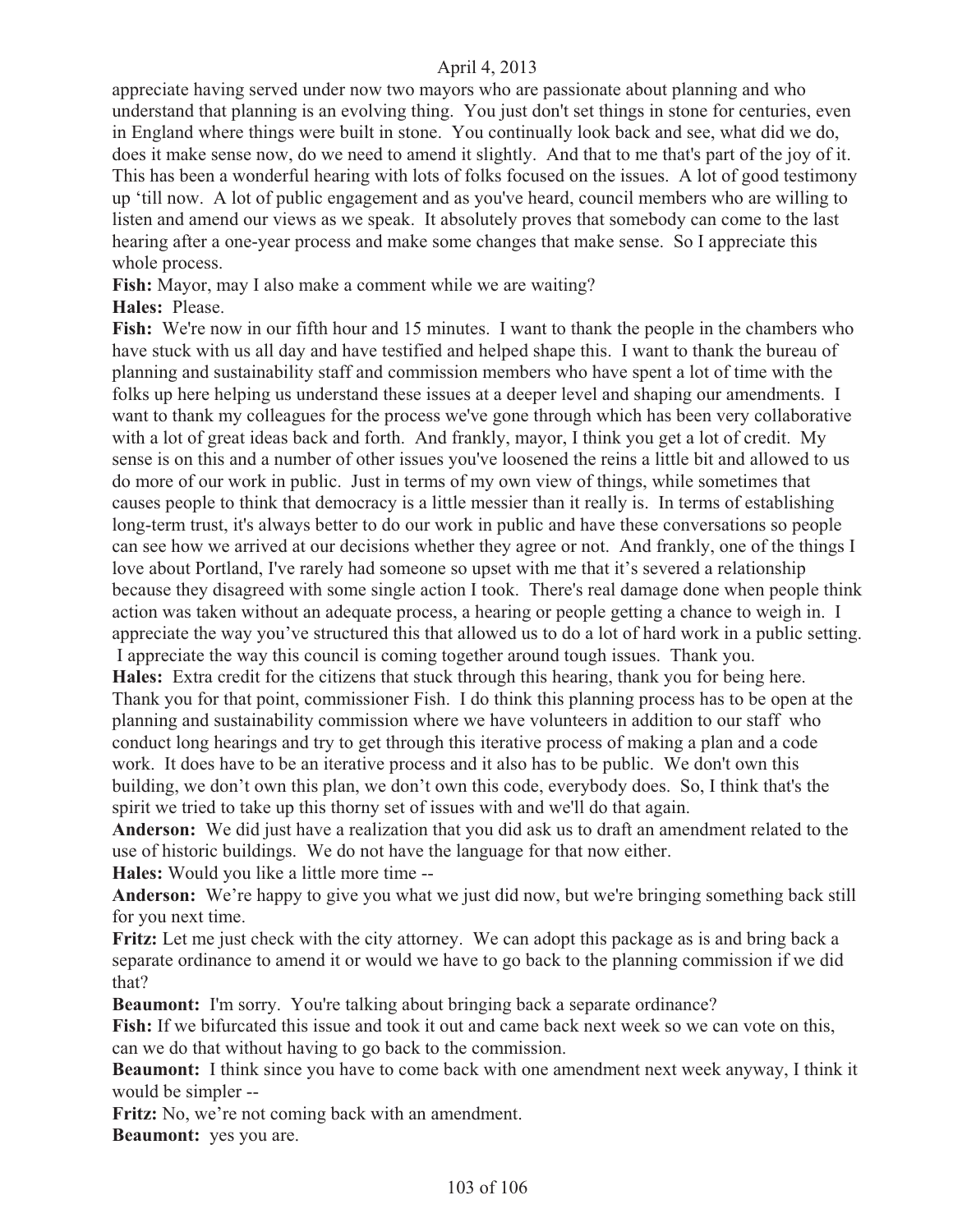**Zehnder:** We have to come back with a historic --

**Fritz:** that's what Commissioner Fish and I are suggesting if that would delay it another week, we would prefer to--

**Beaumont:** It would delay it another week unless you add an emergency clause next week. Fish: the mayor is going to send commissioner Saltzman a [inaudible] for next Wednesday to accomplish that.

**Fritz:** That's not my question. Having had a public hearing, having sent it to the planning commission with due notice 45 days and such, can we then say that this item on the historic resources, could we add a second ordinance at a future date without having to go back to the planning commission?

**Fish:** Normally you give us broad license on these things. What's the hesitation?

**Beaumont:** I think...Sure, you can give it a shot. [laughter]

**Zehnder:** Let's get some language, too, so we can get this one in tonight if you'd like to.

**Hales:** I think we've accomplished something else here. in all the years I've known Katherine, i've never heard her give a response like that.

Fish: Why don't we put placeholder language in, and then figure out what we're going to do next. **Fritz:** What do you got for us?

**Hales:** I think that's a better solution. Let's adopt what you've got.

**Zehnder:** so, what we would do, is after the sentence that was already inserted we would insert this sentence. It would say "balance parking requirements with an active pedestrian environment and the need to minimize pedestrian and vehicle conflicts as much as possible".

**Fritz:** So moved.

**Novick:** Elegant, don't lose that.

**Fish:** You do some of your best work between 7:00 and 8:00.

**Hales:** [**Motion 5A.]**s that is a proposal to amend the current language in item no. 5. let's take action on that amendment first. Roll call.

**Fish:** Thank you for your good work on this. Thank you commissioner fritz. Aye.

**Novick:** thank you. Aye.

**Fritz:** Thank you commissioner Novick for raising this and to staff for your very rapid response. I appreciate the cross-bureau collaboration there. Aye.

**Hales:** Aye. [gavel pounded] **[Motion 5B]** and on item 5 as amended.

**Fish:** I neglected to thank, actually, steve because you were the one who started the ball rolling on this. I appreciate the work. Aye.

**Novick:** I appreciate people thanking me rather than cursing at me for raising it in the middle of this hearing. Aye.

**Fritz:** I need to thank my chief of staff, tom Bizeau, who has been doing an amazing amount of work on this for the last several weeks. And who has been very instrumental in getting to where we are. Aye.

**Fish:** Would you yield on that moment? You shamed me, and I, since sonia Schmanski has done extraordinary yeoman's work, a young woman on my staff, I also acknowledge her and thank her for her services.

**Hales:** I'll do the same to josh albert and my staff who have worked hard on this. Aye. [gavel pounded] now, I believe a motion to -- do we need a motion to incorporate here?

**Beaumont:** No, you've adopted the amendments, what you can pass to second reading is --**Hales:** Now the ordinance as amended by councilor action today passes to second reading next week. Correct?

**Beaumont:** Correct.

Hales: so no motion necessary. We move to second reading. [gavel pounded] **Fish:** With the city council clerk we have a date of next wednesday.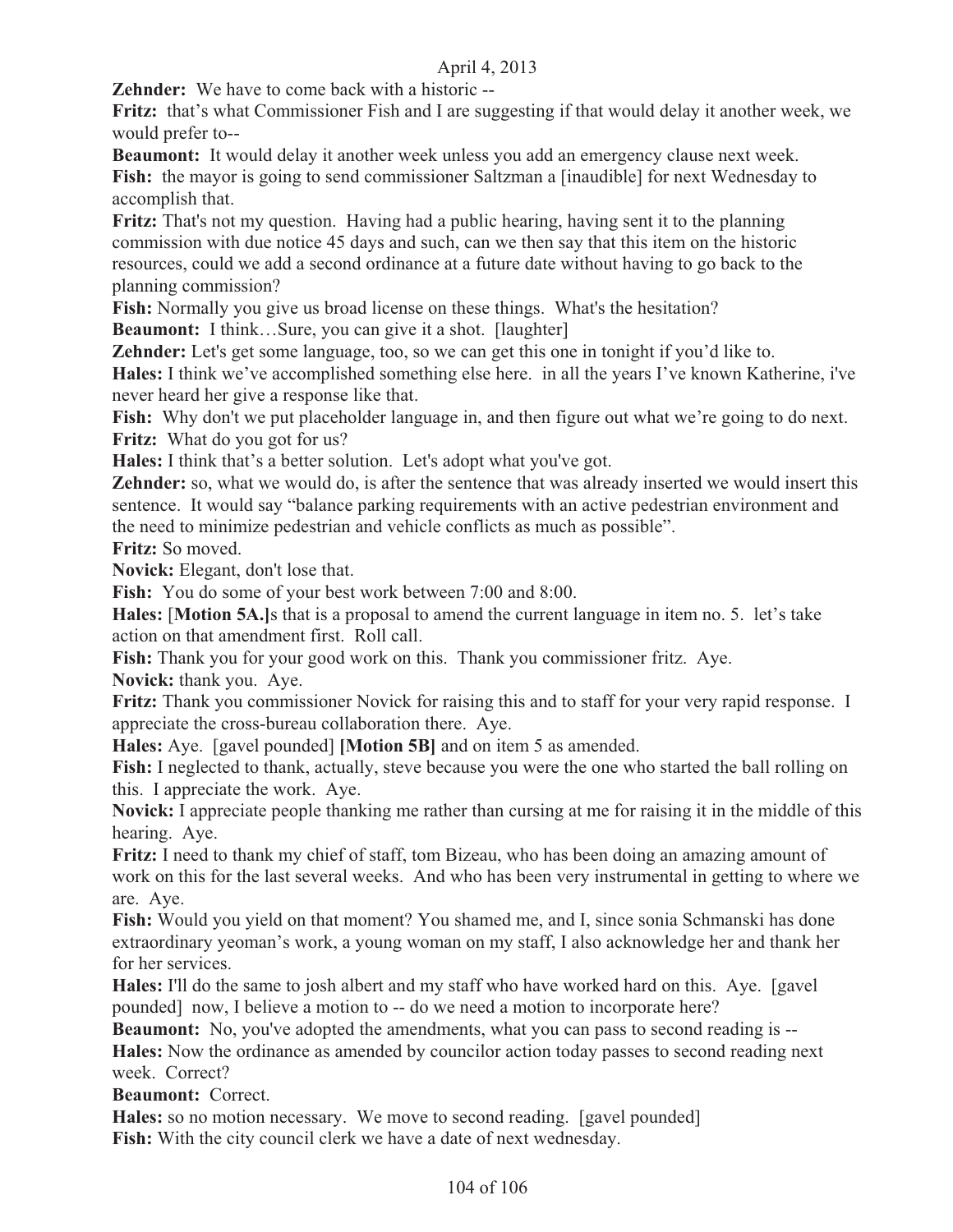### **Moore-Love:** April 10th at 2:00 p.m. Time certain.

**Hales:** Are there any other points of explanation? I think there are people here who are still expecting that we might take action on the emergency clause. Commissioner Saltzman has already indicated he is unwilling to do that. there are other members of the council who are unwilling as well. So I wanted you to know that has been considered, but that's not going to be, I don't believe, proposed because we do not have a majority of the council who wants to adopt an emergency clause.

**Fritz:** Today.

**Hales:** Today, yes.

**Novick:** May I make a comment on that? I want to make a comment partly because I'm going to be out of town next week. I know that there's people, particularly in the 37th/ division neighborhood, who will feel really distressed by this because they will feel that the council accounted today to address a concern they raised and the building they are concerned about isn't going to be addressed. And I hear that complaint. I fervently hope to the extent the neighborhood has concerns about parking as parking, that can be addressed by a process with pbot where we adopt a parking permit district that can ensure that people who are worried that they are going to have to lug their toddlers and groceries four blocks every time they come home from grocery shopping will in fact have a place to park. And Pbot has said possible to do a miniparking permit district that can achieve those goals. Donald schupe, the author of the previously displayed book, "the high cost of free parking" actually had an op-ed in the Oregonian a few weeks ago suggesting such an option. I really hope that option will be considered. There's a couple of reasons why I did not propose adopting this as an emergency ordinance. One is that there is a risk of litigation and the city would be at legal risk. And let's say the city stood a chance of losing \$200 or \$300,000. We are making decisions in this budget about cutting programs that are in that price range that are important. We're talking about cutting women's winter shelter for homeless women. I think the price tag on that was like \$275,000. We're talking about eliminating funding for the buckman pool and cutting back the sellwood community center. Those are \$60 to \$90,000 items. So, we had to weigh the possibility of closing, making further cuts to pools and community centers and homeless shelters against an argument over what could have been 20 parking spaces. So that's some of the things we have to weigh. The other thing we had to weigh is that the city gave a developer a permit, who started building under the old rules. The permit was reversed by luba on grounds that didn't have anything to do with parking. We've had a number of developers today testify that to apply the new rules to that old situation would set a bad precedent. And I think that ultimately I come down that even cranky developers deserve some form of fair play. So I really, really hope the neighborhood's concerns about parking can be addressed in the parking permit process. I understand there's going to be a lot of frustration. But there were reasons why the council didn't move to adopt an emergency ordinance. Thank you.

**Fritz:** If I may comment, thank you, commissioner novick, that was an eloquent discussion of the issues. This is a legislative process and I thank the neighbors for getting this here as expeditiously as possible. I think the planning and sustainability commission and the bureau who have done heroic work to look at the issues carefully and get it to us expeditiously. It's not a quasi-judicial land use appeal hearing. We didn't state on the record at the beginning of this that who we had talked to in relation to say 37th and division. I was thinking had I been asked to do that, it might have been quicker to say who I have not talked to in relation to  $37<sup>th</sup>$  and division. We've received hundreds of e-mails and lots of contacts. So, it's very important that this, what we're doing today and what we'll vote on next week is a legislative process to fix it for the next person, for the next set of neighbors who will not be faced with an 80-unit development without any parking on these streets once this has passed. So, thank you for doing that. I concur with commissioner novick's thinking on it. I am interested in that particular development and in all others, encouraging